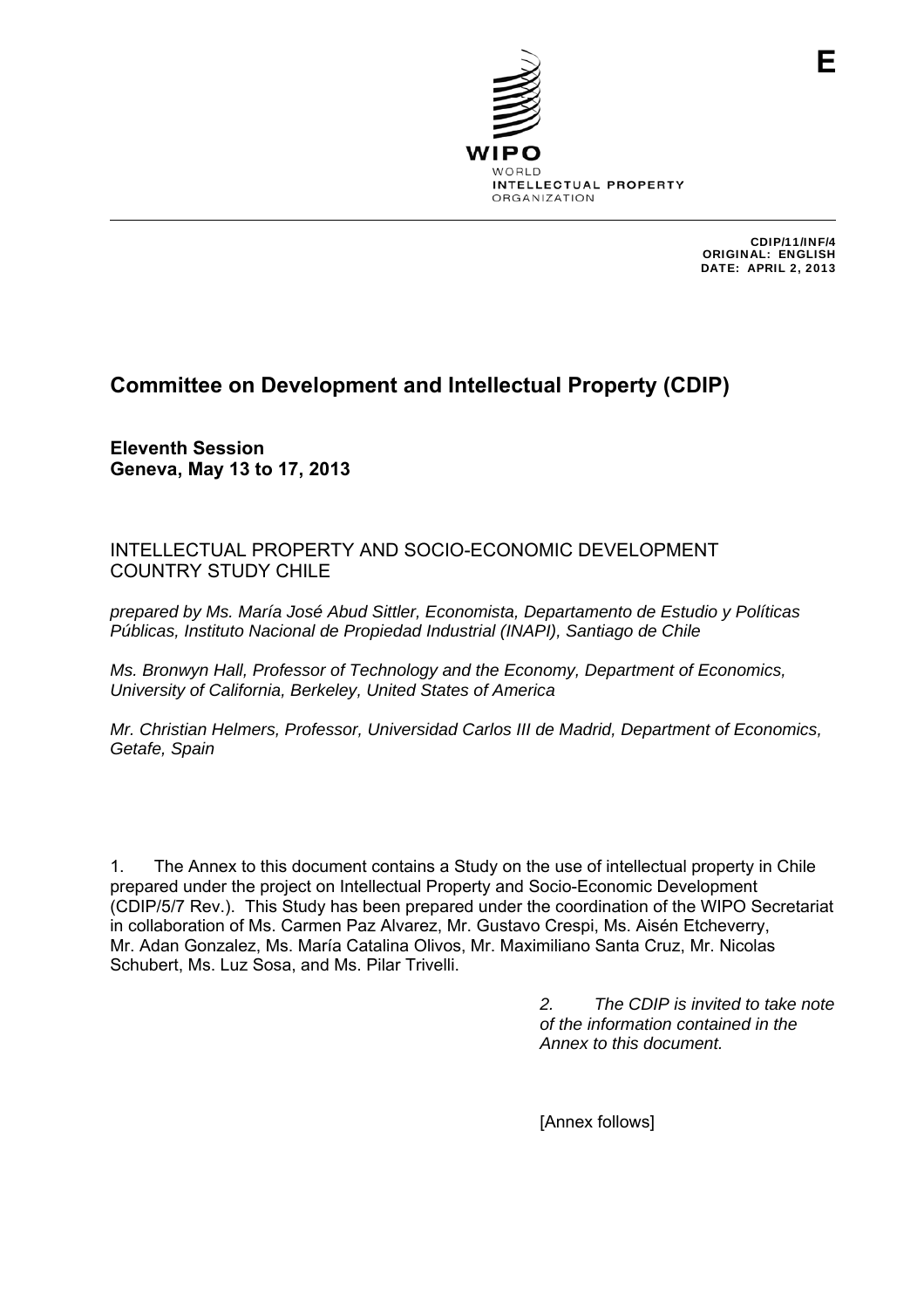# **Table of contents**

| 1.  |                                                                                      |  |
|-----|--------------------------------------------------------------------------------------|--|
| 2.  |                                                                                      |  |
| 3.  |                                                                                      |  |
| 4.  |                                                                                      |  |
| 5.  |                                                                                      |  |
| 6.  |                                                                                      |  |
| 7.  |                                                                                      |  |
| 8.  |                                                                                      |  |
| 9.  |                                                                                      |  |
| 10. |                                                                                      |  |
| 11. |                                                                                      |  |
| 12. |                                                                                      |  |
| 13. |                                                                                      |  |
|     |                                                                                      |  |
|     |                                                                                      |  |
|     |                                                                                      |  |
|     |                                                                                      |  |
|     |                                                                                      |  |
|     | Appendix 1.4: Application procedure for patents, utility models, industrial designs, |  |
|     |                                                                                      |  |
|     |                                                                                      |  |
|     |                                                                                      |  |
|     |                                                                                      |  |
|     |                                                                                      |  |
|     |                                                                                      |  |
|     |                                                                                      |  |
|     |                                                                                      |  |
|     |                                                                                      |  |
|     |                                                                                      |  |
|     |                                                                                      |  |
|     |                                                                                      |  |
|     |                                                                                      |  |
|     |                                                                                      |  |
|     |                                                                                      |  |
|     |                                                                                      |  |
|     |                                                                                      |  |
|     |                                                                                      |  |
|     |                                                                                      |  |
|     |                                                                                      |  |
|     |                                                                                      |  |
|     |                                                                                      |  |
|     |                                                                                      |  |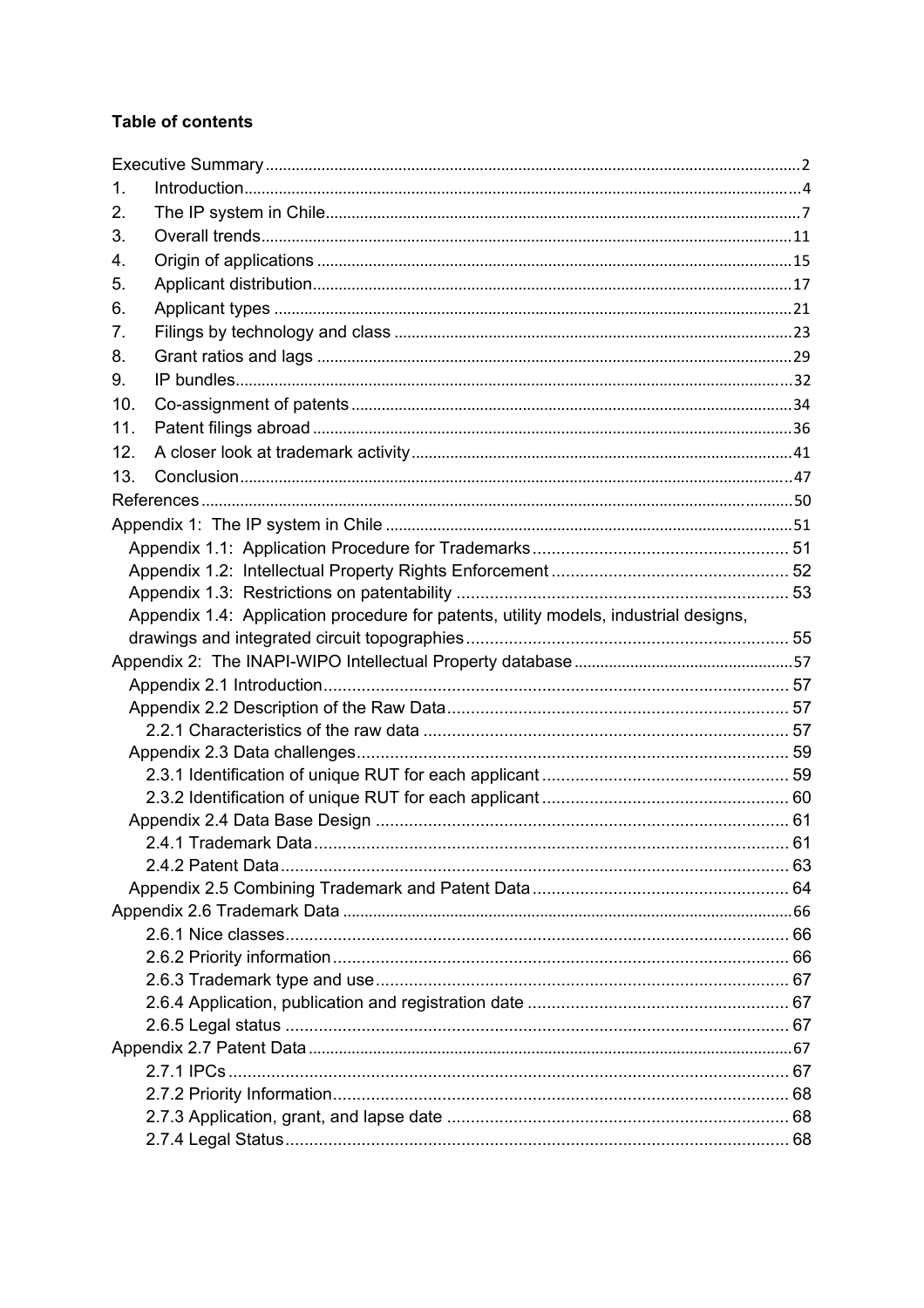#### <span id="page-2-0"></span>**Executive Summary**

The past decades have seen profound changes in the use of the intellectual property (IP) system worldwide. Several forces have driven these changes. First, investment in the creation of intangible assets has markedly increased. Second, the increased international integration of national economies has prompted companies to obtain IP protection more often in multiple jurisdictions, including a number of middle income economies. Third, national intellectual property policies have undergone substantial reforms. Fourth, technological advances and evolving business models – driven by technological opportunities, complexity and competitive pressures – have led companies to adapt their innovation management, often leading to more active IP management and filing strategies.

The resulting changes in the IP landscapes have prompted numerous new questions on the role that the IP system plays in the innovation process. So far the economics literature has heavily focused on high income countries and does not provide much evidence on the role of IP in middle income economies. There appear to be two underlying reasons. First, in absolute terms, these countries have seen the largest increases in IP use and questions of IP protection have gathered considerable public interest. Second, efforts by IP offices in high income countries and academic researchers have led to the creation of micro-level patent and trademark databases that have enabled a wide range of empirical investigations. To date, no comparable data infrastructure exists for middle income economies.

This study reports on the outcome of a joint effort by the National Industrial Property Institute of Chile (INAPI) and the World Intellectual Property Organization (WIPO) to build a comprehensive database on the use of IP in Chile. This database contains all patent, trademark, utility model, and registered design filings for Chile over the period 1991-2010. One key contribution of the data construction work was to harmonize applicant names and uniquely identify applicants for all four forms of IP. In addition, the data were matched to firm-level data of the National Statistical Institute (INE) – specifically, the manufacturing census (ENIA) as well as five waves (1997-2008) of the Chilean innovation survey (INNOVACION).

Chile offers an interesting setting to study the role of IP in the innovation process of a middle income economy. Chile has achieved considerable economic growth over the past decades, but still relies heavily on commodities and agricultural products as its export base. Chile has also proactively integrated into the world economy through a large number of bilateral and regional trade agreements. It has modified its IP law several times during the past two decades, strengthening IP protection significantly. Chile also has a large number of research active universities. Shifting the sources of economic growth towards new sectors and gains in economy-wide productivity through innovation is an important imperative for Chilean policymakers.

The new database – henceforth the INAPI-WIPO database – enables new investigations that can deepen our understanding of the role that patents play in Chile's innovation system and explore new questions that have not been considered so far. As a first step, this paper provides a descriptive overview of IP use in Chile.

Our analysis shows that the number of patent filings has more than tripled since the IP law was enacted in 1991. Nevertheless, like in most other middle income countries, patent use as reflected in the total number of filings – slightly over 3,000 in 2008 – is still relatively modest. In contrast, trademarks are used intensively. Filings increased from slightly less than 30,000 per year in 1991 to more than 44,000 in 2010. This puts Chile among the top trademarking countries relative to GDP worldwide. The use of utility models and industrial designs remains low throughout the two decades, even relative to countries of similar income levels.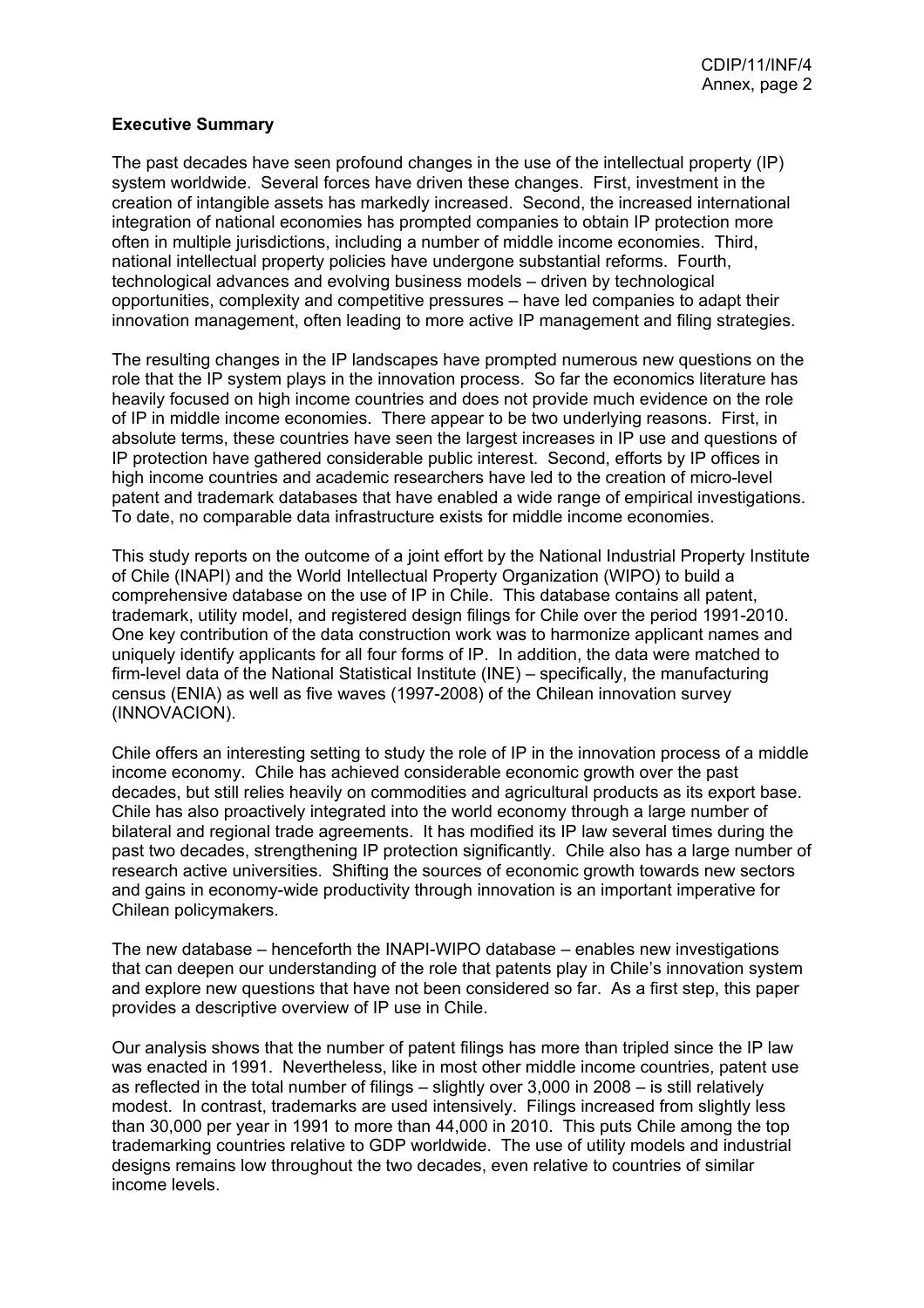Our data reveal that non-residents file over 90% of patents in Chile. Multinational pharmaceutical and chemical companies file most of these patents – in contrast to developed countries, where so-called complex technology industries account for most patent filings. Industrial designs are also overwhelmingly used by non-residents, with only 16% of filings coming from residents. Trademarks, in contrast, are overwhelmingly filed by domestic entities and so are utility models. Trademarks are widely used across the economy. Agricultural products account for the largest share of trademark filings, a category which includes wine and fruit products. There is also a large share of trademarks related to pharmaceuticals.

The great majority of patents are assigned to companies. However, a considerable number of Chilean universities file for patents and they are among the top resident patentees. Other top resident patentees are companies in the mining industry and chemical and consumer product companies. Trademark filings come from both companies and individuals. In contrast to patents, several Chilean companies are among the top trademark filers, mostly companies in the consumer goods industry.

Looking at the origin of non-resident filings, the data show that the great majority of nonresident filings across all four IP forms come from the United States and Europe. Other South American countries, in contrast, account for only a small share of filings. For patents they represent only 2% of all filings between 1991 and 2010, whereas the US and EU combined account for more than 80% of filings. Pharmaceutical and consumer goods companies account for most of these patent filings.

The analysis also looks at the joint use of different IP rights. More than 90% of applicants only apply for trademarks and less than 5% of applicants apply only for patents. Applicants that apply for more than a single type of IP right are rare; they account for only 2% of applicants. The joint use of different IP rights is limited to patents and trademarks as well as trademarks and industrial designs. A breakdown by applicant type shows that a large share of universities files for both patents and trademarks.

The data show that trademarks covered, on average, in 2.5 Nice classes until 2005. Due to a change in the law in 2005, the average number of classes declined sharply to 1.3 classes in 2006. A fall in the average number of product classes explains this decline. The average number of services classes, in contrast, steadily increased over time. This reflects the nature of the legal change in 2005, which did not affect filings in service classes.

The INAPI-WIPO dataset can identify co-assignment patterns in patent filings. co-assignments are interesting as they reveal underlying research co-operation between universities and industry as well as among product market competitors. Like in other countries, co-assigned patents account for a small share of patent filings in Chile – on average less than 3% between 1991 and 2010. We find that most patents are co-assigned among non-resident companies and in fact there is little evidence for international cooperation. The share of co-assigned patents with resident and non-resident assignees is only 8%. Co-assignments involving universities account for around 20% of co-assigned patents, which suggests a significant amount of university-industry collaboration.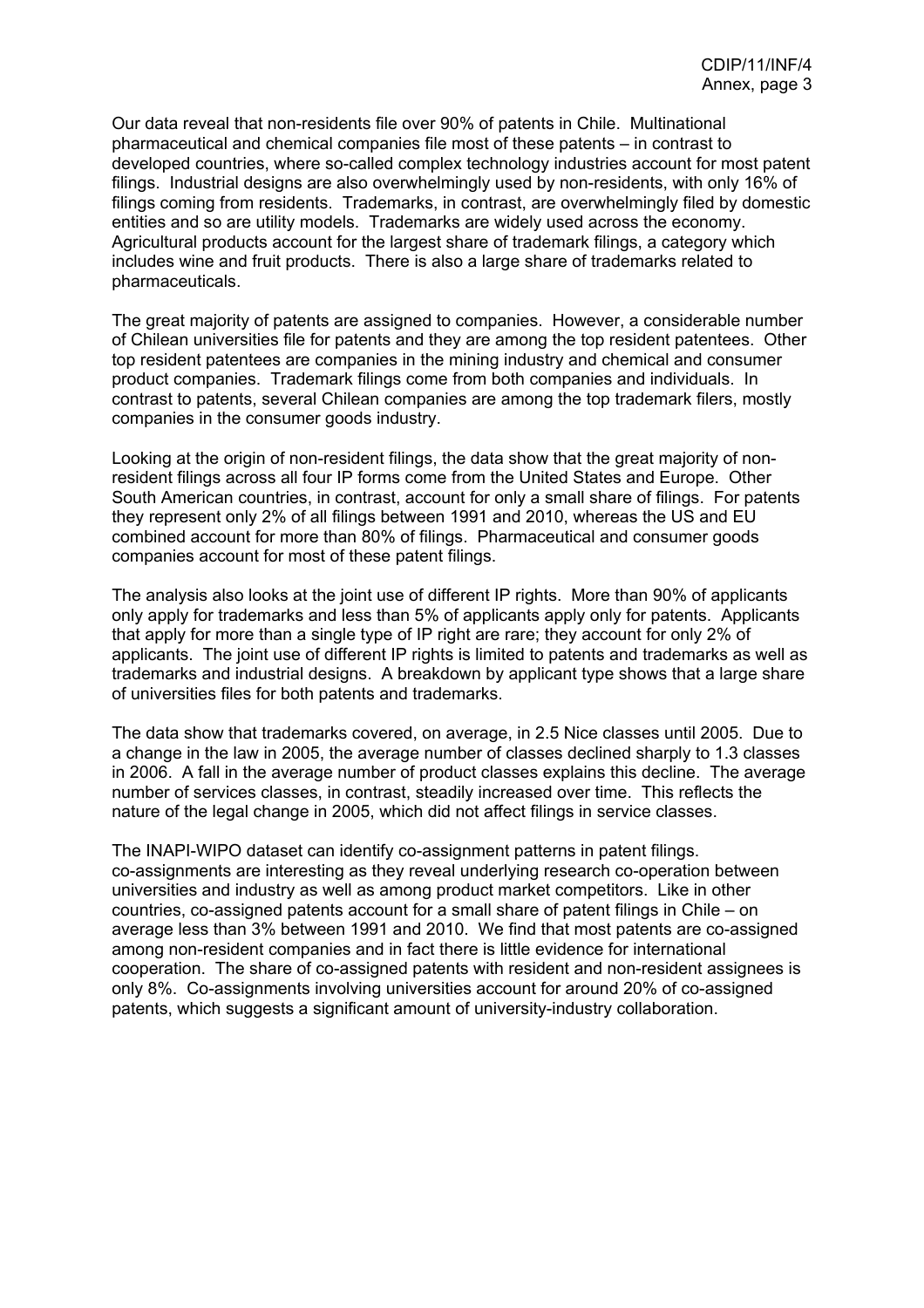<span id="page-4-0"></span>Finally, we analyze international patent filings that have at least one Chilean assignee or inventor. We show that only a small fraction among resident patentees also files for patent protection abroad. Nevertheless, the share increased from 2% in 1992 to around 10% from 2006 onward. The data also show that half of the inventions underlying international patent families assigned to Chilean residents originate in Chile. The most important foreign offices of first filing are the US and Europe. Other South American countries, in contrast, are rarely the jurisdiction of first filing. China, Mexico, and South Africa emerge from 2000 onward as important destinations for patents by Chilean applicants. International filings by Chilean residents in most jurisdictions are dominated by patents related to the mining industry and chemicals as well as patents filed by universities.

Overall, this study offers an example of empirical research that can be conducted on the use of IP in a middle income economy once an appropriate data infrastructure has been put in place. It also shows the importance of including other IP rights beyond patents in this type of analysis and of analyzing the use of the different forms of IP in combination rather than isolation.

The descriptive evidence provided in this study provides useful insights in better understanding the role of IP in Chile's economy. Of course, descriptive evidence can only go so far in fully evaluating the effects of IP policy choices on applicant behavior and economic performance. Deeper analysis on the basis of the newly available data infrastructure is needed. Indeed, two analytical studies – on the incidence and effects of trademark squatting as well as on the role of patents in the domestic pharmaceutical sector – are currently under way and will be made available separately.

#### **1. Introduction**

The past decades have seen profound changes in the use of the intellectual property (IP) system worldwide. Several forces have driven these changes. First, investment in the creation of intangible assets has markedly increased. For example, global R&D expenditure almost doubled in real terms from 1993 to 2009. Available data similarly suggest rising investment in other intangible assets, such as designs and branding.<sup>[1](#page-4-1)</sup> Second, the increased international integration of national economies – often referred to as globalization – has prompted intellectual property holders to more frequently seek protection abroad and, indeed, in a greater number of countries. $2$ 

Third, national intellectual property policies have undergone substantial reforms with farreaching implications on the behavior of IP applicants. International agreements – notably the Agreement on Trade-Related Aspects of Intellectual Property Rights (TRIPS) – have been an important driver of legal reforms. As a result developing countries have seen a significant strengthening of IP rights over the past two decades. There have also been increased efforts towards the harmonization of procedural standards and the creation of regional and international filing systems. Technological advances have often contributed to legal reforms, as they created the need to adapt IP policies to the evolving nature of technological progress. Finally, evolving business models – driven by technological opportunities and competitive pressures – have led companies to adapt their innovation management strategies, importantly affecting the way they use the IP system.

<span id="page-4-1"></span> $1$  See WIPO (2011a) for a review of the available evidence.

<span id="page-4-2"></span> $^2$  WIPO (2011b), for example, shows that international filings have contributed substantially to the growth in patent applications worldwide.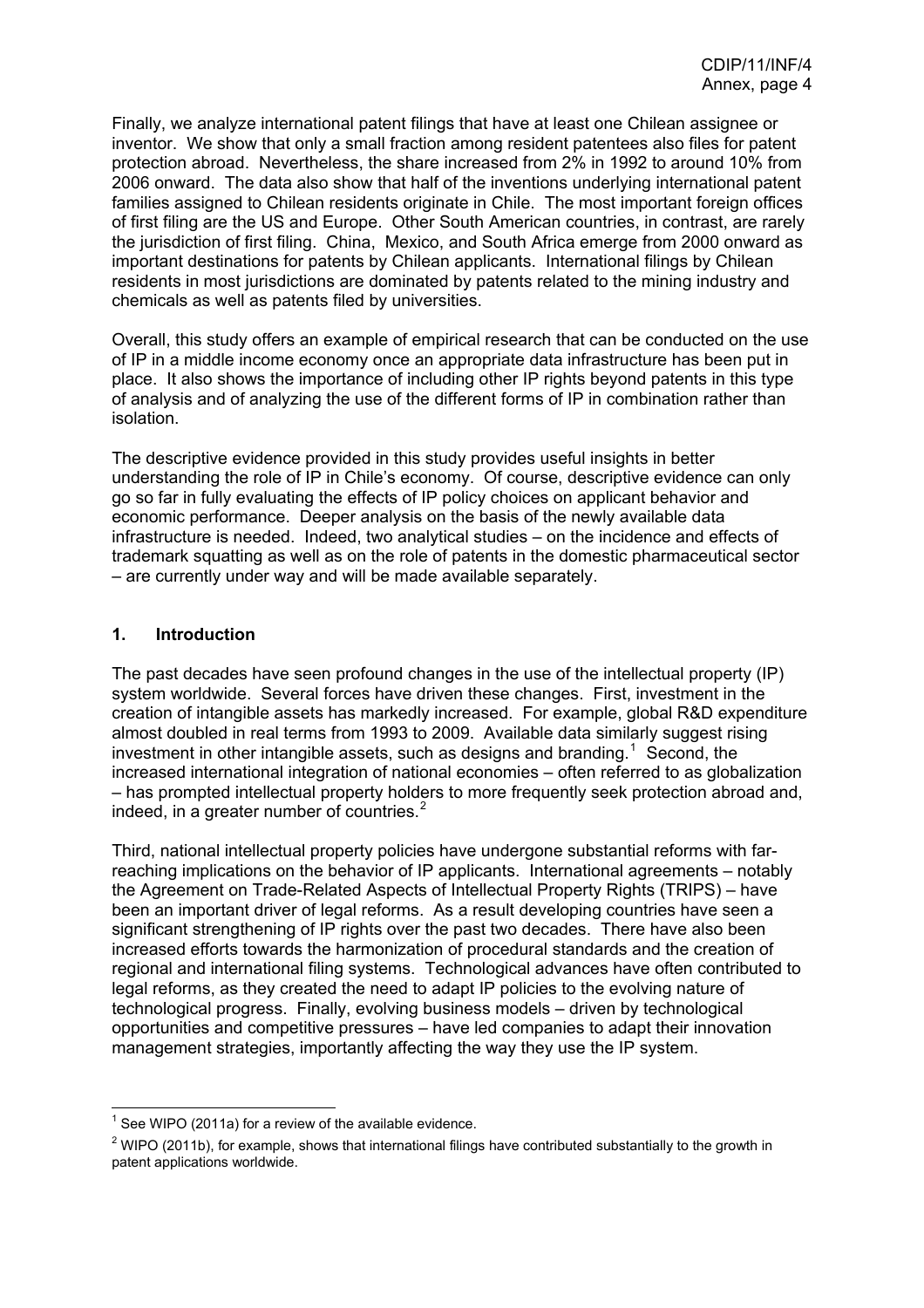The shifting IP landscapes have prompted numerous new questions on the role that the IP system plays in the innovation process. For example, how important are different IP rights for firms to appropriate returns to investments in new technology fields? How do dense patent landscapes for complex technologies affect innovative behavior and commercialization strategies? How can IP offices best manage the growing inflows of applications and promote the delivery of quality services?

and, more recently, also China. This focus appears to have two underlying reasons. First, of IP protection have gathered considerable public interest. Second, efforts by IP offices in A rich economic literature has emerged that offers important empirical perspectives on these and other questions. $3$  However, this literature heavily focuses on high income countries in absolute terms, these countries have seen the largest increases in IP use and questions high income countries and academic researchers have led to the creation of micro-level IP databases that have enabled a wide range of empirical investigations. The patent databases published by the National Bureau of Economic Research (NBER) in the United States and the Patstat database published by the European Patent Office (EPO) are good examples of such efforts.<sup>[4](#page-5-1)</sup> Additional efforts to combine IP data with micro-level information on firm performance and inventor behavior have further enriched the data infrastructure available to researchers.

Equivalent studies on middle income countries  $-$  except China  $-$  remain scarce.<sup>[5](#page-5-2)</sup> However, such studies are of great interest. Many middle income economies have similarly seen rapid growth in IP use, often driven by both foreign and domestic filings, even if the absolute numbers remain small in a worldwide context. $6$  Relative to the size of their economies, certain middle income countries even see more intensive use of IP – especially trademarks – than most high income countries.

Many middle income economies have been able to ignite economic growth on the back of low wages, natural resources, or a combination of both. As these economies continue to develop, they may begin or intensify the development of innovation domestically. The question is which role IP can play in this process – whether it is generated domestically or abroad.<sup>[7](#page-5-4)</sup> The different structure of middle income economies, the evolving nature of innovative activity, and the institutional context suggest that this role differs from that in high income economies. Policymakers in middle income countries thus cannot rely exclusively on the evidence generated in advanced economies in designing IP and innovation policies. They stand to benefit from empirical research specific to their economies.

<sup>4</sup> See https://sites.google.com/site/patentdataproject/Home and <http://www.epo.org/searching/subscription/raw/product-14-24.html>.

<sup>&</sup>lt;u>Chapter 2</u> in WIPO (2011a) reviews some of the most important studies in the field of patents.

 $<sup>5</sup>$  The patent system of the Republic of Korea has also seen considerable study, but Korea already reached high</sup> income status in 1995.

 $6$  See WIPO (2012) for an overview. China again is an exception, as it emerged as the largest recipient of IP filings for all major forms of IP in 2012.

<span id="page-5-4"></span><span id="page-5-3"></span><span id="page-5-2"></span><span id="page-5-1"></span><span id="page-5-0"></span> $<sup>7</sup>$  It is important to keep in mind that there is no one-to-one relationship between IP and innovation. Therefore,</sup> IP statistics provide limited information on innovation and broader economic performance. Every IP title describes a different intangible asset. There is a large literature pointing to a highly skewed distribution of those assets. Few patents yield high economic returns. On the other hand, this does not imply that IP statistics have no use. IP activity correlates in meaningful ways with other measures of innovative activity – at the level of firms, industries, and economies. Indeed, IP statistics remain one of the few widely available indicators of innovation available to analysts.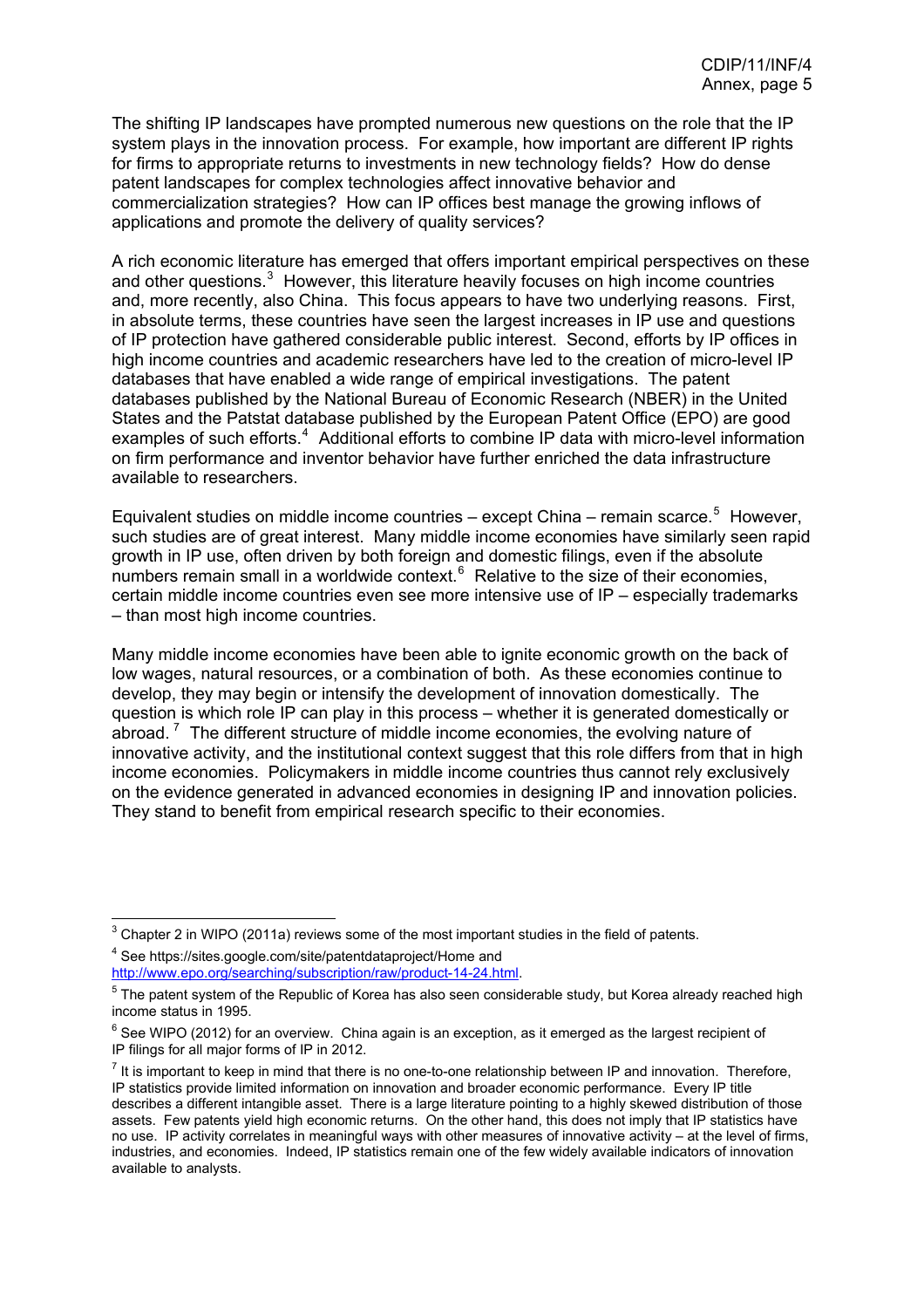One critical constraint towards such research has been the lack of an IP data infrastructure. The EPO's Patstat database offers rich unit record patent data for a large number of middle income countries, but it is incomplete for many middle income countries and cannot be straightforwardly combined with other micro data sources. In any case, Patstat only covers patents and utility models. Fully exploiting the potential of IP data requires dedicated investments in new databases.

This paper reports on one such effort undertaken for Chile. As part of a project under WIPO's Committee on Development and Intellectual Property (CDIP), INAPI in collaboration with WIPO created a database that contains all patent, trademark, utility model, and registered design filings for Chile over the period 1991-2010.<sup>[8](#page-6-0)</sup> One key contribution of the data construction work was to harmonize applicant names and uniquely identify applicants for all four forms of IP. In addition, the data were matched to firm-level data of the National Statistical Institute (INE) – specifically, the manufacturing census (ENIA) as well as five waves (1[9](#page-6-1)97-2008) of the Chilean innovation survey (INNOVACION).<sup>9</sup>

Chile offers an interesting example of a middle income country that has achieved considerable economic growth over the past decades, but that still relies heavily on commodities and agricultural products as its export base. Chile has also proactively integrated into the world economy through a large number of bilateral and regional trade agreements. It has modified its IP law several times during the past two decades, strengthening IP protection significantly. Shifting the sources of economic growth towards new sectors and gains in economy-wide productivity through innovation is an important imperative for Chilean policymakers.

Accordingly, Chile has a number of dedicated programs to promote innovation. For example, the Chilean Economic Development Agency (CORFO) currently has over 30 initiatives designed to promote innovation, innovative entrepreneurship, and technology transfer. Chile also has other dedicated innovation funds, such as the Fund for Agrarian Innovation, which has a focus on agricultural innovation. In addition, there is the Fund of Scientific and Technological Development, which seeks to promote R&D projects of universities and public research institutes in conjunction with private companies. Another relevant policy is the Scientific Millennium Initiative, which aims to promote the development of scientific and technological research, through the creation and financing of scientific research institutes.

Existing studies on the Chilean innovation system offer important insights into the determinants of companies' innovative activities as measured in the Chilean innovation surveys. However, as for most other middle income countries, there are few empirical studies on the use of IP that could inform policy. Existing studies typically analyze questions related to IP only in passing, mostly as one aspect among many related to innovation, technology transfer, exporting or productivity. Chile's innovation surveys, conducted from 1992 onwards, offer some information on IP use; however, they rely on respondents' selfreported use of IP and cover only certain segments on the Chilean economy.

es<br><sup>8</sup> See WIPO document CDIP/5/7.

<span id="page-6-1"></span><span id="page-6-0"></span> $9$  This report does not include an analysis of the matched data but focuses on an analysis of IP filings more generally.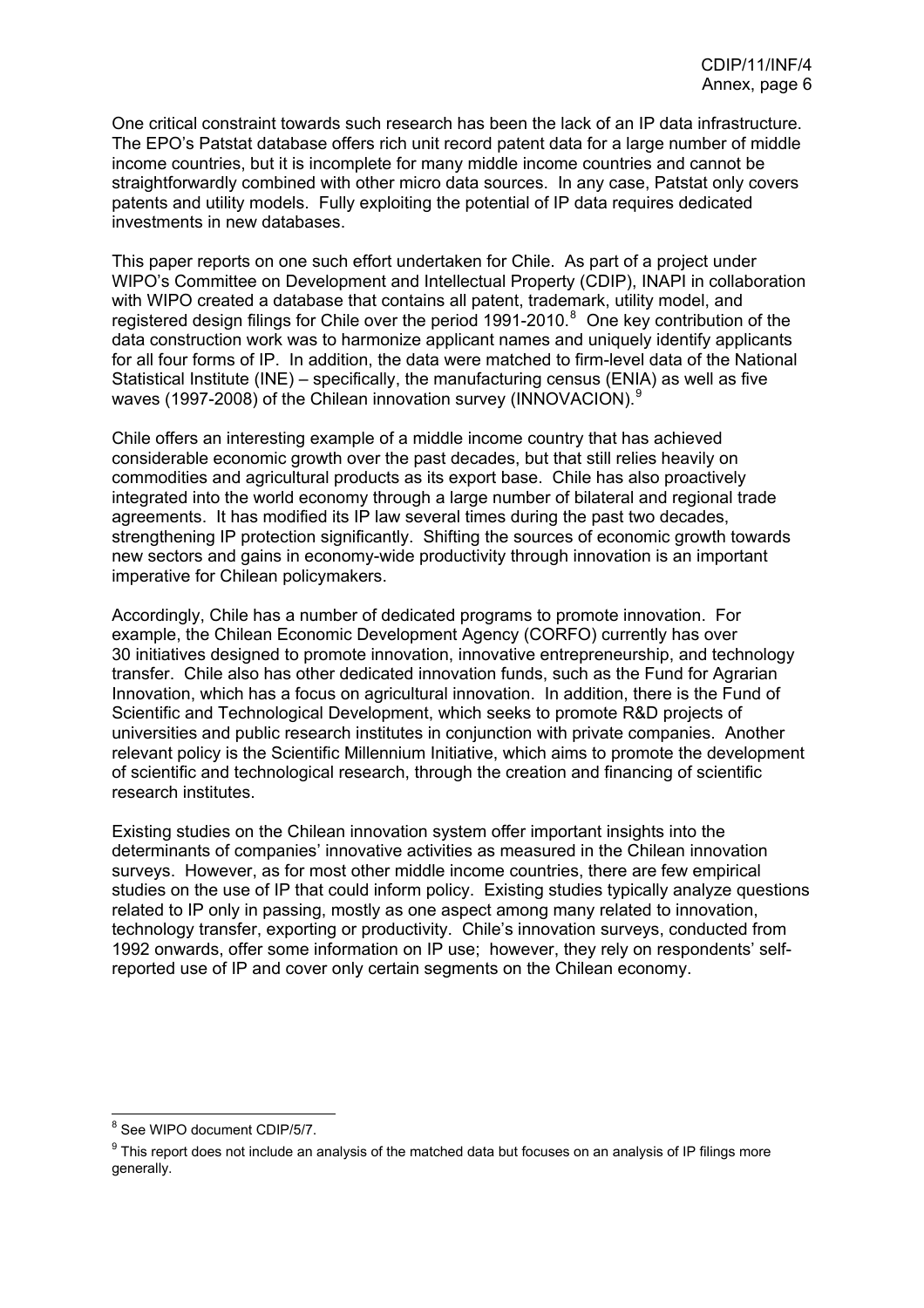<span id="page-7-0"></span>The limited empirical literature on the Chilean IP system has been primarily concerned with patents and, in particular, the low use of patents by Chilean residents (OECD, 2007; Amorós et al., 2008; Katz and Spence, 2008). According to the OECD (2007), the low patent intensity in Chile can largely be explained by three factors. First, there is a limited capability in Chile to generate innovative and first-to-the-world products and processes. Second, Chile has an industrial specialization in sectors with a low propensity to patent, such as mining and services. While there is a growing Chilean pharmaceutical industry, it is largely focused on the production of generics and brand drugs under licensing contracts. Third, while Chile has a number of successful exporters, they rely mainly on imported technologies and hence are unlikely to rely on patents for their business model. The low use of patents by Chilean residents stands in stark contrast to their heavy use of the trademark system. However, despite the large number of trademark applications in Chile, there are no empirical studies on the use of trademarks in the Chilean economy.

The new database – henceforth the INAPI-WIPO database – enables new investigations that can deepen our understanding of the role that IP rights play in Chile's innovation system and explore new questions that have not been considered so far. As a first step, this paper provides a descriptive overview of IP use in Chile.

The paper's discussion is structured as follows. As background, Section 2 will offer a short introduction into the main features of Chile's IP system. The following sections will then discuss different dimensions of IP use – focusing, in particular, on overall trends (Section 3), the origin of IP applications (Section 4), the applicant distribution (Section 5), applicant types (Section 6), filings by technology and class (Section 7), grant ratios and lags (Section 8), IP bundles (Section 9), co-assignment patterns of patents (Section 10), patent filings abroad (Section 11), and additional perspectives on the trademark system (Section 12). A concluding section summarizes the key findings of the descriptive analysis and points to potential avenues for future research. The paper's appendix provides additional details on the legal IP regime in Chile as well as a detailed description of the methodology used to construct the data.

### **2. The IP System in Chile**

The Intellectual property system in Chile is administered by various institutions. The Ministry of Education is in charge of the Copyright Register,<sup>[10](#page-7-1)</sup> the Ministry of Agriculture is in charge of plant breeder's rights as well as in part of appellations of origin for wines and spirits and of undisclosed information regarding agrochemicals.<sup>[11](#page-7-2)</sup> The Ministry of Health is in charge of undisclosed information regarding pharmaceutical products<sup>[12](#page-7-3)</sup> and the Ministry of Foreign Affairs is in charge of international negotiations and of the coordination of an inter-ministerial technical committee for the implementation of international commitments.<sup>[13](#page-7-4)</sup>

<span id="page-7-1"></span> $\overline{\phantom{a}}$ <sup>10</sup> The Ministry of Education has an Intellectual Property Department which is part of the Directorate for Libraries, Archives and Museums of the Ministry.<br><sup>11</sup> Through the Cattle and Agricultural Service of the Ministry.

<span id="page-7-4"></span><span id="page-7-3"></span><span id="page-7-2"></span>Through the Gatue and Agnoditular Service of the Immary.<br><sup>12</sup> The relevant body is the Public Health Institute of the Ministry.<br><sup>13</sup> Through the Intellectual Property Department, which is part of the General Directorate fo Economic Relations of the Ministry.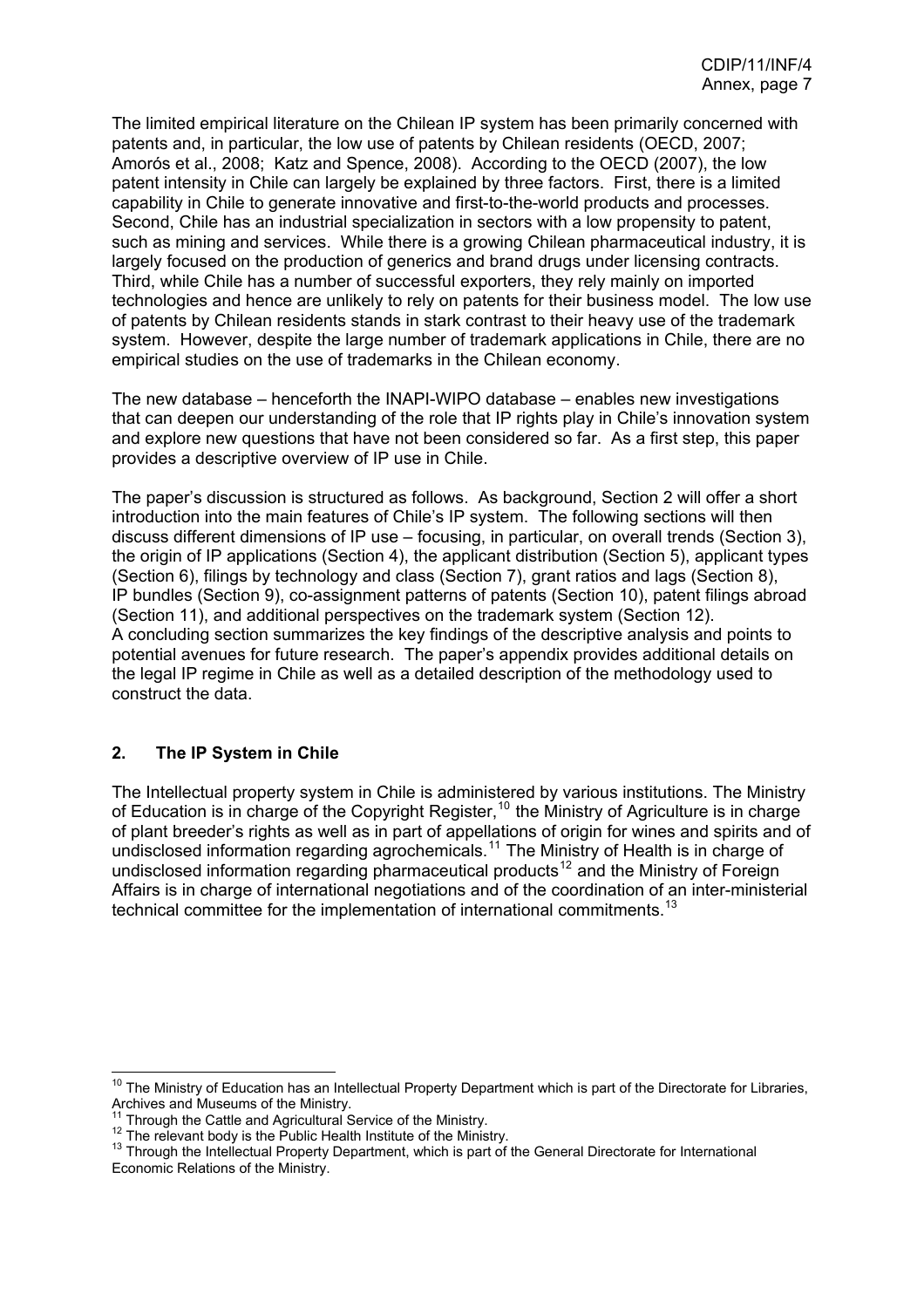INAPI is the main Government agency in charge of industrial property rights since 2009. Besides acting as the register for patents, trademarks, industrial designs, utility models, and appellations of origin, INAPI also functions as a first instance court in opposition and nullity procedures. In addition, it has several other important functions: INAPI is advisor to the President of Chile on all issues concerning industrial property; it is the agency in charge of recommending the accession to IP treaties; and it is tasked with the promotion of IP and the dissemination of knowledge, particularly of information that has fallen in the public domain.

The law on industrial property (Law 19.039), which covers trademarks, invention patents, utility models, geographical indications, appellations of origin, integrated circuit topographies, drawings and industrial designs, entered into force in October 1991. Since then the law has undergone three major amendments.

The first amendment (Law 19.996) was published in March 2005 and entered into force in December, 2005. This law adapted Chilean legislation to TRIPS, mainly through changes to opposition proceedings, trademarkable and patentable subject matter, and the statutory lifetime of patents. It also incorporated industrial drawings, geographical indications, appellations of origin and integrated circuit topographies into national legislation. Finally, it also introduced trade secrecy and civil actions for IP enforcement – before 2005, IP infringement was only sanctioned by criminal courts.

The second major amendment (Law 20.160) entered into force in January, 2007. It adapted Chilean legislation to free trade agreements signed since the 2000s. This amendment contains mainly changes regarding cancellation procedures for all IP rights and the definition of subject matter eligible for geographical indications and appellations of origin. It also incorporates sound marks into the law.

The third amendment (Law 20.569) entered into force in February, 2012. This law incorporated certain provisions agreed by Chile through the signature of the Trademark Law Treaty (TLT) and the Patent Cooperation Treaty (PCT).

This section offers a brief description of the legal regime applicable to patents, trademarks, utility models and industrial designs which are covered by the analysis.<sup>[14](#page-8-0)</sup>

<span id="page-8-0"></span><sup>&</sup>lt;sup>14</sup> The discussion does not cover geographical indications, appellations of origin and integrated circuit topographies (that is, semiconductor mask protection).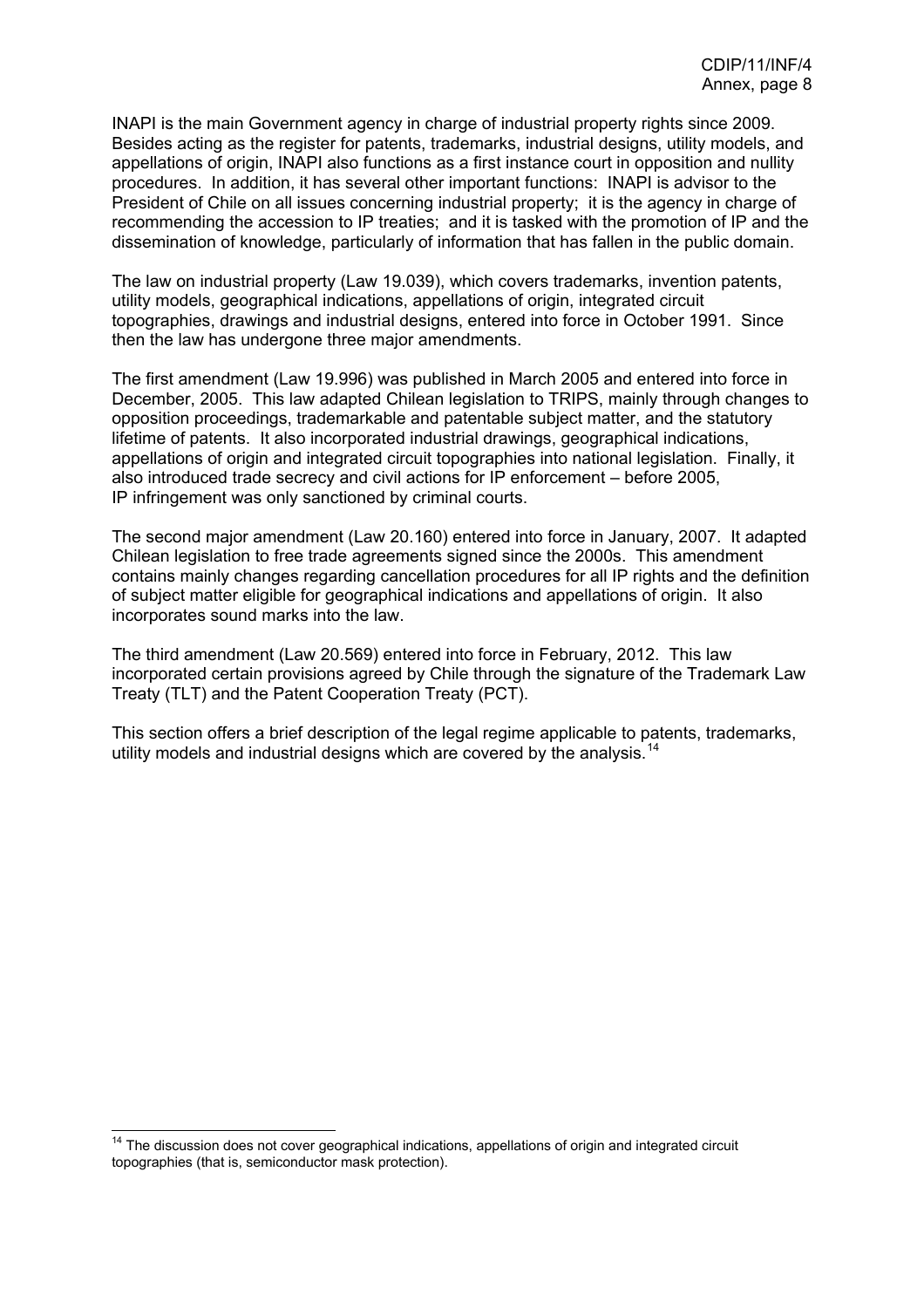## *Trademarks*

Trademarks are defined as signs that distinguish products, services, or industrial and commercial establishments in the market. Since 2007, a trademark can also be used to protect slogans or sounds marks. A trademark can be classified as a word, figurative or mixed mark. Word marks protect a word or words with or without idiomatic meaning or a combination of letters and/or numbers. Figurative trademarks are labels with pictures, images, symbols or drawings. Mixed trademarks are a combination of both word and figurative trademarks – that is, labels that have a word or words with or without idiomatic meaning or a combination of letters and/or numbers, combined with pictures, images, symbols or drawings. Chile is not part of the Madrid System for the International Registration of Marks, which means that non-resident applicants have to file directly with INAPI to obtain a trademark in Chile. Details on the registration procedure for trademarks can be found in Appendix 1.1. Trademark rights last for a period of 10 years from the grant date but can be renewed indefinitely. Unlike some other countries, INAPI does not require the applicant to prove actual use of the trademark, neither at the initial filing stage nor at the renewal stage.

During the application process, third parties can file an opposition during a 30-day period following the publication of the mark. INAPI does not notify third parties who have previous trademark applications or registrations that could justify an opposition.

If no opposition if filed, the total processing time of an application until its registration is approximately nine months. If there is an opposition, the procedure may take on average seven months longer.

A trademark can also be cancelled post-grant. Any person can request the cancellation of a registered trademark. A trademark can only be cancelled within five years after it was registered. This restriction does not apply when a trademark was obtained in bad faith. Details on cancellation procedures are provided in Appendix 1.1. If INAPI cancels a trademark, the trademark is considered void as of the grant date.

If a trademark was dismissed or cancelled due to the existence of a famous and well-known trademark abroad, the owner of the trademark has 90 days to register the trademark. Once the 90 day period lapses, any interested party can apply for the trademark.

According to Chilean law, trademark counterfeiting is sanctioned by both civil and criminal law depending on the type of infringement. Details about the enforcement of trademarks are provided in Appendix 1.2.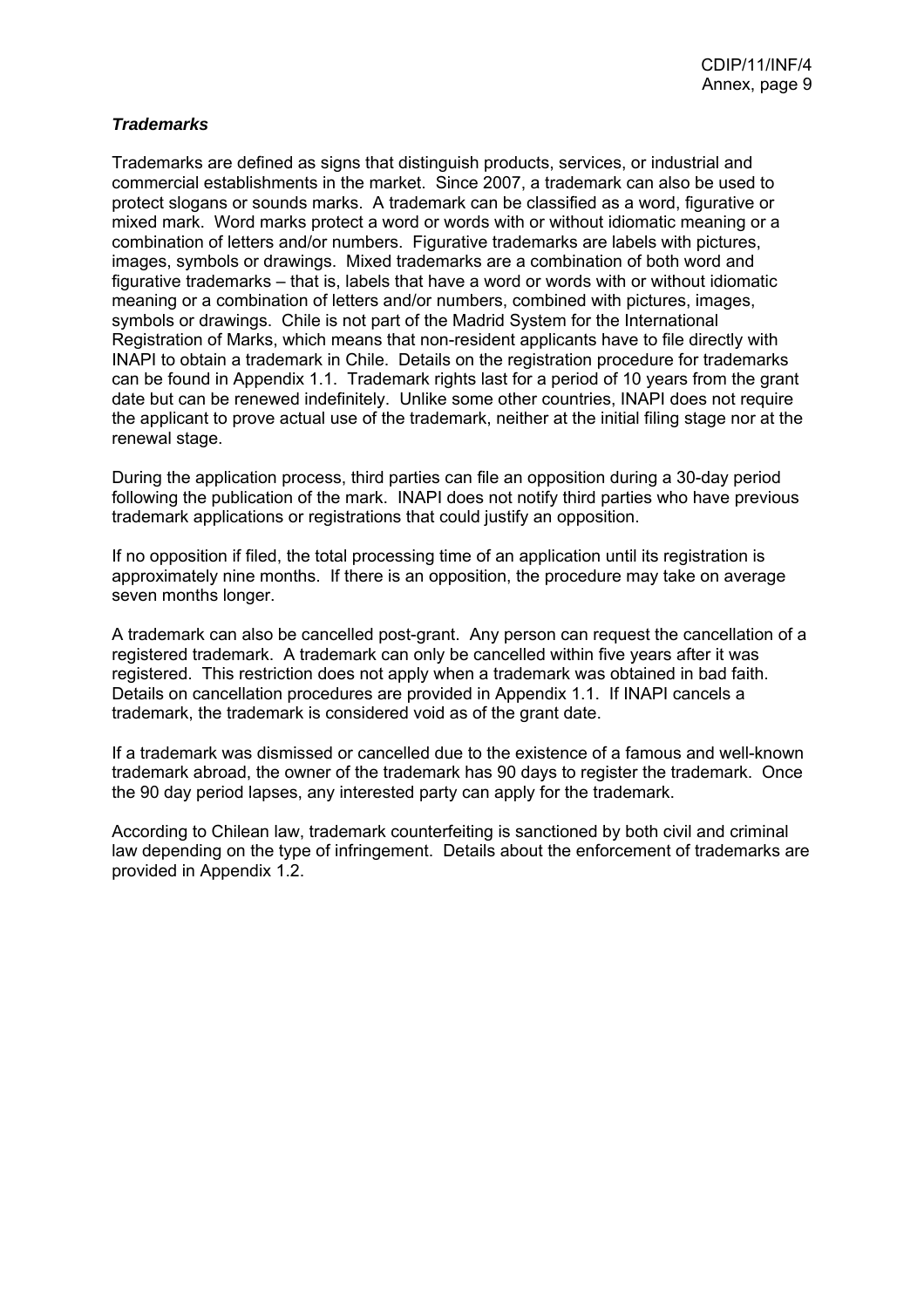## <span id="page-10-0"></span>*Patents*

The most important changes to the scope of patent protection occurred in the area of pharmaceuticals. In 1991, active chemical and pharmaceutical ingredients became patent eligible, whereas before 1991 only the production process could be patented. The amendment in 2005 restricted the patent eligibility of new uses of known substances. Prior to 2005, new uses were patentable if they solved a technical problem or changed the essential qualities of the invention. Following the amendment, the law requires that both conditions be satisfied. Moreover, to be patent eligible, the new use has to be supported by empirical evidence. In Chile, software *per se* is not patent eligible and protected by copyright.[15](#page-10-0) Appendix 1.3 provides details on patent eligible subject matter. Before the 2005 amendment, the statutory lifetime of a patent was 15 years from the grant date. The amendment changed this into 20 years from the date of filling. This term is not renewable.

There is a 45 day term during which third parties can present an opposition to a patent application. Opposition is possible on the grounds that an application does not meet one or more of the patentability requirements.

The grounds for cancellation have remained the same since 1991. Any person can request the cancellation of a granted patent. The 2005 amendment reduced the timeframe during which a patent can be cancelled from 10 to 5 years counting from the date of grant. In contrast to trademarks, bad faith does not suspend this restriction. Appendix 1.4 provides further details.

As for trademarks, patent infringement can be sanctioned by both civil and criminal law depending on the type of infringement. Details about enforcement are provided in Appendix 1.2.

### *Utility models*

Utility Models are similar to patents, but generally apply to less complex technical inventions than patents. Utility models can protect instruments, apparatus, tools, devices or objects which can be described in claim form. The legal protection of utility models applies to an individual object, but protection of several elements or aspects of an object can be claimed in a single application (Article 56 Law 19309).

Utility models differ from patents in the following ways:

- Utility models are exempt of the inventive step requirement of invention patents.
- Utility models only need to be new and have industrial applicability.
- Utility models last for a non-renewable term of 10 years counting from the application date.
- The registration procedure for a utility model involves the same steps and deadlines as for a patent (see Appendix 1.4). However, because the technology involved is generally less complex and novelty is not assessed, the procedure for utility models is generally faster and simpler than in the case of invention patents. All fees are the same as for patents, ex[cep](#page-10-0)t for the examination fee which is cheaper for utility models than for patents.<sup>16</sup>

<sup>&</sup>lt;sup>15</sup> Law 17336 of Intellectual Property.

 $16$  For patents the fee is 427.000 Chilean pesos (approx. 900 US dollars). For utility models, the fee is 343.000 Chilean pesos (approx. 730 US dollars).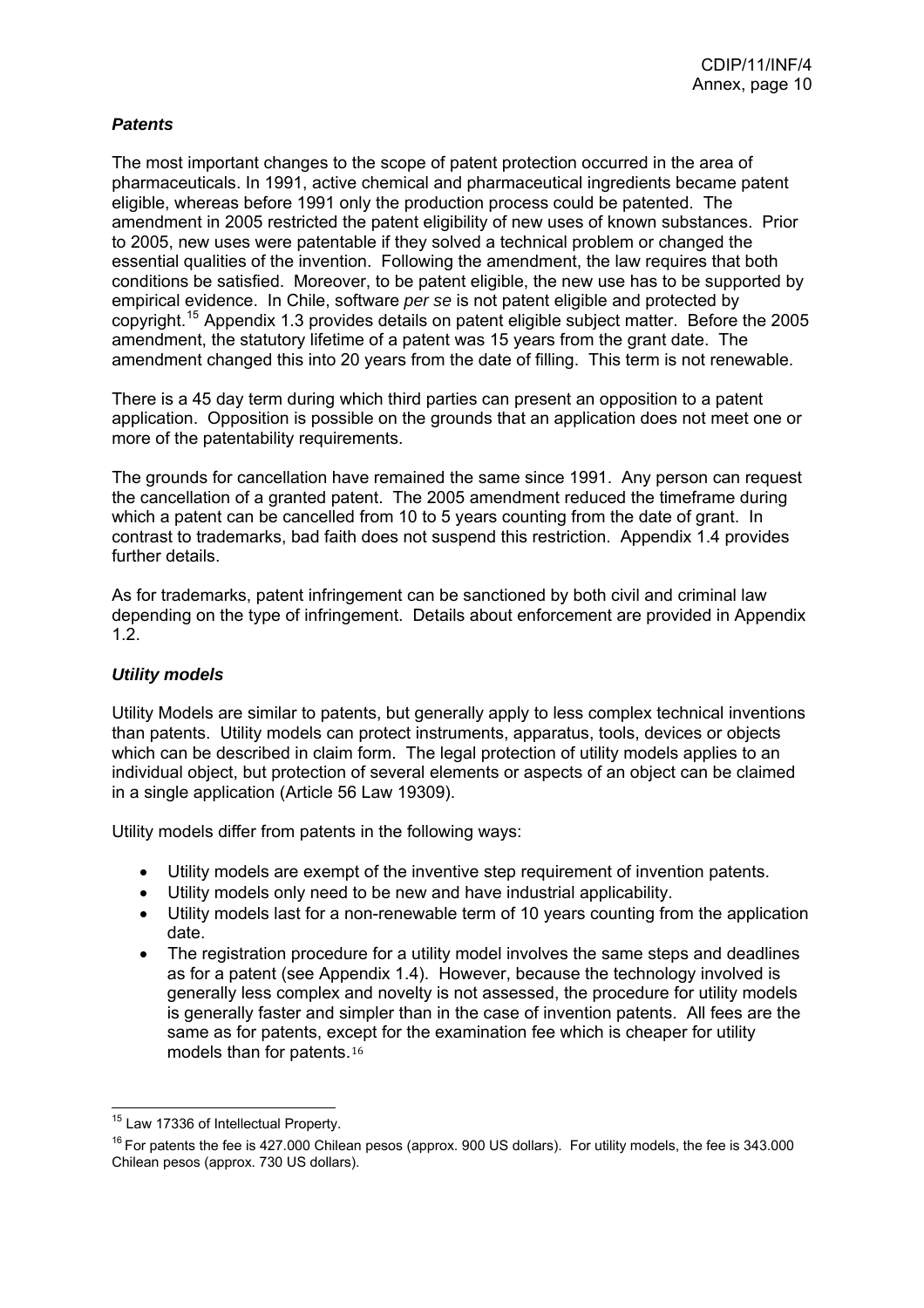<span id="page-11-0"></span>• Utility models can only be obtained for products, not for processes. Accordingly, utility models are more relevant for certain technological areas such as mechanical or electrical engineering.

### *Industrial designs and drawings*

Industrial designs are any three-dimensional shapes and industrial or handicraft items that can be used as a template for the production of other units. Industrial designs must be distinguishable from similar three dimensional objects, either by their shape, geometric configuration, ornamentation or a combination of these characteristics (Article 62, Law 19309).

Industrial drawings include any set or combination of figures, lines or colors that are developed on a flat surface. Industrial drawings must be capable of being part of an industrial product and provide a new look to the product.

Industrial designs and drawings differ from patents in the following ways:

- Industrial Designs and drawings are exempt of the inventive step and industrial applicability requirements of patents. They are only required to be new. Designs and drawings are considered new if they differ significantly from known drawings or industrial designs or if they differ from combinations of characteristics of known drawings and industrial designs (Article 62 Law 19039). The prior art search is conducted searching for industrial designs and drawings protected under the same Locarno classification in international offices such as the USPTO or the Office for Harmonization in the Internal Market (OHIM). For drawings, novelty means a new physiognomy, for designs a new appearance.
- Industrial designs and drawings are valid for a non-renewable term of 10 years from the date of filing.
- The application procedure for industrial designs and drawings involves the same steps and deadlines as for patents (see Appendix 1.4). However, industrial designs and drawings do not contain claims.
- All fees are the same as for pat[ents](#page-11-0) except for the examination fee which is lower for industrial designs and drawings.<sup>17</sup>

### **3. Overall Trends**

Over the past two decades, INAPI has seen rapid growth in the use of most IP forms. Figure 1 presents the filing trend for patents, utility models, and industrial designs over the period 1991-2010. Patent filings have more than tripled from 775 applications per year in 1991 to over 3,000 in 2008. While it is difficult to precisely quantify the drivers of the observed growth in patent filings, three factors appear to stand out:

- as described in the previous section, Chile's patent reform in 1991 expanded the scope of patent protection to new subject matter, notably pharmaceutical products;
- the Chilean economy has experienced robust growth since the early 1990s, prompting greater interest by innovators in the Chilean market;
- the past two decades have seen greater reliance on the patent system worldwide, and Chile has become more closely integrated into the global economy.

  $17$  For patents the examiner fee is \$427.000 Chilean pesos (approx. USD 900 dollars) and for industrial designs and drawings it is \$287.000 (approx. USD600 dollars).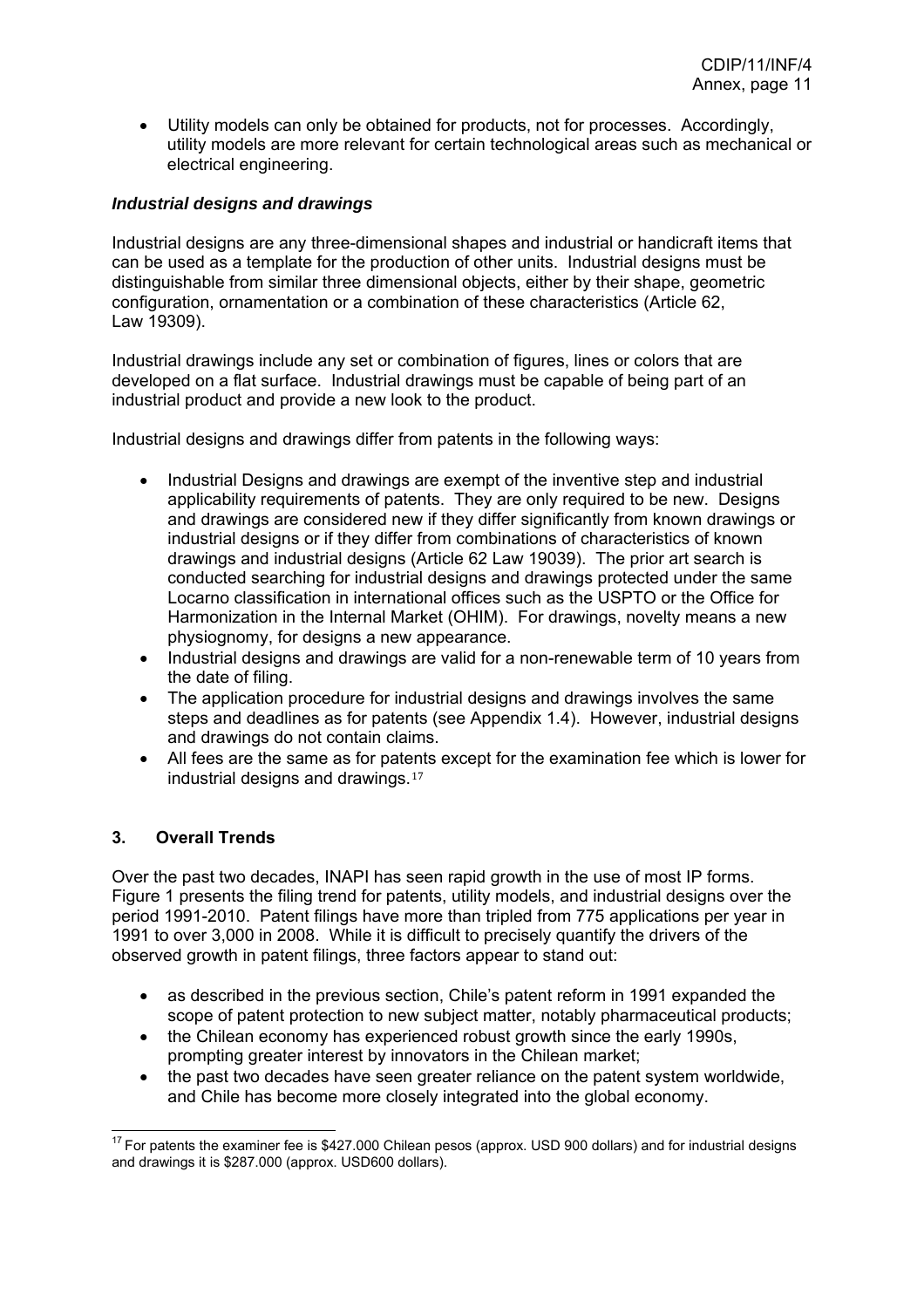Despite the extension of the statutory patent life from 15 to 20 years in 2005 by the first amendment to the Intellectual Property Law (see Section 2), there is no visible trend break in the number of filings. The number of fillings begins to rise already in 2004 ahead of the amendment.



**Figure 1: # patent, utility model, design filings (1991-2010)** 

From mid-2009 to 2010, patent filings dropped sharply due to Chile's accession to the Patent Cooperation Treaty (PCT), effective as of June 2, 2009. Instead of directly filing in Chile, most non-resident applicants opted for a PCT international application, affording them up to 18 months to form a decision on whether to apply for protection in Chile. This transitional filing decline came to an end at the beginning of 2011, which is not covered by our data, as non-resident applicants began to enter the PCT national phase in Chile. It is important to keep this PCT accession effect in mind when looking at patent filing figures for 2009 and 2010 in the remainder of the analysis.

Industrial designs and utility models are far less popular in Chile. The number of annual utility model and industrial design filings increased from 17 to 62 and 131 to 451 between 1991 and 2008, respectively. Filing activity for these two IP forms are modest not only compared to patents, but also compared to other countries (see Figure 2).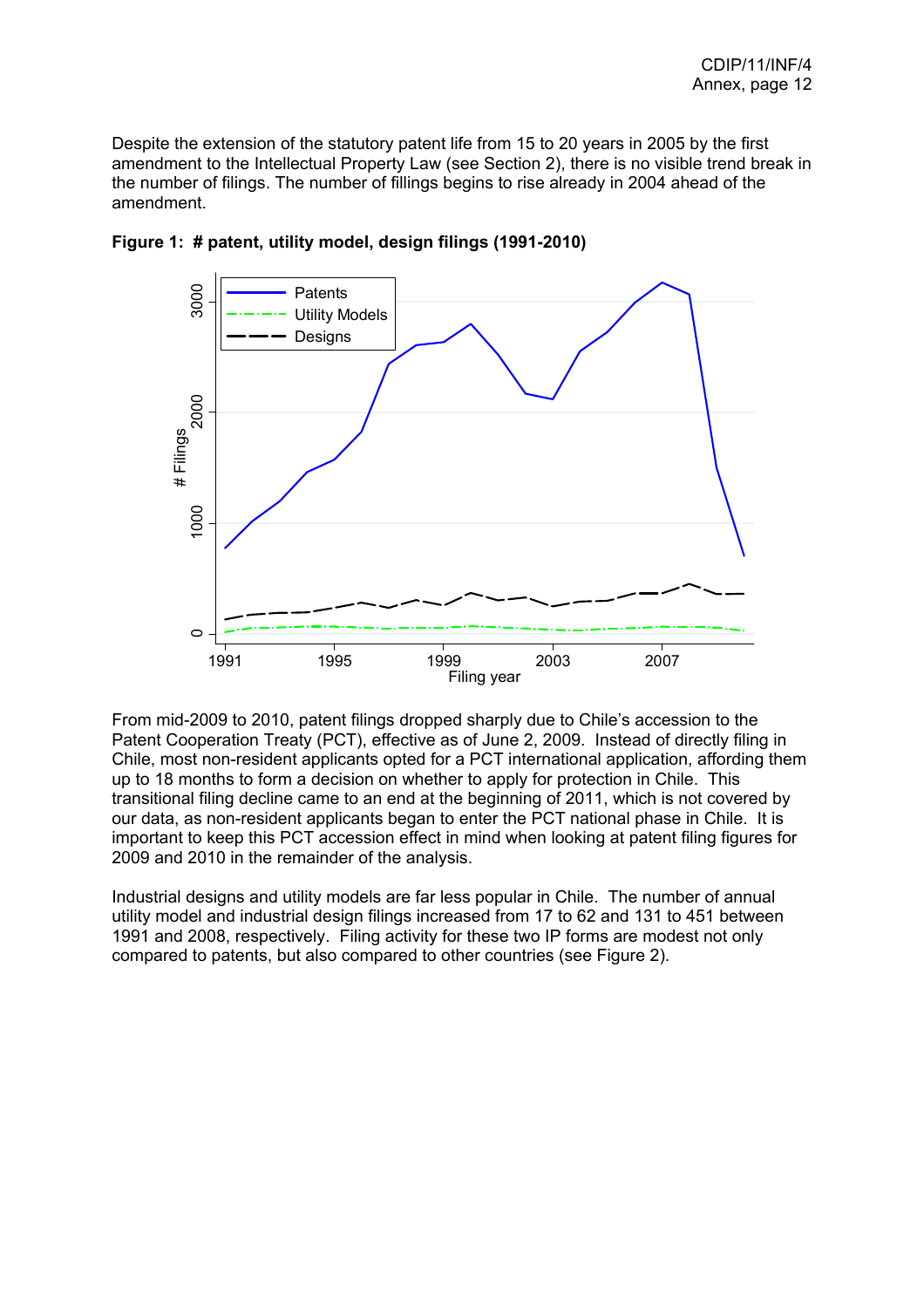

**Figure 2: Utility model and industrial design filings, 2008-2010 average** 

Note: The countries were selected mainly to illustrate greater use of utility models in different parts of the world; the selection is not representative; indeed, there are many countries showing limited use of these IP forms similar to Chile. In addition, it is important to keep in mind that country size influences the level of filing activity. Source: WIPO Statistics Database.

In the case of utility models, one explanation for their limited use in Chile is that INAPI substantively examines utility models – as described in the previous section. Many other countries operate a simpler registration system without substantive examination; for applicants in those countries, the utility model system thus offers easy-to-obtain protection as an alternative to the patent system. In the case of industrial designs, one explanation seems to be that designers rely – more so than in other countries – on the copyright system in protecting their creative outputs. However, the empirical importance of this substitution effect is not clear and other factors such as the relatively high fees may also play a role.

Figure 3 presents the filing trend for trademarks, showing a marked increase of applications from slightly less than 30,000 per year in 1991 to more than 44,000 in 2010. This is a remarkably large number for a country of Chile's size.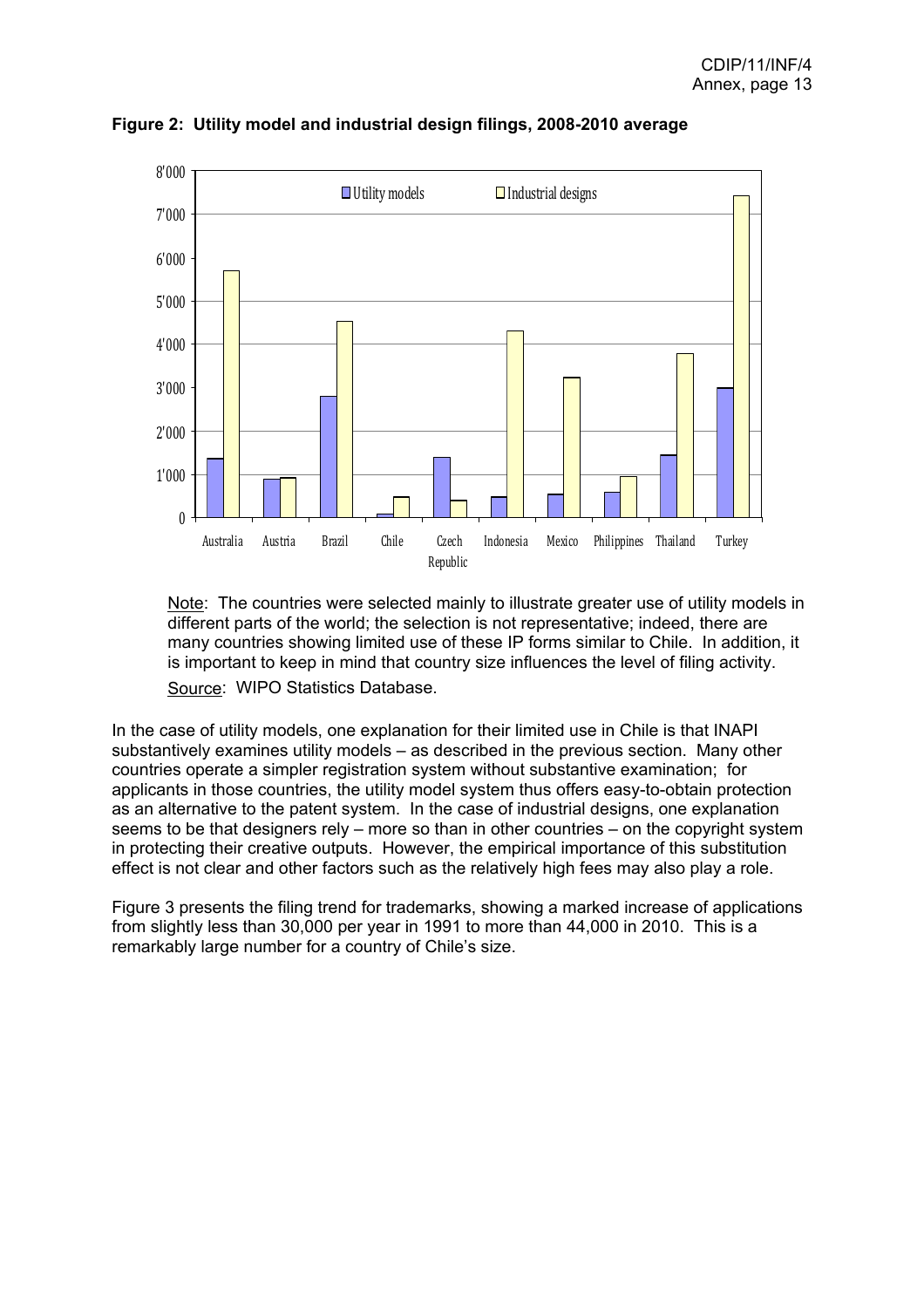**Figure 3: # trademark filings (1991-2010)**



As in the case of patents, Chile's rapidly growing economy can partly account for the marked increase in filings. However, the growth in trademark applications has been faster than the growth of real GDP. In addition, Chile exhibits among the most intensive use of trademarks in the world, as captured by the ratio of trademark filings to GDP (Table 1). What lies behind both the growing and absolute popularity of trademarks in Chile warrants further investigation.

| 1  | Paraguay              | 43,798 |
|----|-----------------------|--------|
| 2  | Republic of Moldova   | 35,415 |
| 3  | Mongolia              | 32,413 |
| 4  | Chile                 | 20,388 |
| 5  | <b>Bulgaria</b>       | 18,061 |
| 6  | Luxembourg            | 15,592 |
| 7  | Iceland               | 13,828 |
| 8  | Costa Rica            | 13,155 |
| 9  | <b>Czech Republic</b> | 13,124 |
| 10 | New Zealand           | 12,962 |

**Table 1: Trademark filings to GDP ratio, top-10 list in 2010** 

Note: The values shown are resident class count per 100 US\$ billion of constant 2005 GDP in purchasing power parities, by country of origin. The use of class rather than application counts enables better comparisons across countries, as some countries operate a single-class filing system and others – like Chile – a multi-class filing system. (Unfortunately, available data do not allow for counts of unique marks). The use of origin rather than office data enables better comparison for those countries that are members of regional filing offices.

Source: WIPO Statistics Database.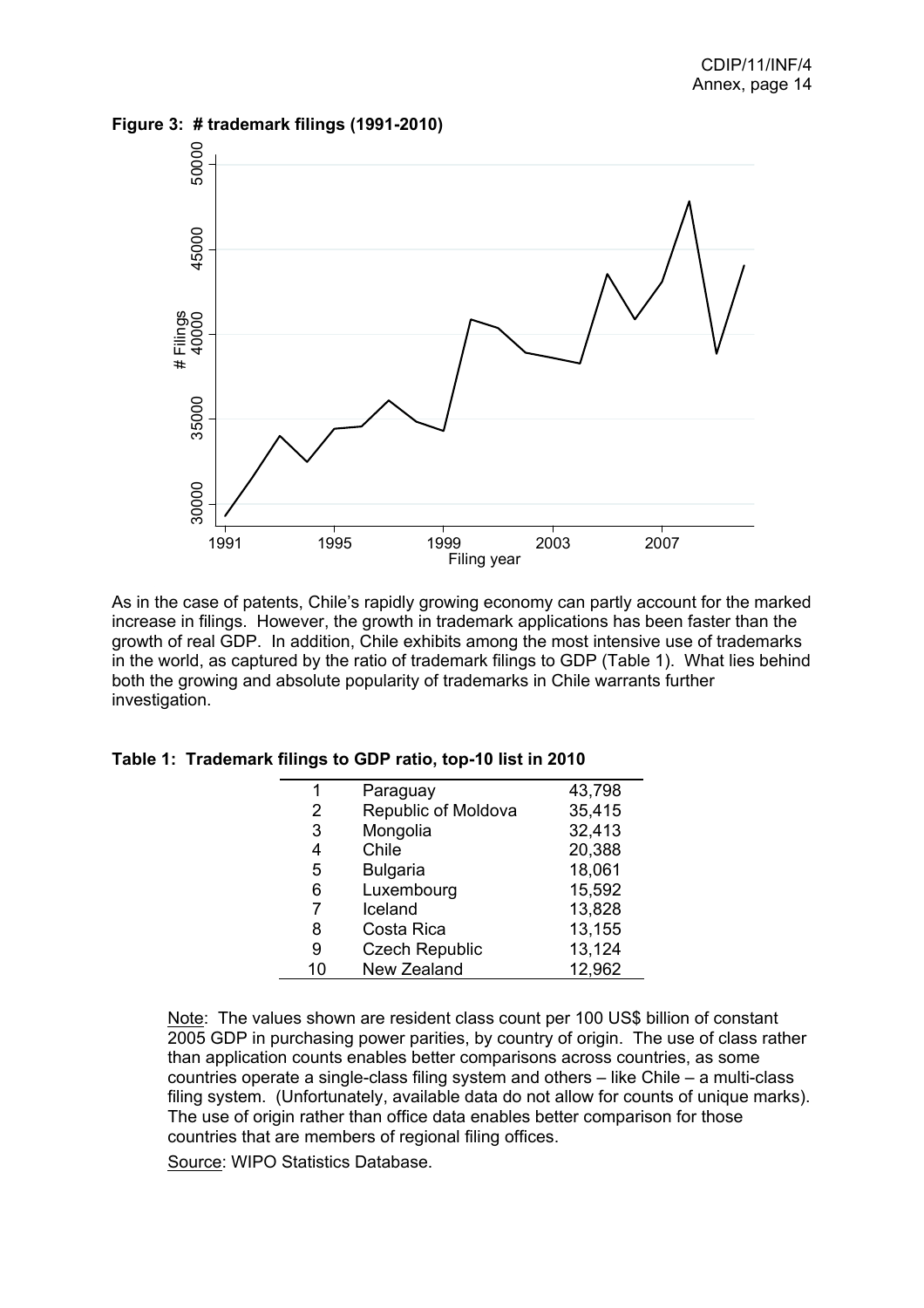## <span id="page-15-0"></span>**4. Origin of Applications**

There are significant differences in the extent to which domestic and foreign residents use the four forms of registered IP in Chile. Figure 4 depicts the shares of resident and nonresident filings for patents, industrial designs, utility models, and trademarks. It shows that in 2008 Chilean residents accounted for only 7% of patent filings and 16% of industrial design filings, but 76% of utility model and 67% of trademark filings. For patents and trademarks, these shares have not varied significantly over the 1991-2010 period, except that the share of non-resident patent filings fell markedly in the last two years due to Chile´s accession to the PCT. In the case of utility models and industrial designs, shares were slightly more volatile over time, but this is largely due to the small number of filings which magnifies small changes in filing behavior over time. Still, the figure suggests that the share of resident filings of industrial designs fell during the first half of the 1990s.



### **Figure 4: Resident vs non-resident filings (1991-2010)**

Figure 4 offers an additional breakdown. As the INAPI-WIPO database provides harmonized applicant names regardless of the origin of applications, we can identify applicants that file for IP rights through an entity resident in Chile as well as through an entity abroad. We refer to these applicants as multi-resident applicants. In most cases, these are foreign multinational companies that at times use their foreign headquarters to file for IP rights in Chile and, at other times, use their Chilean subsidiaries.<sup>[18](#page-15-0)</sup> It is important to point out, though, that not every multinational company is a multi-resident applicant; many multinationals file exclusively from abroad. These are then classified as non-resident applicants.

  $18$  For example, Pfizer Chile and Pfizer inc. are classified as a non-resident multiresident applicant if both entities file for patents at INAPI.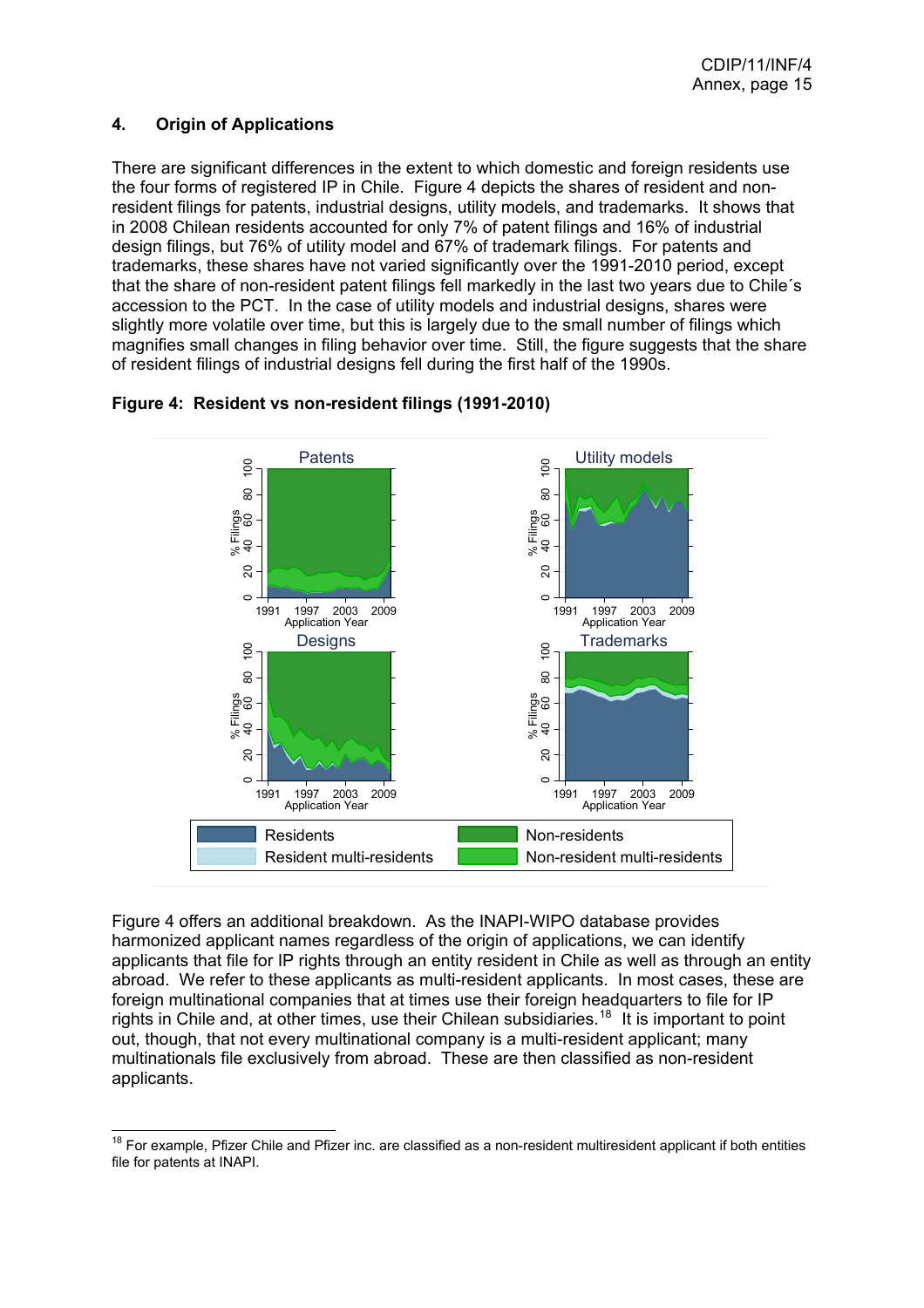In the case of industrial designs, and utility models, on average less than 2% of filings between 1991 and 2010 are from Chilean multi-resident applicants. For patents this share is as low as 0.2%. In the case of trademarks, by contrast, Chilean multi-resident filings represent a slightly larger share of 3.4%.

Which jurisdictions are behind non-resident IP filings in Chile? Figure 5 shows that applicants from the United States and Europe account for the great majority of non-resident filings across all four IP forms. The share in total filings that is accounted for by other South American countries is relatively modest; for example, for trademarks they represent less than 5% of all filings between 1991 and 2010 whereas the US and EU combined account for around 20% of filings. In the case of patents, the combined share of all filings from the US and EU is on average above 80%. Other South American countries account for a mere 2% of total filings. The dominance of European and US patent applicants is largely explained by multinational pharmaceutical and chemical companies filing for patent protection in Chile, as shown in the next sections.



#### **Figure 5: Origin of filings (1991-2010)**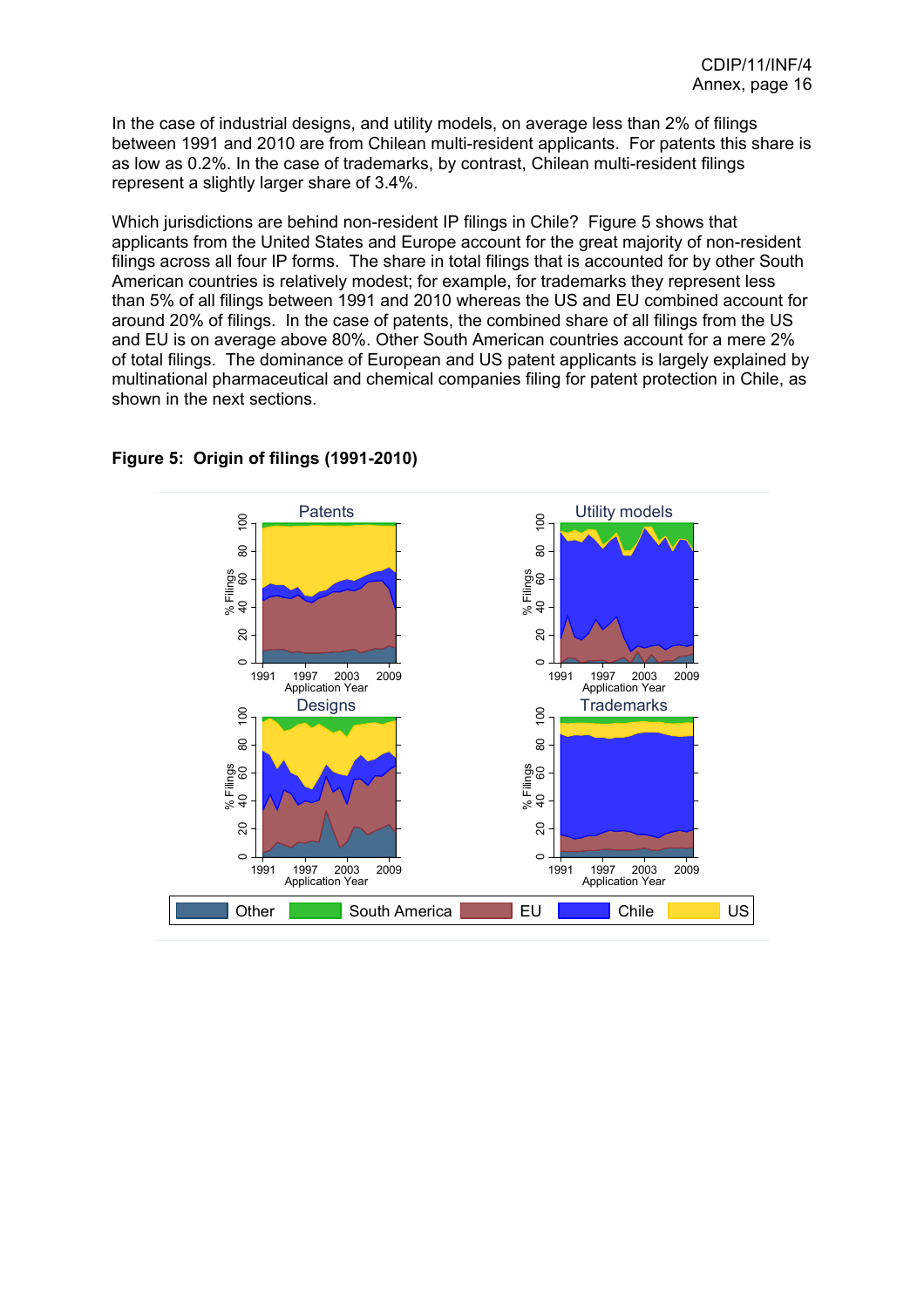## <span id="page-17-0"></span>**5. Applicant Distribution**

IP filings are unevenly distributed across applicants. Typically, a small share of applicants accounts for a large share of filings. How concentrated filings are across applicants differs for the four IP forms. One way to explore this is to look at the lists of top-10 applicants.<sup>[19](#page-17-0)</sup>

In the case of patents (Table 2), the top-10 applicants are all foreign residents – in particular, US and European multinationals – in line with the large share of non-resident filings described above. In addition, 9 of the top-10 applicants are from the chemical, pharmaceutical, and consumer goods industries. The one outlier is the U.S. telecommunications equipment company Qualcomm, with a total of 639 applications between 1991 and 2010. As will be further discussed below, the strong presence of a company from the information and communications technology (ICT) sector seems unusual for a small middle-income economy with an industrial structure like Chile; it seems due to Qualcomm's specific business model and global IP strategy. Interestingly, Qualcomm's applications grew rapidly from 2001 to 2006 (with a peak of 100 filings in 2006), but fell sharply after 2007 – pointing to a change in Qualcomm's patenting strategy.

|                |                      | #       |         |                   |           |
|----------------|----------------------|---------|---------|-------------------|-----------|
| Rank           | Name                 | Filings | % Total | Industry          | Country   |
|                |                      |         |         |                   |           |
| 1              | Procter & Gamble     | 1,894   | 4.31%   | Consumer goods    | US        |
| 2              | Unilever             | 1,402   | 3.19%   | Consumer goods    | <b>NL</b> |
| 3              | Pfizer*              | 1,027   | 2.34%   | Pharma            | <b>US</b> |
|                |                      |         |         | Pharma &          |           |
| 4              | <b>Bayer</b>         | 940     | 2.14%   | Chemicals         | DE.       |
| 5              | Hoffmann-La Roche    | 870     | 1.98%   | Pharma            | <b>CH</b> |
| 6              | <b>BASF</b>          | 807     | 1.84%   | Chemicals         | DE        |
| $\overline{7}$ | <b>Novartis</b>      | 686     | 1.56%   | Pharma            | <b>CH</b> |
| 8              | Wyeth*               | 683     | 1.55%   | Pharma            | <b>US</b> |
| 9              | Boehringer Ingelheim | 660     | 1.50%   | Pharma            | DE        |
| 10             | Qualcomm             | 639     | 1.45%   | Telecommunication | <b>US</b> |
| Total          |                      | 9,608   | 21.86%  |                   |           |
|                |                      |         |         |                   |           |

## **Table 2: Top 10 applicants – patents (1991-2010)**

\* Pfizer and Wyeth merged in 2009

Overall, the top-10 applicants account for 21.9% of all patent filings from 1991 to 2010, suggesting a relatively high concentration of applications. This is confirmed by expanding the list of top applicants to the top-50 and top-100, which respectively account for 43.0% and 50.1% of all filings (there are over 9,200 distinct patent applicants in total).

<sup>&</sup>lt;sup>19</sup> The rankings should not be interpreted to suggest that companies with more IP filings are more innovative than others. This may not necessarily be the case as companies can choose between a range of different mechanisms to protect and appropriate returns to innovation, registered IP is only one such mechanism. Moreover, there is no one-for-one correspondence between the number of IP rights filed and the commercial value of the underlying inventions or their contribution to technological progress.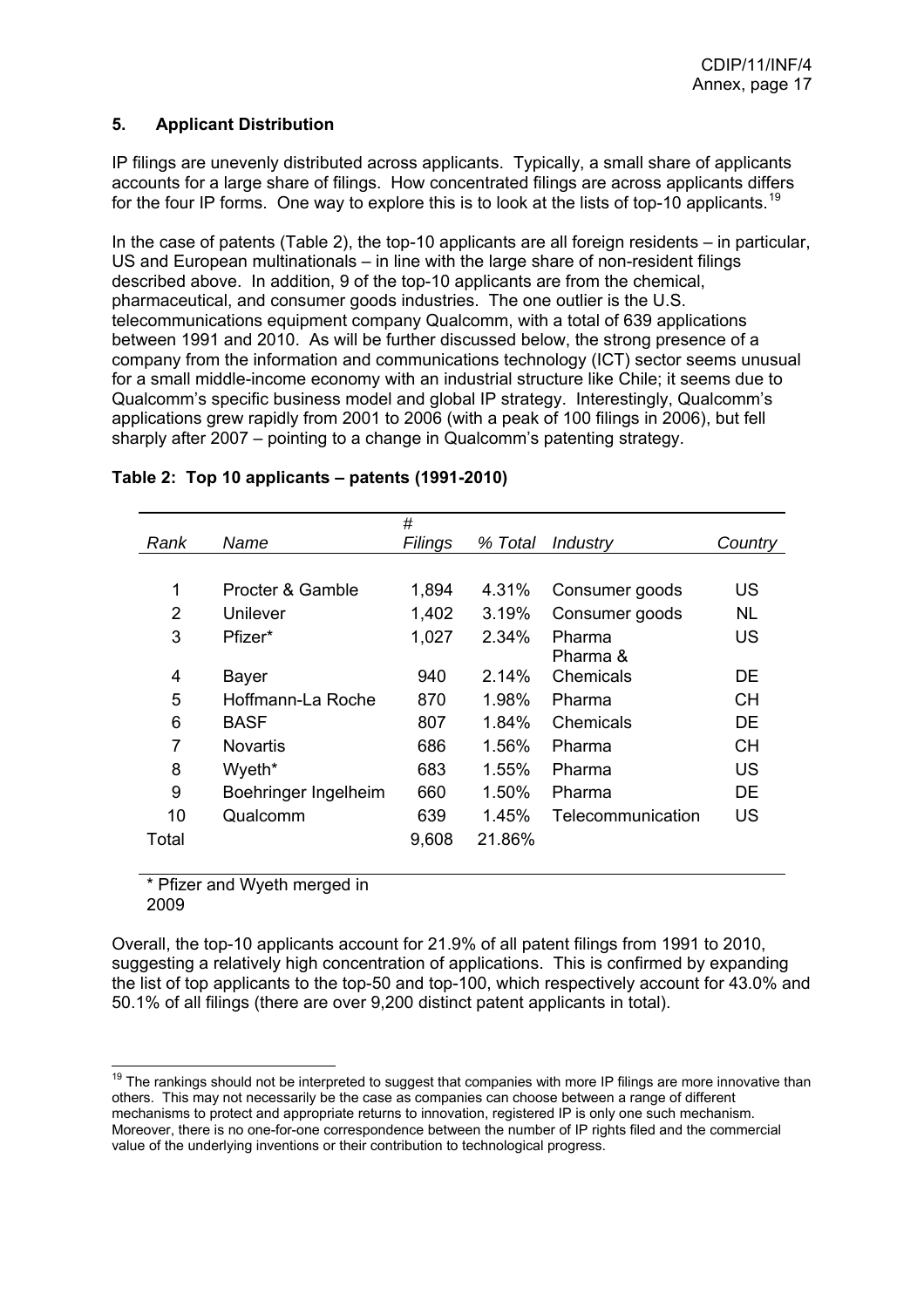<span id="page-18-0"></span>Table 3 presents the top-10 patent applicants among Chilean residents.<sup>[20](#page-18-0)</sup> At least three insights emerge from this list. First, among the top-10 applicants are six universities;  $21$  this pattern is similar to other middle-income countries, where academic institutions typically account for significantly larger shares of overall R&D spending than in high-income countries.[22](#page-18-0) Second, the remaining top-10 Chilean applicants are from the mining sector, reflecting the importance of this sector in the Chilean economy. In fact, three of the four mining companies belong to the same company, Codelco. Patents applied for by companies in the mining industry are diverse in nature. Whereas Biosigma filed patents on micro-organisms and their use for extracting metals from ores (IPC classes C12 and C22), MI Robotic Solutions filed patents on robotic systems used in the mining industry (IPC class B25).

|                |                                          | #       | % Total  |                   |
|----------------|------------------------------------------|---------|----------|-------------------|
| Rank           | Name                                     | Filings | resident | Industry          |
|                |                                          |         |          |                   |
| 1              | Universidad de Concepcion                | 107     | 3.03%    | University        |
| $\overline{2}$ | Codelco                                  | 86      | 2.43%    | Mining            |
|                | Instituto de Innovación en Minería y     |         |          |                   |
| 3              | Metalurgia*                              | 71      | 2.01%    | Mining            |
| 4              | Universidad Tecnica Federico Santa Maria | 52      | 1.47%    | University        |
| 5              | Universidad de Chile                     | 44      | 1.25%    | <b>University</b> |
| 6              | Universidad de Santiago Chile            | 39      | 1.10%    | <b>University</b> |
| 7              | <b>PUC Chile</b>                         | 35      | 0.99%    | <b>University</b> |
| 8              | <b>PUC Valparaiso</b>                    | 27      | 0.76%    | <b>University</b> |
| 9              | <b>MI Robotic Solutions</b>              | 23      | 0.65%    | Mining            |
| 10             | Biosigma**                               | 20      | 0.57%    | Mining            |
| Total          |                                          | 504     | 14.27%   |                   |

|  | Table 3: Top 10 resident applicants - patents (1991-2010) |  |
|--|-----------------------------------------------------------|--|
|  |                                                           |  |

\* Subsidiary of Codelco since 1998

\*\* Subsidiary of Codelco since 2002.

Third, the overall level of patenting by the top-10 Chilean applicants appears small. Over the 1991-2010 period, the top Chilean applicant – *Universidad de Concepcion* – filed only for a total of slightly over 100 patents. Mining company Codelco, together with its subsidiaries, filed 177 patents in total over the 20-year period. Taken together, the top-10 Chilean applicants account for only around 1% of all patent applications filed during 1991-2010. Yet, they account for a sizeable 14% of all filings by Chilean residents, pointing to a skewed distribution of filings among residents similar to overall filings.

 $\overline{a}$  $^{20}$  This excludes the Chilean entities of non-resident multi-resident applicants.

 $21$  The universities listed in Table 3 are all research oriented institutions. Krauskopf et al. (2007) show that scientific articles (co-) authored by researchers employed by these institutions are cited in US patents, especially in the biomedical field.

 $22$  See WIPO (2001), Chapter 4. The OECD reports that, in 2008, higher educational institutions accounted for 19.2% of spending on R&D in Chile and the government for 33.8%.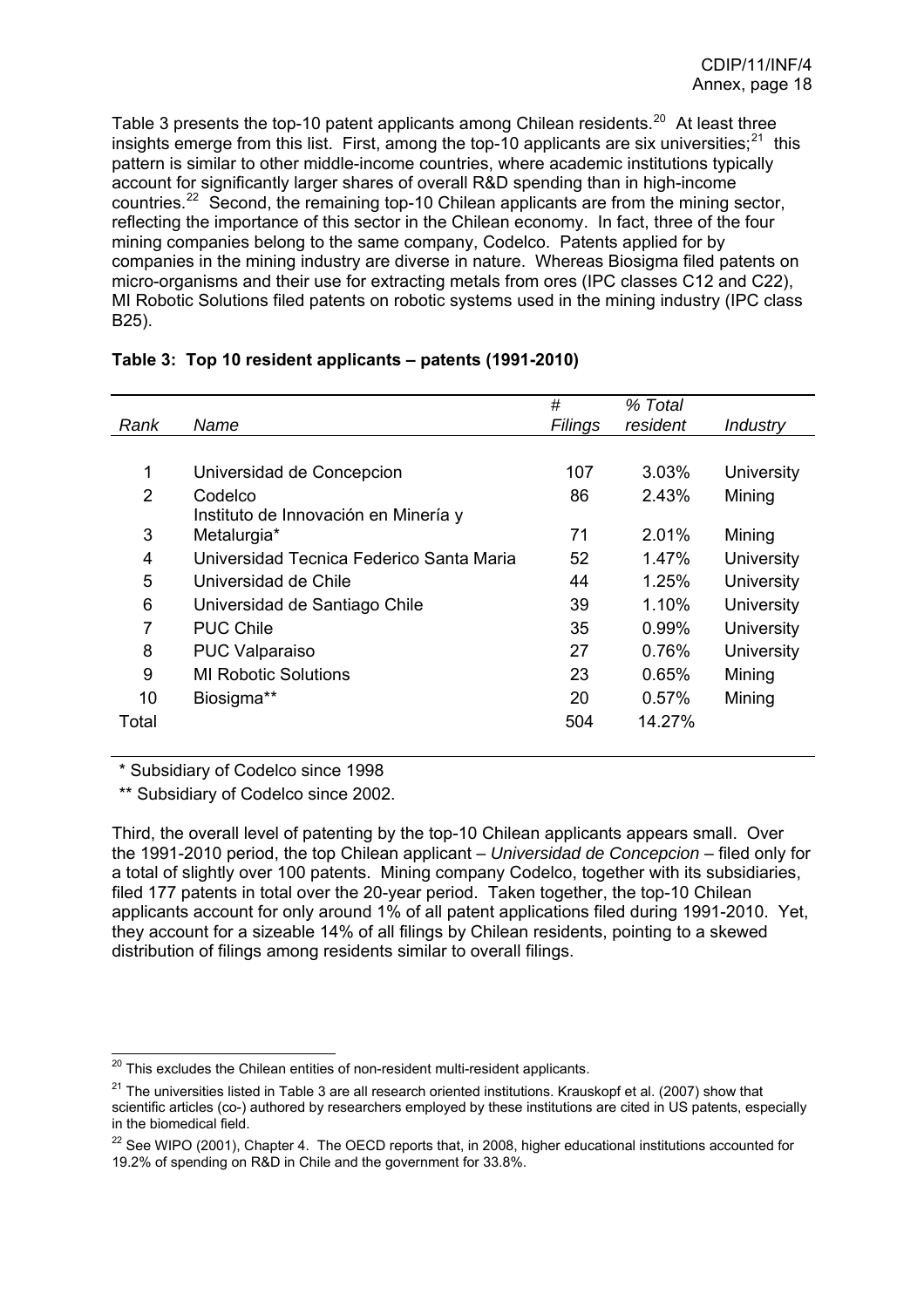It is important not to assume a one-to-one correspondence between the level of patenting activity and the level of innovation in Chile. The patent output of universities, for example, depends on a large number of institutional conditions. In addition, little is known about the precise importance of patent protection for the mining sector; technologies used in mining are heterogeneous and secrecy may well be a viable alternative for mining companies to protect new technologies from being copied.

In contrast to patents, Chilean companies dominate the list of top-10 trademark applicants (Table 4). Only three foreign multinationals are in this list. Six of the top-10 trademark applicants are from the pharmaceutical, consumer goods, and food product industries, which also dominate the list of top-10 patent applicants. In addition, three of the top-10 applicants are retailers – including top-ranked *Falabella* – and one is a telecommunications service provider, suggesting more widespread use of trademarks across economic sectors. This is also reflected in the slightly more balanced distribution of trademark filings: the top-10 applicants only account for 3.9% of all filings; the top-50 account for 11.2% and the top-100 for 15.4%. Still, due to large number of applicants (there are 142,500 distinct applicants in total), the distribution is nevertheless relatively skewed.

|                |                   | #       | %     |                   |           |
|----------------|-------------------|---------|-------|-------------------|-----------|
| Rank           | Name              | Filings | Total | <b>Industry</b>   | Country   |
|                |                   |         |       |                   |           |
| 1              | Falabella         | 4,334   | 0.57% | Retail            | СL        |
| $\overline{2}$ | Unilever          | 3,430   | 0.45% | Consumer goods    | NL.       |
|                | Distribucion y    |         |       |                   |           |
| 3              | Servicio*         | 3,344   | 0.44% | Retail            | СL        |
| $\overline{4}$ | Laboratorio Chile | 2,889   | 0.38% | Pharma            | <b>CL</b> |
|                | Laboratorio       |         |       |                   |           |
| 5              | Recalcine         | 2,841   | 0.37% | Pharma            | CL        |
| 6              | Entel             | 2,722   | 0.36% | Telecommunication | <b>CL</b> |
| $\overline{7}$ | Carozzi           | 2,648   | 0.35% | Food              | СL        |
| 8              | <b>Nestle</b>     | 2,596   | 0.34% | Food              | <b>CH</b> |
| 9              | Cencosud          | 2,473   | 0.32% | Retail            | CL.       |
| 10             | Johnson & Johnson | 2,359   | 0.31% | Pharma            | <b>US</b> |
| Total          |                   | 29,636  | 3.87% |                   |           |
|                |                   |         |       |                   |           |

## **Table 4: Top 10 applicants – trademarks (1991-2010)**

\* Controlled by Walmart since 2009

Finally, Tables 5 and 6 present the top-10 applicant lists for utility models and industrial designs, respectively. In the case of utility models, it is interesting to note that the top-3 applicants are foreign multinationals, even though Chilean residents account for most utility model filings overall (see above). However, the relatively low total limits the extent to which one can derive generalizable patterns from this top-10 list. In the case of designs, they confirm the dominance of foreign applicants with all top-10 applicants – across a relatively wide range of sectors – coming from abroad.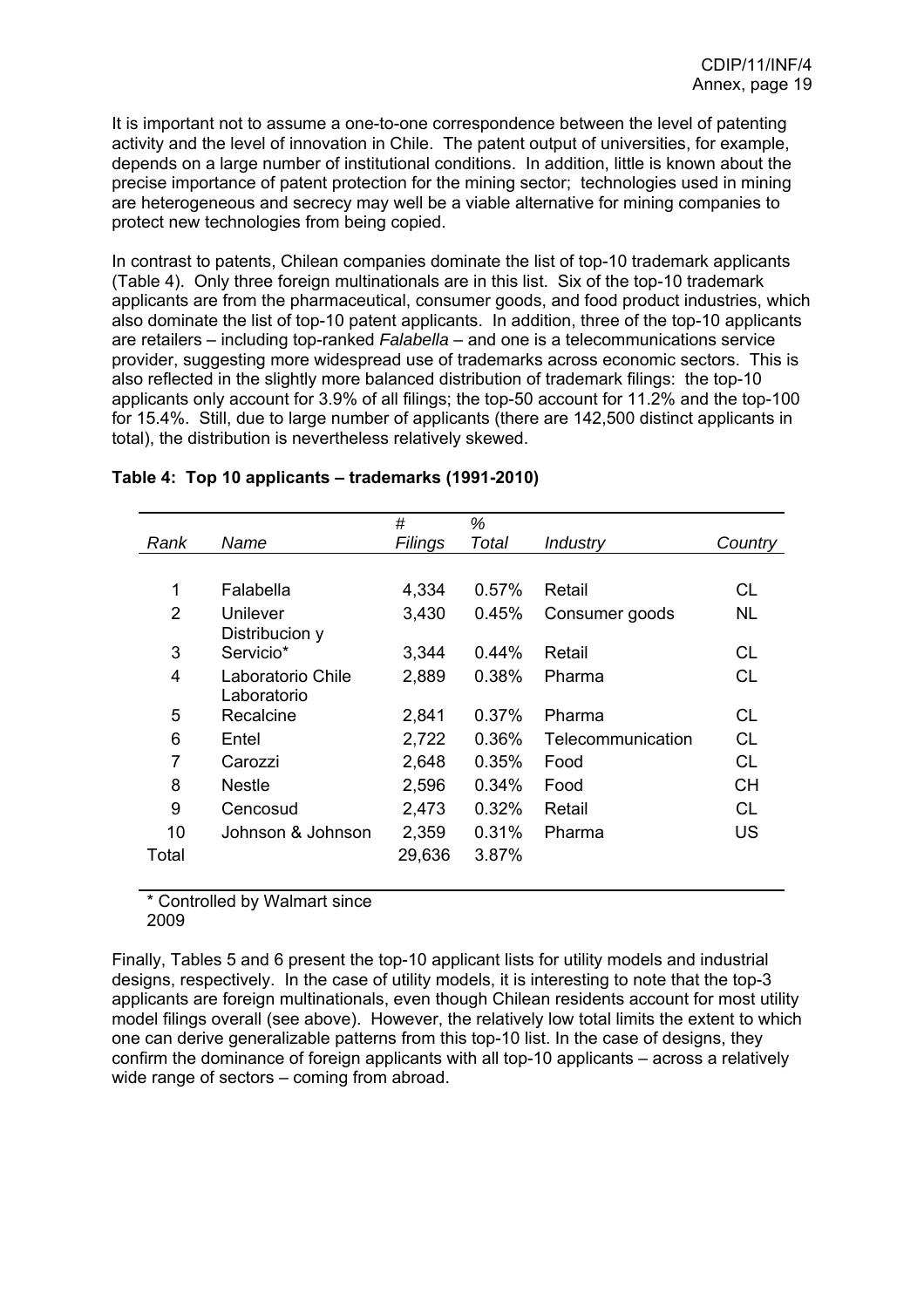|       |                               | #       | %        |                          |           |
|-------|-------------------------------|---------|----------|--------------------------|-----------|
| Rank  | Name                          | Filings | Total    | Industry                 | Country   |
|       |                               |         |          |                          |           |
|       | Telefonica                    | 35      | $2.84\%$ | Telecommunication        | ES        |
| 2     | Unilever                      | 16      | 1.30%    | Consumer goods           | <b>NL</b> |
| 3     | <b>Multibras</b>              | 10      | 0.81%    | Consumer goods           | <b>BR</b> |
| 4     | Osvaldo Froilan Vilches Perez | 7       | 0.57%    |                          | СL        |
| 5     | Falabella                     |         | $0.57\%$ | Retail                   | СL        |
| 6     | Giampaolo Giorgi Guidugli     | 6       | 0.49%    |                          | СL        |
| 7     | Banco Estado Chile            | 6       | 0.49%    | FIRE*                    | СL        |
| 8     | Quinones Farfan               | 6       | 0.49%    | <b>Business Services</b> | CL        |
| 9     | Nathurmal Dinani Kishor       | 6       | 0.49%    |                          | CL        |
|       | Alejandro Eduardo Espinoza    |         |          |                          |           |
| 10    | Gonzalez                      | 6       | 0.49%    |                          | CL        |
| Total |                               | 105     | 8.52%    |                          |           |
|       |                               |         |          |                          |           |

## **Table 5: Top 10 applicants – utility models (1991-2010)**

\* Finance, insurance, and real estate

## **Table 6: Top 10 applicants – industrial designs (1991-2010)**

|       |                 | #       |         |                   |           |
|-------|-----------------|---------|---------|-------------------|-----------|
| Rank  | Name            | Filings | % Total | Industry          | Country   |
|       |                 |         |         |                   |           |
| 1     | Unilever        | 302     | 4.94%   | Consumer goods    | NL        |
| 2     | <b>Philips</b>  | 197     | 3.22%   | Electronics       | NL        |
| 3     | Honda           | 190     | 3.11%   | Motot vehicles    | <b>US</b> |
| 4     | Sony            | 165     | 2.70%   | Electronics       | JP        |
|       | Colgate-        |         |         |                   |           |
| 5     | Palmolive       | 164     | 2.68%   | Cosmetics         | DE        |
| 6     | Telefonica      | 124     | 2.03%   | Telecommunication | <b>ES</b> |
| 7     | Dart Industries | 114     | 1.87%   | Manufacturing     | <b>CH</b> |
|       | Procter &       |         |         |                   |           |
| 8     | Gamble          | 98      | 1.60%   | Consumer goods    | US        |
| 9     | <b>Bticino</b>  | 81      | 1.33%   | Electronics       | IT        |
| 10    | Goodyear        | 74      | 1.21%   | Manufacturing     | US        |
| 11    | <b>Nokia</b>    | 74      | 1.21%   | <b>ICT</b>        | FI        |
| Total |                 | 1,583   | 25.91%  |                   |           |
|       |                 |         |         |                   |           |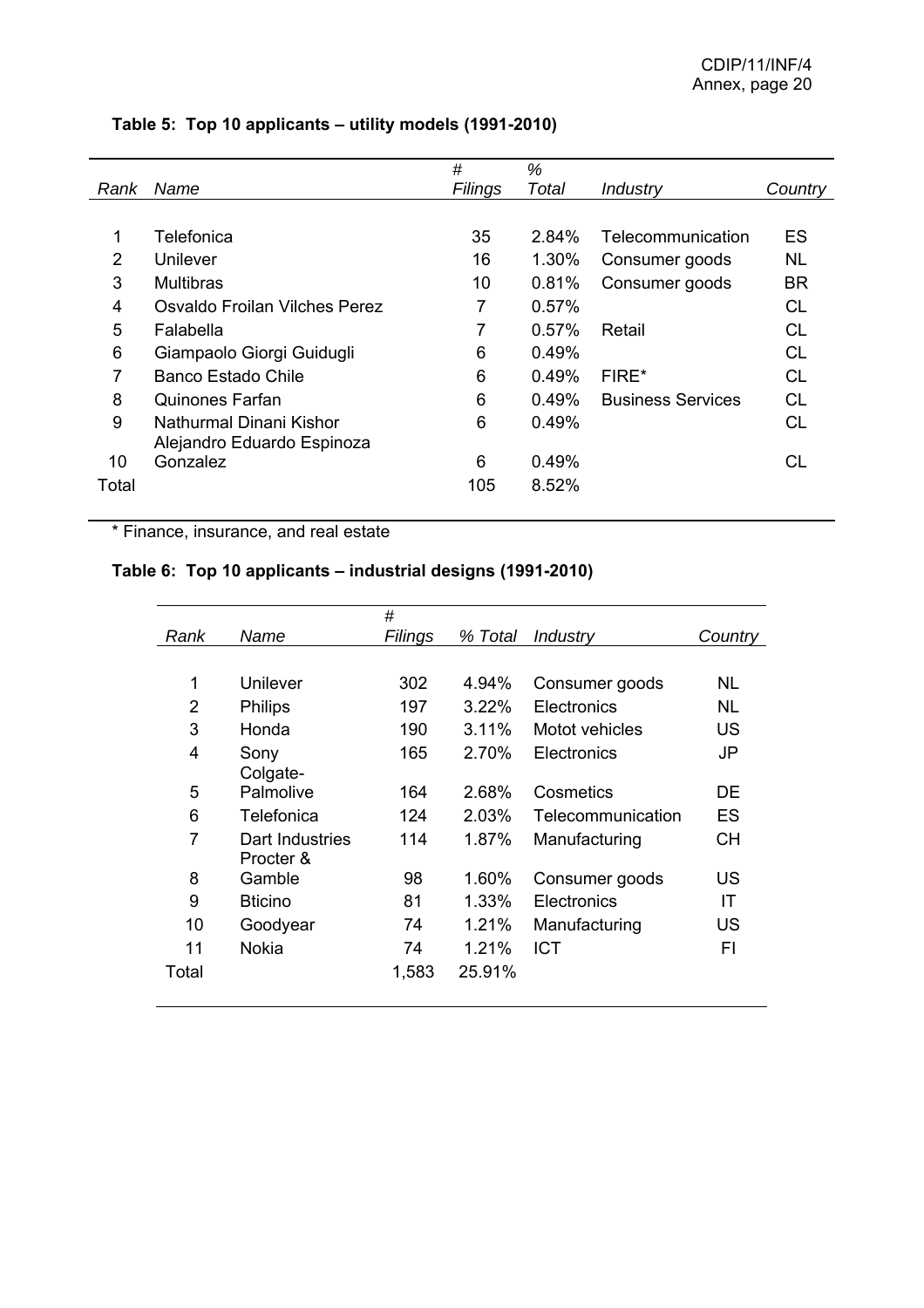<span id="page-21-0"></span>Table 7 summarizes the distribution of filings across applicants by showing Gini coefficients for resident and non-resident applicants. The Gini coefficient lies between zero and one, the closer it is to one, the more unequal is the distribution. The table shows that the Gini coefficient for patents is 0.74, which reflects a highly skewed distribution of patent filings; the top 10% of applicants account for 74% of patent filings and the top 1% of applicants account for 50% of filings. Trademarks and industrial designs display a similar unequal distribution. Utility model filings, in contrast, are much more evenly distributed, the top 1% of applicants account only for around 8% of filings. While the filing distributions are similarly skewed for residents and non-residents with regard to trademarks, for patents the Gini coefficient for non-residents is more than double that for residents. This indicates a much more highly concentrated distribution of patent filings among non-residents, as Table 2 above already indicated.

|                          | Patents        | <b>Trademarks</b> | <b>Utility</b><br>models | Designs        |
|--------------------------|----------------|-------------------|--------------------------|----------------|
| <b>Residents</b><br>Non- | 0.374          | 0.692             | 0.169                    | 0.504          |
| residents<br>All         | 0.771<br>0.743 | 0.717<br>0.701    | 0.259<br>0.203           | 0.730<br>0.703 |

### **Table 7: Gini coefficients of filing distributions (1991-2010)**

## **6. Applicant Types**

The INAPI database identifies applicants as belonging to one of the following three types: companies, universities, and individuals (see Appendix 2 which describes the construction of the database).<sup>[23](#page-21-0)</sup> This allows some insight into who applies for different forms of IP. Notable differences exist. Figure 6 depicts the type breakdown for patent applicants as well as the applications filed by those applicants over time. It shows that companies dominate, with universities playing a relatively minor role. Individuals account for around 30% of all patent applicants, but only around 7% of applications. This reflects individual applicants filing, on average, substantially fewer patents than do company applicants. It is not clear what is behind patent filings by individuals. Some patents are co-assigned to companies and individuals, but as discussed in Section 10 below, the share is modest and hence does not fully explain why individuals file for patents. While there are individual inventors among applicants, probably the larger share of individual patent applicants is accounted for by employees or owners of companies that have not re-assigned the patent to the company. This may have a multitude of reasons; owners of small companies, for example, may prefer to hold a patent in their own name in case the company goes out of business or it may have tax advantages.

  $^{23}$  The university category includes non-profit research institutes and government bodies.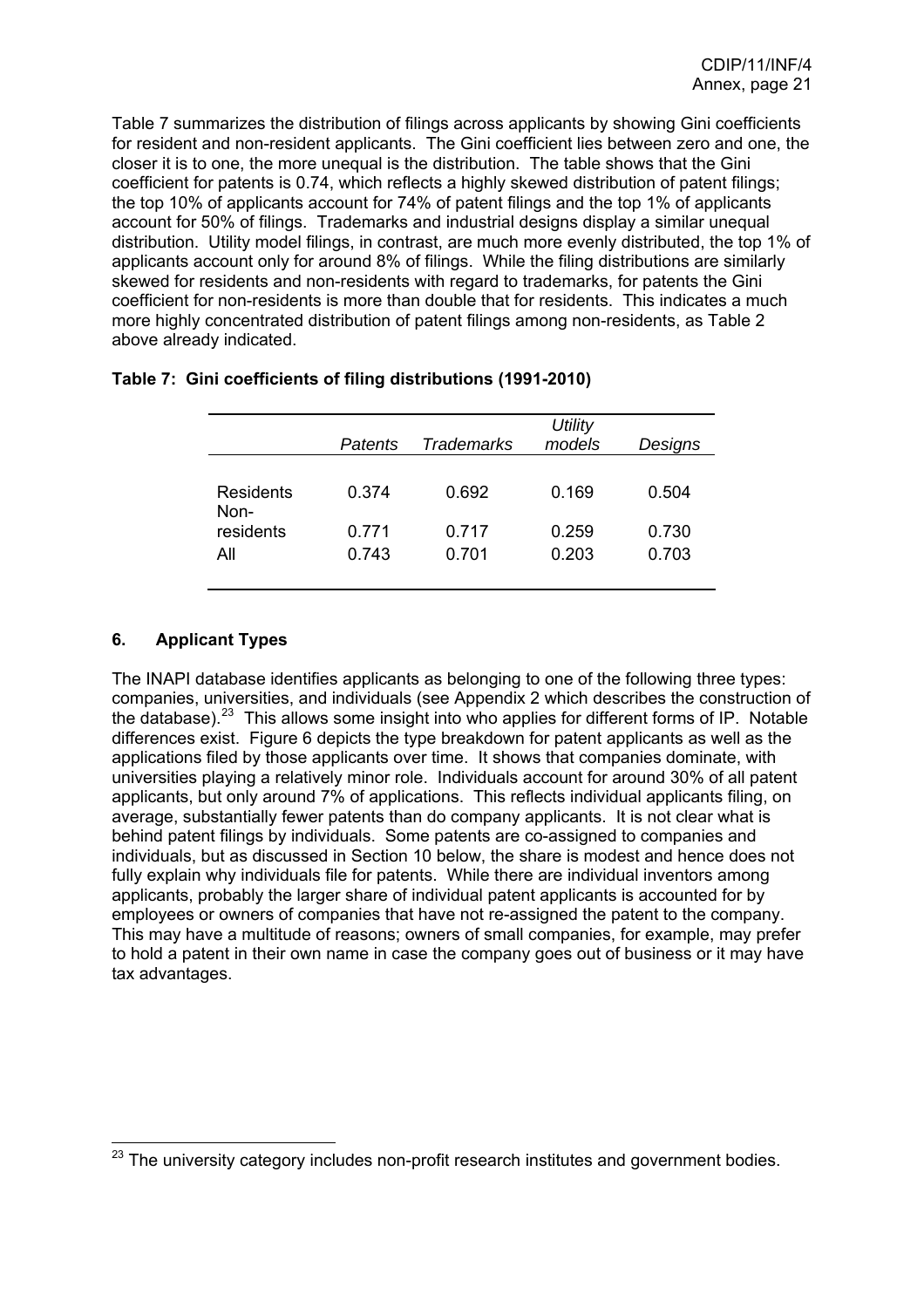

#### **Figure 6: Applicant types (1991-2010)**

Companies also dominate trademark filings, but individuals account for larger shares of applicants (43%) and applications (23%) than is the case for patents (Figure 6). In the case of trademarks, there is anecdotal evidence that suggests that individuals obtain trademarks for personal use. Still, similar mechanisms as in the case of patents may also be at play – notably, business owners preferring to register trademarks under their own name rather than their companies' name. Again, the average number of trademark filings per applicant is significantly higher for company applicants. Universities account for seemingly small shares of applicants and applications. However, one has to keep in mind that there were on average around 13,500 trademark applicants and 37,850 trademark applications per year; given the small number of universities, it is not surprising that their filings are small compared to the filings of all other applicants. In fact, as will be discussed further below, some universities intensively use the trademark system.

Figure 7 shows the breakdown for resident applicants (where we combine again resident and resident multi-resident applicants). The general pattern is very similar to Figure 6; however, individuals play a larger role among residents. For trademarks, for example, the average share of individuals in total resident filings is 28% whereas it is 23% in total filings. It is also noteworthy that most utility models are filed by individuals, which raises the question what they are used for.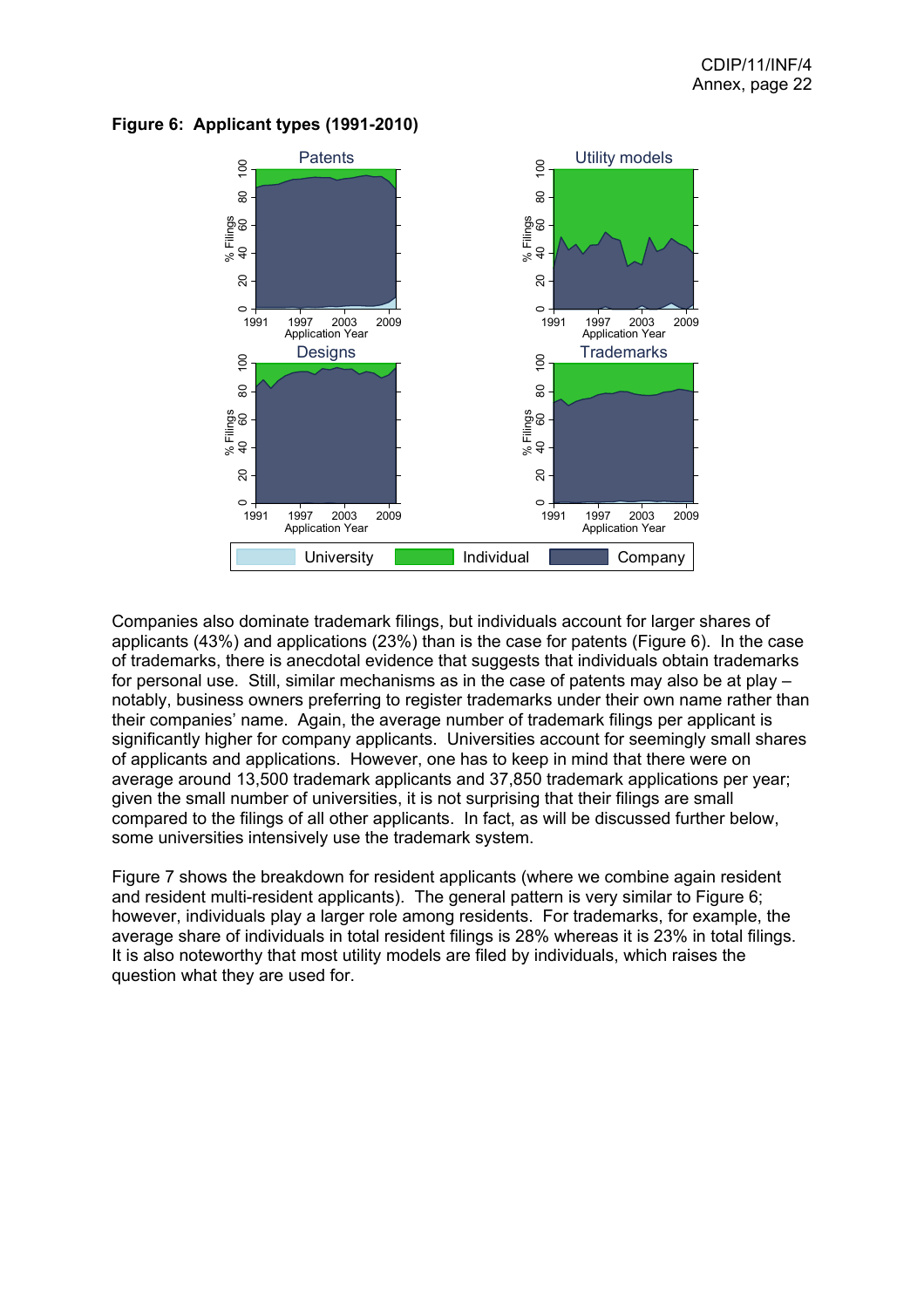

## <span id="page-23-0"></span>**Figure 7: Applicant types – residents only (1991-2010)**

## **7. Filings by Technology and Class**

Which economic sectors generate most IP rights? IP applications do not contain direct information on an applicant's sectoral affiliation, but it is possible to break down IP filings by field of technology (for patents) and by goods/services class (for trademarks). These breakdowns provide indirect information on the type of economic activity behind different IP applications.

Table 2 already illustrated the strong presence of the pharmaceutical and chemical sectors among the top-10 patent applicants. Figure 8 confirms the prominence of the technology fields associated with these two sectors in overall patent filings. From 1991 to 2010, they accounted for around 60% of all patent applications.<sup>[24](#page-23-0)</sup>

 $^{24}$  We map IPC class symbols into technology classes employing the concordance table by Schmoch (2008).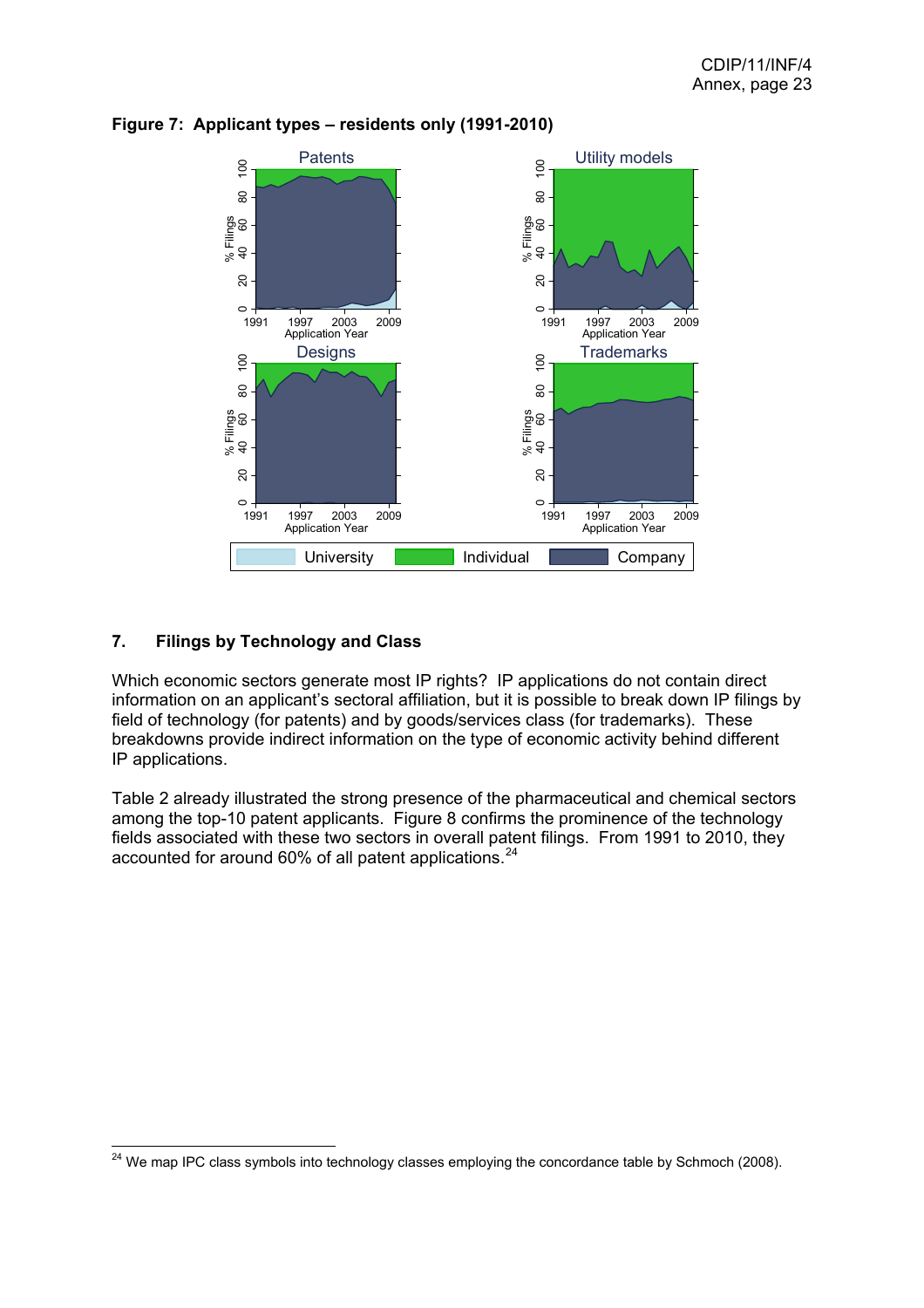

<span id="page-24-0"></span>**Figure 8: Patent (IPC) – technology mapping (1991-2010)**

Note: The "Other" category contains furniture and games, other consumer goods, and civil engineering.

The technology breakdown depicted in Figure 8 differs markedly from that observed at the patent offices of high-income countries. Looking at patent filings worldwide, which are dominated by filings at high-income offices, the pharmaceutical and chemical sectors account for around 23% of all filings. $25$  Other fields – notably those associated with information and communications technologies (ICTs) – have seen comparatively greater filing activity.

Figure 9 shows a breakdown for the broad chemistry/pharma category into 11 technology subcategories. The figure shows that organic fine chemistry and pharmaceutical patents account for over half of all filings over the 1991-2010 period. Pharmaceutical patents increased markedly from around 11% in 1991 to over 40% in 2004 reflecting the changes in the IP law in 1991.

 $^{25}$  This share refers to all patent filings published between 1990 and 2010, as available in the WIPO Statistics Database.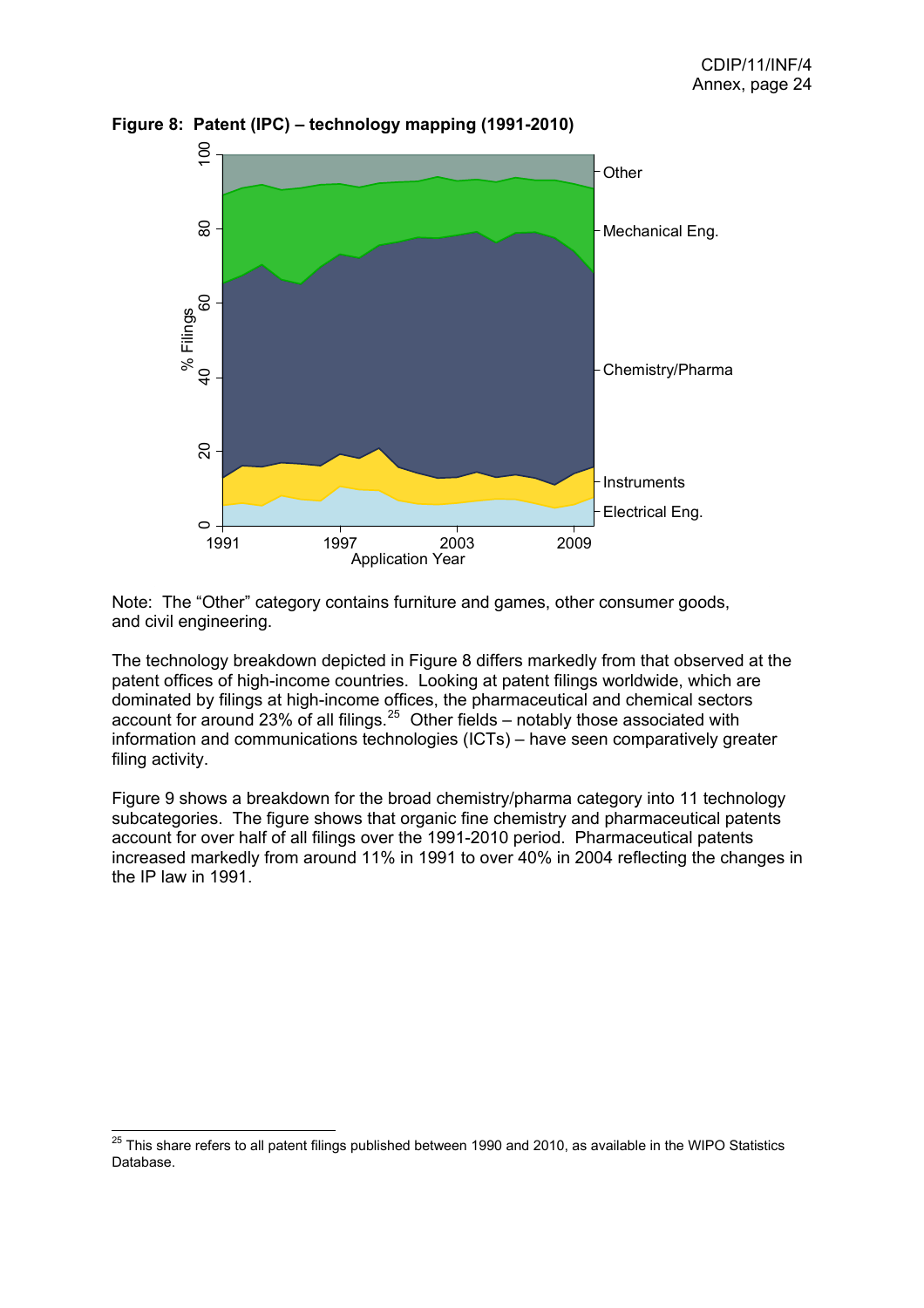

**Figure 9: Technology breakdown for chemistry/pharma (1991-2010)**

From an economic viewpoint, pharmaceuticals and chemicals fall into the class of so-called discrete technologies, which describe products or processes for which patent ownership is concentrated among one or a small number of firms. Complex technologies, in turn, include those products and processes consisting of many separately patentable inventions with widespread patent ownership. The latter technology class, which includes most ICT-related fields, has seen faster patent filing growth worldwide. With the interesting exception of Qualcomm (see above), this trend does not hold in Chile. This may partly reflect the imitative capacity of Chilean firms in the pharmaceutical and chemical industries, which does not appear to exist in most complex technology fields. However, precisely understanding what explains the technology breakdown of patent filings in Chile warrants further investigation.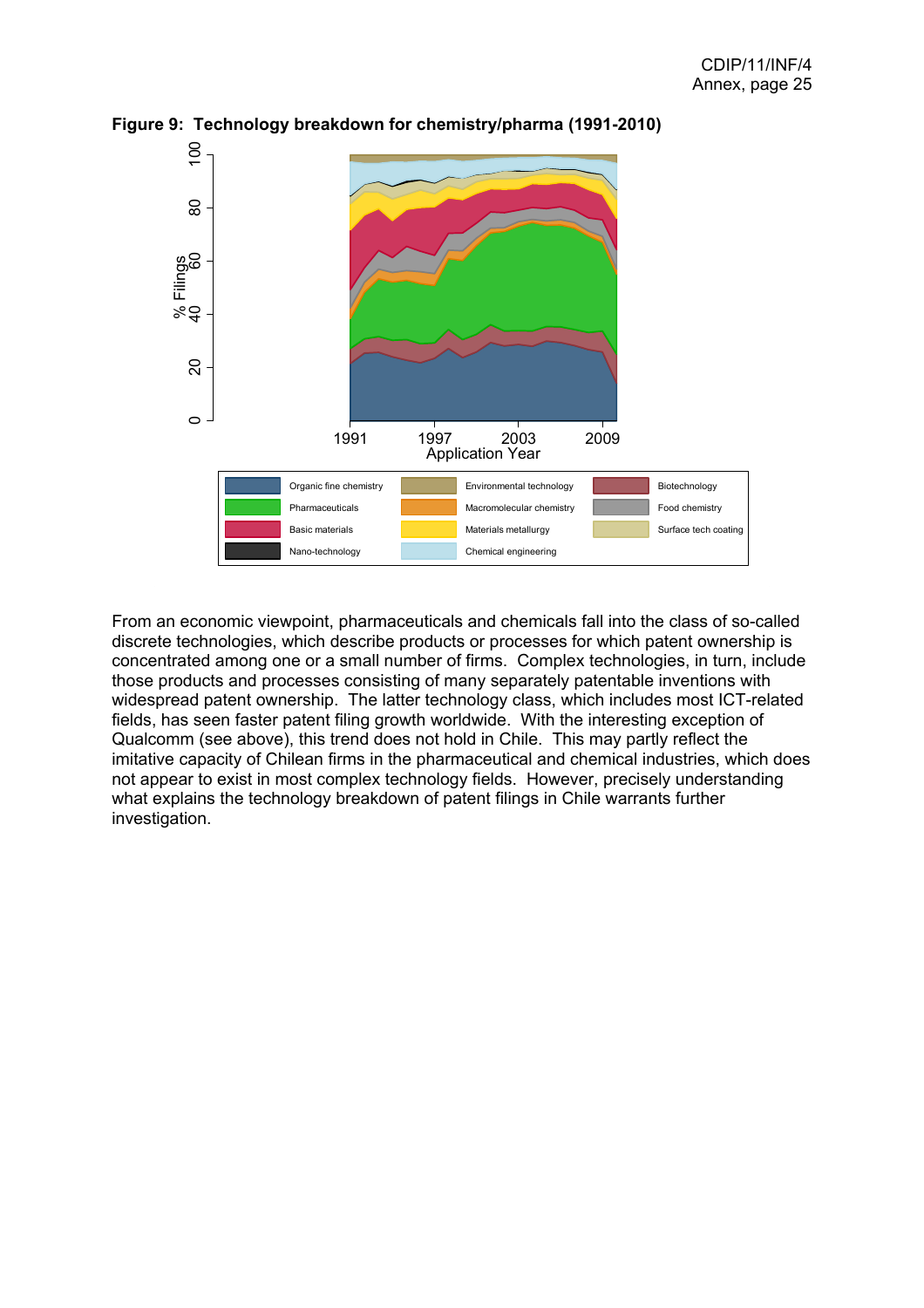<span id="page-26-0"></span>Figure 10 presents the breakdown of trademark filings by groups of Nice classes associated with different economic activities.<sup>[26](#page-26-0)</sup> It confirms what the list of top-10 applicants already suggested: trademark use is more widely spread across economic activity. Agriculture accounts for the largest share of trademark filings, with an average of 14%. The agriculture category includes trademarks held by vineyards (Nice class 33) and fruit producers (Classes 29 and 31), which both account for a sizeable share of agricultural activity in Chile. Pharmaceuticals make up a large share of trademark filings too, on average 12% between 1991 and 2010 – though far below the equivalent share of patents.<sup>[27](#page-26-0)</sup> Interestingly, Figure 9 reveals a structural break occurring in 2006, with FIRE (finance, insurance, and real estate) more than doubling its filing shares at the expense of textiles and household equipment. As will be further explained below, an amendment to procedural rules on how to specify classes in trademark applications seems responsible for this compositional change.



**Figure 10: Trademark (Nice class) – economic activity mapping (1991-2010)**

Notes: Agriculture: agricultural products and services; construction: construction and infrastructure; household: household equipment; education: leisure, education, training; FIRE: management, communications, real estate and financial services; pharma/cosmetics: pharmaceuticals, health, cosmetics; scientific: scientific research, information technology, communications; textiles: textiles – clothing and accessories; transportation: transportation and logistics.

  $^{26}$  Class groups were defined by Edital across product and service classes: Agricultural products and services: 29, 30, 31, 32, 33, 43; Chemicals: 1, 2, 4; Construction, Infrastructure: 6, 17, 19, 37, 40; Household equipment: 8, 11, 20, 21; Leisure, Education, Training: 13, 15, 16, 28, 41; Management, Communications, Real estate and Financial services: 35, 36; Pharmaceuticals, Health, Cosmetics: 3, 5, 10, 44; Scientific research, Information and Communication technology: 9, 38, 42, 45; Textiles – Clothing and Accessories: 14, 18, 22, 23, 24, 25, 26, 27, 34; Transportation and Logistics: 7, 12, 39.

 $27$  Even in combination with chemicals, the average share only reaches 18%.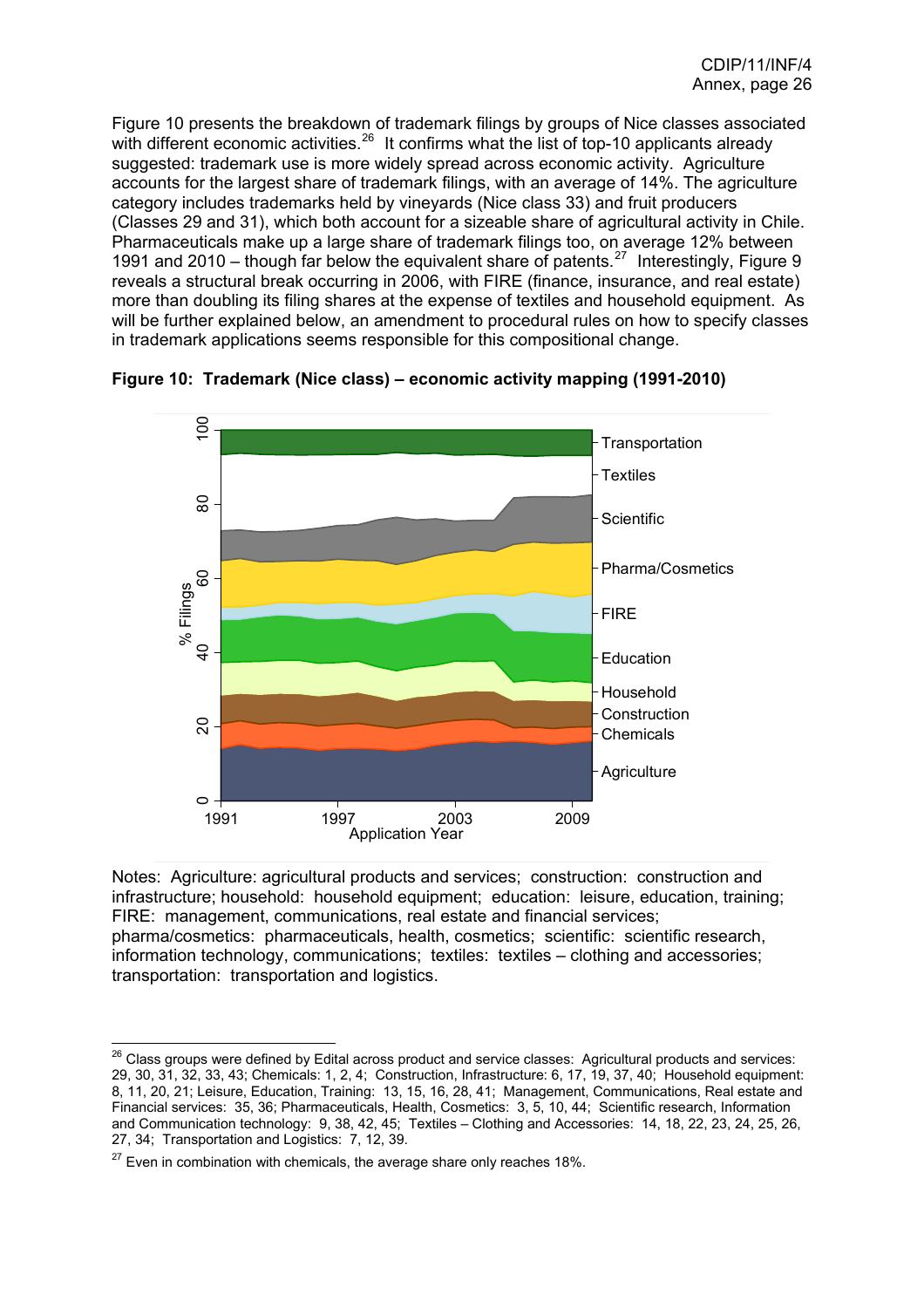Does the sectoral breakdown of IP filings differ according to the type and origin of applicants? Figure 11 presents the overall 1991-2010 sectoral breakdown for universities, companies, and individuals; Figure 12 does the same for residents, multi-residents, and non-residents. In interpreting these figures, it is important to keep in mind that the horizontal bars only show shares that refer to application volumes of sometimes markedly different magnitudes.





Note: For patents, the "Other" category contains furniture and games, other consumer goods, and civil engineering. For trademarks, see notes of Figure 10.

Several insights emerge from Figure 11. First, the pharmaceutical and chemical fields account for smaller patent filing shares in the case of individuals, but for a larger share in the case of universities. The latter finding may reflect the science-based nature of these two technology fields. The former may reflect the fact that most individuals that hold patents are owners of small businesses, which are usually not found in the chemical/pharmaceutical industry. Second, the sectoral breakdown of university trademark filings differs considerably from that of individual and company filings. It clearly reflects the focus of universities on education and scientific research, with the categories 'scientific research' and 'education and training' dominating.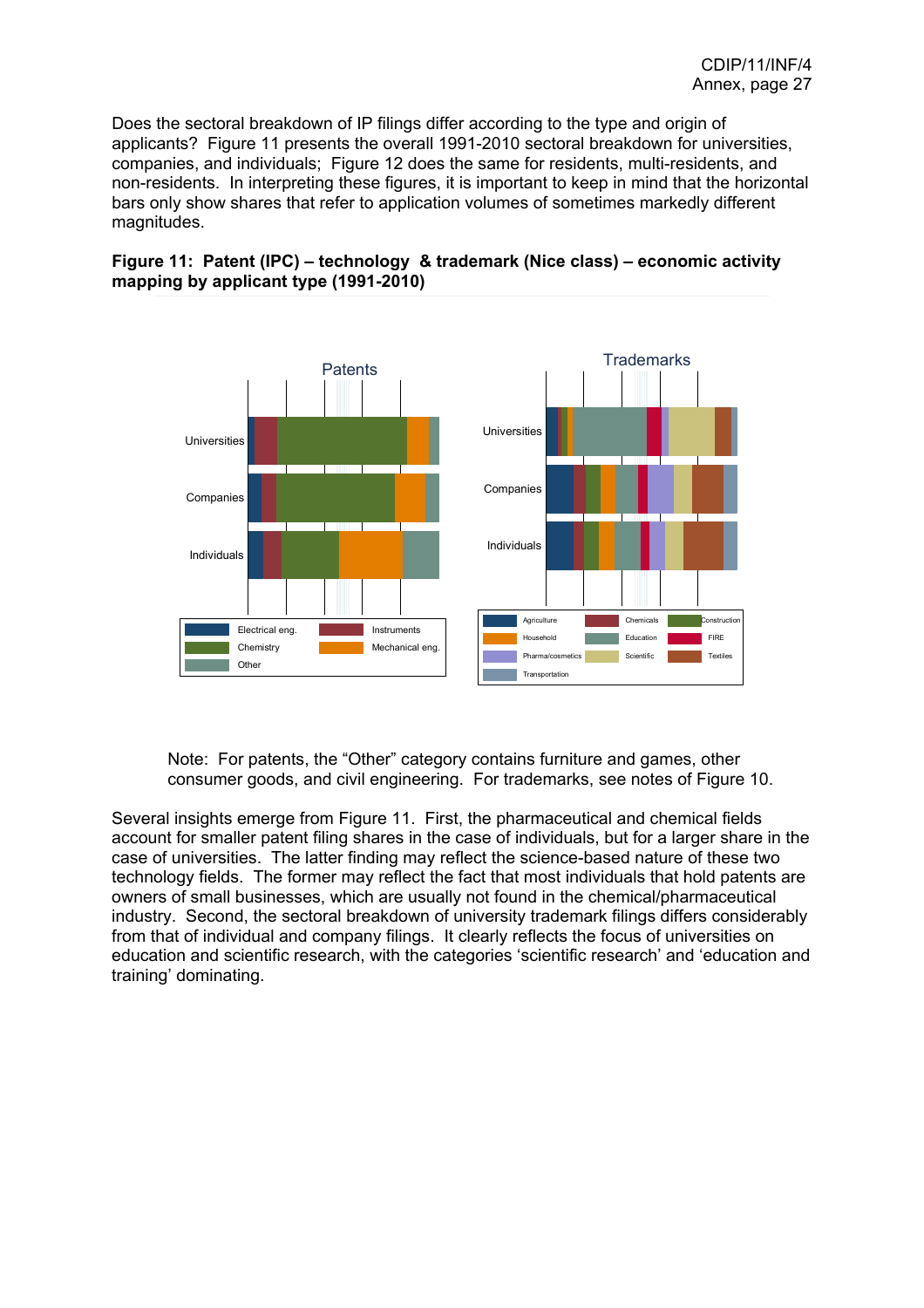

### **Figure 12: Patent (IPC) – technology & trademark (Nice class) – economic activity mapping by resident (1991-2010)**

Note: For patents, the "Other" category contains furniture and games, other consumer goods, and civil engineering. For trademarks, see notes of Figure 10.

When looking at patent and trademark filings from resident – excluding multi-resident – applicants in Figure 12, the pharmaceutical and chemical fields account for comparatively smaller filing shares than for non-residents. However, in the case of patents, they still represent the largest share, suggesting some level of innovative capacity among Chilean universities and firms in these technology fields. Most patents by Chilean companies in these fields are accounted for by companies in the mining industry such as Codelco and Biosigma, but also companies with a broader chemicals product portfolio such Sociedad Química y Minera which also produces fertilizers. For both patents and trademarks, multiresident filing practices appear relatively more important in the pharmaceutical and chemical sectors. However, relative to all multi-resident applications, those from the pharmaceutical and chemical sectors appear to originate more frequently from outside of Chile.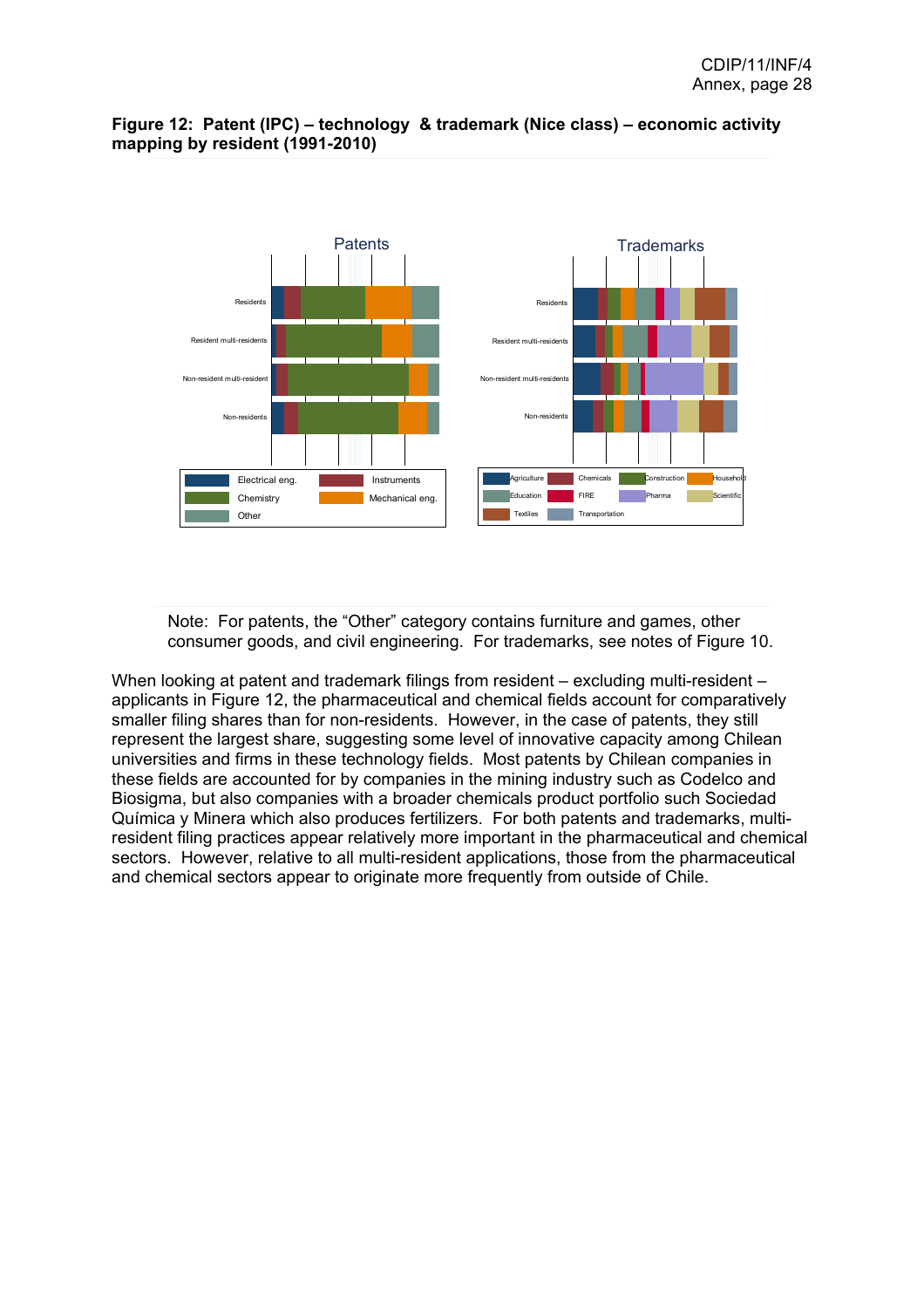#### <span id="page-29-0"></span>**8. Grant Ratios and Lags**

What happens to IP applications once applicants file them with the IP office? Two interesting indicators in this context are the grant ratio – the share of patents applied for that was eventually granted – and the grant lag – how long a patent took to get granted. Figure 13 plots the grant ratio as well as grant lags for all patent applications since 1991 by year of filing. The figure shows a declining share of patents that has been granted. The share of granted patents is exceptionally high in 1991; as described above, this coincides with the amendment of Chile's patent law. As described and further explained in Appendix 1.3, this amendment created a so-called pipeline mechanism whereby patents that were already granted or pending in another jurisdiction could be filed in Chile regardless of the patent's priority date. It seems likely that this mechanism accounts for the high grant ratio for the 1991 cohort of patents. After 1991, the share of patents granted leveled off from around 40% in 1992 to 20% in 2000. The significantly lower grant share in 2007 and 2008 is due to grant lags, i.e., most patents applied for in those years not yet having reached the grant stage.

The figure also shows that between 1992 and 1996, half of all granted patents were granted within five years of the application date and the other half within another five years. From 1998 onward, the share of patents granted within the first five years almost disappears and the overwhelming share of patents is granted between 5 and 10 years after application. However, in 2003, patents get granted faster again and the share of patents granted within 3 to 4 years increases substantially; however, the closer we get to 2010, the less reliable are the data as a larger share of patents still awaits the examination decision.



**Figure 13: Patents -- grant ratio and grant lags (1991-2010)**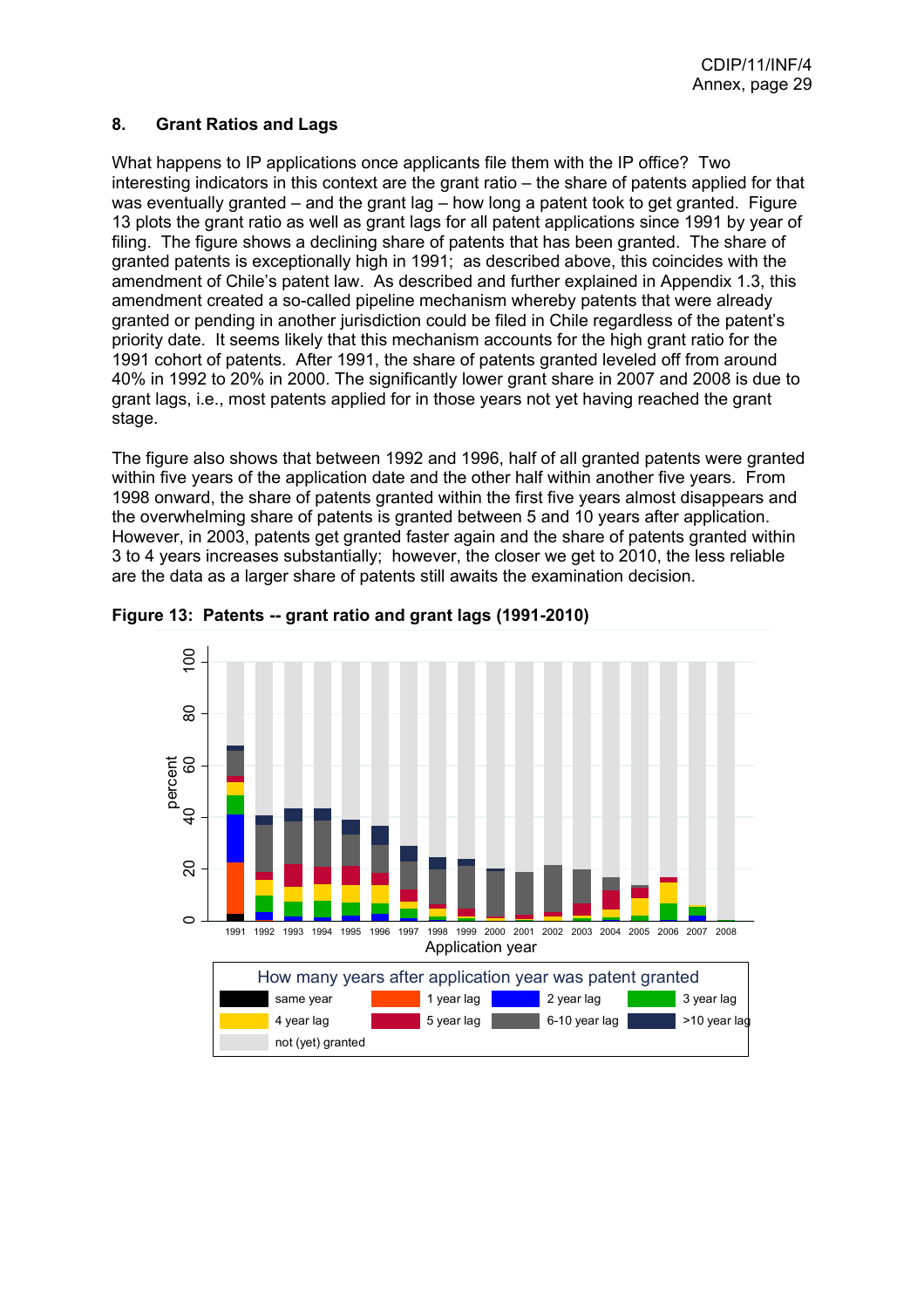Figure 14 plots the grant lag and grant ratio by filing year for utility models. We already noted the low numbers of utility model filings in Section 3 above. Figure 14 suggests that relatively long grant lags – most frequently somewhere between 4 and 7 years – may partly be responsible for the low use of utility models. Moreover, the figure shows that only relatively small share of all utility model applications is granted. The relatively long grant lag and low grant ratio differ from the experience of other countries – especially those that operate a pure registration system for utility models – and raises questions as to their precise role in the Chilean innovation system.



#### **Figure 14: Utility models -- grant ratio and grant lags (1991-2010)**

The low grant ratio for utility models stands in stark contrast to the much larger grant ratio – also compared to patents – for industrial designs shown in Figure 15. The figure also shows that grant lags are considerably shorter than for utility models and patents; most industrial designs are registered within 2-3 years from the filing date.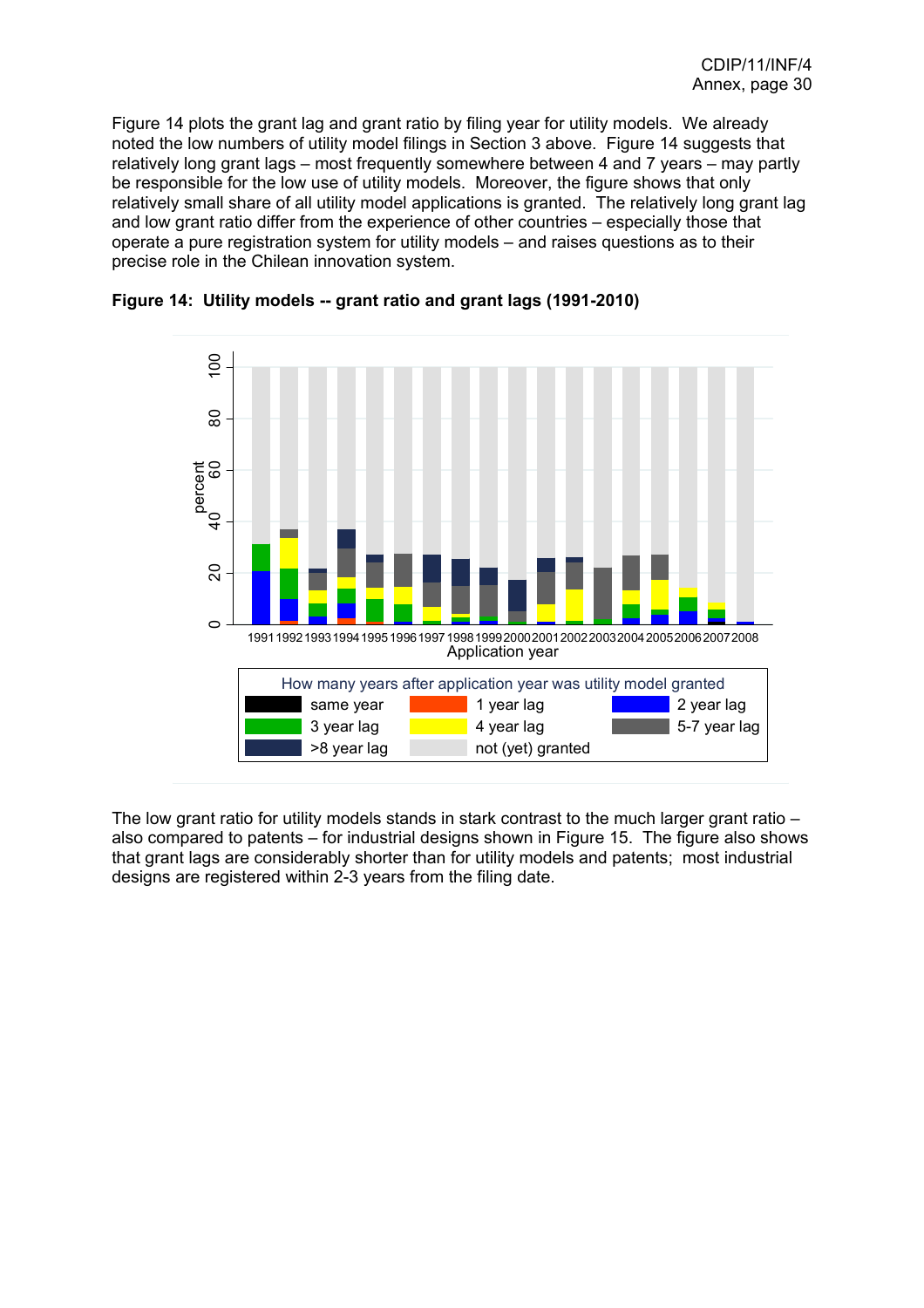

**Figure 15: Designs – grant ratio and grant lags (1991-2010)**

Figure 16 shows the registration ratio and registration lags for trademarks. Almost all trademark applications result in a registration, reflecting the fundamentally different nature of the examination process for this from of IP. Registration of trademarks occurred rapidly throughout the 1991-2010 period, mostly within 1-2 years after filing. The comparatively smooth granting process may partly explain the popularity of trademarks in Chile.



**Figure 16: Trademarks – grant ratio and grant lags (1991-2010)**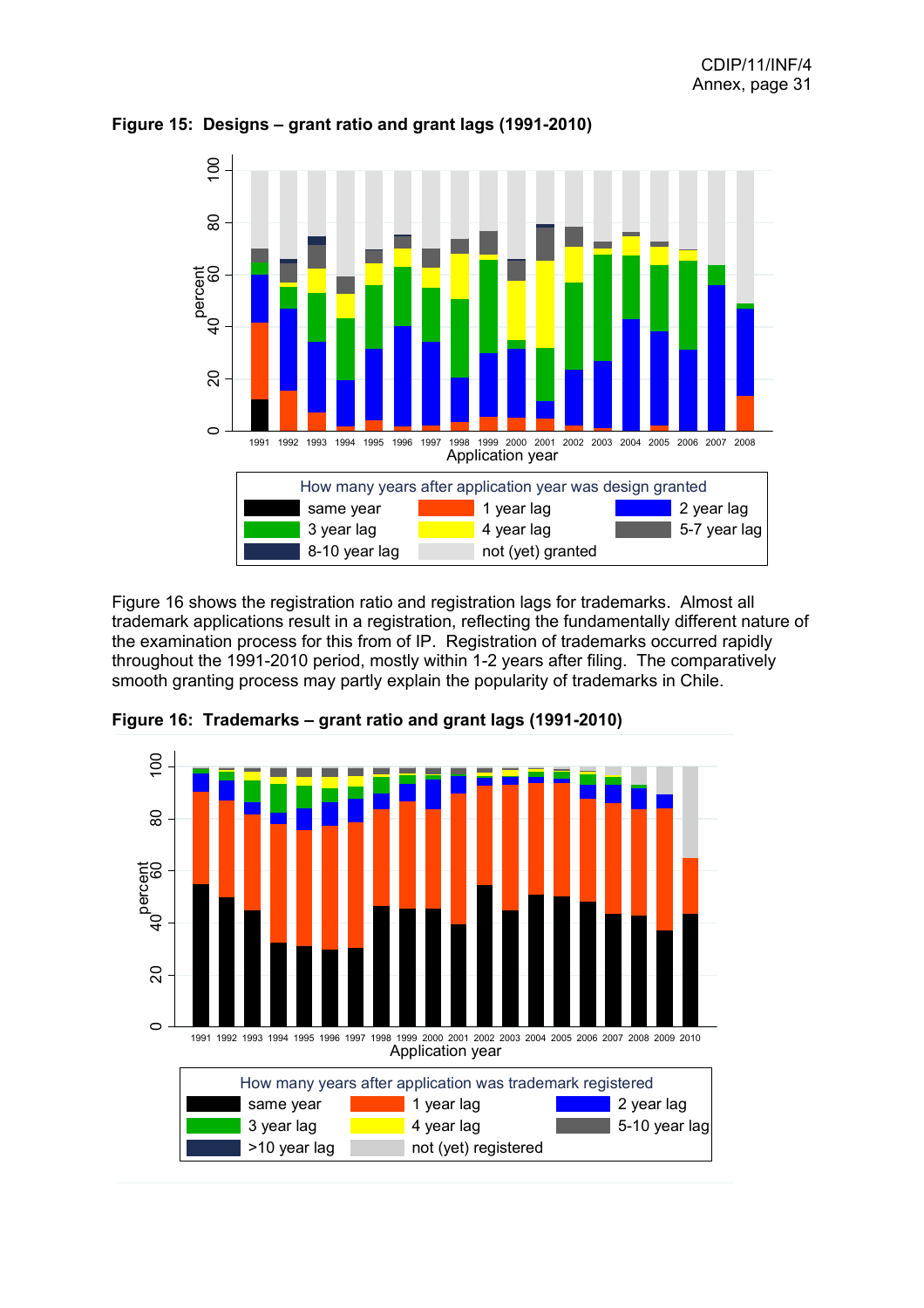## <span id="page-32-0"></span>**9. IP Bundles**

Different forms of IP protect different subject matter and serve different public policy objectives. However, the commercialization of new products and technologies often entails the creation of complementary intangible assets that are protected by bundles of IP rights. It is therefore interesting to ask to what extent the same entities apply for only one or more forms of IP.

Figure 17 shows the share of applicants that applies for the different IP rights where we distinguish between applying for a single IP right and IP bundles. The left-hand-side pie chart shows that the overwhelming majority of applicants (93%) files only for trademarks. The second largest group consists of applicants that only file for patents (4%). Applicants with bundles, in contrast, are rare (2%). To obtain a better idea of the use of IP bundles, the right-hand-side chart shows the shares of applicants applying for more than a single IP right. The most common bundle consists of patents and trademarks (1.6% of all applicants). The second largest share of bundles consists of applicants with both trademarks and design rights (0.3% of all applicants). Applicants with both trademarks and utility models account for 0.15% of all applicants. The shares of the remaining bundle categories are negligible.



**Figure 17: IP bundles (1991-2010)**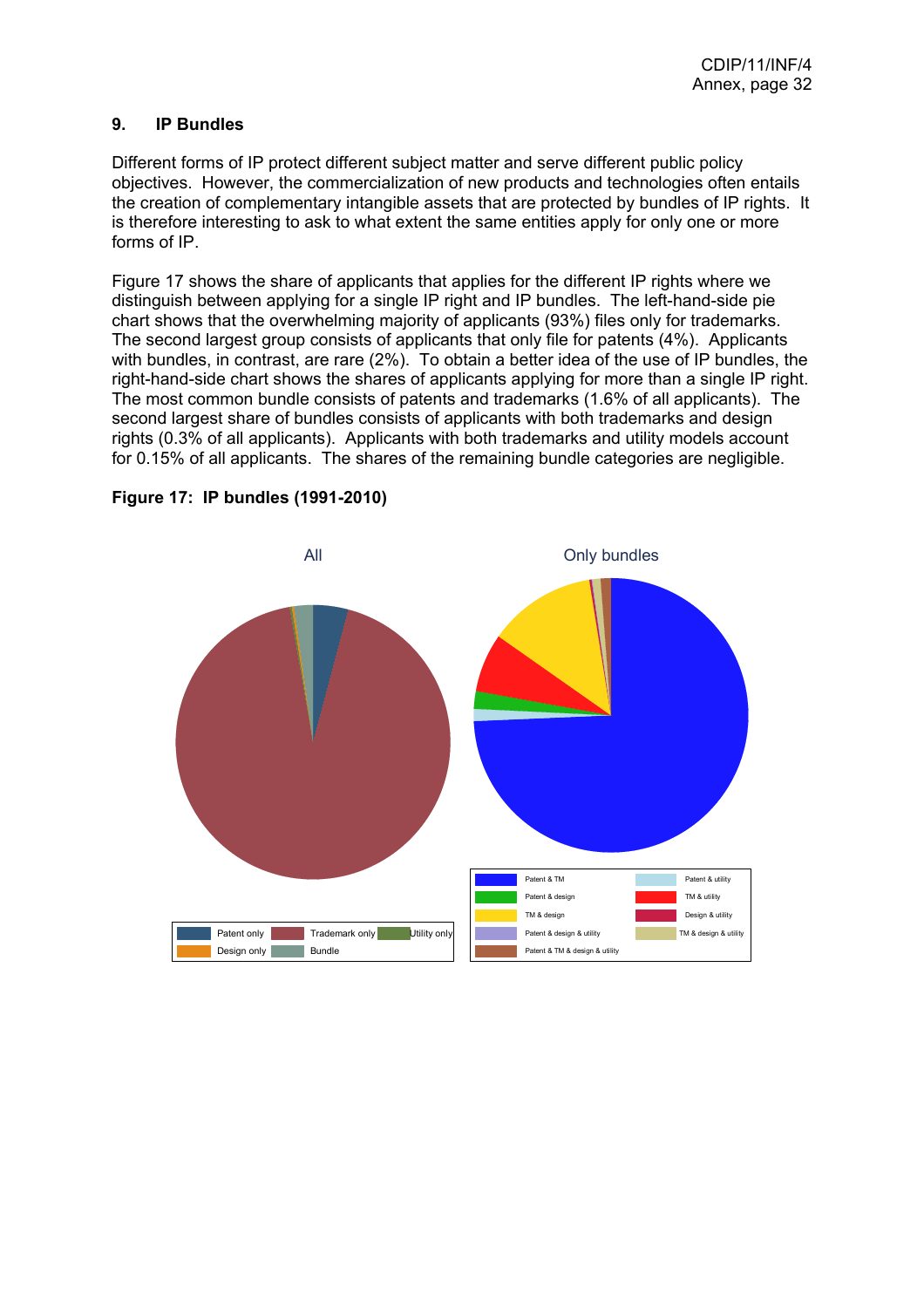<span id="page-33-0"></span>Figure 18 illustrates the presence of IP bundles by applicant types. Given the limited use of utility models and design rights in Chile, Figure 18 is limited to patents and trademarks. It shows that 9% of all university applicants have applied for at least one trademark and one patent over the 1991-2010 period. Strikingly, 42% of university applicants applied only for patents and 49% only for trademarks. The share of companies or individuals that only apply for patents is a lot smaller (5% and 4% respectively). Assuming that trademarks largely serve commercialization purposes, the large share of universities that only file for patents reflects again the research mandate of universities. Nevertheless, half of all IP active universities file only for trademark protection. Most of these trademarks relate to degree programs and the brand of universities more generally. This could indicate that some universities specialize in teaching and adopt a branding strategy that incorporates the use of trademarks. The share of universities with IP bundles is 11%. The IP bundles share is considerably smaller for companies, standing at 3% and it is close to zero for individuals.



**Figure 18: IP bundles (patents & trademarks) by applicant type (1991-2010)**

In interpreting Figures 17 and 18, it is important to keep in mind that the number of trademark filings far exceeds the number of patent filings. A high share of "trademark only" applicants therefore seems only natural. In addition, the different types of IP may not relate to the same underlying activity. This seems clear for universities, as described above, but it holds more broadly and points to an important caveat in this analysis: our data only show what share of applicants has applied for both patents and trademarks. This does not mean that the two IP rights protect indeed the same invention or product – what the IP bundle concept aims to capture. Better understanding how different IP forms complement each other would invariably require analyzing the presence of IP bundles at the invention, product or technology level. But matching especially patents to products is a complex undertaking. $^{28}$  $^{28}$  $^{28}$ 

 $\overline{a}$  $^{28}$  In a companion paper that focuses on pharmaceuticals, we create a database that contains patents and trademarks at the product level (Abud et al., 2013).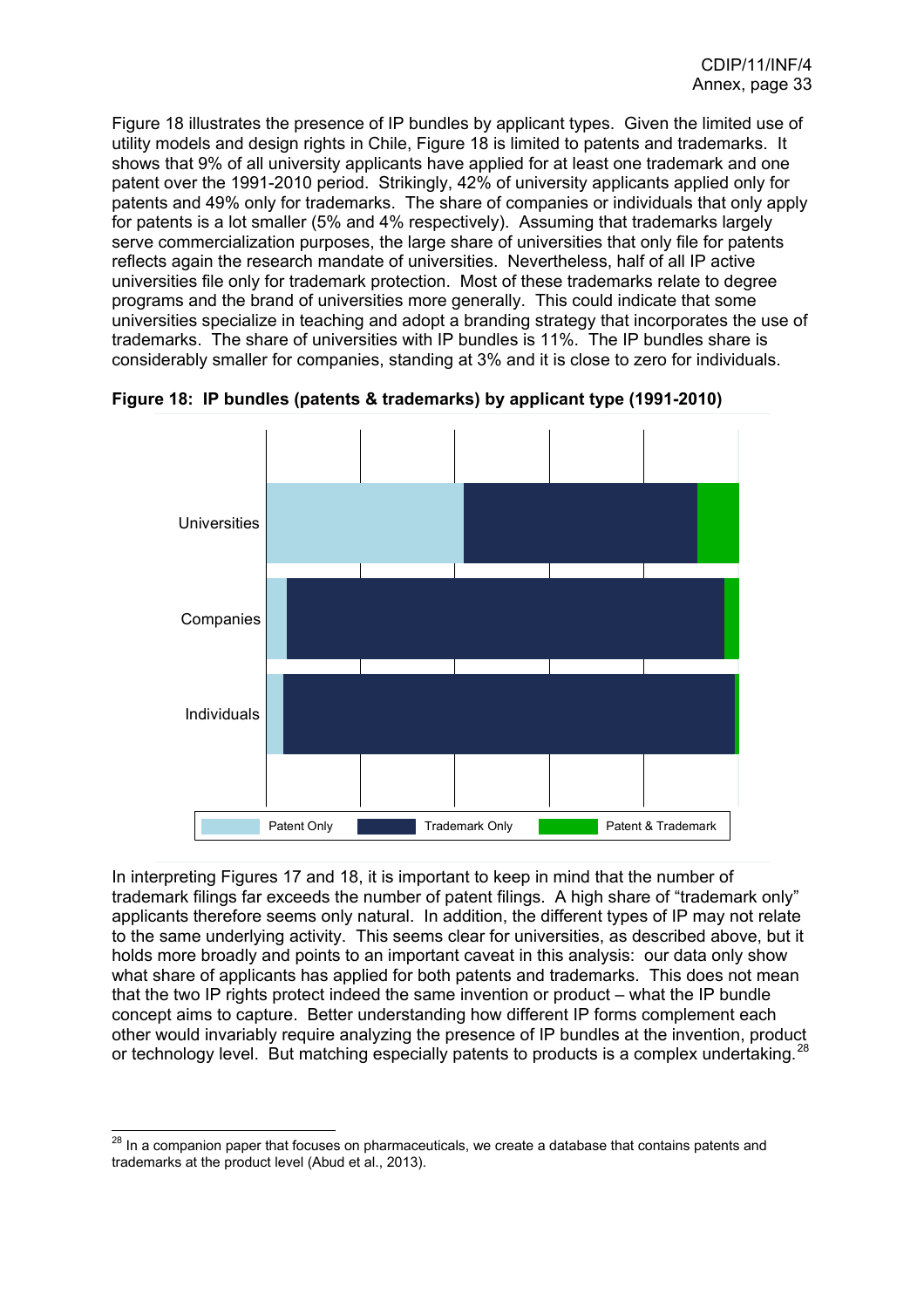## <span id="page-34-0"></span>**10. Co-assignment of Patents**

Figure 19 takes a look at co-assigned patents. Co-assigned patents are patents that are jointly owned by several assignees, for example a university that shares a patent with a private company.[29](#page-34-0) Co-assigned patents are often the outcome of joint research (Belderbos et al., 2012). They have been shown to be relatively rare in OECD economies (Hagedoorn, 2003). Figure 19 shows that co-assigned patents also account for a small share of patent filings in Chile – on average less than 3% between 1991 and 2010. The share is relatively stable over time although there is a small increase beginning in 2008. Despite their small share in total filings, co-assigned patents may be a particularly interesting object to study as they can reveal underlying patterns of research cooperation which might be difficult to observe otherwise.





Figure 20 breaks down the set of co-assigned patents into applicant origin. The graph shows that most patents are co-assigned among non-resident companies, the average share of non-residents in co-assigned patents is 60%. The average share of patents co-assigned to residents and non-residents is relatively low at 8%. Since we are able to identify multi-residents, this captures collaboration between distinct domestic and foreign entities; in particular we avoid counting a patent that is co-assigned between, for example, Unilever Chile and a Unilever entity abroad.

  $^{29}$  This is distinct from co-inventors, i.e., a situation in which a patent lists multiple inventors.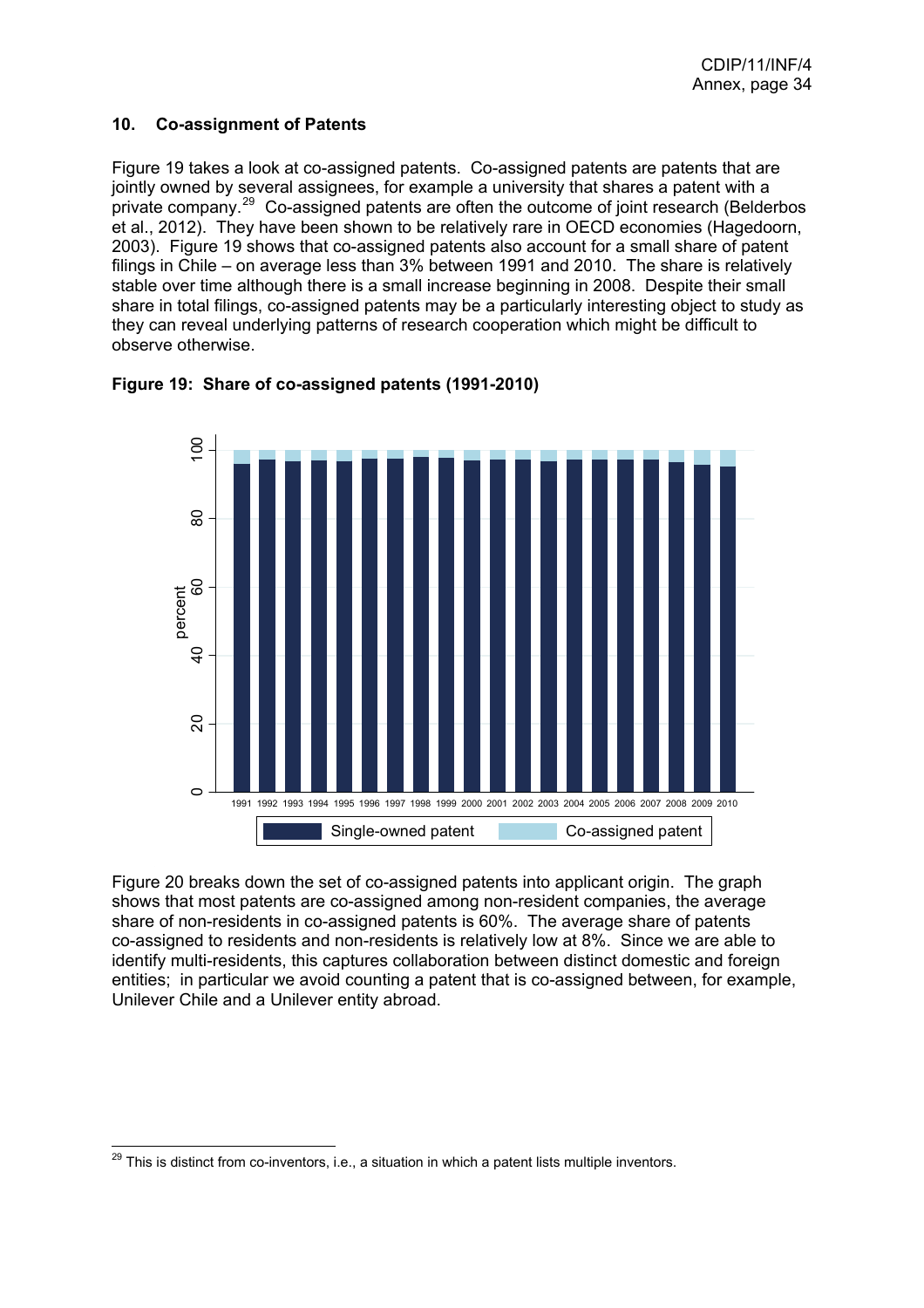

<span id="page-35-0"></span>**Figure 20: Share of co-assigned patents residents and nonresidents (1991-2010)**

To gain more insight into any collaboration patterns underlying the co-assignment of patents, Figure 21 plots the share of patents co-assigned between different applicant types. Co-assignments involving universities account for around 20% of co-assigned patents over the whole 1991-2010 period. The share fluctuates considerably – between 4% in 1992 and 50% in 2010, though the PCT transition likely biases the shares for 2010 (see above). Figure 21 also shows that a sizeable share of patents is co-assigned among individuals. It is likely that these individuals are also co-inventors. Most patents are co-assigned between companies reflecting research collaboration across companies, potentially even product market competitors.[30](#page-35-0)

 <sup>30</sup> Benavente and Lauterbach (2007) find for their data from the 4<sup>th</sup> wave of the Chilean innovation survey that around 6% of innovative companies cooperate with product market competitors. The share of innovative companies that cooperate with universities is with 7% slightly larger.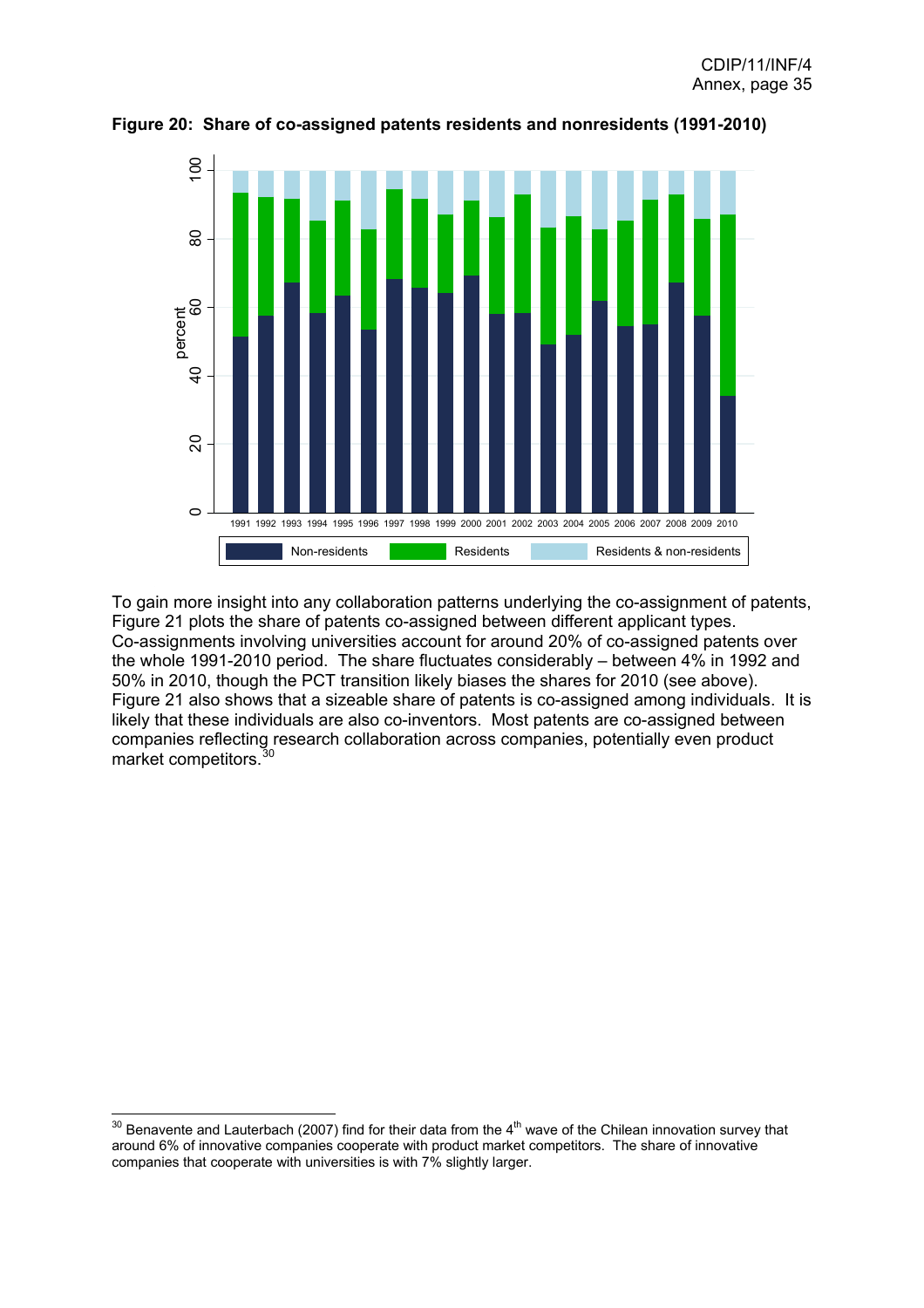

<span id="page-36-0"></span>**Figure 21: Share of co-assigned patents by applicant type (1991-2010)** 

# **11. Patent Filings Abroad**

 $\overline{a}$ 

In this section we combine data on patent filings by Chilean residents abroad with the INAPI database. We extracted from the EPO Patstat database (version September 2012) all patent applications that list a Chilean applicant or inventor.<sup>[31](#page-36-0)</sup> To avoid double counting, we look at international filings at the equivalent – or patent family – level.

To begin with, we found a total of 1,236 patent families that list Chilean applicants. When we restrict the data to families with a priority date between 1991 and 2010, we are left with 903 patent families. We then cleaned and harmonized the applicant names associated with these patent families and matched them with the applicant names in the INAPI-WIPO database. Figure 22 plots the share of Chilean resident applicants that file for a patent both domestically and abroad. This share lies below 15 percent throughout the 1991-2010 perdiod, though there is a clear upward trend from 2001 onward. This is likely to reflect an increasingly successful export orientation of at least some Chilean companies.

 $31$  Note that the data coverage varies across jurisdictions. While Patstat provides complete coverage for example for the US, China, and all members of the European Patent Convention, filings are incomplete especially for middle income countries such as South Africa or Brazil.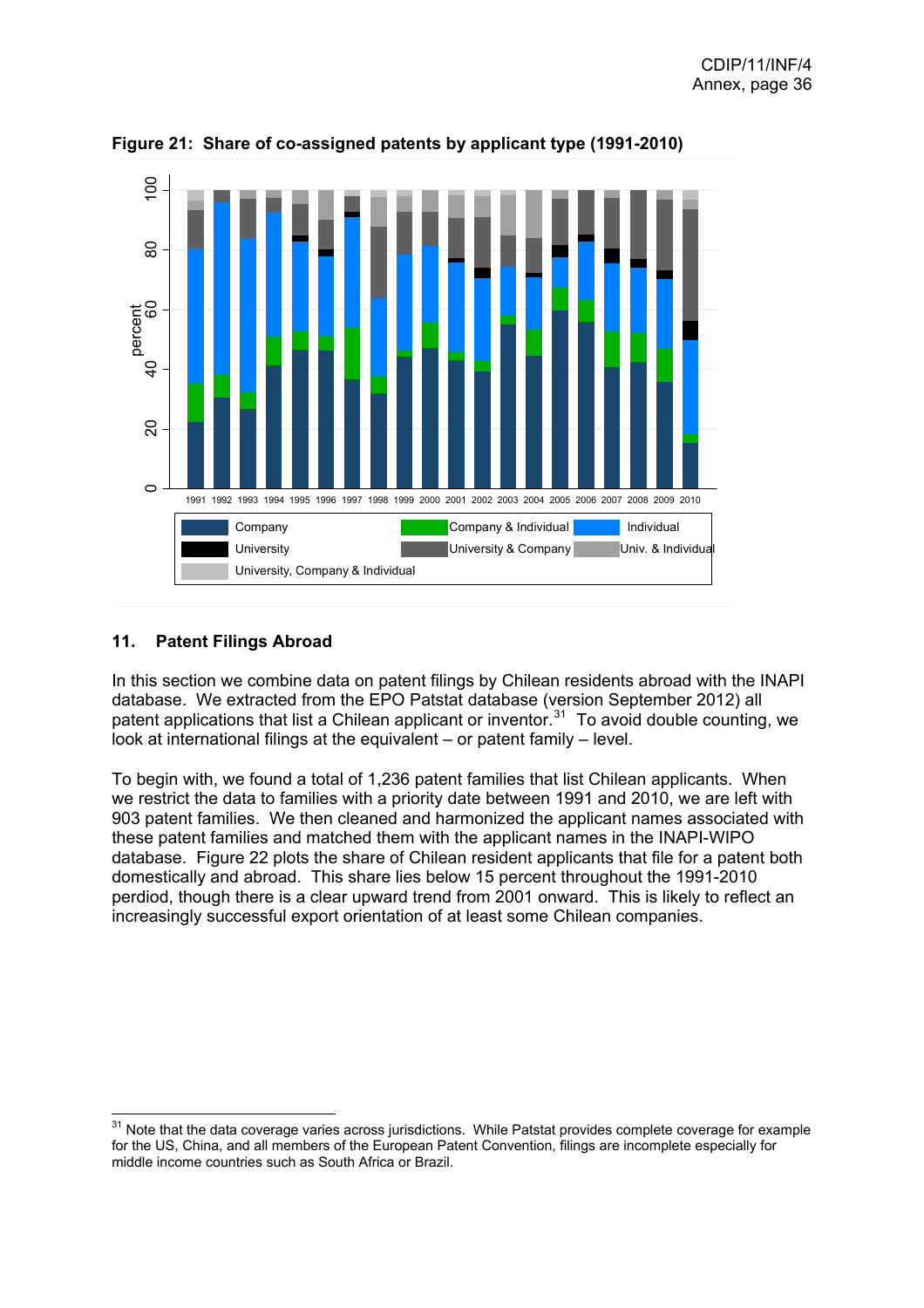



Figure 23 shows the distribution of all international patent families with at least one Chilean applicant according to priority filing authority. Interestingly, Chile accounts for almost half of all priority filings. This may suggest that half of the inventions underlying these patent families also originate in Chile and are considered sufficiently promising to seek patent protection abroad. The most important foreign offices of first filing are in the US and Europe, accounting on average for almost 42% of all priority filings. Other South American countries, in contrast, are rarely the jurisdiction of the first filing.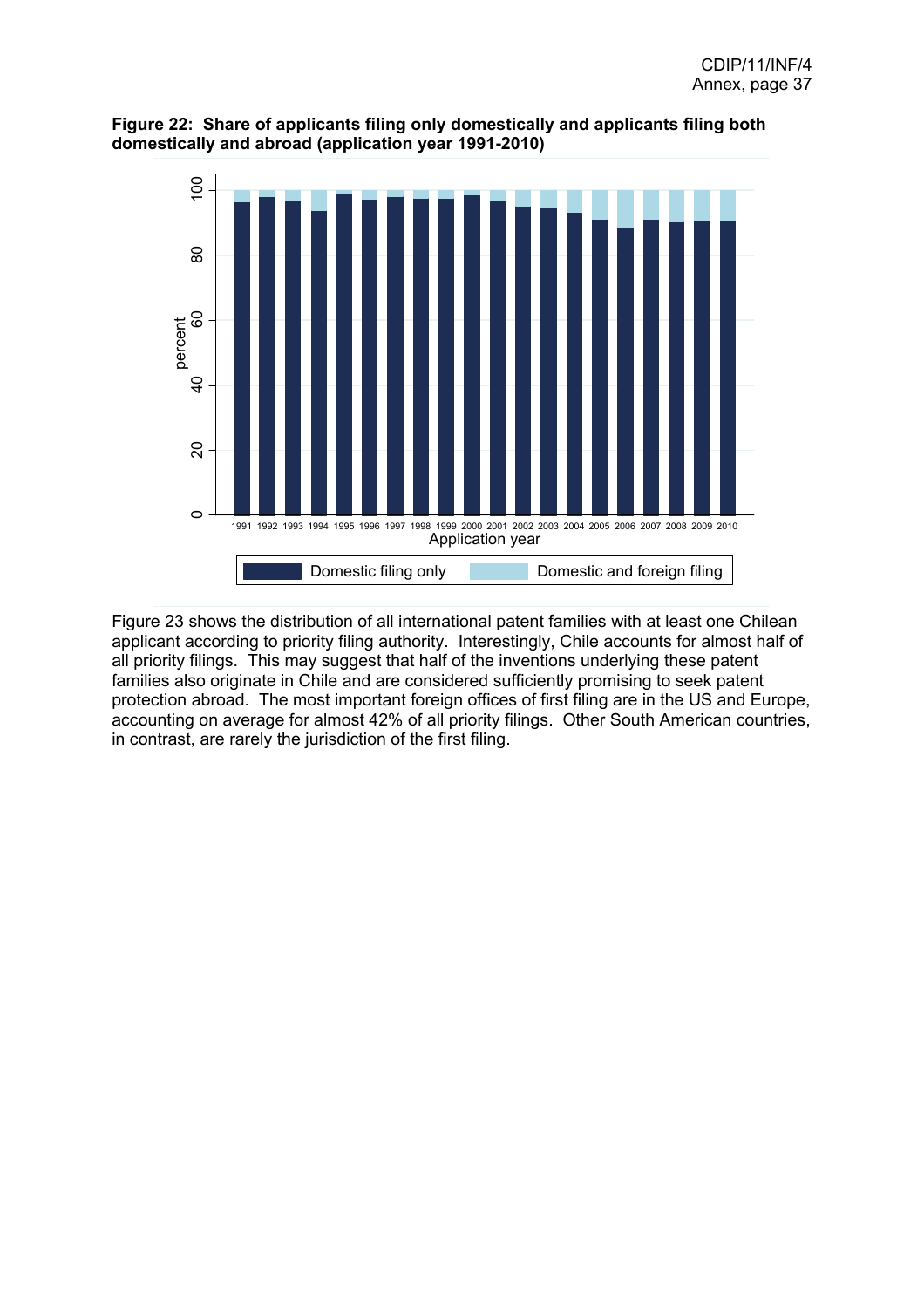

<span id="page-38-0"></span>**Figure 23: Office of priority filing of international applications by Chilean applicants (1991-2010)**

To gain more insight into where Chilean applicants file patent applications, Figure 24 shows all offices where equivalents are filed (that is, Figure 24 shows all equivalents associated with priority filings). It shows that most filings abroad go to the EU and the US. Other important jurisdictions include Australia and Canada.<sup>[32](#page-38-0)</sup> The figure also reflects the changing worldwide IP landscape: China, Mexico, and South Africa emerge from 2000 onward as important destinations for patents by Chilean applicants.

  $32$  The most important jurisdictions in the "Other" category are Korea and Japan.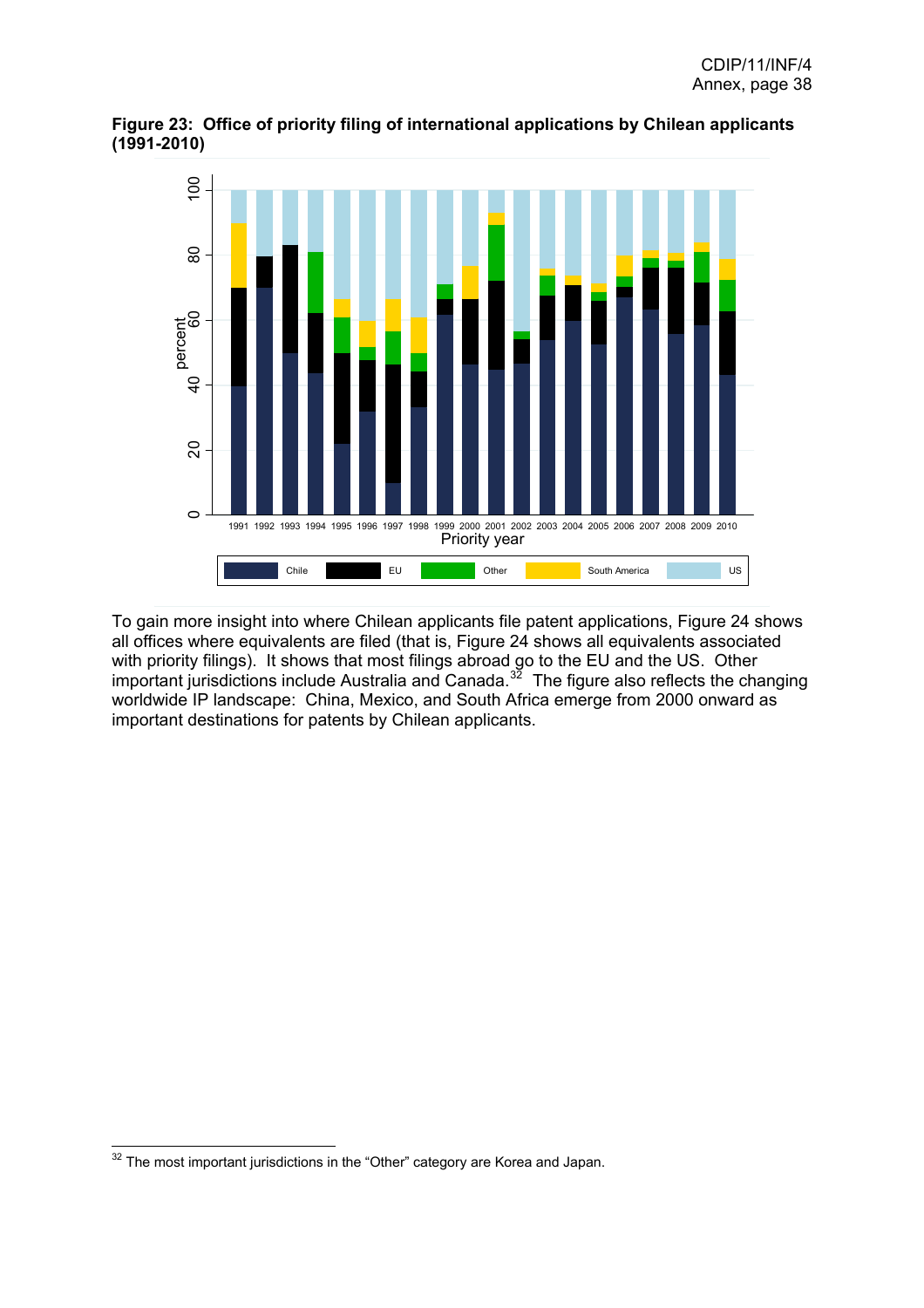

**Figure 24: Office of family filing of international applications by Chilean applicants (1991-2010)** 

To better understand what drives the choice of jurisdiction, Figure 25 plots the technology distribution by jurisdiction. There are some differences in the technology distribution across jurisdictions. Chemicals and pharmaceuticals dominate filings in most jurisdictions. As discussed in Section 7 above, most patents in this area are filed by Chilean companies in the mining industry and universities and those entities frequently seek patent protection abroad. There is also a relatively large share of patent filings in mechanical engineering in Canada, China, and other Latin American countries.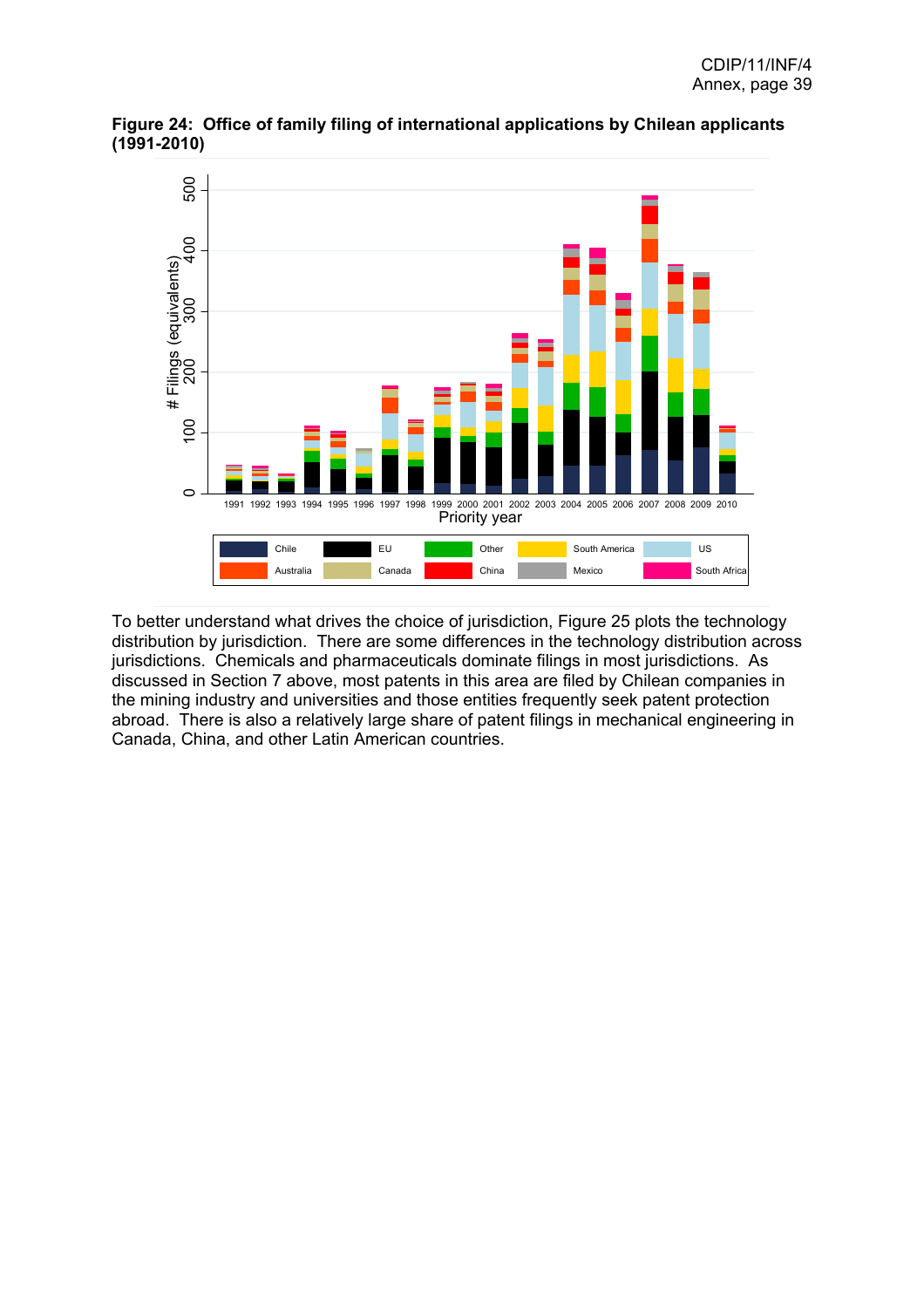

## **Figure 25: IPC-technology mapping of international applications by Chilean applicants by office of priority filing (1991-2010)**

Table 8 lists the top 10 Chilean applicants filing abroad. The table bears similarity with the top 10 resident patent applicants (Table 3). The six universities that appeared in Table 3 are also among the top-10 applicants filing abroad. In addition, Biosigma and Codelco appear in both lists. Vulco and Virutex Ilko, in turn, emerge as top company filers abroad, even though they are not among the resident top-10 filers. Vulco is a mechanical engineering company that mainly serves the mining industry. Virutex Ilko is a consumer goods/chemicals company.

|  | Table 8: Top 10 international Chilean applicants - patents (1991-2010) |  |
|--|------------------------------------------------------------------------|--|
|  |                                                                        |  |

|                |                                             | # Int.   | % Total |                        |
|----------------|---------------------------------------------|----------|---------|------------------------|
| Rank           | Name                                        | families | abroad  | Industry               |
|                |                                             |          |         |                        |
| 1              | Universidad de Chile                        | 35       | 2.17%   | University             |
| 2              | Biosigma*                                   | 27       | 1.67%   | Mining                 |
| 3              | <b>PUC Chile</b>                            | 24       | 1.49%   | University             |
| $\overline{4}$ | Universidad de Concepcion                   | 21       | 1.30%   | University             |
| 5              | Universidad de Santiago Chile               | 19       | 1.18%   | University             |
| 6              | Universidad Tecnica Federico<br>Santa Maria | 15       | 0.93%   | University             |
| $\overline{7}$ | Codelco                                     | 15       | 0.93%   | Mining                 |
| 8              | Vulco                                       | 13       | 0.81%   | Mechanical engineering |
| 9              | <b>PUC Valparaiso</b>                       | 11       | 0.68%   | University             |
| 10             | Virutex Ilko                                | 9        | 0.56%   | Consumer products      |
| Total          |                                             | 189      | 11.53%  |                        |
|                |                                             |          |         |                        |

\* Subsidiary of Codelco since 2002.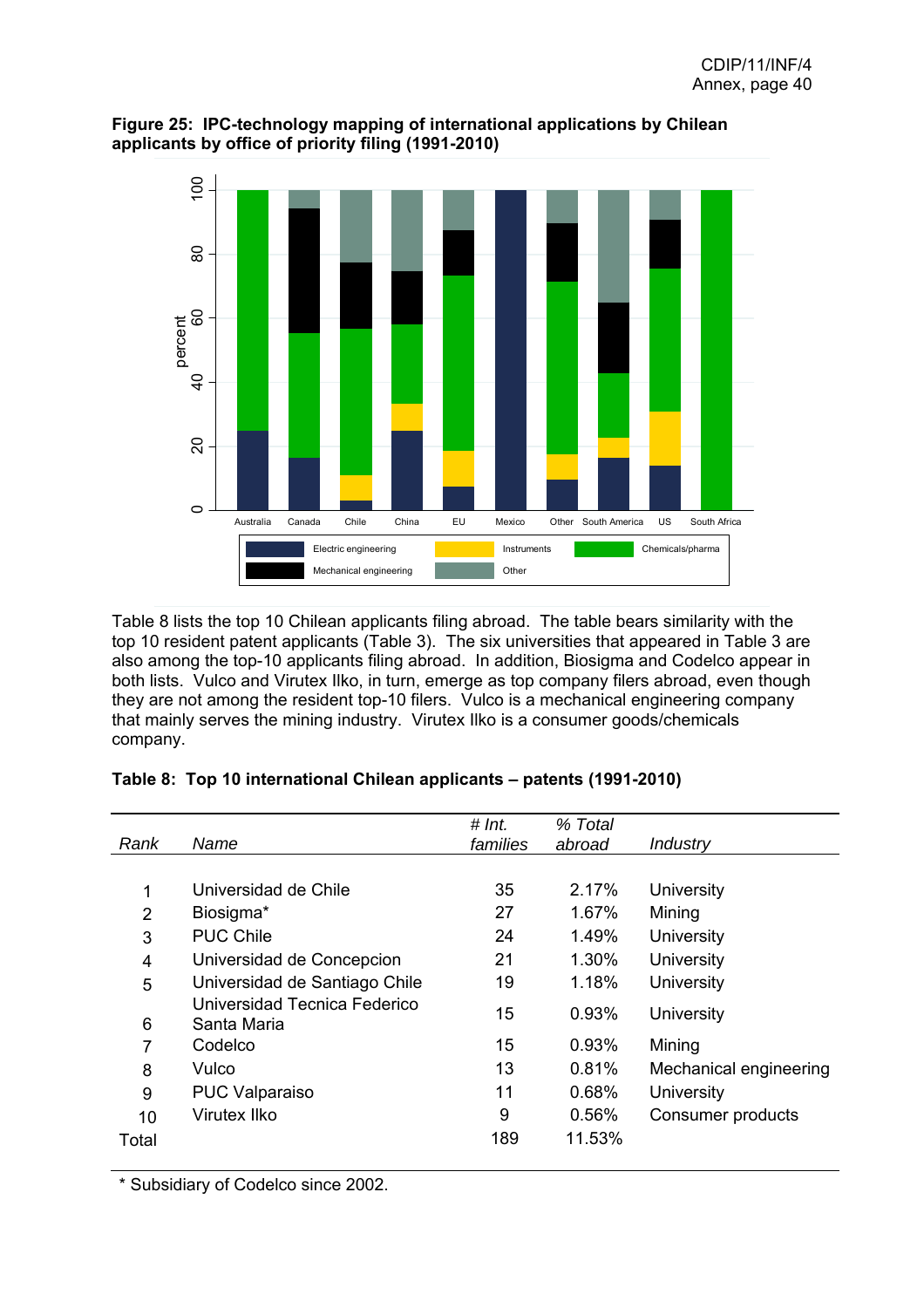Finally, we also extracted from Patstat all patent families that list a Chilean resident among the inventor(s) listed on a patent. We find 799 such patent families with a priority date between 1991 and 2010, accounting for 1,698 Chilean inventors. Figure 26 plots the technology distribution of the IPC codes listed on these patents. The resulting breakdown is similar to the one for patent families with Chilean applicants. The chemical and pharmaceutical fields account for almost half of the total. Mechanical engineering is the second largest field and accounts for around 18%. Most patents in the large "Other" category are related to civil engineering.





# **12. A Closer Look at Trademark Activity**

This section takes a closer look at trademark filings from various angles. Figure 27a looks at persistence in trademark filings. The goal of the figure is to shed light on the share of trademark filings that are filed by applicants that frequently use the trademark system.

The figure distinguishes between three types of filings: (i) filings by "one-time" applicants that file for the first time in a given year and that do not file again throughout the period under study, (ii) filings by applicants that file for the first time in a given year – which can be interpreted as "entry" into trademarking – and that file again in a subsequent year, and (iii) filings in a given year by applicants that have filed for a trademark already in a previous year. The figure has to be interpreted with caution as it is affected by both left and right truncation of the data; in particular, the bars for the early and later sample years have little meaning. Still, the figure reveals a surprisingly stable share of one-time applicants over time of around 20%. This implies that the observed growth in trademark filings is not driven disproportionately by entry of such on-off filings. Most trademark filings come from repeatfilers suggesting that the underlying trademarks are used for some commercial purpose.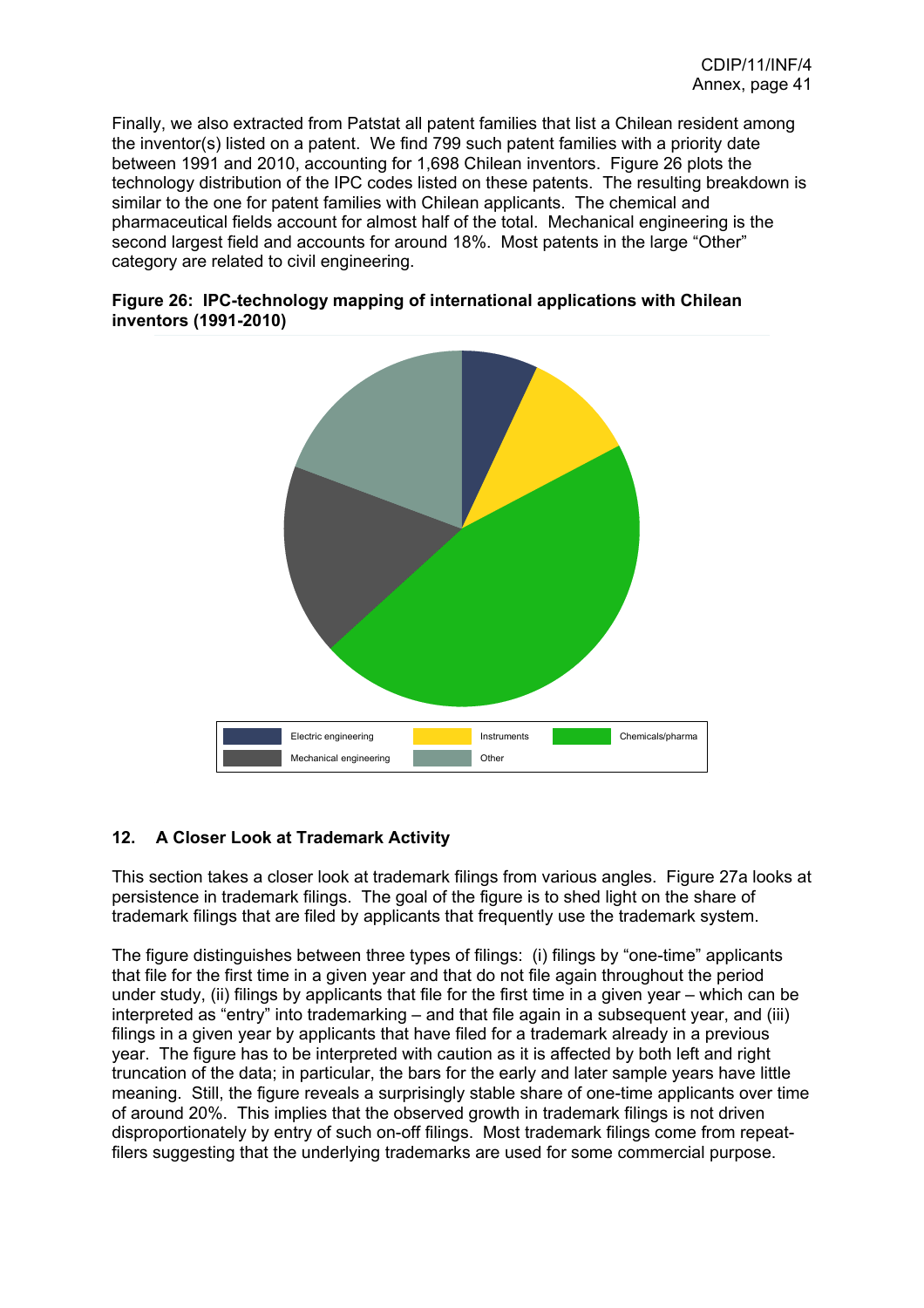

**Figure 27a: Persistence in trademarking behavior (1991-2010)**

Another way to look at this is to calculate the share of applications by applicants that filed at least one application in the previous year. Starting in 1992, this solves the truncation problem, though it introduces a stricter criterion of what are considered repeat applicants. Figure 27b shows that the share of applications by previous year applicants has consistently increased over the 1992-2010 period, from just below 50% in 1992 to almost 75% in 2010. In other words, repeat applicants have accounted for faster filing growth than non-repeat applicants. A closer look at the data reveals that this is due to an increase in the number of repeat applicants rather than an increase in the average number of filings per such applicant.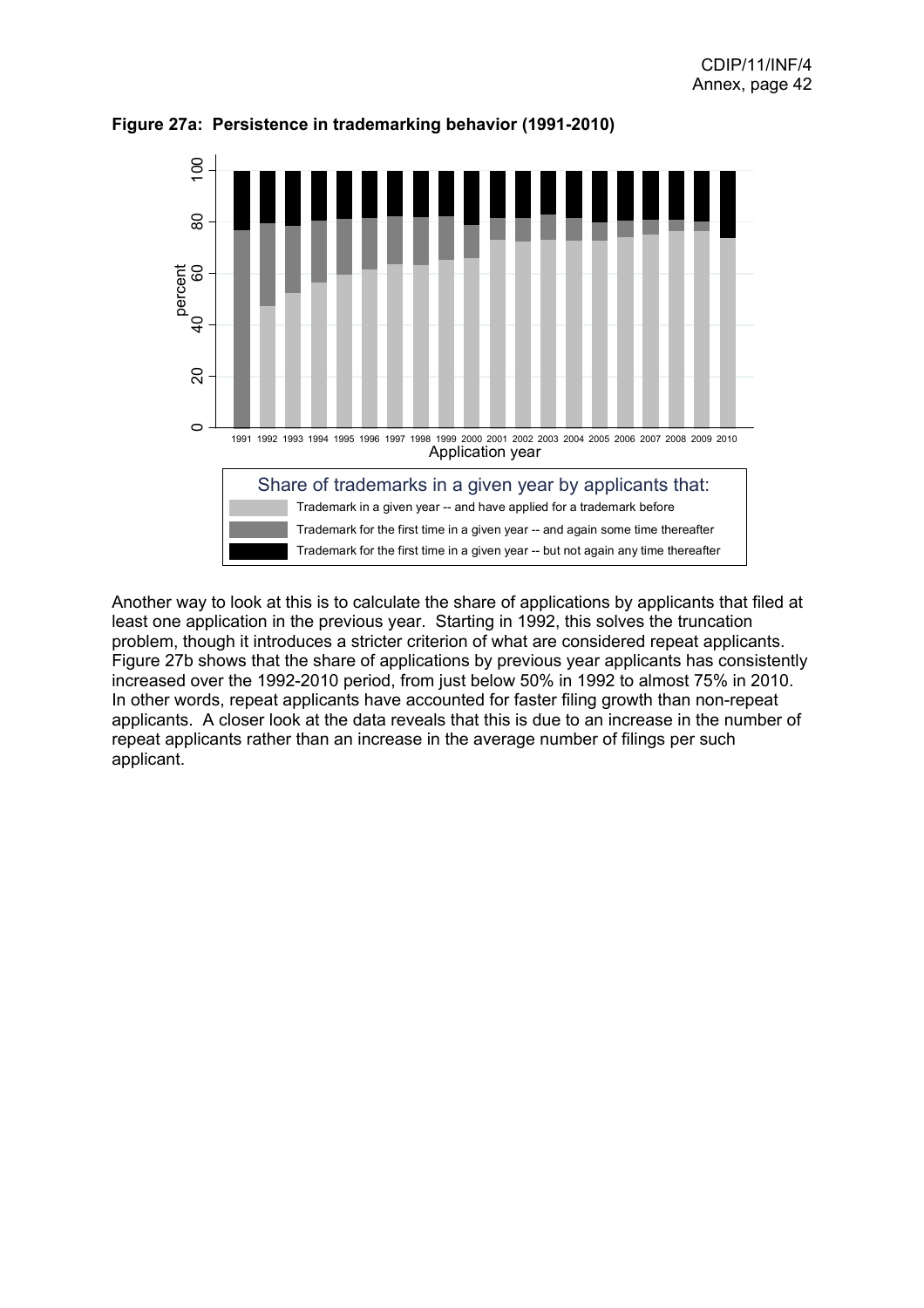<span id="page-43-0"></span>



Combining the insights of Figures 27a and 27b, it appears that the rapid growth of trademark filings in Chile has been driven by a broadening applicant base and especially by a growing number of applicants that repeatedly file for trademarks. This pattern is consistent with a diversifying economy, though what precisely are the drivers of the shifting applicant base warrants further research.

Figure 28 shows the average number of Nice classes specified in a trademark application. It shows that on average, trademarks were filed in slightly less than 2.5 Nice classes until 2005. Between 2005 and 2006, the average number of classes drops sharply from 2.3 to 1.3. The figure also plots the top and bottom  $5<sup>th</sup>$  percentile of the distribution of Nice classes per trademark filing. The top  $5<sup>th</sup>$  percentile also drops sharply from 4 to 2 Nice classes in 2006. This suggests a strong shift in filing behavior, with most applicants moving from specifying two Nice classes to filing applications in a single class. It is noteworthy, however, that there is no discernible, contemporaneous jump in the total number of trademark filings (see Figure 2). One might have expected to see a jump as companies could have decided to file more trademark applications in fewer classes, but there is no immediate evidence for this.<sup>[33](#page-43-0)</sup>

 $\overline{a}$ 

 $33$  Of course, we do not know the counterfactual, i.e., aggregate filings could have dropped unless applicants filed for more trademarks in fewer classes.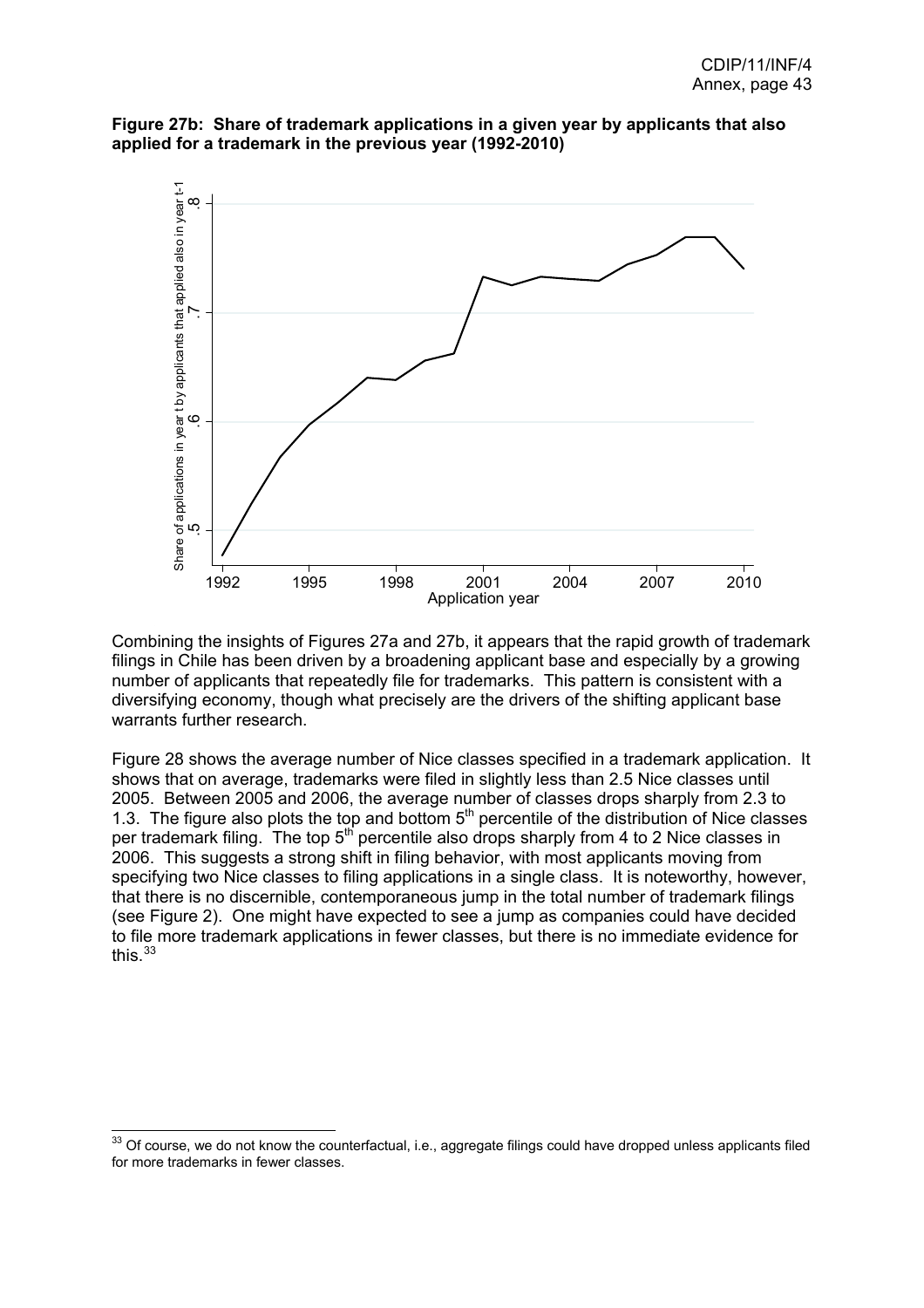

**Figure 28: Average # of Nice classes per application (1991-2010)**

Chile introduced in 2012 a multiclass system when the Trademark Law Treaty (TLT) came into force. Before that, applicants could only specify multiple classes within either product (Nice 1-34) or service (Nice 35-45) classes. Figure 29 shows the share of product and service filings in total filings over time. There is a clear trend over time with the share of service trademarks increasing from 24% in 1991 to almost 40% in 2010. This change reflects a general trend in the Chilean economy towards services.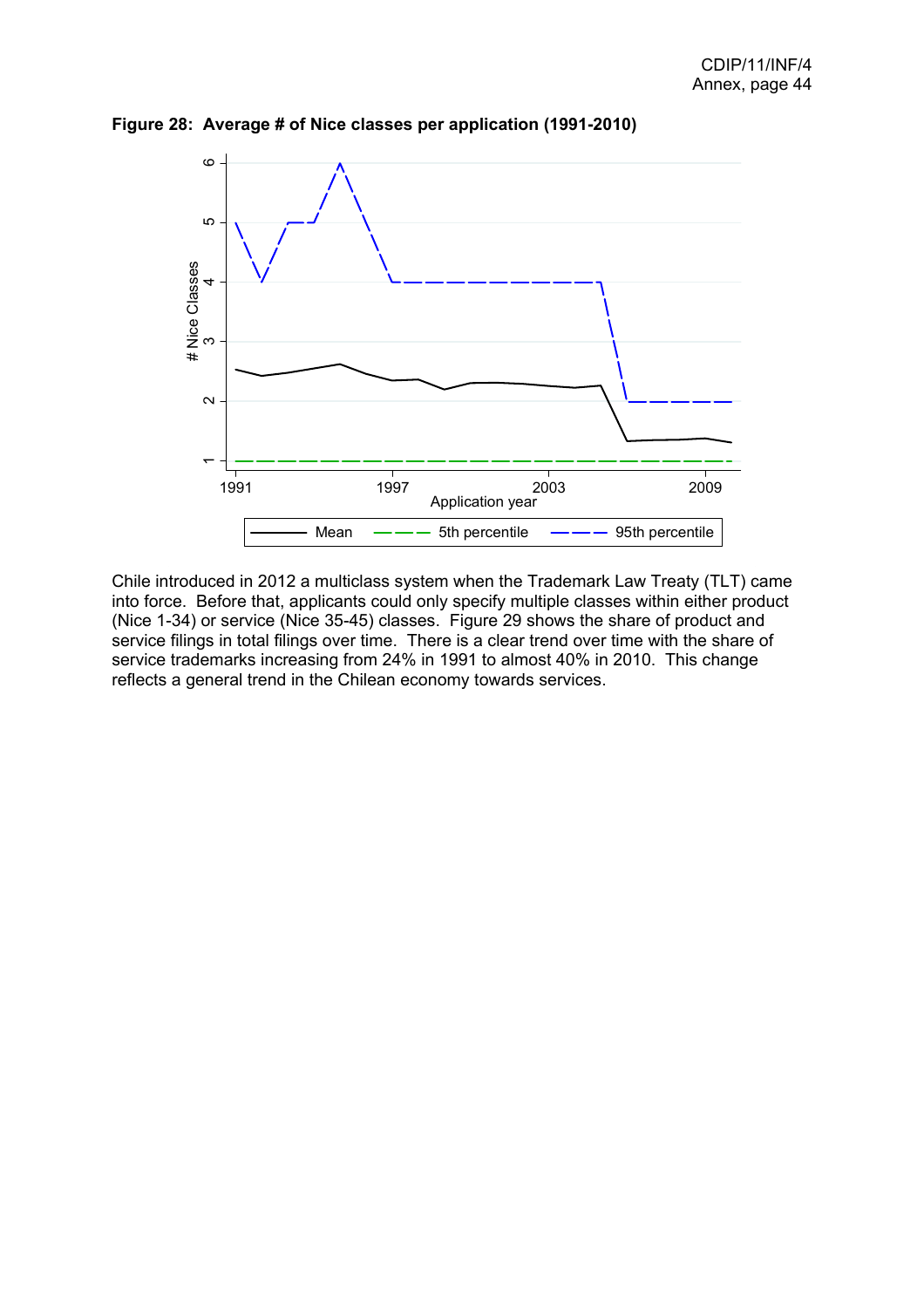

<span id="page-45-0"></span>**Figure 29: Product and service classes – share of applications (1991-2010)**

Figure 29 reveals that the drop in the average number of Nice classes per filing in 2005 that was shown in Figure 28 is in fact entirely due to a drop in the average number of product classes per filing. The average number of services classes steadily increased over time and does not show any visible break in 2005.

The drop in the average number of product Nice classes can be attributed to a modification of the application procedure for trademarks which was included in the 2005 amendment of the law. $34$  The amendment established the obligation to specify the products that should be protected by each Nice class applied for.<sup>[35](#page-45-0)</sup> Before 2005, trademarks could be filed for all products in a given Nice class without having to specify any products. Through this requirement, the amendment made it more difficult to apply for a larger number of Nice classes. In contrast to product trademarks, service trademarks were already subject to this requirement (having to specify the services that shall be covered by a given trademark class) prior to 2005. This means the 2005 amendment had no direct effect on the filling behavior of service classes. Nevertheless, the strong drop in reaction to this administrational change is surprising.

 $\overline{a}$ <sup>34</sup> Law 19.039.

<sup>&</sup>lt;sup>35</sup> Article 23 Law 19.039.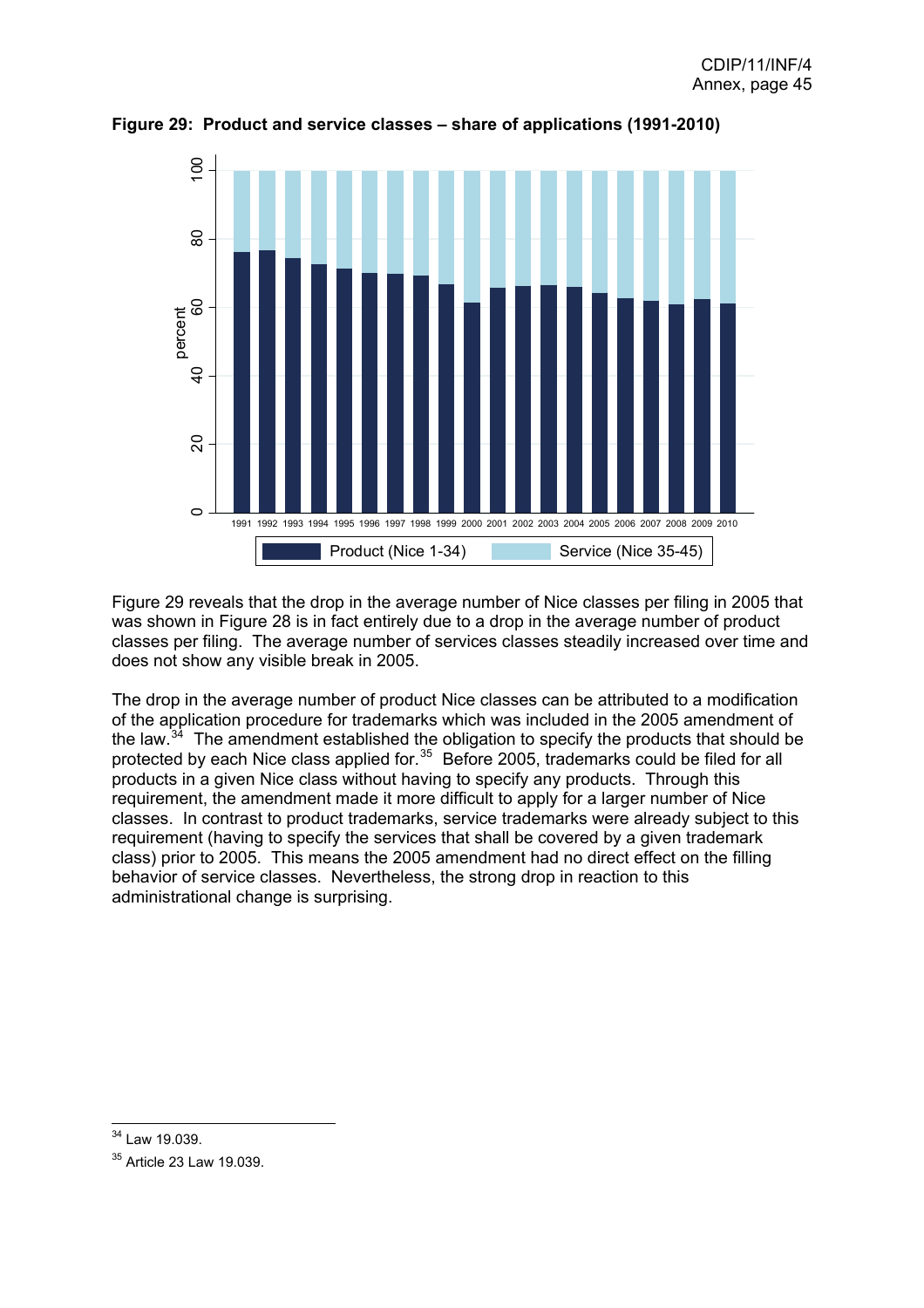

**Figure 29: Product & service classes – share of applications (1991-2010)**

Finally, Figure 30 takes a look at the type of trademarks filed. The figure shows the share of word, figurative, mixed, and slogan trademarks in total filings. The number of sound marks, appellations of origin and geographic indications is close to zero over the time period analyzed and hence excluded from Figure 30. Word marks account for the largest share of trademark filings, although the share of mixed (word and figurative) filings increased substantially over time – from 20% in 1991 to 35% in 2010. The shares of figurative and slogan marks remained relative stable over time.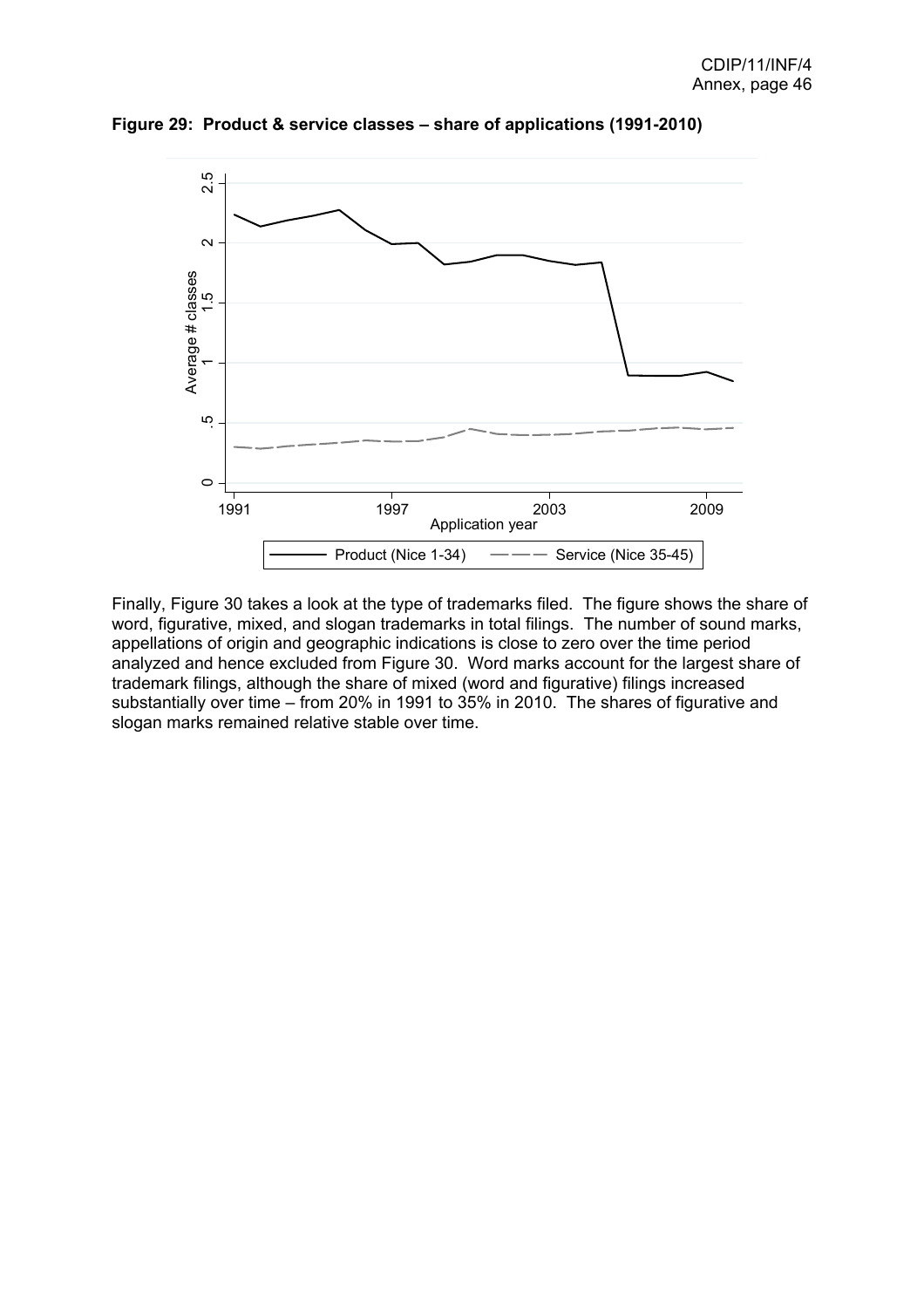

**Figure 30: Trademark types – share of applications (1991-2010)** 

## **13. Conclusion**

This report studies the use of IP in Chile using data constructed under a joint INAPI-WIPO project that contain the population of patent, trademark, utility model, and design filings over the period 1991-2010. The database contains harmonized applicant names across all four types of IP, which allows us to look at the use of IP from various angles.

Our analysis shows that the number of patent filings has more than tripled since the IP law was enacted in 1991. Nevertheless, like in most other middle income countries, patent use as reflected in the total number of filings – slightly over 3,000 in 2008 – is still relatively modest. In contrast, trademarks are used intensively. Filings increased from slightly less than 30,000 per year in 1991 to more than 44,000 in 2010. This puts Chile among the top trademarking countries relative to GDP worldwide. The use of utility models and industrial designs remains low throughout the two decades, even relative to countries of similar income levels.

Our data reveal that over 90% of patents are filed by non-residents. Most of these patents are filed by multinational pharmaceutical and chemical companies. It means that most patents filed in Chile – around 60% – are related to chemicals and pharmaceuticals, which contrasts with the technology composition of patent filings in developed countries. Industrial designs are also overwhelmingly used by non-residents, with only 16% of filings coming from residents. Trademarks, in contrast, are overwhelmingly filed by domestic entities and so are utility models. Trademarks are widely used across the economy. Agricultural products account for the largest share of trademark filings, a category which includes wine and fruit products. There is also a large share of trademarks related to pharmaceuticals.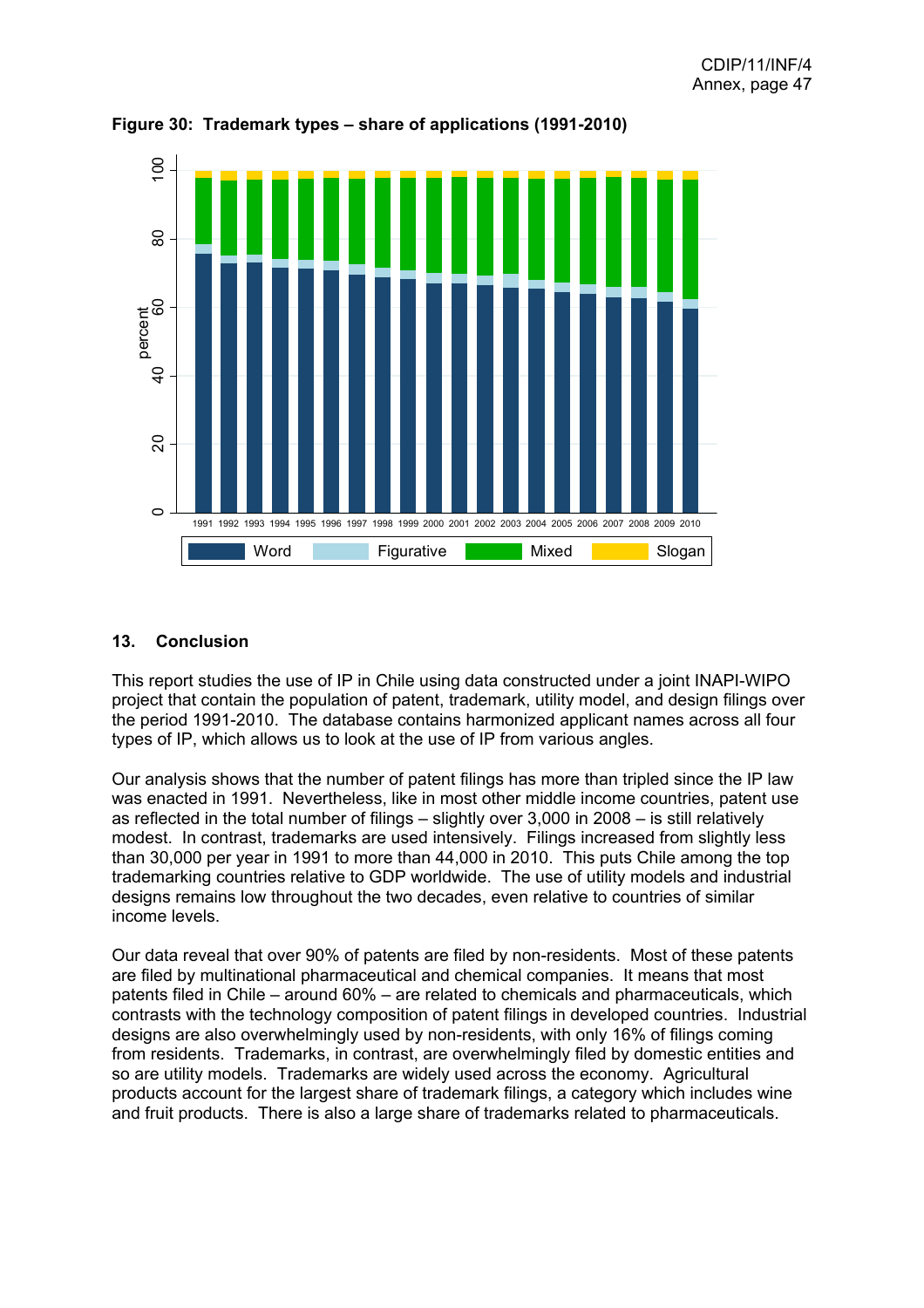The great majority of patents are assigned to companies; a considerable number of Chilean universities file for patents and they are among the top resident patentees. Other top resident patentees are companies in the mining industry. Trademark filings come from both companies and individuals.

Looking at the origin of non-resident filings, the data show that the great majority of nonresident filings across all four IP forms come from the United States and Europe. Other South American countries, in contrast, account for only a small share of filings. For example, for patents they represent only 2% of all filings between 1991 and 2010, whereas the US and EU combined account for more than 80% of filings.

We also look at the joint use of different IP rights. More than 90% of applicants only apply for trademarks and less than 5% of applicants apply only for patents. Applicants that apply for more than a single type of IP right are rare; they account for only 2% of applicants. The joint use of different IP rights is limited to patents and trademarks as well as trademarks and design rights. A breakdown by applicant type shows that a large share of universities files for both patents and trademarks.

The data show that trademarks were filed on average in 2.5 Nice classes until 2005. Due to a change in the law in 2005, the average number of classes dropped sharply to 1.3 classes in 2006. This drop in the average number of Nice classes per filing is due to a drop in the average number of product classes per filing. The average number of services classes, in contrast, steadily increased over time. This is because the legal change in 2005 did not affect filings in service classes.

The INAPI-WIPO dataset also allows us to unveil co-assignment patterns in patent filings. Co-assignments are interesting as they reveal underlying research co-operations between universities and industry as well as among product market competitors. Like in other countries, co-assigned patents account for a small share of patent filings in Chile – on average less than 3% between 1991 and 2010. We find that most patents are co-assigned among non-resident companies and in fact there is little evidence for international cooperation. The share of co-assigned patents with resident and non-resident assignees is only 8%. Co-assignments involving universities account for around 20% of co-assigned patents, which suggests a significant amount of university-industry collaboration.

We also analyze international patent filings that have at least one Chilean assignee or inventor. We show that for half of the inventions underlying such international patent families the priority patent is filed with INAPI. The most important foreign offices of first filing are the US and Europe. Other South American countries, in contrast, are rarely the jurisdiction of the first filing. China, Mexico, and South Africa emerge from 2000 onward as important destinations for patents by Chilean applicants. International filings by Chilean residents in most jurisdictions are dominated by patents related to the mining industry, chemicals and patents filed by universities.

This analysis provides for the first time broad empirical evidence on the use of IP in Chile. It may assist policy makers in Chile in their efforts to better understand the nature of innovative activity in Chile and to refine innovation and IP policies.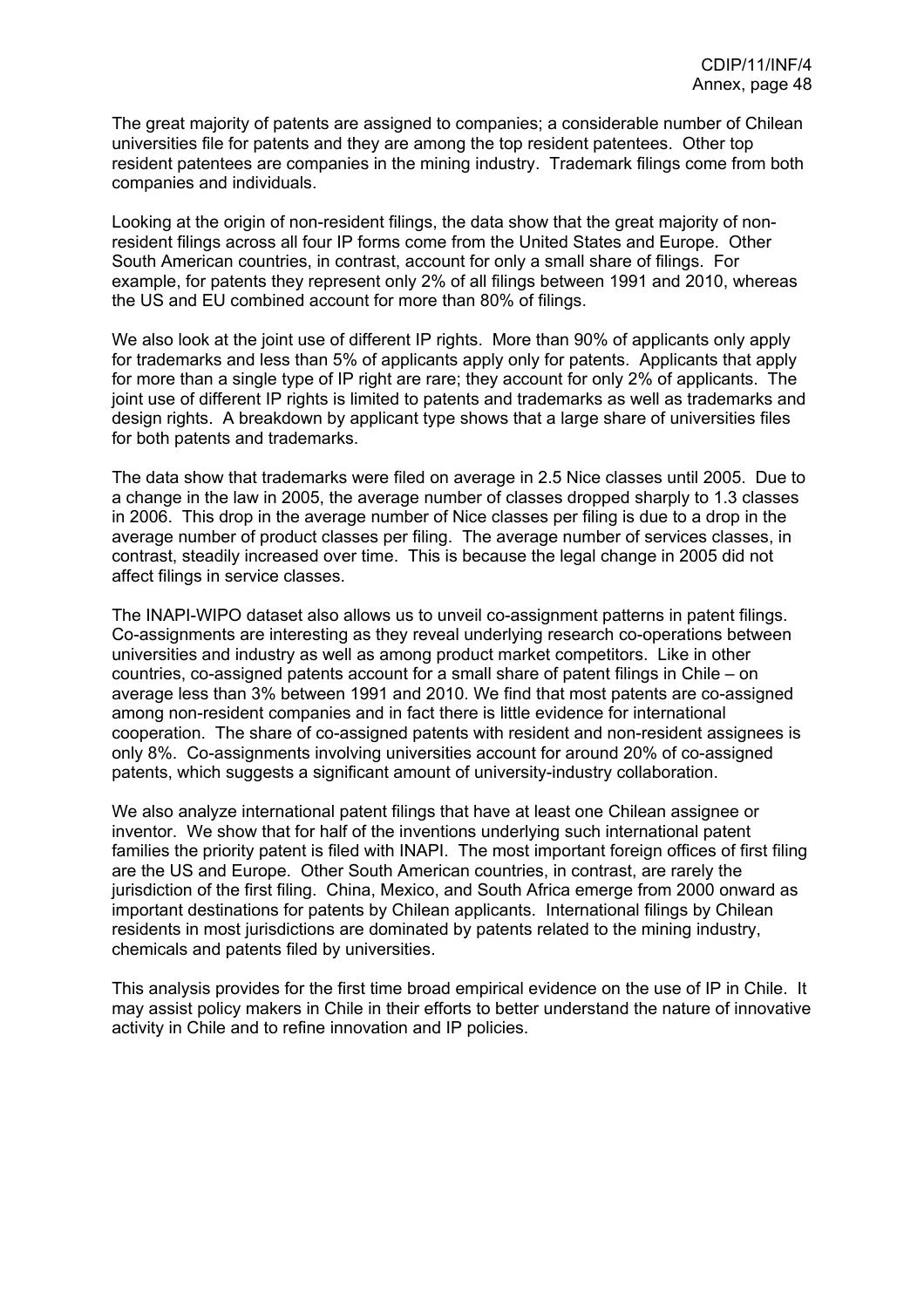Our analysis reveals some innovative capacity in the mining industry, which covers a wide range of different technologies, and Chilean universities. Our analysis also reveals low use of utility models and registered designs – even in combination with patents or trademarks. While utility models are mainly assigned to Chilean individuals, registered design filings are dominated by foreign companies. There is no apparent explanation for this pattern. This may motivate closer scrutiny, in particular exploring whether these two IP rights fulfill their purpose or whether they overlap with other IP forms in a way that offers little benefits to their owners.

Patent filings in Chile predominantly relate to pharmaceuticals and chemicals and are assigned to large US and European pharmaceutical multinationals. Trademarks, in contrast, are widely used by domestic companies and individuals. The exceptionally large number of trademark filings for an economy of the size of Chile invites further research.

More broadly, this study offers an example of empirical research that can be conducted on the use of IP in middle income economies once an appropriate data infrastructure has been put in place. It also shows the importance of including other IP rights beyond patents in this type of analysis and of analyzing the use of the different forms of IP in combination rather than isolation.

The descriptive evidence provided in this study provides useful insights in better understanding the role of IP in Chile's economy. Of course, descriptive evidence can only go so far in fully evaluating the effects of IP policy choices on applicant behavior and economic performance. Deeper analysis on the basis of the newly available data infrastructure is needed. Indeed, two analytical studies – on the incidence and effects of trademark squatting as well as on the role of patents in the domestic pharmaceutical sector – are currently under way and will be made available separately.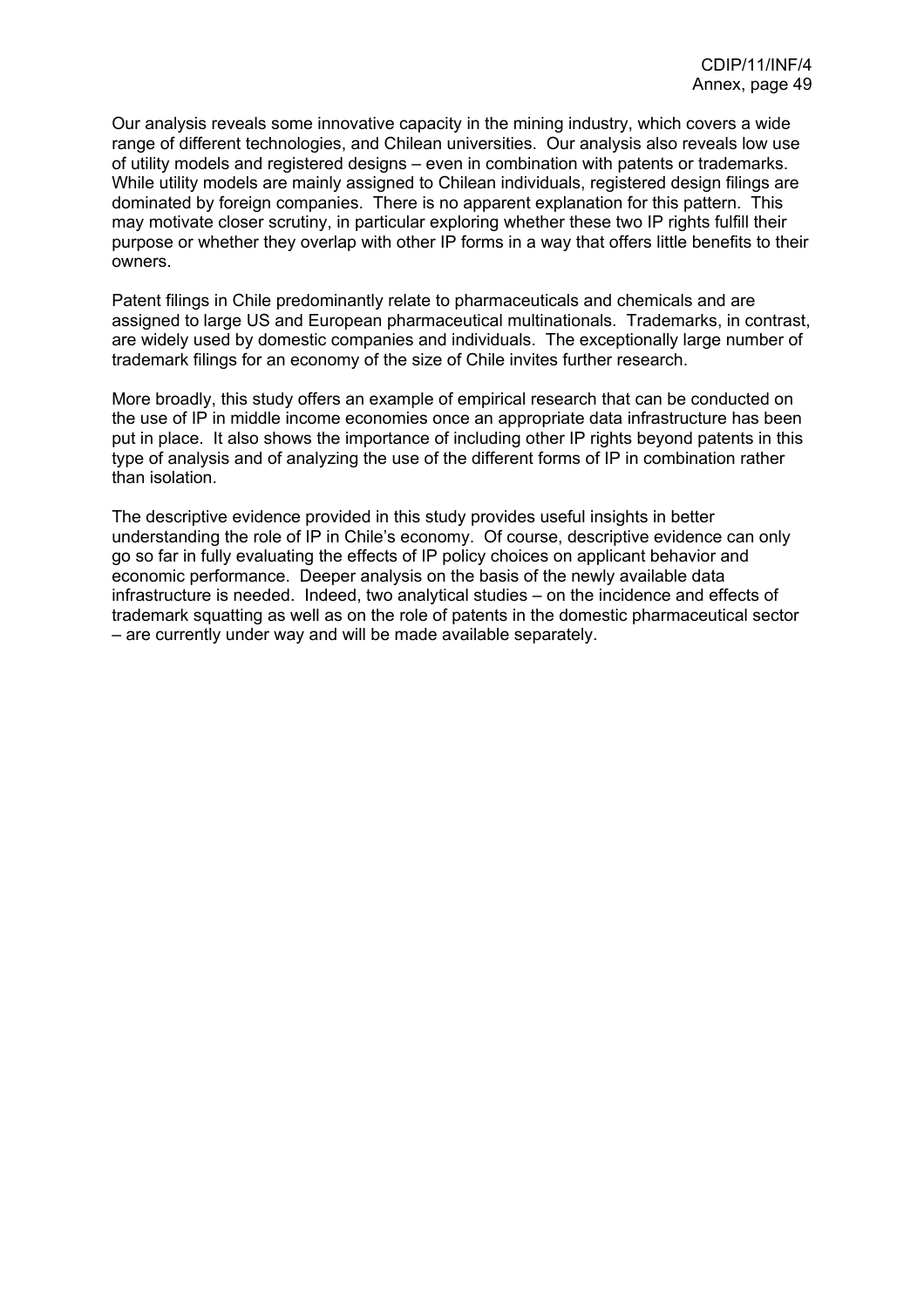### **References**

Alvarez R. (2001) "External Sources of Technological Innovation in Chilean Manufacturing Industry", Estudios de Economía, junio, año/vol. 28, No 001, pp. 53-68.

Alvarez R., Crespi G. & Ramos J. (2002) "The Impact of Licenses on a "Later Starter" LCD: Chile in the 1990s", World Development Vol. 30 No.8, pp. 1445-1460.

Amorós, J.E. & Guerra, M. (2008) "Global Entrepreneurship Monitor: Reporte Nacional de Chile"

Belderbos, R., B. Cassiman, D. Faems, B. Leten, and B. V. Looy (2012). Coownership of intellectual property: Exploring the value creation and appropriation implications of copatenting. KU Leuven mimeo

Benavente, J.M. & Lauterbach, R. (2007) "R&D Cooperation Determinants, Evidence with Chilean Firms"

Hagedoorn, J. (2003). Sharing intellectual property rightsan exploratory study of joint patenting amongst companies. Industrial and Corporate Change 12 (5), 1035–1050.

Katz, J. & Spence, R. (2998) "Chile: Universities and the National Innovation System, an Initial Scoping Study", Serie de Documentos de Trabajo 287 del Departamento de Economía de la Universidad de Chile.

Krauskopf, M., Krauskopf, E. & Mendez B. (2007) "Low Awareness of the Link Between Science and Innovation Affects Public Policies in Developing Countries: The Chilean Case", Scientometrics Vol. 72, No. 1, pp. 93-103.

OECD. (2007) "OECD Reviews of Innovation Policy: Chile".

Schmoch U. (2008). Concept of a Technology Classification for Country Comparisons, WIPO.

WIPO. (2011a). *World Intellectual Property Report.* (Geneva, WIPO).

WIPO. (2011b). "The Surge in Worldwide Patent Applications." Patent Cooperation Treat Working Group, WIPO Document PCT/WG/5/4.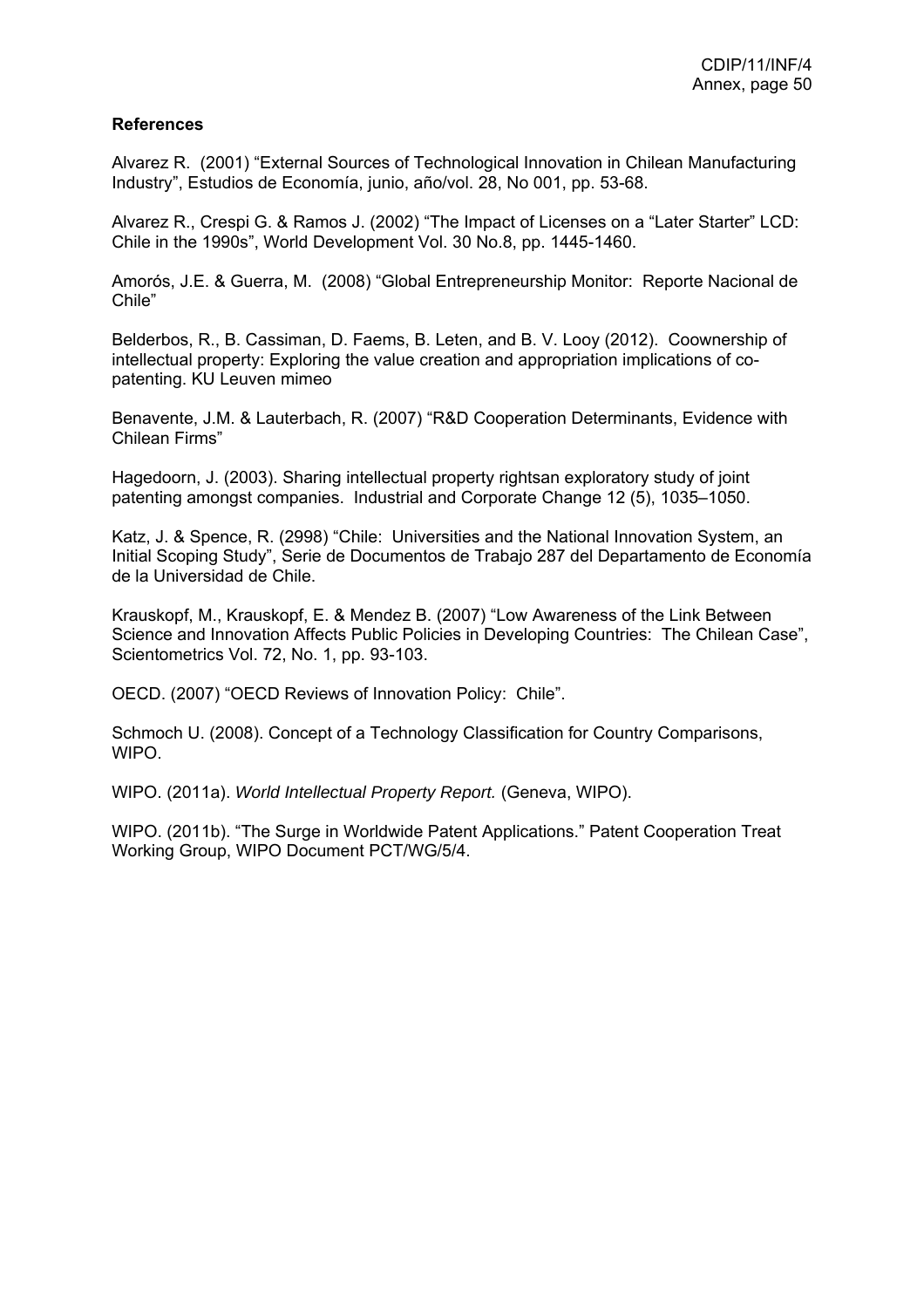## **Appendix 1: The IP System in Chile**

### **Appendix 1.1: Application Procedure for Trademarks**

The registration of marks distinguishes between marks for goods, services, commercial establishments, industrial establishments, slogans, and geographical indications or appellations of origin. Applicants have to provide information about themselves and their potential legal representatives. The application form has to specify the requested trademark, the description of the mark and the requested Nice class(es).

The procedure for registering a trademark in Chile has two stages: (i) the filing of an application, its formality examination and publication in the Official Gazette; and (ii) a substantive examination. In case of opposition, the case is evaluated in parallel with the substantial examination stage. The application fee for a trademark is around USD85 per class. Before 2012, applicants could only apply for product or service classes, but not for a combination of both.

#### *Formality examination*

The formality examination ensures that an application meets formal requirements, but does not provide any assessment of the application's merits. If an application meets the formal requirements, it is published in the Official Gazette for which a publication fee is charged. The publication cost depends on the size of the application; on average it costs USD38. After publication, third parties have 30 days to file an opposition. If no opposition is filed, the procedure passes on to the substantial examination stage.

#### *Opposition*

The opposing party has to be represented by an attorney. All information related to the opposition is publicly available. The applicant has 30 days to respond to the opposition.

#### *Substantive Examination*

After the 30 day period to file an opposition, the application is substantively examined. The examiner carries out searches for similar marks within the Nice class for which coverage is requested as well as related classes. However, a search can also be carried out in all related classes to determine the existence of trademarks that can create confusion. In Chile, trademark examiners must identify all possible causes for rejection. Different grounds for rejection are not mutually exclusive and can be invoked in combination. However, a single ground is sufficient to reject a trademark application.

If an application successfully passes the substantive examination, the trademark is registered. At this point, another fee of around USD170 per class is payable. If a trademark is rejected, the applicant can file an appeal to the Industrial Property Tribunal within 30 days.

#### *Cancellation of Trademarks*

The procedure to cancel a registered trademark is similar to the opposition procedure. The owner of the trademark has 30 days to respond. INAPI opens a 30 day term for both parties to present evidence. This period may be extended for 30 days. If INAPI cancels the trademark, it will be considered invalid counting from its grant date.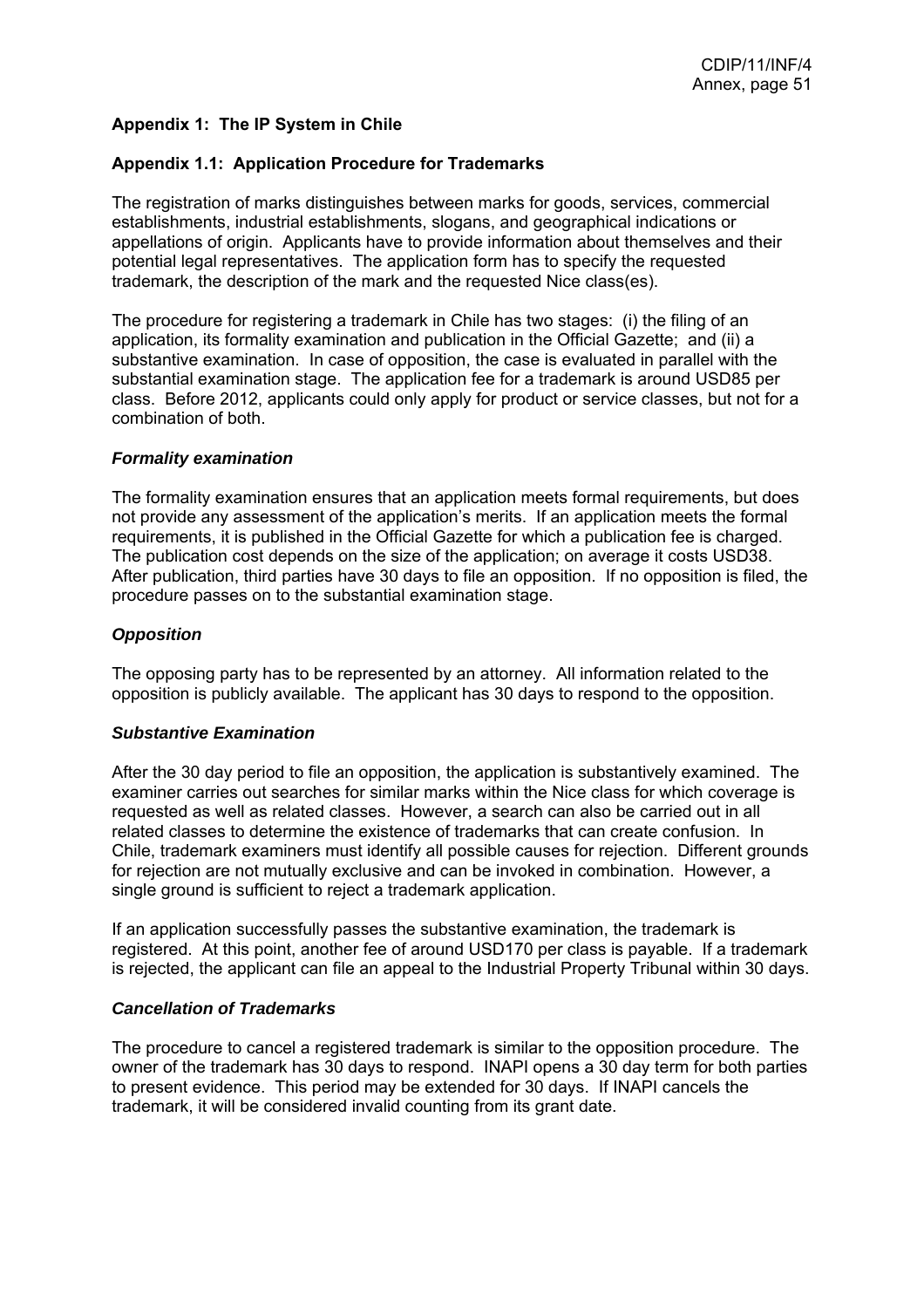## <span id="page-52-0"></span>**Appendix 1.2: Intellectual Property Rights Enforcement**

According to Chilean law, IP infringement can be sanctioned by both civil and criminal courts, depending on the type of infringement. IP rights are enforced in civil or criminal courts.

The Chilean industrial property law considers the following as acts of infringing of:

- a) A trademark:
	- a. Commercial use in bad faith of a trademark equal or similar to another trademark that is already registered for the same products, services or establishments related to the registered trademark;
	- b. Commercial use of a non-registered, expired, or cancelled trademark, falsely indicating that it is a registered trademark;
	- c. Commercial use of packaging that contains a trademark without the right to use it or without having deleted the trademark before using the packaging.
- b) A patent:
	- a. Commercial use of a patented invention in bad faith.
	- b. Commercial use of a patent on a non-patented object or of an expired, or cancelled patent;
- c) Integrated circuit topographies, utility models, industrial designs and drawings;  $36$ 
	- a. Commercial use in bad faith of a registered integrated circuit topography, utility model, industrial design or drawing.
	- b. Use of an integrated circuits topography right, utility model, industrial design or drawing for commercial purposes despite of the absence of a registered right.

### *Criminal enforcement*

All offenses are punishable with fines between USD2,125 and USD85,000. In case of repeated offenses, fines can double (they are capped at USD170,000). Both compensatory damages and the payment of reasonable attorney and court costs are available. All material that enabled infringement as well as all infringing goods can be seized and destroyed.

### *Civil Enforcement*

The holder of an infringed IP right can, in all cases, file a civil claim requesting:

- the cessation of the infringing acts;
- the adoption of measures to prevent the continuation of the infringing acts;
- publication of the judgment at the expense of the losing party in a newspaper chosen by the winning party. $3$

<sup>&</sup>lt;sup>36</sup> Article 61 and 67 Law 19309

<sup>&</sup>lt;sup>37</sup> Article 107, Law 19,039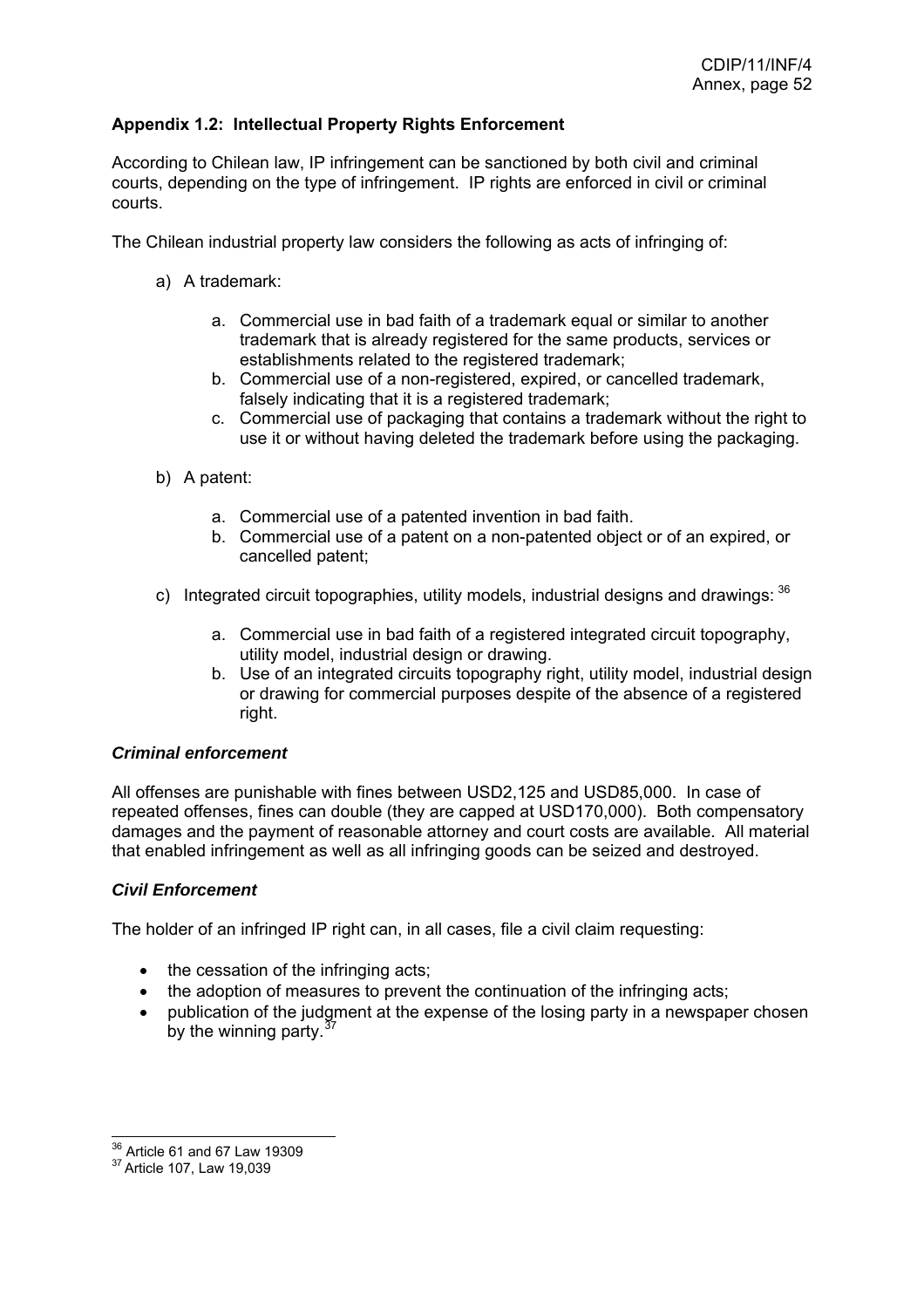<span id="page-53-0"></span>Damages can be calculated based on tort law or by determining them through a) lost profits, b) profits earned by the infringer as a result of the infringing acts, or c) forgone royalties.<sup>[38](#page-53-0)</sup>

According to the law, entities that produce or market infringing products are liable for damages only if they are aware of the fact that they are infringing an IP right.

Civil remedies, except for those considered as "restitution actions" can be obtained in criminal procedures. This and the fact that criminal procedures are generally faster and carried through by a government prosecutor (with or without the help of a private attorney). make criminal claims more common than civil claims.

## **Appendix 1.3: Restrictions on Patentability[39](#page-53-0)**

According to Chile's Industrial Property Law, inventions, in all technical fields can be protected if they are new, involve an inventive step and are capable of industrial application. Patent protection lasts for 20 years from the date of application and can be extended in cases of unreasonable delays in the examination process.

Patents cannot be obtained for:

- Discoveries, scientific theories and mathematical methods.
- Plant varieties (although protection is granted through a plant variety protection system in accordance with UPOV 91) and animal breeds.
- Economic and mental methods related to purely mental or intellectual activities or to games.
- Methods of surgical or therapeutic treatment of the human body or animals, as well as diagnostic methods, except for products intended to implement one of these methods.
- Inventions contrary to the law, *ordre publique*, and national security. The 2005 amendment also excluded all those inventions that harmful to health, the environment and the life of persons, animals and vegetables.
- A new use unless it solves a technical problem with no prior equivalent solution and the invention is physically modified to achieve this solution.
- Living organisms as found in nature and biological material as found in nature even if isolated. Procedures using biological material that is properly disclosed are patentable.

#### *Relevant modifications to the patents system*

Since its enactment, the Industrial Property law has undergone two major amendments, which adapted the national legislation to the standards set forth in the TRIPS Agreement and several Free Trade Agreements signed by Chile.

<sup>&</sup>lt;sup>38</sup> Article 108. Law 19,039

 $39$  More details in Articles 37 and 38 of Law 19039.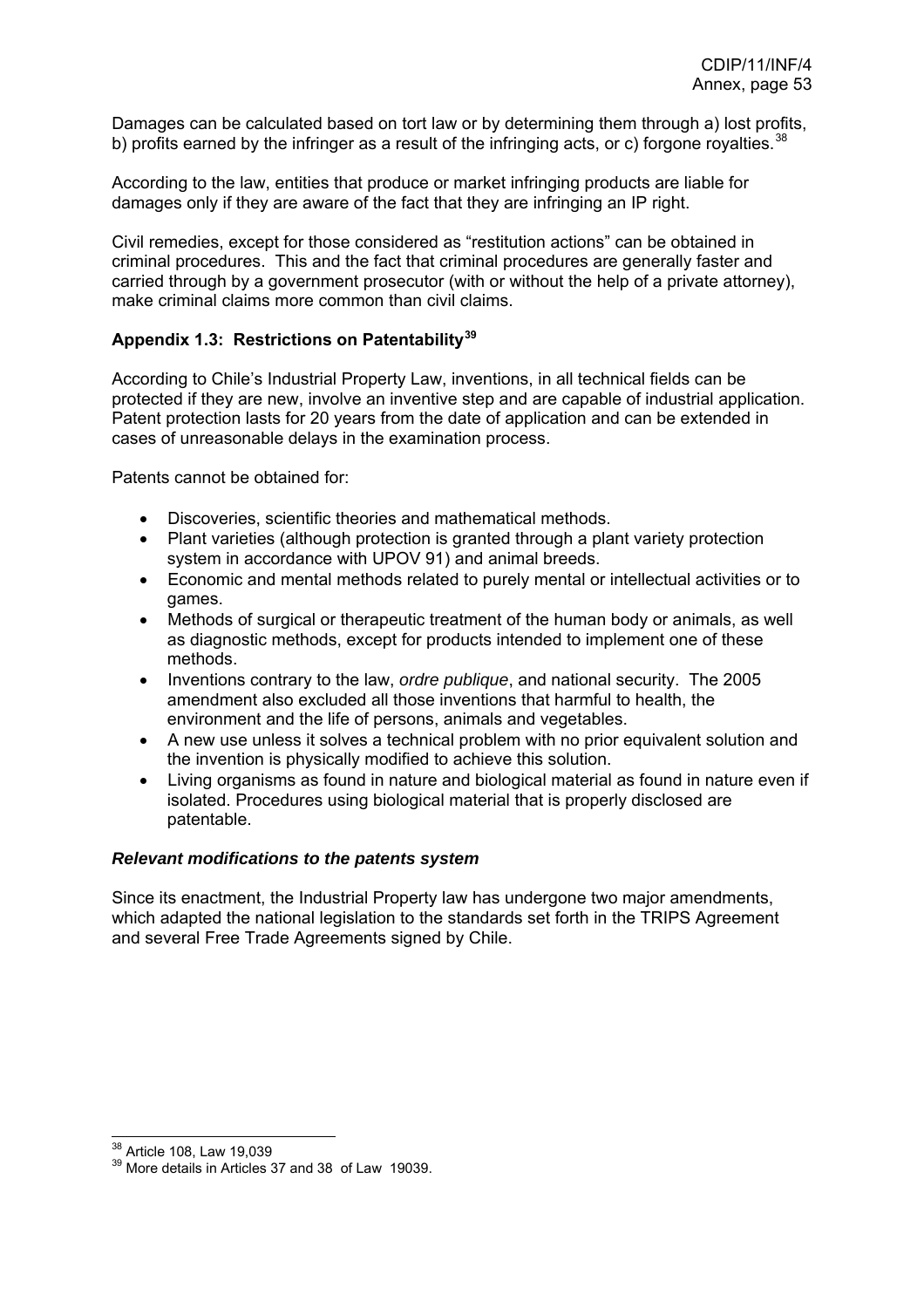### *The 2005 amendment*

Although most of the standards set in the TRIPS Agreement where introduced in 1991 with the enactment of Law N° 19.039, some important changes were needed and approved in the 2005 amendment. The following are the main modifications:

- Period of protection: until 2005, patents were granted for a period of 15 years from the date of grant.
- Elimination of pipeline patents: the 1991 law made patents available in all fields of technology, including pharmaceuticals. Pipeline patens or "revalidas" were allowed. According to the law, and regardless of the date of priority, patents granted or pending in another jurisdiction could be filed in Chile, and granted for the remaining statutory validity period in the country of origin or 15 years from the date of approval whichever is shorter. Pipeline patents were eliminated from the system in 2005.
- Elimination of so-called improvement patents: prior to the 2005 amendment, patents were also granted for improvements to inventions, as long as they were new, wellknown and relevant. For improvements to be patented the authorization of the original inventor was required and the patent was granted only for the remaining lifetime of the original patent.
- Elimination of precautionary patents: precautionary patents were granted for a period of one year in cases where public experimentation was required. These patents were replaced by a grace period of one year. The grace period applies to all public disclosures made or authorized by the inventor or as a consequence of unfair practices.
- International exhaustion: the 2005 amendment introduced the possibility of parallel imports, giving continuity to the international exhaustion doctrine that had been applied by the antitrust authorities.
- Compulsory licenses: rules regarding compulsory licenses where introduced to reflecting the provisions of the TRIPS Agreement.
- Revocation procedures: the 2005 amendment reduced the time to file a claim for revocation from 10 to 5 years since the date of grant.

# *The 2007 amendment*

- The 2007 amendment included extensions of the patent term for unreasonable delays in the processing of a patent application or in the processing of a sanitary permit for pharmaceutical products protected by a patent. Extensions are available to all patents, for all unjustified delays provided that the granting of the patent occurs 5 years after the filing date, or the request for examination occurs 3 years after the filing date. The Industrial Court is responsible for deciding on such unjustified delays on a case by case basis. The Industrial Court is a court of first instance, whose decisions can be appealed.
- The 2007 amendment introduced a so-called Bolar exemption.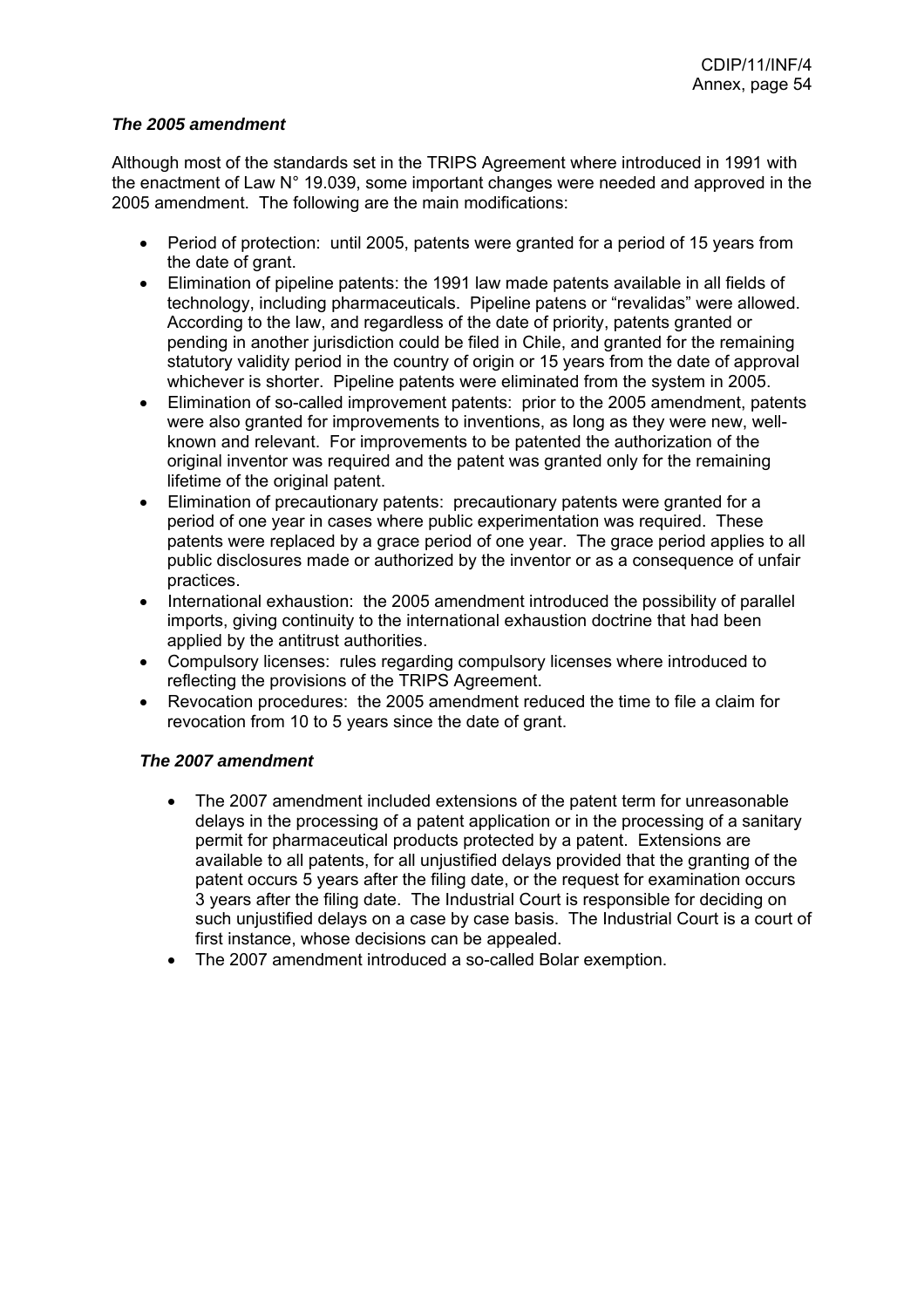#### <span id="page-55-0"></span>**Appendix 1.4: Application Procedure gor Patents, Utility Models, Industrial Designs, Drawings znd Integrated Circuit Topographies**

### *Application requirements*

There is a single application form for patents, utility models, industrial designs, drawings and integrated circuits. In addition to this application form, the applicant must file a technical form, a descriptive report, the claims and if applicable technical drawings.

The technical form must include a summary of the invention, its scope and the problem that it aims to solve.<sup>[40](#page-55-0)</sup> In the case of integrated circuit topographies, industrial designs and drawings the technical form is not required.

The descriptive report is a document that contains a detailed and complete description of what shall be protected. For patents and utility models, this document has to contain a description of prior art, a description of any included drawings, a detailed description of the invention and an example of an application.<sup>[41](#page-55-0)</sup> For industrial designs, the descriptive report must describe the industrial object in question and its application. Also, a description of the drawings and a detailed description of the geometrical characteristics of the design (describing proportions or dimensions) must be enclosed. In the case of drawings, the descriptive report must describe the industrial drawing.

The claims describe the invention for which protection is sought.<sup>[42](#page-55-0)</sup> No claims need to be filed for industrial designs, drawings and integrated circuit topographies.

The technical drawings include flow charts, graphs and schemes. Drawings must omit any kind of label or explanatory text. The explanatory text of each drawing must be included in the descriptive report.<sup>[43](#page-55-0)</sup> The drawings of industrial designs shall contain at least a top plan view, elevation, profile and perspective. Other views may be required, depending on the complexity of the design.<sup>[44](#page-55-0)</sup>

There is an application fee of USD 85 (1 UTM). $45$  This payment is the same for patents, utility models, industrial designs, drawings and integrated circuits.

There are two stages in the application procedure: (i) the filing of an application, formality examination, and publication in the Official Gazette; and (ii) substantive examination.

#### *Formality Examination*

Once the application is submitted, INAPI performs a formality examination of the application, verifying that the required documents have been filed and that the application satisfies the minimum formal requirements.

INAPI informs the applicant if the formal requirements are not met. The applicant has 60 working days to amend or correct the application. If such an amendment or correction is not made within this period, the application will be considered as void.<sup>[46](#page-55-0).</sup>

 $^{40}$  See article 38 Law 19309

<sup>&</sup>lt;sup>41</sup> See article 39 Law 19309<br>
<sup>42</sup> See article 41-44 Law 19309<br>
<sup>43</sup> Article 46-48 Law 19309<br>
<sup>44</sup> See article 54 Law 19309<br>
<sup>45</sup> Unidad Tributaria Mensual: an amount of money determined by law and expressed in Chilean pe permanently updated by the Consumer Price Index (IPC) and used as a tax measure.<br><sup>46</sup> Article 45 Law 19039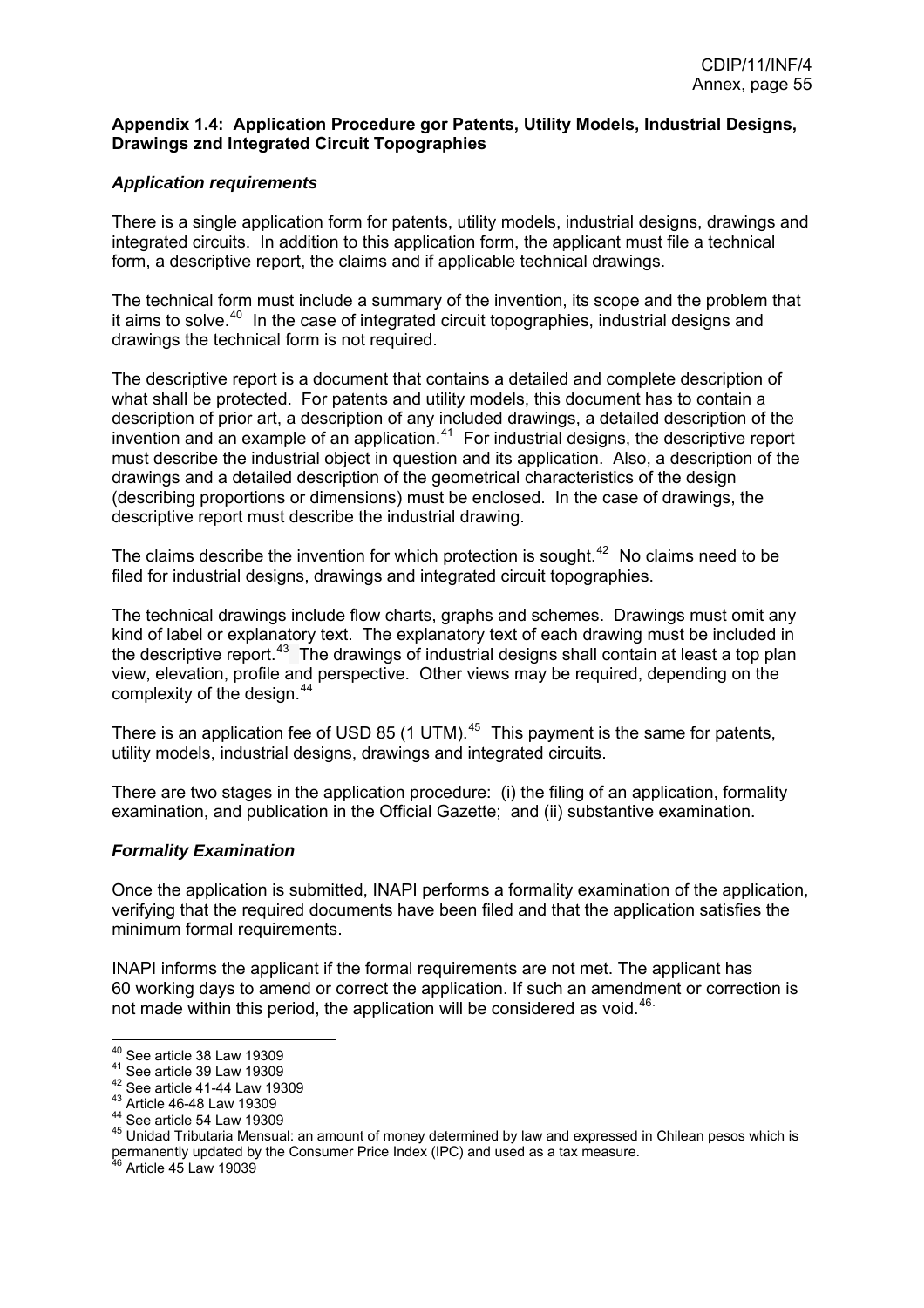<span id="page-56-0"></span>If the formal requirements are met, INAPI publishes an extract of the application in the Official Gazette. In order to do so, a publication fee is required. The cost of the publication depends on the application's size. All the records of the application will be public as from the publication date. There is no legal requirement for a minimum delay between application and publication.<sup>[47](#page-56-0)</sup> If no request for publication is made within the 60 days period, the application is considered abandoned. If the applicant wants to resume the application after the 60 day period, the applicant must request the reopening of the application and request publication within 120 working days, counting from the date on which the application was declared abandoned. Otherwise, the request is definitely considered abandoned. After publication, third parties have 45 days to file an opposition. If no opposition is filed, the procedure passes on to the substantial examination stage.

## *Opposition*

The opposing party needs to be represented by an attorney to file the opposition, so attorney fees may apply. All information related to the opposition is publicly available.

The applicant has 45 days to respond to the opposition. If there are substantial, relevant and controversial facts, INAPI will send a notification to the applicant.

The complainant has 45 days to present relevant evidence and may obtain an extension of another 30 days. The parties are entitled to present any type of evidence except for testimonials.

### *Substantive Examination*

If there is no opposition or if the application survives opposition, the applicant has 60 days to pay the examination fee.<sup>[48](#page-56-0)</sup> If the payment is not made, the application is considered abandoned.<sup>[49](#page-56-0)</sup> The examination fee varies depending on the intellectual property right. In the case of patents the fee is 427.000 Chilean pesos (approx. 854 US dollars); in the case of utility models it is 343.000 Chilean pesos (approx. 686 US dollars) and for industrial designs and drawings it is 287.000 Chilean pesos (approx. 574 US dollars).<sup>[50](#page-56-0)</sup>

Once the examination fee has been paid, INAPI assigns the application to an examiner according to the technical area of the application. The examiner has 60 working days to issue the examination report.[51](#page-56-0) The examination report contains a technical analysis of the application, intended to verify whether the application meets the statutory patentability requirements set forth in Law 19.039. If the examiner comments on the application, the applicant has 60 days to respond the examiner. If there are no comments and the application meets the statutory requirements, the right is granted.

 $47$  Some countries have a term of 18 month from the application date to the publication of the application. 48 Article 8 Law 19039.<br><sup>48</sup> Article 8 Law 19039.<br><sup>49</sup> As in the publication stage if the applicant wants to resume the application after the 60 days period, the

applicant must request the application´s reopening and pay the examination fee within 120 working days, counting from the date the application was considered abandoned. Otherwise, the request is definitely considered abandoned. (Art 8 Law 19039).

 $50$  These values have been adjusted on January 2012.<br> $51$  Art 7 of Law 19039.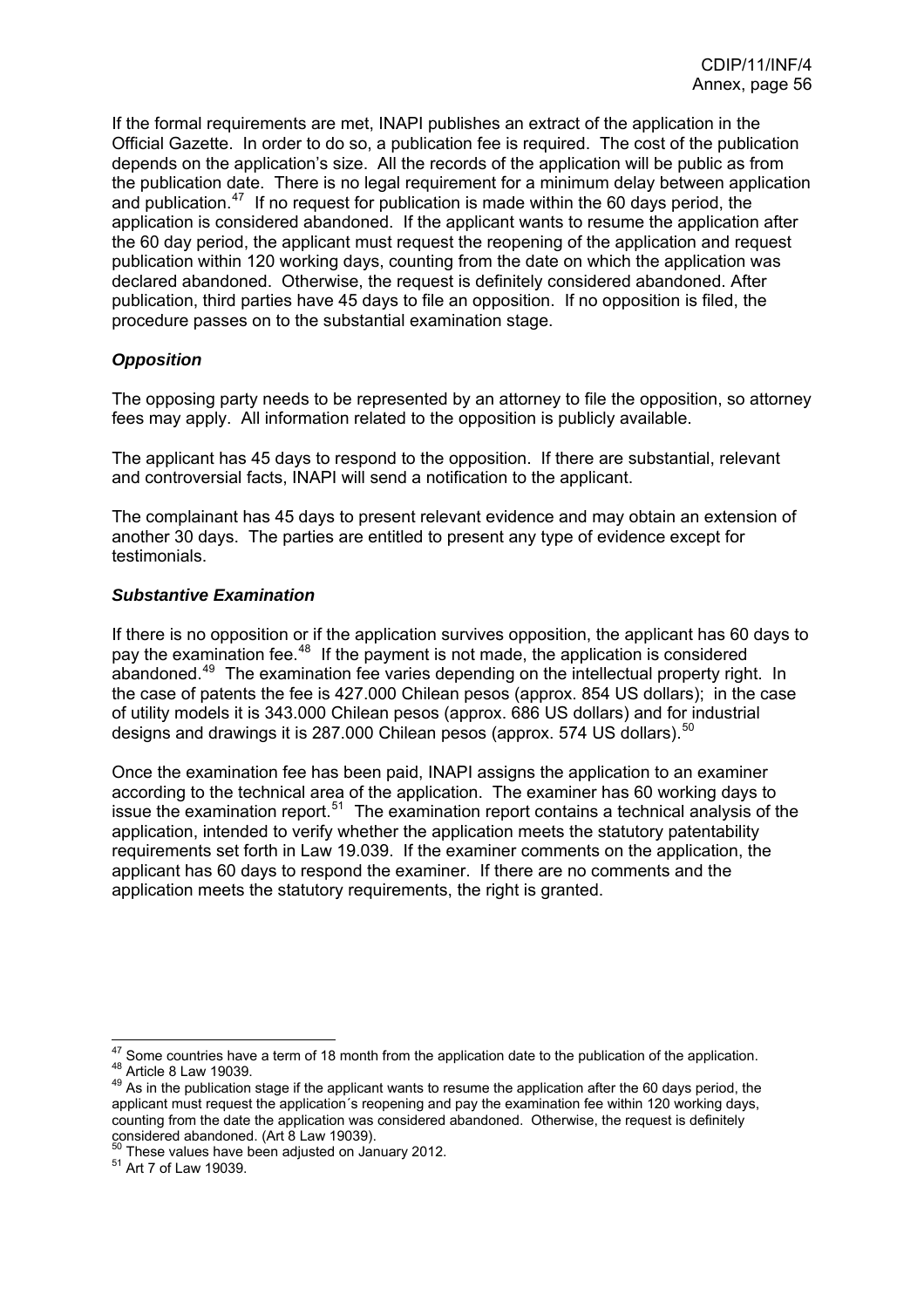<span id="page-57-0"></span>Once the application has been granted, the applicant has to pay the grant fee. The final payment depends on the effective term of the IP right. For patents, the effective term is 20 years. Once the application is granted, the applicant must pay 3 UTM (approx. 255 US dollars). After ten years counting from the filling date the applicant must pay 4 UTM (approx. 340 US dollars) to renew the patent.

For utility models, industrial designs, and drawings the effective term is 10 years. Once the application is granted the applicant has to pay 1 UTM (approx. 85 US dollars). After five years counting from the filling date the applicant must pay 2 UTM (approx. 170 US dollars) to renew the right. In case of non-payment within that period, the application is considered abandoned.

### *Revocation of Patents*

Requests for revocation have to be submitted to INAPI. In the case of patents and utility models, revocation may be sought in respect of all or individual claims. The IP right holder has 60 days to respond. INAPI requests a report by one or several experts. The experts are appointed jointly by the parties or, in case there is no agreement, by INAPI. Once the expert report has been issued, the parties have 60 days to respond. In case there are controversial issues, there is another 45 day term to present additional evidence (with the possibility of second extension of 45 days). If INAPI revokes the IP right, it is considered void *ab initio*.

## **Appendix 2: The INAPI-WIPO Intellectual Property Database**

## **Appendix 2.1: Introduction**

The objective of this appendix is to explain how we transformed the raw data provided by INAPI into a database that can be used for statistical and economic analysis. We discuss various challenges posed by the data and how we tackled them.

### **Appendix 2.2: Description of the Raw Data**

This section describes the raw data that were obtained from INAPI in June 2011.

### **2.2.1 Characteristics of the raw data**

The raw data provided by INAPI contain the population of published trademark, patent, industrial design, and utility model applications filed between 01/01/1990 and 10/06/2011. This includes all applications that have been published, although there are also records without a publication date.

### **Structure of files:**

The raw data were provided in.csv format. We obtained a total of sixteen data files that contain the patent, industrial design, utility model and trademark data. The patent data files contain patents, industrial designs, and utility models. [52](#page-57-0) For ease of exposition, the discussion and tables, therefore, subsume utility models and designs under the patent category (for a breakdown see Table A15).

 $\overline{a}$  $52$  The data also contain industrial drawings and precautionary patents.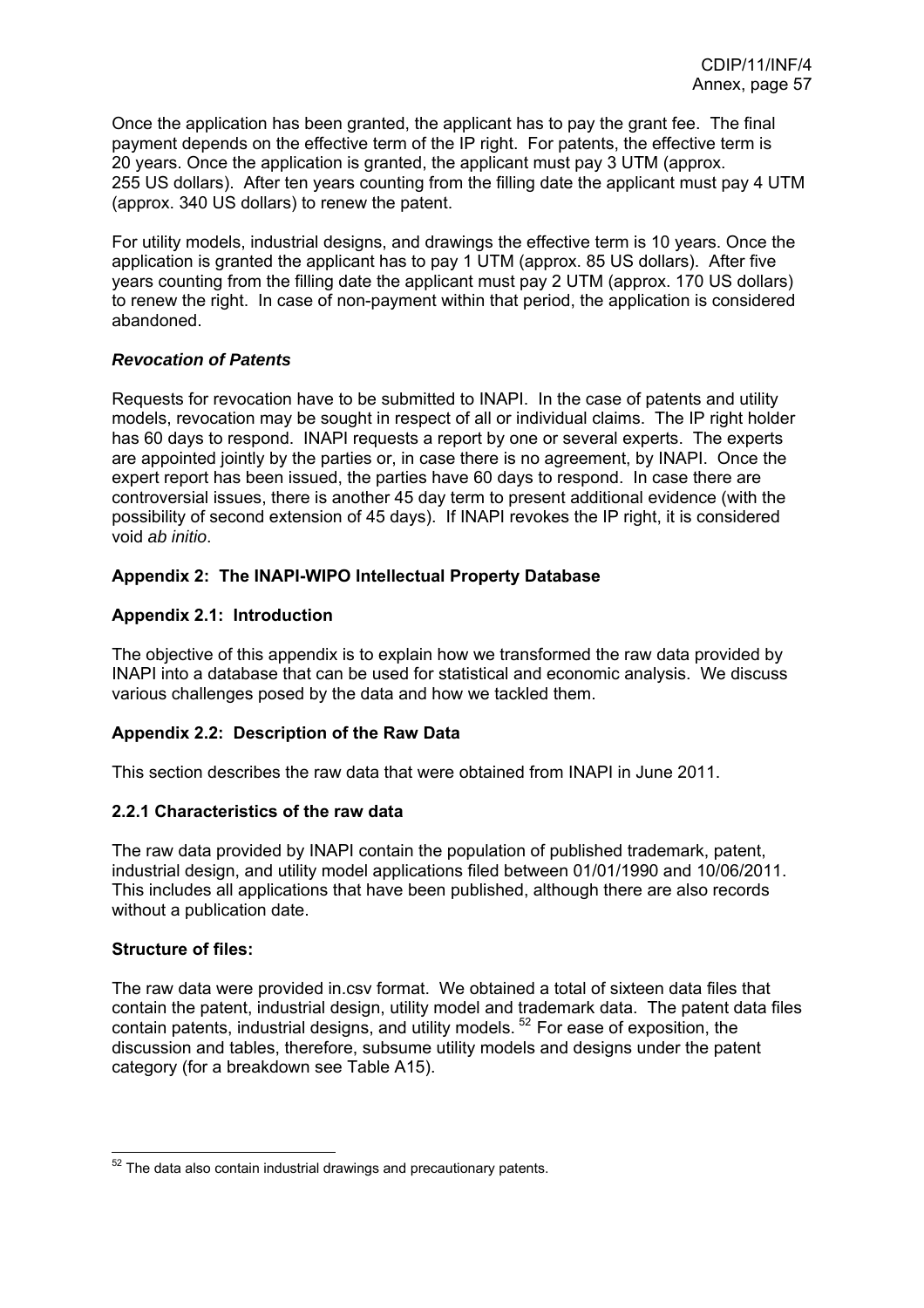For both patents and trademarks, the different data files can be linked by a common identifier.

The most relevant information for the construction of our database is the applicant information (contained in "applicants.csv") and the data on trademark and patent applications (contained in "trademarks.cvs" and "patents.csv"). Both files contain five variables each:

- Sol\_nro (numeric 10): Application number (unique identifier of filing)
- Pro\_cod (numeric 10): Internal code
- Pro\_nom (varchar 120): Applicant name
- Pro pais char(2): Applicant country
- Pro\_direccion (varchar 150): Applicant address

#### **Raw Data Description:**

Tables A1 and A2 show the raw patent and trademark data by application year. Table A1 shows that there are 778,095 trademark applications between 1990 and 2010. The number of applications has increased steadily up to 2008 (the figures for 2009 and 2010 may be still incomplete). The table also looks at applicants, which are counted by applicant names. These are the `raw' names as received from INAPI so they have not been cleaned or corrected. This means the figures in Table A1 are likely to over-count the number of unique applicants. The table shows that there is a total of 220,064 unique applicants, with their number also steadily increasing from around 11,200 in 1990 to 19,500 in 2008. The table distinguishes between residents and non-residents based on a country identifier in the data. It is possible that the same applicant files both with a Chilean and a foreign country identifier, in which case the applicant would show up both as a resident and non-resident.

In the trademark data, the applicant's RUT (tax identifier) is available (as reported by the applicant), which in principle could serve as a unique identifier of the applicant. Table A3 shows the raw data received from INAPI where we classify RUTs according to RUT length. According to the Modulo 11 algorithm, correct RUTs should have 9 digits. In our raw data, the last digit ("digito verificador") is often separated with a dash, which means correct RUTs should have 9 or 10 digits in our data. The table shows that about 36% of RUTs have a length different from 9 or 10. Moreover, in principle, RUTs are reported only by domestic entities (although foreign applicants may also apply for a RUT), hence the presence of RUTs for a non-negligible number of foreign applicants prompts questions. While the length of a RUT is an indicator of whether a given RUT is correct, the Modulo 11 algorithm allows us to verify if a given RUT is indeed valid. Table A4 shows that about 30% of RUTs are invalid. While this also implies that 70% of RUTs are valid, this does not mean that a valid RUT corresponds to the associated applicant. The correspondence between RUT and applicant name is verified in a separate step as discussed further below.

As mentioned above, there are no RUTs available for applicants of the other IP forms. Applicants are only identified through the name provided on the application form.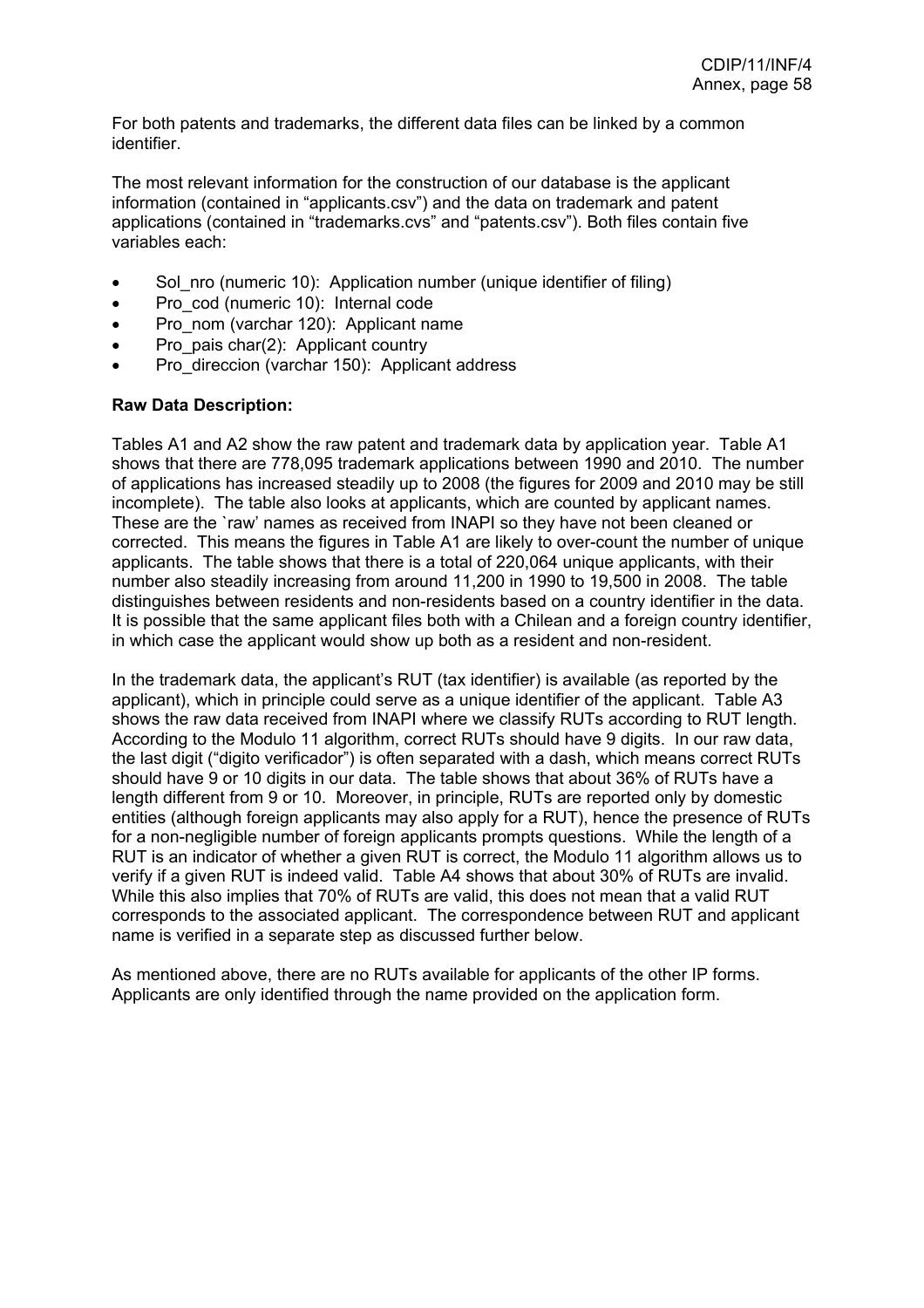## <span id="page-59-0"></span>**Appendix 2.3: Data Challenges**

The main challenges in the creation of our database are the identification of unique applicants and their RUT as a unique identifier (for entities registered in Chile). To identify unique applicants and RUTs, information on applicant names, the corresponding country of origin and RUT in case of domestic applicants was required.

There is an important difference between the trademark and patent data: while trademark applicants are required to provide a RUT, this is not the case for patent applicants. This implies that there is no information on RUTs in the patent data regardless of the nationality of the applicant. While trademark applicants are required to provide a RUT, this does not automatically imply that the RUT provided is valid and/or belongs to the applicant name provided on the application form. While in principle the RUT is only applicable to companies registered in Chile,<sup>[53](#page-59-0)</sup> as shown in Table A3 foreign companies may still report a RUT, which is in most cases either that of a Chilean legal representative or an artificial RUT assigned by Chilean administrative bodies to foreign companies (this RUT does not uniquely identify the foreign company instead it is that of for example INAPI). In both cases, there is no unique correspondence between the RUT and the foreign applicant.

Therefore, there are two distinct problems. First, we need to identify unique applicants. The second problem consists in assigning a valid RUT to each domestic applicant where the RUT is unique in the sense that it is only assigned to a unique applicant. However, an applicant may still be found to have more than a single RUT, as will be explained in more detail below.

## **2.3.1 Identification of unique RUT for each applicant**

The first problem consists in the identification of unique applicants. The problem arises among other for the following reasons:

### **a) Same name written in multiple ways**

There is no standard format to enter the name of an applicant. This implies that it is not possible to identify automatically the different applications made by the same entity. Also, there is no unique way of spelling an applicant name or the legal form of companies. For example, the same company can be registered as "sociedad anonima", "sa" or "soc anom". Applicant names may also appear in various shuffled forms, such as "Jaime Ignacio Mendez Reveco" who can also be found as "Mendez Reveco Jaime Ignacio." A problem also arises in the case of abbreviations and acronyms, such as "Pontificia Universidad Catolica de Chile" which can be found also as "PUC".

### **b) Spelling mistakes**

Due to the lack of an automatic spell check, applicant names may be misspelled. This applies equally to foreign and national applicants. This may involve minor omissions such as in the example of "Tresmontes Lucchetti sa" which also appears as "Tresmontes Luchetti sa" or "Tresmontes Lucheti sa". It may also involve cases were names can only be guessed due to numerous misspellings. For example the name "Garrido Badilla Aide" was found also as "Garrido Badilla Haydee".

 $\overline{a}$  $53$  Foreign companies can still obtain a RUT.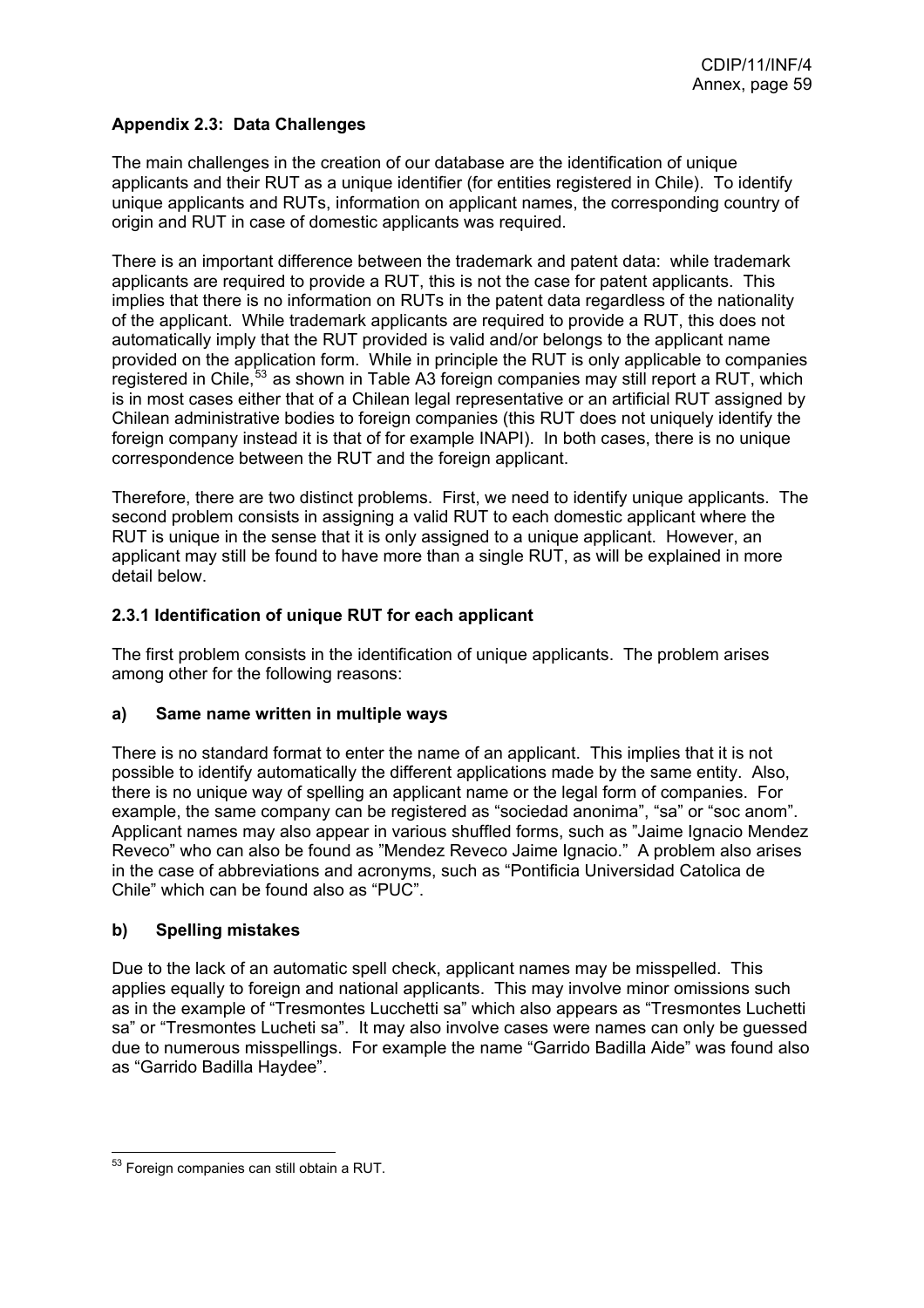### **c) Names contain additional information**

Applicant names may contain additional information beyond the name. Companies may for example provide information on their legal registration form. A large number of foreign applications contain information about their geographic origin (e.g. "sociedad anonima organizada en conformidad a las leyes del estado de Pennsylvania"). Also, in some cases there is information on the designation of the origin of a trademark or the percentage of ownership in case of jointly owned patents (e.g. "34 Universidad Catolica Chile 36 Rossana Ginocchio 20 Cimm 10 Miguel Herrera Marchant").

## **d) Name changes over time**

There are several reasons why company names change over time. It can be the result of a merger, the acquisition by another company or simply a decision by the company to change its trading name. INAPI´s database does not keep track of such changes which means that different applications by the same company cannot be identified in case it has changed its name. For example, the company "Luchetti s.a." was bought by "Corpora Tres Montes s.a." in 2004. After the acquisition the company was re-named "Tresmontes Luccetti s.a.". Another example is the company "Bellsouth Chile s.a." which was renamed "Telefonica Moviles Chile s.a." after its merger with "Telefonica".

## **e) Multiple applicants**

INAPI's application form does not allow more than one applicant name. This means that in the case of the co-assignment of a patent or trademark, the names are written in the same field. This situation makes it necessary to separate for each application the different applicant names in order to identify each unique applicant. Due to the lack of a standardized way of separating names (e.g. "Astrazeneca ab Astex Therapeutics ltd"), such fields have to be split manually.

# **f) No records of re-assignments of IP right**

There is no record of the changes of IP owners. This means that is not possible to know if an IP right is sold to another company or individual, and hence in our database, IP rights remain with the original assignee. This is a data problem that we are unable to address without additional information.

### **2.3.2. Identification of unique RUT for each applicant**

The second problem, which is closely related to the first, is that in principle RUTs should uniquely identify domestic applicants. This may not be the case *inter alia* for the following reasons:

### **a) No RUT**

There is no RUT available in the patent data. This problem applies to a few trademark applications too as shown in Table A3.

### **b) Invalid/incomplete RUT**

At the moment of application, INAPI does not verify that the RUT reported by an applicant is valid. Also, there is no standardized format for reporting RUTs. For example in some cases the "digito verificador" is separated by a dash whereas in other cases is not. This makes it difficult to verify and if necessary correct RUTs.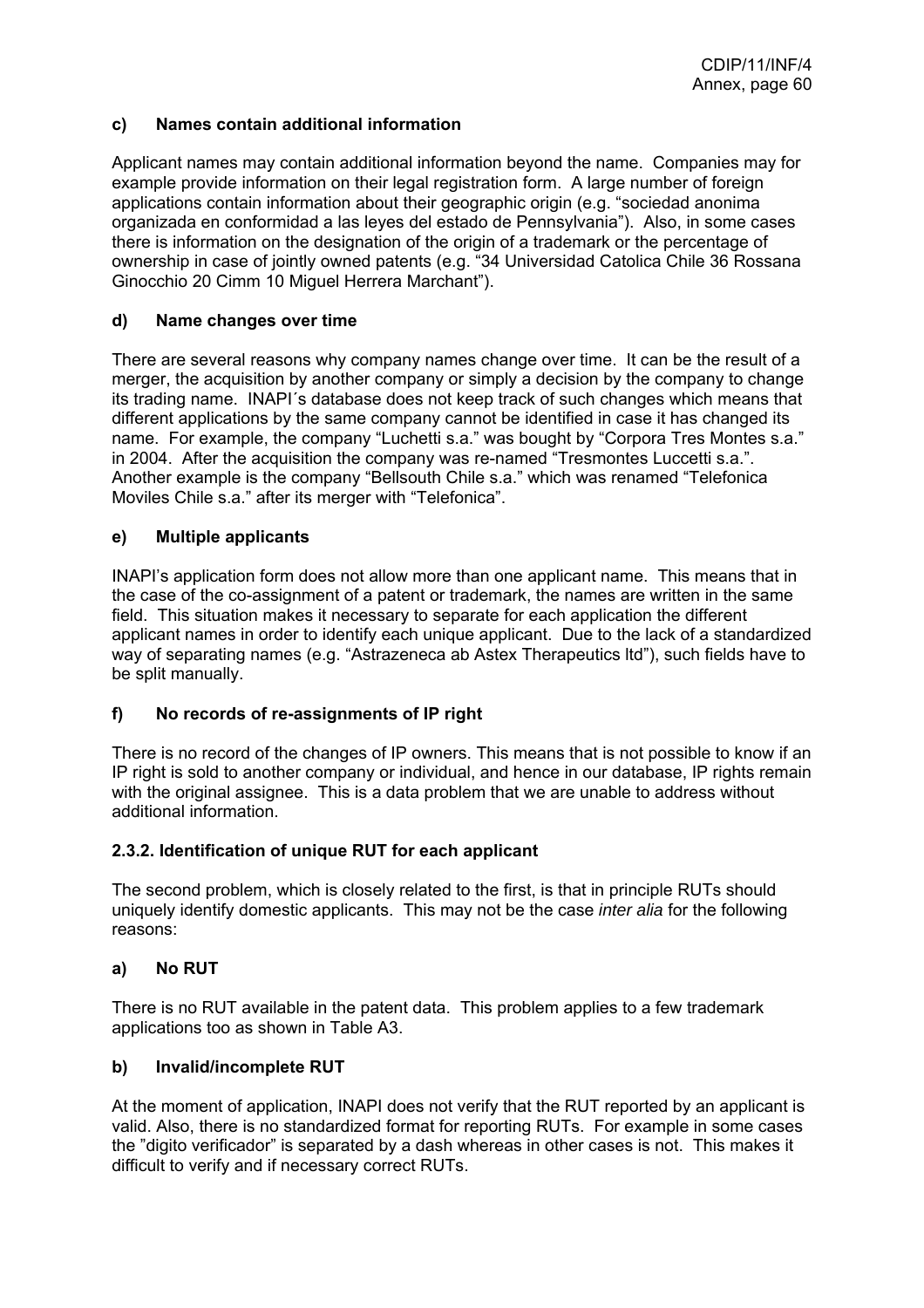## **c) Multiple RUT**

There are some cases in which the same applicant has reported more than one RUT in different applications. It is possible that Chilean companies have more than a single RUT, which means that the reporting of several RUTs is not necessarily an error. However, different RUTs may belong to different entities or even individuals (e.g. the owner of a company using his personal RUT and the company´s RUT in different applications).

## **d) "Special" RUT**

There are RUTs that are shared by several different applicants. This situation arises because instead of using their own RUT, applicants may use the RUT of their legal representative or the RUT of an institution (e.g. INAPI, Ministerio de Economía). This explains to some degree why the raw data also contain RUTs for foreign applicants. Foreign companies usually do not have a RUT so in many cases they use the RUT of their legal representative. For example, companies such as "Merck", "Xerox" or "Adidas" share the same RUT in the raw data, where the RUT belongs to the law firm "Sargent & Krahn ltda".

## **e) Same RUT shared by multiple applicants**

Finally, there are cases were a RUT that is not that of a legal representative or institution is shared by multiple different applicants. This may reflect data entry errors since there is no apparent explanation for this pattern as the different applicants that share the same RUT do not seem to belong together.

## **Appendix 2.4: Data Base Design**

This section describes the procedure used to construct the INAPI patents and trademark database. We applied a combination of automated cleaning algorithms and extensive manual cleaning of the data. The objective of the procedure was to obtain an "applicant dictionary" that uniquely identifies applicants that may appear in the database in various incarnations and the associated valid RUTs through a unique applicant identifier (ID).

### **2.4.1 Trademark Data**

We begin the construction of the database with the trademark data. The main reasons for proceeding in this way are that (a) RUTs are only available in the trademark data and (b) the number of applicants by far exceeds that of the patent data. Since often patenting entities also obtain trademarks, by cleaning the trademark data we are likely to indirectly clean a substantial part of the patent database. Note that we make simultaneous use of both applicant names and RUTs to identify unique applicants as well as unique RUTs.

### **a) Cleaning and standardization of applicant names**

As a first step, we standardize applicant names. This means for example removing blanks, removing special characters, correcting generic spelling mistakes, standardizing company registration forms, dropping designations of origin etc.

### **b) RUT correction**

In a second step, we apply the Modulo 11 algorithm to verify whether RUTs are valid. In case we find a given RUT to be invalid, we attempt to correct it. We also mark all RUTs that belong to 'special' entities (see d) in Section 2.2.2 above), such as law firms or INAPI etc. In these cases, the marker indicates that the RUT does not belong to the applicant name, but instead to a `special' entity. For this purpose, we compiled a list of such `special' entities.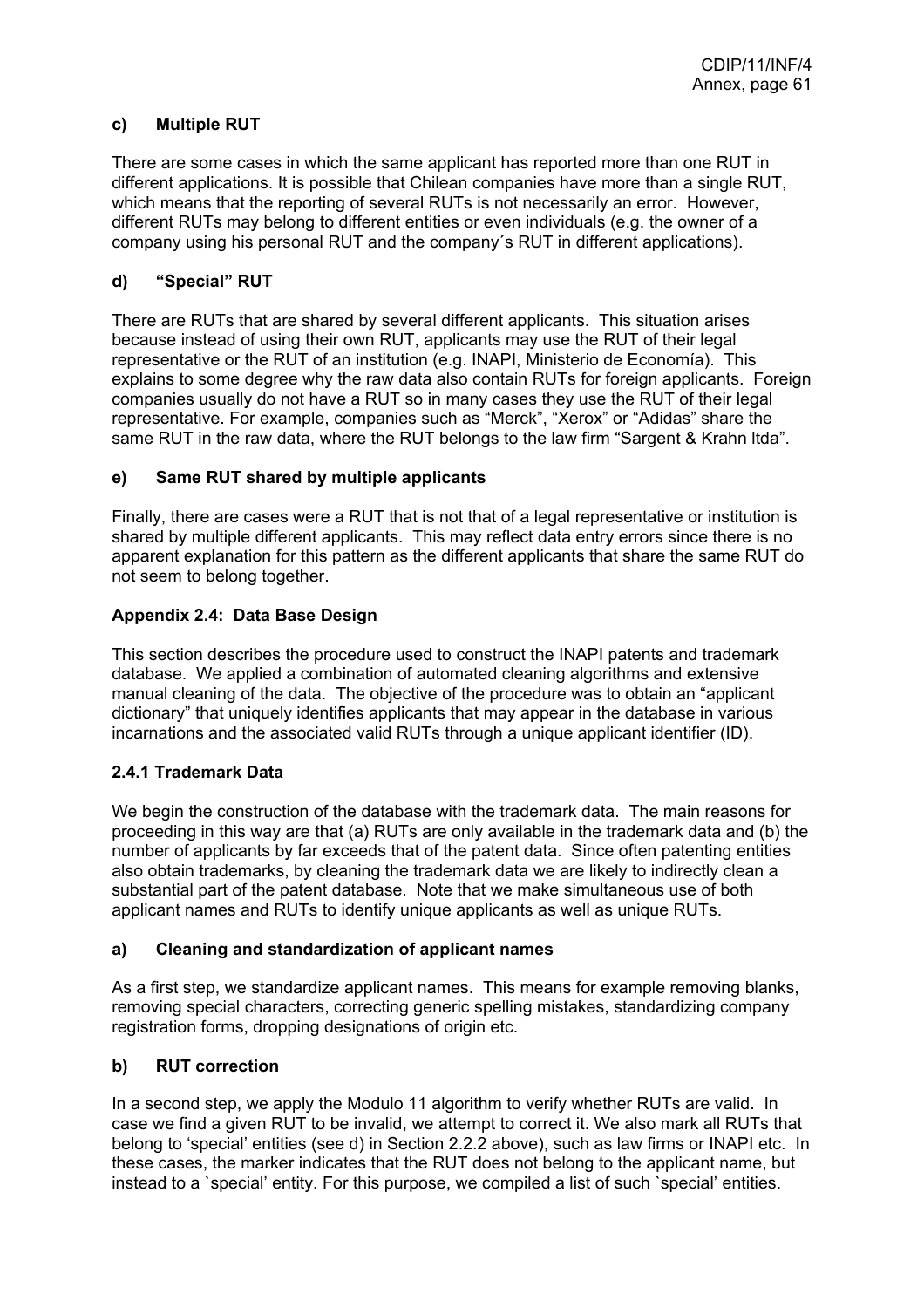### **c) Identification of unique applicants**

Having cleaned applicant names and corrected RUTs, we proceed with the identification of "unique" applicants. Unique means that while a given applicant name may show up in different ways, we associate the different names to a single applicant. To help the identification of unique applicants, we divide the data in four "data types":

1. Unique "RUT + applicant name + country" combinations; these are seemingly clean entries. It may still occur, however, that a RUT or applicant name exists in a slightly modified form in the database.

2. RUT duplicates, i.e., cases where RUTs have different "applicant name + country" combinations.

3. "Applicant name + country" duplicates, i.e., applications with same "applicant name + country" combinations, but that have different RUTs.

4. Applications with same "applicant name + RUT" combination but that report different country codes.

For each data type we create a tailor-made algorithm that cleans applicant names further and that searches for variations of a given applicant name in the trademark database. These cleaning and matching algorithms allowed us to identify unique applicants whose names appear in various forms in the database.

We then create an artificial identifier (ID) to mark the different applicant names that belong to the same applicant.

### **d) Misspelled RUTs corrections**

We correct RUTs associated with the different incarnations of the same unique applicant during the cleaning process described above under Step c). For example, we find that often RUTs of the same applicant differ slightly, which results in "applicant name + country" duplicates. However, often this is due to differences in few digits, commonly only the last or the two last digits of a given RUT. We correct such misspelled RUTs at various stages of Step c) described above.

### **e) Identification of unique ID for each unique applicant**

In a last step, we combine the four different data types and check the data manually to ensure that there were no cases in which the same person was assigned different IDs, that is to ensure "ID  $+$  RUT" combinations are unique (unique in the sense that a given RUT is associated only with a single ID; a given ID may nevertheless have several unique RUTs). We did this for all Chilean applicants and for foreign applicants that appear most frequently in the data. The outcome of this procedure is a dataset provided in Table A5.

### f) **Multiple assignees**

In the case of jointly owned trademarks we split names manually as there is no standard character that would allow separating names automatically. This is done as we check RUTs as explained in detail under b) in Section 3.3 below.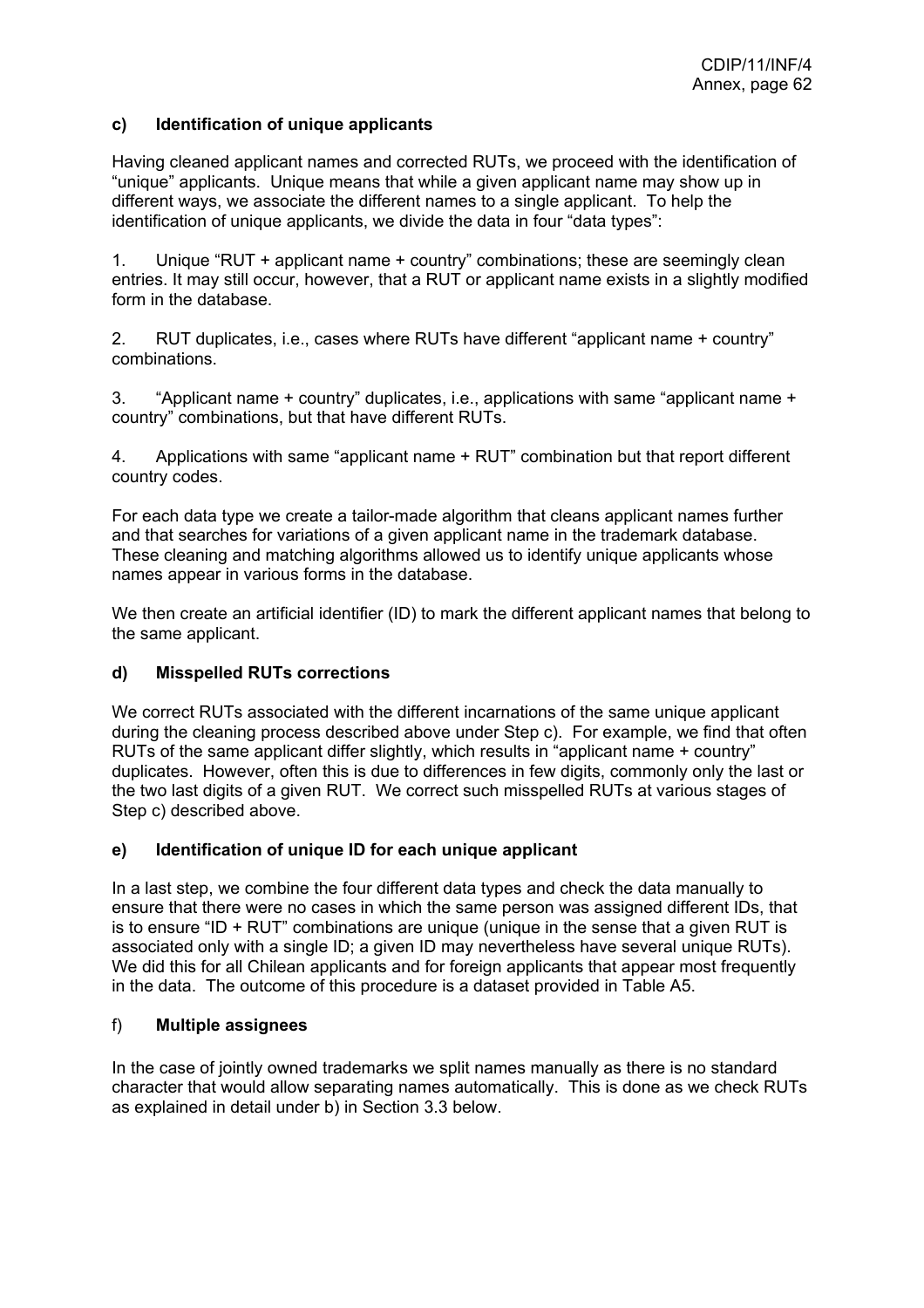## **2.4.2 Patent Data**

As a next step, we clean the patent data. The main challenge with regard to the patent data (which also contain industrial designs & drawings and utility models) is the absence of RUTs. The merging of the INAPI database with the different INE databases requires the identification of applicants by RUT. This means that apart from cleaning the patent data and identifying unique applicants, we also had to retrieve RUTs for resident applicants.

The patent data poses an additional challenge, which is the frequent co-assignment of patents to several assignees. As explained in more detail in the Appendix, when there is more than one owner of an IP right, all names were recorded in the same applicant field. 12% of applicant names in the raw patent data contain several applicant names. To clean the data and to address these two challenges we proceed as follows:

### **a) Cleaning and standardization of applicant names**

We apply the same procedure as for trademarks, that is, we clean and standardize applicant names.

### **b) Multiple assignees**

In the case of joint/co-assigned patents we split names manually as there is no standard character that would allow separating names automatically.

### **c) Identification of unique applicants**

As with trademarks, we identify different incarnations of the same applicant by using a matching algorithm and combine the different incarnations into a unique applicant ID.

# **d) Retrieve RUT and ID from Trademark Data**

Due to the lack of RUTs in the patent data, we retrieve RUTs from the trademark data. This obviously implies that RUTs are only found for patent applicants that have also applied for a trademark. We search for all names of patent applicants in the trademark 'dictionary' described above. We first apply a matching algorithm and then search for all unmatched patent applicant names manually in the trademark dictionary. Whenever a patent applicant was found in the trademark data, we retrieve the corresponding RUT as well as the ID to ensure consistency between our patent and trademark databases.

### **e) Assign ID to unique applicants not found in the trademark database**

Patent applicants that were not found in the trademark data were assigned a new ID (which does not exist in the trademark data), which serves as a unique identifier. An example of the outcome of this procedure is provided in Table A6.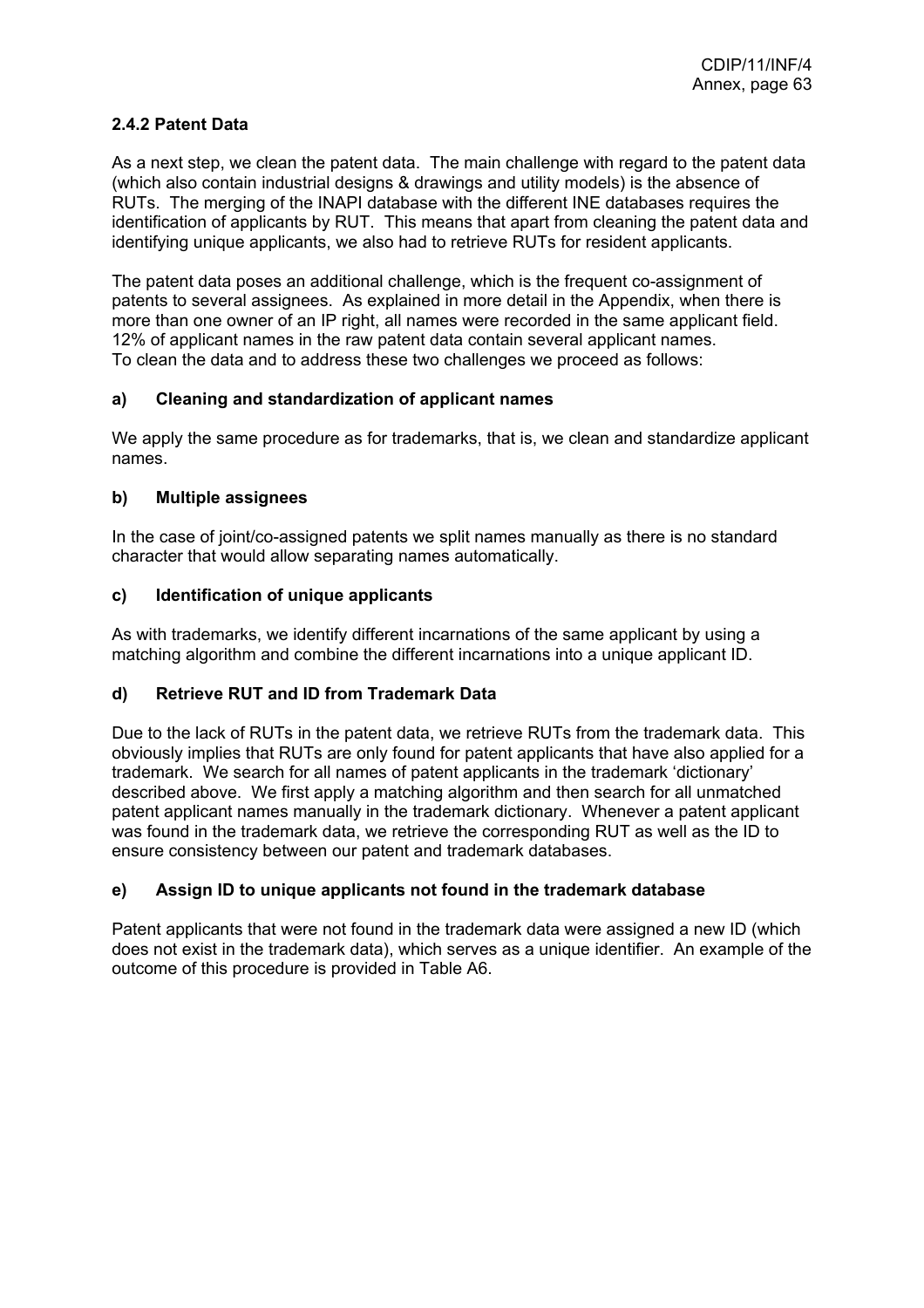## <span id="page-64-0"></span>**Appendix 2.5: Combining Trademark and Patent Data**

Having created the trademark and patent "dictionaries", in a next step we combine the two databases to create a single "applicant dictionary" in the following way:

### **a) Merge Trademark and Patent dictionaries**

We combine the patent and trademark datasets to create a single file that contains all "ID + applicant name + RUT + country" combinations. Since we have already searched for all applicants that apply for both trademarks and patents in the construction of the patent dictionary, in principle, no further adjustments are needed when combining the two datasets.

### **b) RUT verification**

So far, we have only applied some corrections to RUTs to ensure they are valid, and made minor adjustments in the case of relatively obvious misspellings. However, we have not yet verified whether a valid RUT indeed belongs to the applicant name in the INAPI database. To do this, we adopt a two-pronged approach:

#### **Verification of "applicant name + RUT" correspondence:**

RUTs are registered with the Servicio de Impuestos Internos (SII). It provides a web-based check that allows verifying whether a given RUT exists and what the name is that is associated with that RUT.[54](#page-64-0) We check all RUTs in our database using the SII website and retrieve the name for given RUT (which corresponds to the "nombre o razón social" associated with a given RUT) from the website. This allows us to verify whether the applicant name with a given RUT in our database indeed corresponds to the name registered with SII for the same RUT.

In addition, this check helps us identify cases where trademarks have been applied for jointly. That is, the website returns a single name for a given RUT. This means that cases where trademarks are owned jointly, the list of names will differ from the name obtained from the website. This helps us single out cases of jointly owned trademarks, which is an issue that we have neglected so far (we only corrected names for jointly owned patents). Since the website provides us with an "applicant name + RUT" combination, we can associate a RUT with one of the applicant names in case there are several applicant names. This allows us to manually split names in the case of joint trademark applications. We create new entries for the other names and assign them either an existing ID in case the same name already exists in the database (we searched for them manually) or a new ID in case the name does not yet exist.

#### **Finding missing RUTs:**

The website check is only feasible for applicants that report a (valid) RUT. However, we have a substantial number of cases where RUTs are either invalid or not available at all (mostly patents). To complement the data, we obtained additional data from a private company specialized in data provision called Transunion.<sup>[55](#page-64-0)</sup> We obtained RUTs for applicant names without (valid) RUT as well as for all other applicant names in our database regardless of whether we had already verified the "applicant name + RUT" correspondence. This provides us also with the possibility to double check the data for which we have verified "applicant name + RUT" combinations.

<sup>&</sup>lt;sup>54</sup> https://zeus.sij.cl/cvc/stc/stc.html

<sup>55</sup> http://www.transunionchile.cl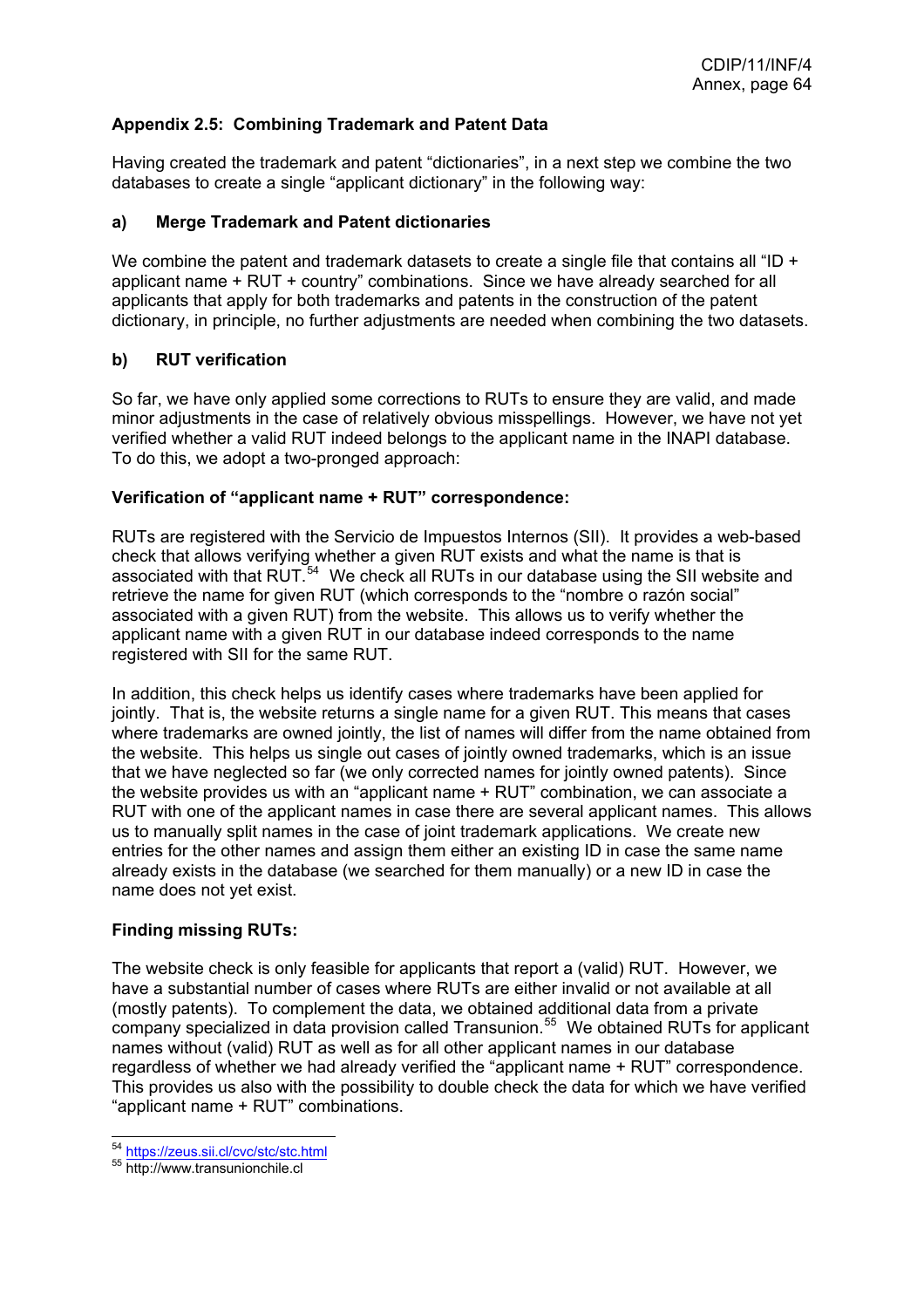Similarly to the SII-based check, obtaining RUTs for names for which we previously did not have RUTs allows us to correct cases of joint trademark applications.

### **c) Manual correction**

Having verified "applicant name + RUT" combinations in these two ways and having corrected cases of joint trademark applications, we conduct a final extensive manual data check to ensure our ID identifies unique applicants.

#### **d) Applicant type**

Finally, we create a variable that identifies the "applicant type" to distinguish between applicants that are registered companies, universities, research institutions, government entities, or individuals.

The outcome of the data construction described above is an "applicant dictionary"' that allows us to uniquely identify applicants and provides their unique RUTs in case of domestic applicants ("unique" in the sense that the RUT is not shared by any other applicant in the dataset). An extract of the "applicant dictionary" is provided in Table A7.

Table A8 shows the number of unique applicants in the patent and trademark dictionary. Comparing these figures with Tables A1 and A2 shows that the cleaning of the raw data resulted in a reduction of about a third in unique applicant names in the trademark data (220,064 unique applicant names in the raw data and 146,092 unique applicant names in the cleaned data) and of about 28% in unique applicant names in the patent data (15,151 unique applicant names in the raw data and 10,943 unique applicant names in the cleaned data).

Table A9 shows the available data on applicants' RUTs. The table only contains data on resident applicants as in principle only Chilean applicants report a RUT. The table shows that for about 82% of Chilean applicants we have at least one valid and verified RUT (see b) above on RUT verification). This share is substantially larger in the case of trademarks than patents, although this is a consequence of the fact that RUTs were entirely absent in the raw patent data. Having said this, after the cleaning of the data, we have a valid and verified RUT for around 66% of patent applicants – in only about 27% of cases is the RUT still entirely missing or belongs knowingly to an entity different from the applicant (e.g. law firm).

Finally, Table A10 looks at the cleaning/matching success based on the number of filings of trademarks and patents for which we have at least one valid/verified RUT for the applicant. To detect possible patterns over time, we tabulate the data by application year. The data on trademark filings show that we have a valid RUT on average for around 87% of all filings. This is above the 82% of applicants shown in Table A9, as would be expected. Moreover, we detect an increase in the number of filings that can be assigned a valid RUT over time. While the share is less than 80% in 1990, it climbs to over 90% by 2009. The patent data show that we are able to assign a valid RUT to even higher a share of filings by domestic applicants (88.3%). This is remarkable given that we were able to obtain a valid RUT for only 66% of all domestic patent applicants and that the raw data do not contain RUTs. The pattern over time is less conclusive in the case of patents. While the share of filings with a valid RUT increases until 2002, it then drops to reach in 2010 approximately the same level as in 1990. Overall, Table A10 underscores that the procedure adopted results in almost 90% of filings of both patents and trademarks with at least one valid/verified RUT.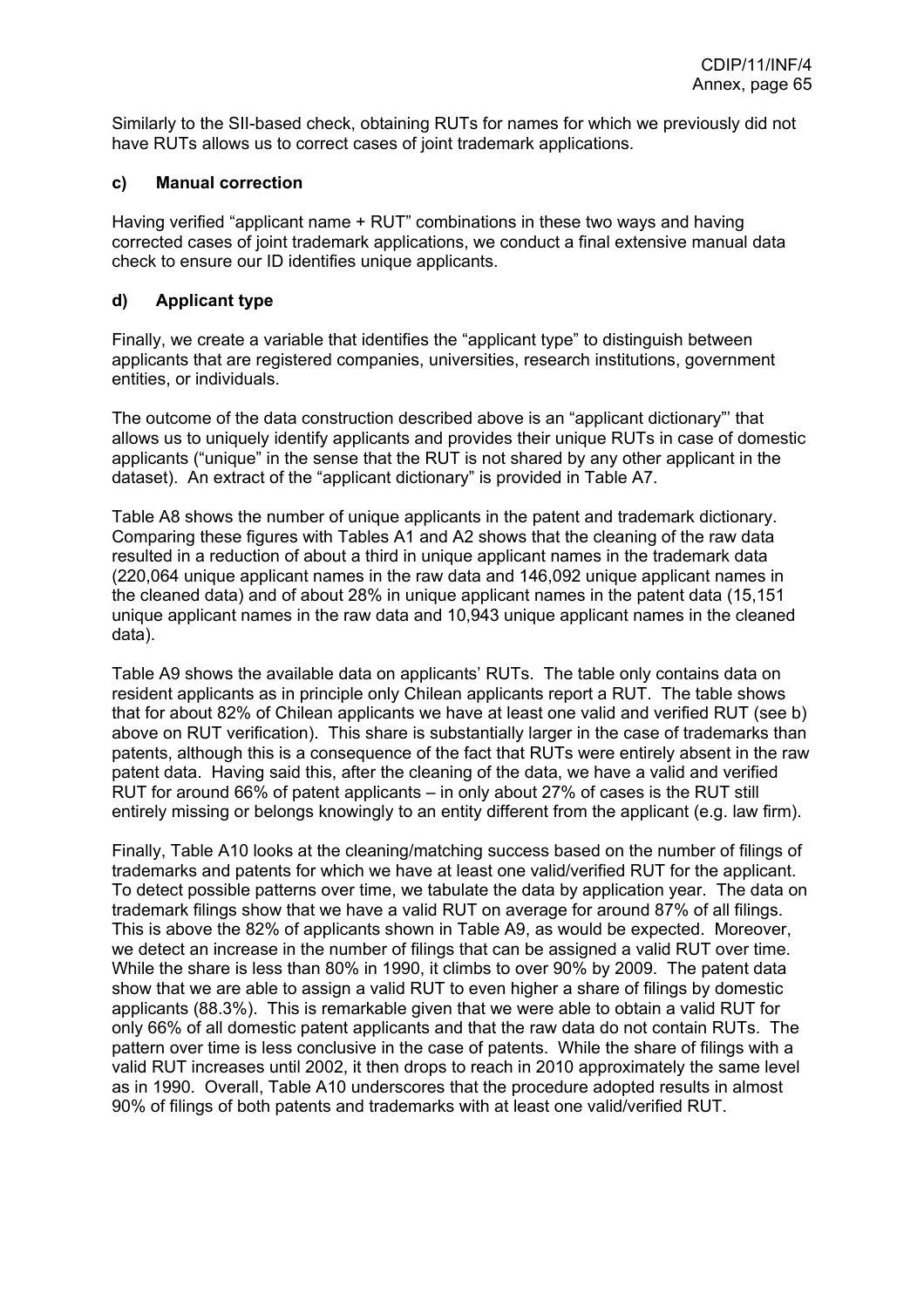<span id="page-66-0"></span>Table A11 summarizes the outcome of the cleaning procedure in terms of applications of both trademarks and patents. It shows that we have a total of 778,095 trademark applications over the period 1990-2010. In the raw data, about 70% of these applications were filed by residents (546,850 applications). The percentages show that the applications of residents and non-residents exceed the total slightly as there are a few applications with resident and non-resident applicants. This is not the case with regard to patent applications. The table shows that in the raw data there are a total of 49,480 applications. In the case of patents, more than 90% of filings come from non-residents in the raw data. When we compare these figures with the cleaned data, we note that the figures change substantially. For both patents and trademarks, the number of applications by residents increases substantially. The main reason for this is that residency is now defined at the level of the artificial unique applicant identifier (ID in Table A7). Hence, any ID that has at least one Chilean country code is considered to be a resident and hence all applications that belong to the ID are considered to be of resident origin. This increases the number of trademark applications by residents from 70% to around 77% and that of patent applications from around 10% to 23%.[56](#page-66-0) The table also contains the number of applications for which the applicant is a resident and reports at least one valid/verified RUT. We know from Table A10 that these applications account for slightly less than 90% of trademark and patent applications. Table A11 now shows that this corresponds to around 68% of total trademark and 36% of total patent applications.

### **Appendix 2.6: Trademark Data**

This section describes the construction of the bibliographic trademark information. This information is joined with the applicant data through a unique application number.

#### **2.6.1 Nice classes**

The raw data contain Nice classes. Apart from a number of erroneous data entries, the data also contain two additional classes (50 & 51) that are not part of the Nice classification. We drop these two artificial classes and map the 45 Nice classes into 10 categories of economic activity. Table A12 shows the classification and the number of trademark applications mapped into the classification of economic activity.

### **2.6.2 Priority information**

 $\overline{a}$ 

The raw trademark data provide us with priority information in the form of priority numbers, priority filing dates, and the priority authorities. The main data challenge consists in the lack of consistent recording of priority numbers. Priority numbers are often only partly recorded making it extremely difficult if not impossible to retrieve the corresponding priority filing. This means that we do not include the priority filing number in the database. With regard to the priority authority and date, which we include in the database, there are a number of erroneous entries, which we attempt to correct. Priority information is available for less than 2% of applications.

 $56$  Obviously we still have the information at the trademark and patent level, that is we are still able to disentangle within a given ID which patents report a Chilean and which a foreign residency. Whether the data is considered at the ID- or IP-level depends on the purpose of the analysis.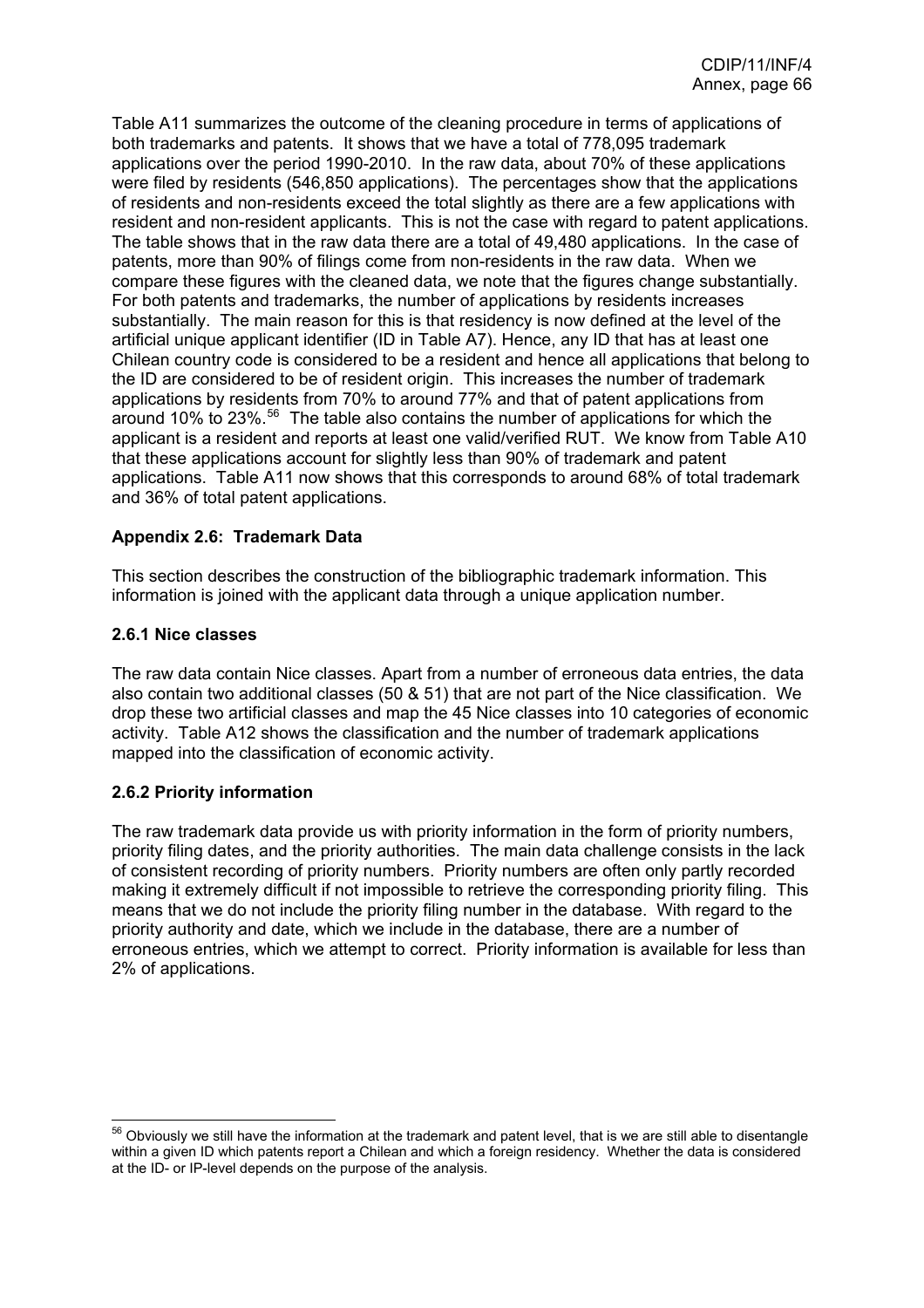### **2.6.3 Trademark type and use**

The raw data also provide us with information on the type of trademark. The data distinguish between Denominativas, Figurativa, Mixta, Propaganda, Sonora, Origen, Geografia (see Table A13). In addition, we also have information on the type of product/service covered by a given trademark (see lower panel in Table A13).

#### **2.6.4 Application, publication and registration date**

We have the application, publication, and registration dates of trademarks. The data on the different dates did not require substantial cleaning other than the correction of a number of erroneous entries (such as applications where the registration date predates the application date).

#### **2.6.5 Legal status**

The data also offer some information on the legal status of trademark filings. The information is summarized in Table A14.

### **Appendix 2.7: Patent Data**

This section describes the construction of the patent-level information. We obtained raw data from INAPI that contain bibliographic and legal status information at the patent level. The patent data files contain data on invention patents, utility models, industrial designs and drawings (as well as "patente precausional" and industrial drawings). These different types can be identified through a marker in the raw data. Table A15 shows that 86% of the applications represent invention patents. While industrial designs account for almost 12%, utility models account for a mere 2%.

### **2.7.1 IPCs**

The main challenges with regard to IPCs are erroneous data entries and the use of different versions of the classification system. The IPCs contained in the raw data are classified using versions 4, 5, 6, 7, and 8 of the IPC classification system.

In a first step, we separate the invention patent and utility model data from the industrial designs because industrial designs are classified according to the Locarno classification. In a second step, we correct some data entries where the error is relatively obvious. In a third step, we harmonize all IPC codes to version 8 of the classification (because the code that maps IPCs into technology classes is based on version 8 – see below). This is done on the basis of a conversion code that translates older IPC versions into Version 8. We face the additional problem that for some entries, the raw data indicate a version 0, which does not exist. In this case, we re-classify these entries according to the filing year. That is, filings between 1990 and 1994 are classified as version 6, filings between 1995 and 1999 as version 7, and filings from 2000 onward as version 8.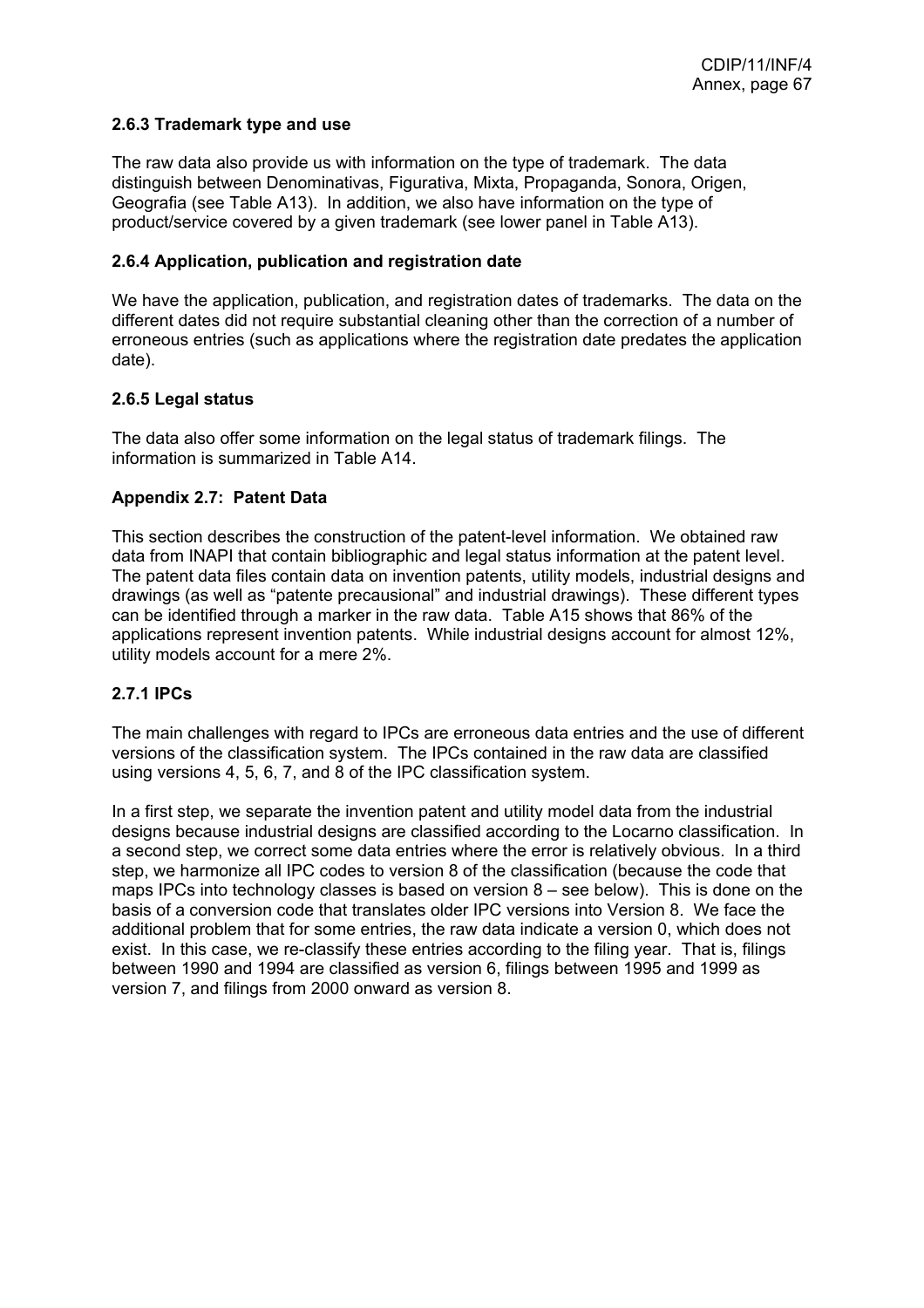<span id="page-68-0"></span>The corrected and harmonized IPC class symbols are mapped to technology categories using a concordance table developed by the Fraunhofer ISI and the *Observatoire des Sciences et des Technologies* in cooperation with the French patent office.[57](#page-68-0) The concordance table groups IPCs into five broad technology classes: (a) Electrical engineering, (b) Instruments, (c) Chemistry, (d) Mechanical engineering, (e) Other fields (including (i) furniture, games, (ii) other consumer goods, and (iii) civil engineering). Each of these technology classes is broken down into a varying number of subclasses. Table A16 provides an overview.

## **2.7.2 Priority Information**

In principle, the INAPI raw data provides us with priority information in the form of priority patent numbers, priority filing dates, and the priority authorities. As with the trademark data, the main data challenge consists in the lack of consistent recording of priority patent numbers. Priority numbers are often only partly recorded making it extremely difficult if not impossible to retrieve the corresponding priority filing. As for trademarks, due to the lack of reliable information, we drop priority filing numbers from the database. With regard to the priority authority and date, there are a number of erroneous entries, which we attempt to correct.

### **2.7.3 Application, grant, and lapse date**

We also incorporate the application, grant, and lapse date of patents, utility models, and industrial designs (and "patente precausional" and industrial drawings). The construction of the dates required some corrections, in particular to ensure the consistency of the different dates (i.e., that the lapse date does not predate the application date etc.). The main limitation of the available data is the lack of reliable information on publication dates. We attempted to construct the publication date from the information in the legal status table. This still resulted in error-prone data, which led us to exclude the publication date from the database.

# **2.7.4 Legal Status**

 $\overline{a}$ 

Table A17 shows the summary legal status information for the patent, utility mode, industrial design (and "patente precausional" and industrial drawings) data. While not shown in Table A17, the full legal status table is available to us, which provides more detailed information on the granting process and renewal decisions.

 $57$  Schmoch U. (2008): "Concept of a Technology Classification for Country Comparisons" WIPO, available at [http://www.wipo.int/edocs/mdocs/classifications/en/ipc\\_ce\\_41/ipc\\_ce\\_41\\_5-annex1.pdf](http://www.wipo.int/edocs/mdocs/classifications/en/ipc_ce_41/ipc_ce_41_5-annex1.pdf) (accessed February 2012)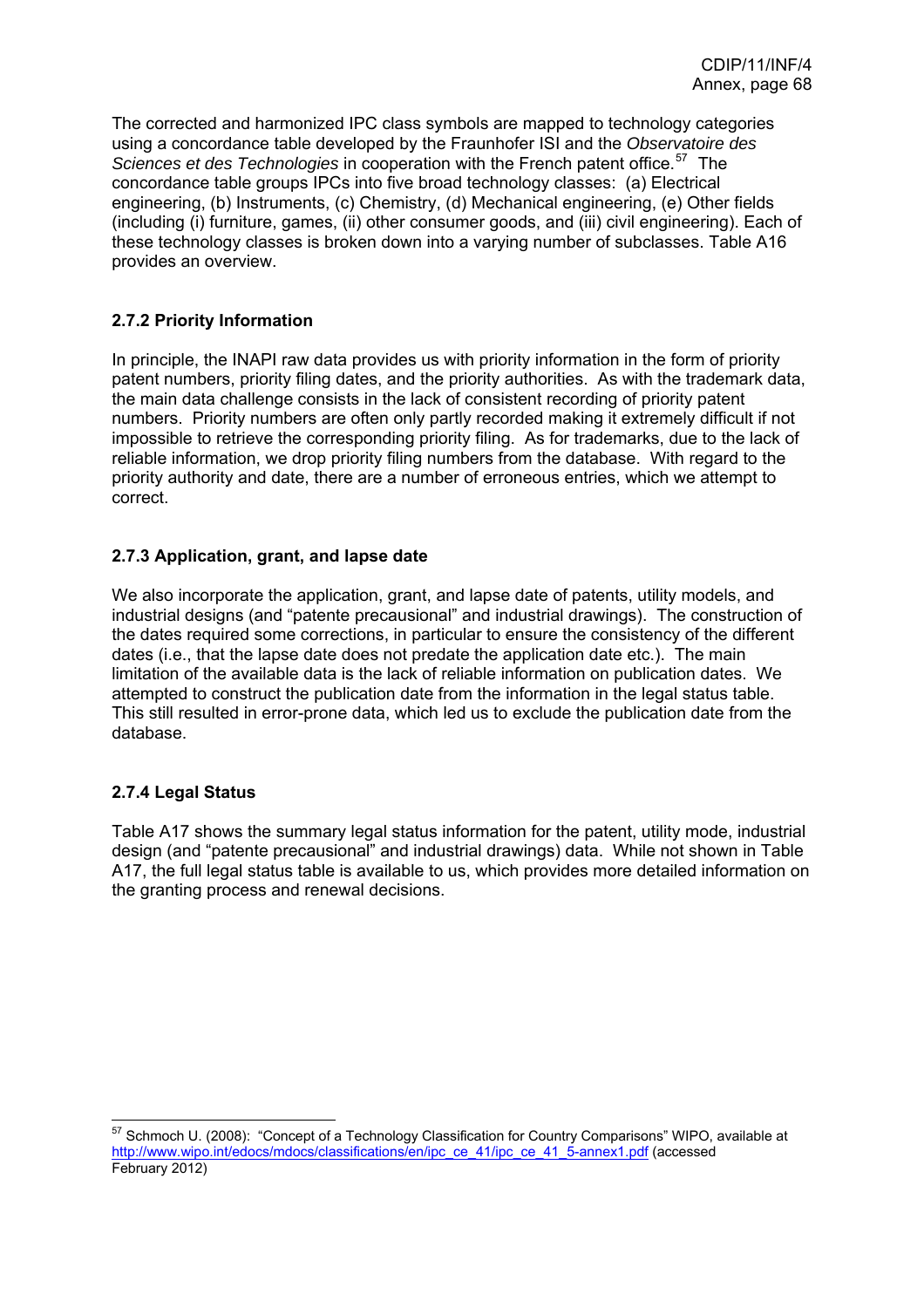| Table A1: Trademark Data- Raw Data Description |              |              |                  |            |               |            |
|------------------------------------------------|--------------|--------------|------------------|------------|---------------|------------|
|                                                | All          |              | <b>Residents</b> |            | Non-residents |            |
| Application                                    | #            |              |                  | #          | #             | #          |
| Year                                           | Applications | # Applicants | # Applications   | Applicants | Applications  | Applicants |
| 1990                                           | 20,627       | 11,271       | 15,206           | 8,215      | 5,421         | 3,069      |
| 1991                                           | 29,291       | 14,615       | 21,351           | 10,487     | 7,941         | 4,145      |
| 1992                                           | 31,556       | 14,480       | 22,840           | 10,259     | 8,720         | 4,236      |
| 1993                                           | 34,041       | 15,746       | 25,321           | 11,561     | 8,722         | 4,200      |
| 1994                                           | 32,480       | 15,482       | 23,977           | 11,200     | 8,506         | 4,302      |
| 1995                                           | 34,428       | 15,262       | 24,860           | 10,739     | 9,573         | 4,533      |
| 1996                                           | 34,575       | 15,524       | 24,151           | 10,661     | 10,426        | 4,883      |
| 1997                                           | 36,119       | 16,060       | 24,788           | 10,705     | 11,333        | 5,372      |
| 1998                                           | 34,847       | 15,819       | 22,826           | 10,208     | 12,023        | 5,626      |
| 1999                                           | 34,293       | 14,929       | 22,847           | 9,858      | 11,448        | 5,080      |
| 2000                                           | 40,889       | 16,669       | 27,273           | 11,105     | 13,620        | 5,579      |
| 2001                                           | 40,376       | 16,125       | 27,735           | 10,939     | 12,641        | 5,195      |
| 2002                                           | 38,924       | 15,818       | 28,273           | 11,350     | 10,652        | 4,483      |
| 2003                                           | 38,611       | 15,957       | 28,126           | 11,514     | 10,486        | 4,466      |
| 2004                                           | 38,293       | 16,322       | 28,570           | 11,946     | 9,724         | 4,396      |
| 2005                                           | 43,555       | 18,462       | 32,391           | 13,365     | 11,165        | 5,119      |
| 2006                                           | 40,876       | 17,908       | 28,755           | 12,575     | 12,129        | 5,356      |
| 2007                                           | 43,259       | 18,291       | 29,662           | 12,511     | 13,600        | 5,802      |
| 2008                                           | 47,971       | 19,501       | 32,013           | 12,895     | 15,963        | 6,628      |
| 2009                                           | 38,920       | 17,121       | 26,378           | 11,235     | 12,543        | 5,903      |
| 2010                                           | 44,164       | 18,699       | 29,507           | 12,681     | 14,657        | 6,044      |
| Total*                                         | 778,095      | 220,064      | 546,850          | 154,856    | 231,293       | 65,777     |

\* Total of applicants (applicant name) counts each applicant only once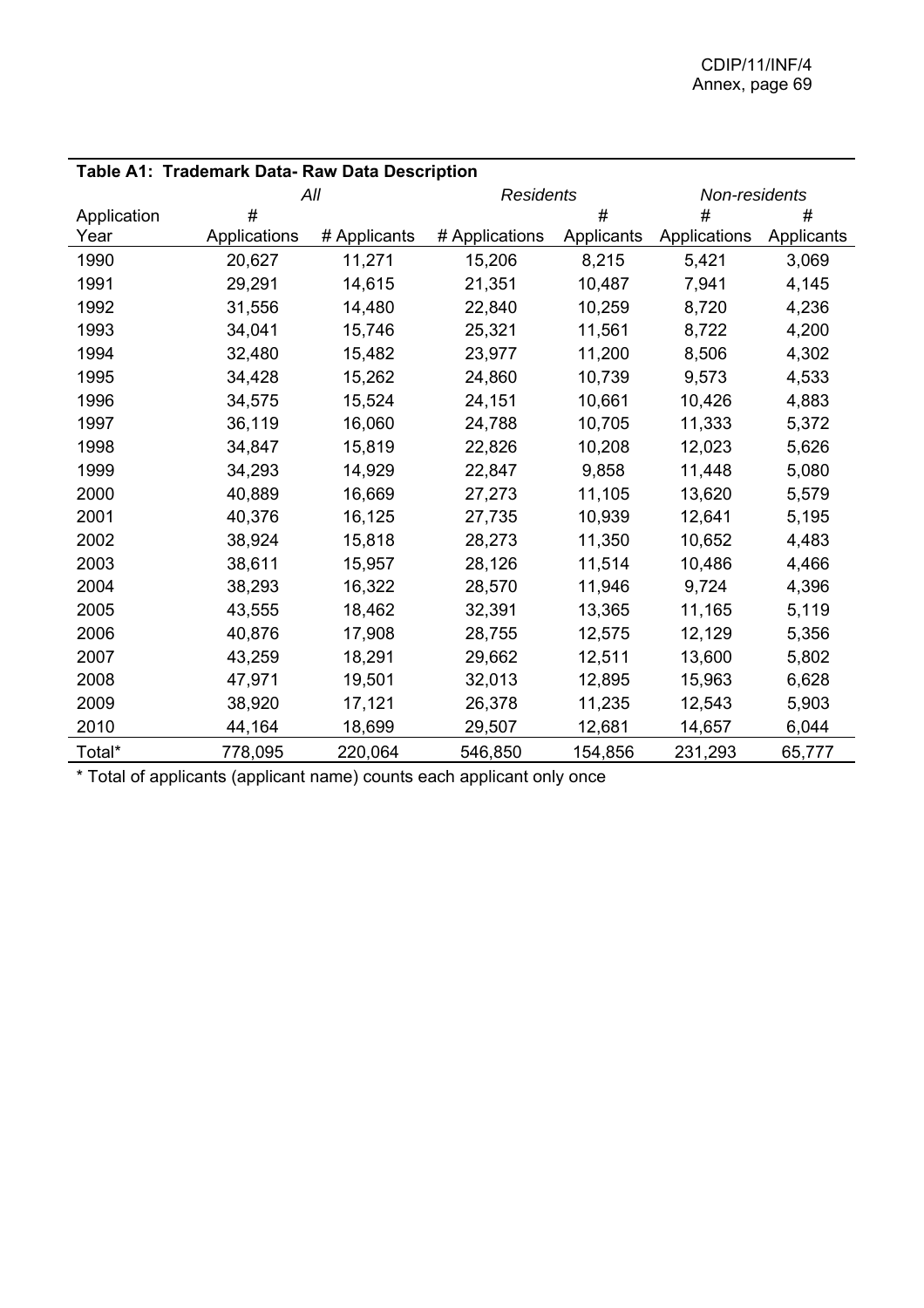| Table A2: Patent Data- Raw Data Description |              |              |                  |            |               |            |
|---------------------------------------------|--------------|--------------|------------------|------------|---------------|------------|
|                                             |              | All          | <b>Residents</b> |            | Non-residents |            |
| Application                                 | #            |              | #                | #          | #             | #          |
| Year                                        | Applications | # Applicants | Applications     | Applicants | Applications  | Applicants |
| 1990                                        | 681          | 433          | 104              | 81         | 577           | 353        |
| 1991                                        | 925          | 561          | 144              | 125        | 781           | 437        |
| 1992                                        | 1,258        | 713          | 188              | 150        | 1,070         | 563        |
| 1993                                        | 1,457        | 836          | 195              | 154        | 1,262         | 682        |
| 1994                                        | 1,727        | 1,016        | 227              | 193        | 1,500         | 823        |
| 1995                                        | 1,884        | 1,024        | 187              | 159        | 1,697         | 867        |
| 1996                                        | 2,181        | 1,226        | 215              | 180        | 1,966         | 1,049      |
| 1997                                        | 2,730        | 1,233        | 149              | 134        | 2,581         | 1,100      |
| 1998                                        | 2,972        | 1,374        | 189              | 172        | 2,783         | 1,202      |
| 1999                                        | 2,951        | 1,285        | 200              | 163        | 2,751         | 1,123      |
| 2000                                        | 3,247        | 1,370        | 199              | 175        | 3,048         | 1,199      |
| 2001                                        | 2,892        | 1,256        | 236              | 198        | 2,656         | 1,059      |
| 2002                                        | 2,552        | 1,084        | 249              | 206        | 2,303         | 878        |
| 2003                                        | 2,407        | 1,031        | 249              | 188        | 2,158         | 843        |
| 2004                                        | 2,884        | 1,148        | 263              | 203        | 2,621         | 945        |
| 2005                                        | 3,075        | 1,199        | 307              | 217        | 2,768         | 982        |
| 2006                                        | 3,419        | 1,225        | 277              | 197        | 3,142         | 1,029      |
| 2007                                        | 3,609        | 1,377        | 311              | 238        | 3,298         | 1,139      |
| 2008                                        | 3,585        | 1,377        | 345              | 238        | 3,240         | 1,139      |
| 2009                                        | 1,938        | 976          | 335              | 250        | 1,603         | 726        |
| 2010                                        | 1,106        | 674          | 238              | 193        | 868           | 481        |
| Total*                                      | 49,480       | 15,151       | 4,807            | 3,116      | 44,673        | 12,050     |

\* Total of applicants (applicant name) counts each applicant only once Data contains patents, utility models, industrial designs and drawings.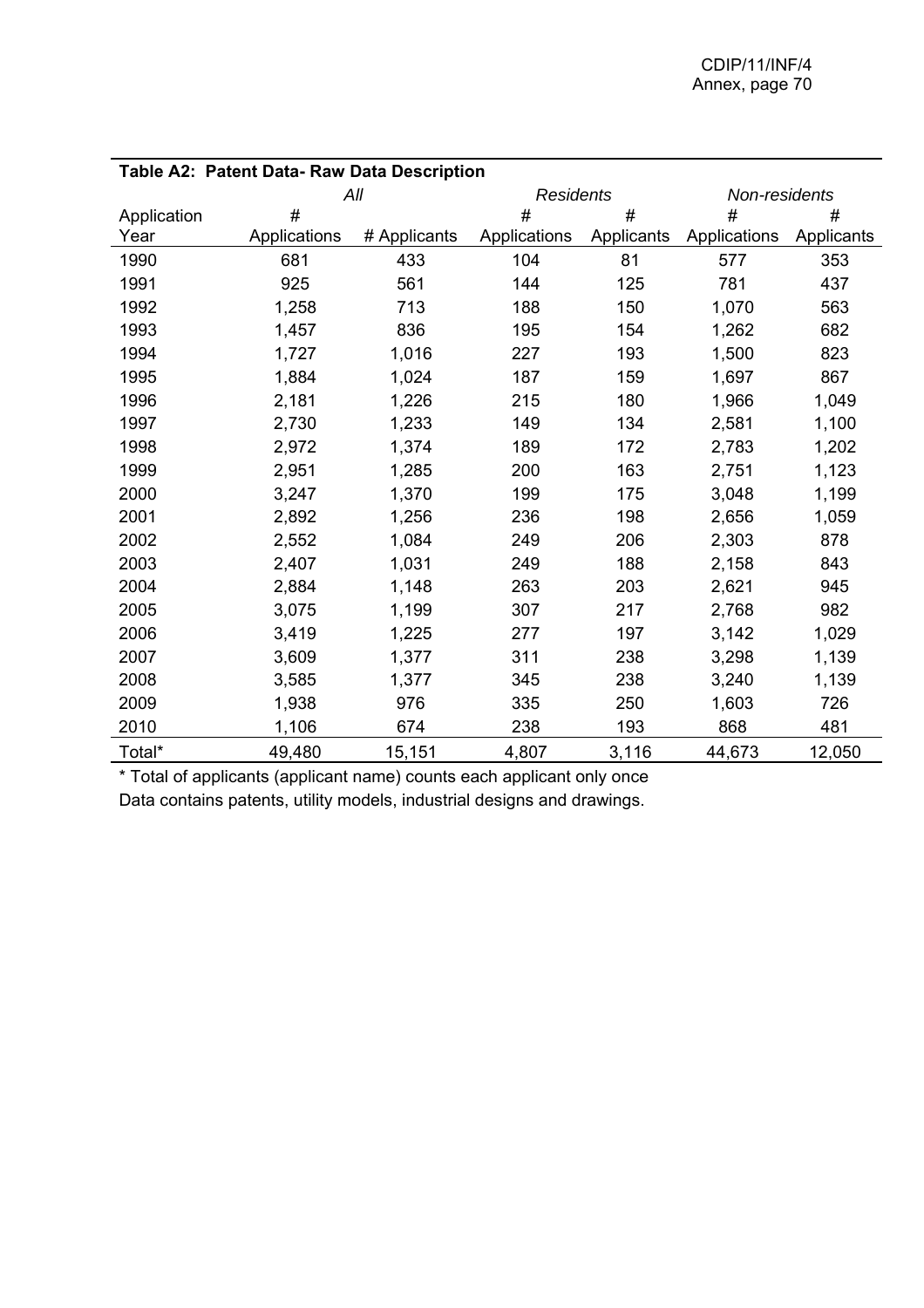| TableA3: Trademark Data - Raw data in terms of ruth lenght |         |                                  |                  |          |               |          |  |
|------------------------------------------------------------|---------|----------------------------------|------------------|----------|---------------|----------|--|
|                                                            |         | Total trademarks<br>Applications | <b>Residents</b> |          | Non-residents |          |  |
| Rut                                                        |         |                                  |                  |          |               |          |  |
| Lenght                                                     | #       | $\%$                             | #                | %        | #             | $\%$     |  |
| 11                                                         | 404     | 0.32%                            | 312              | 0.25%    | 150           | 4.09%    |  |
| 10                                                         | 51,899  | 41.41%                           | 51,498           | 41.43%   | 2,148         | 58.54%   |  |
| 9                                                          | 28,290  | 22.57%                           | 28,081           | 22.59%   | 791           | 21.56%   |  |
| 8                                                          | 22,006  | 17.56%                           | 21,917           | 17.63%   | 307           | 8.37%    |  |
| 7                                                          | 21,399  | 17.07%                           | 21,365           | 17.19%   | 61            | 1.66%    |  |
| 6                                                          | 212     | 0.17%                            | 202              | 0.16%    | 10            | 0.27%    |  |
| 5                                                          | 19      | 0.02%                            | 16               | 0.01%    | 3             | 0.08%    |  |
| 4                                                          |         | $0.00\%$                         | 1                | $0.00\%$ | 0             | $0.00\%$ |  |
| 0*                                                         | 1102    | 0.88%                            | 903              | 0.73%    | 199           | 5.42%    |  |
| Total                                                      | 125,332 | 100.00%                          | 124,295          | 100.00%  | 3,669         | 100.00%  |  |

Note: Residents and non-residents do not sum to total because RUTs are not unique to applicant

\* Zero means RUT field in raw data contained some invaliud character

| Table A4: Trademark data – Raw data in terms of Valid RUT |                                         |         |        |                  |               |         |  |  |
|-----------------------------------------------------------|-----------------------------------------|---------|--------|------------------|---------------|---------|--|--|
| Rut                                                       | <b>Total trademarks</b><br>Applications |         |        | <b>Residents</b> | Non-residents |         |  |  |
|                                                           | #                                       | %       | #      | $\%$             | #             | %       |  |  |
| Valid                                                     | 51,899                                  | 70.54%  | 51,497 | 70.44%           | 2,144         | 88.52%  |  |  |
| Invalid                                                   | 21,680                                  | 29.46%  | 21,608 | 29.56%           | 278           | 11.48%  |  |  |
| Total                                                     | 73,579                                  | 100.00% | 73,105 | 100.00%          | 2,422         | 100.00% |  |  |

Note: Figures include only 9-10 digit RUTs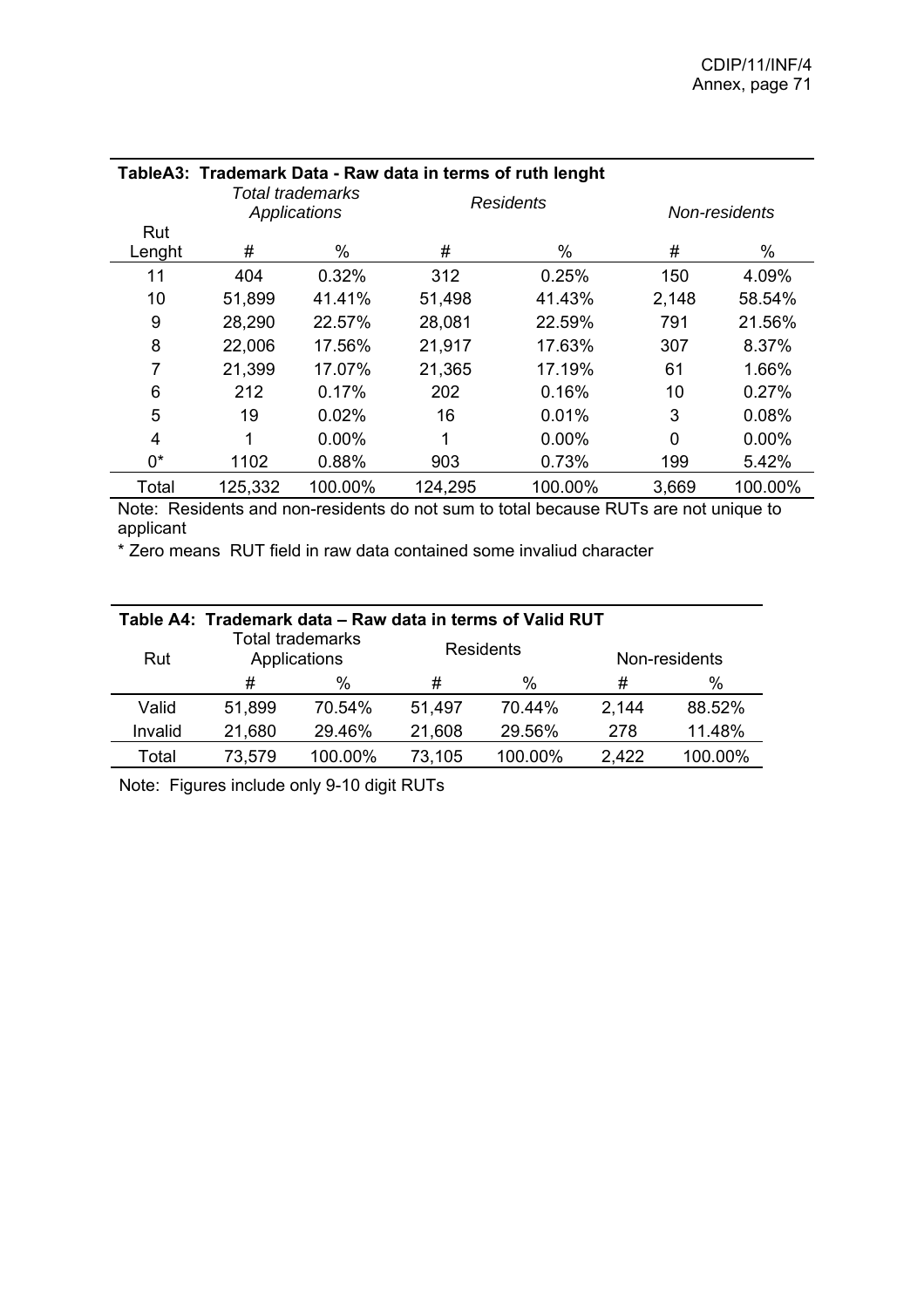|        | Table A5: Extract of the `trademark dictionary'                 |             |                       |           |
|--------|-----------------------------------------------------------------|-------------|-----------------------|-----------|
| ID     | <b>Applicant Name</b>                                           | <b>RUT</b>  | Special<br><b>RUT</b> | Country   |
| 182147 | zermat internacional sa de cv                                   | 60805008*   | 1                     | MX.       |
| 182147 | zermat internacional sa de cv                                   | 883373006** | 1                     | СL        |
| 182147 | zermat internacional sa                                         | 883373006** | 1                     | <b>CL</b> |
| 112711 | blanca alfaro patricio                                          | 108191988   |                       | <b>CL</b> |
| 112711 | patricio blanca alfaro                                          | 100746069   |                       | <b>CL</b> |
| 111766 | xstrata copper chile sa<br>xstrata norte exploraciones servicio | 883258002   |                       | <b>CL</b> |
| 111766 | Itda                                                            | 766736807   |                       | CL        |
| 111766 | xstrata chile sa<br>jaime alcibiades eduardo lavin              | 969720701   |                       | СL        |
| 167056 | mosquera<br>lavin mosquera jaime alcibiedes                     |             |                       | СL        |
| 167056 | eduardo<br>lavin mosquera jaime alcibiades                      | 2472403     |                       | CL        |
| 167056 | eduardo                                                         | 24724034    |                       | CL        |

\* Tesoreria General Metropolitana

\*\* Serrano Weinstein Vermehren (lawfirm)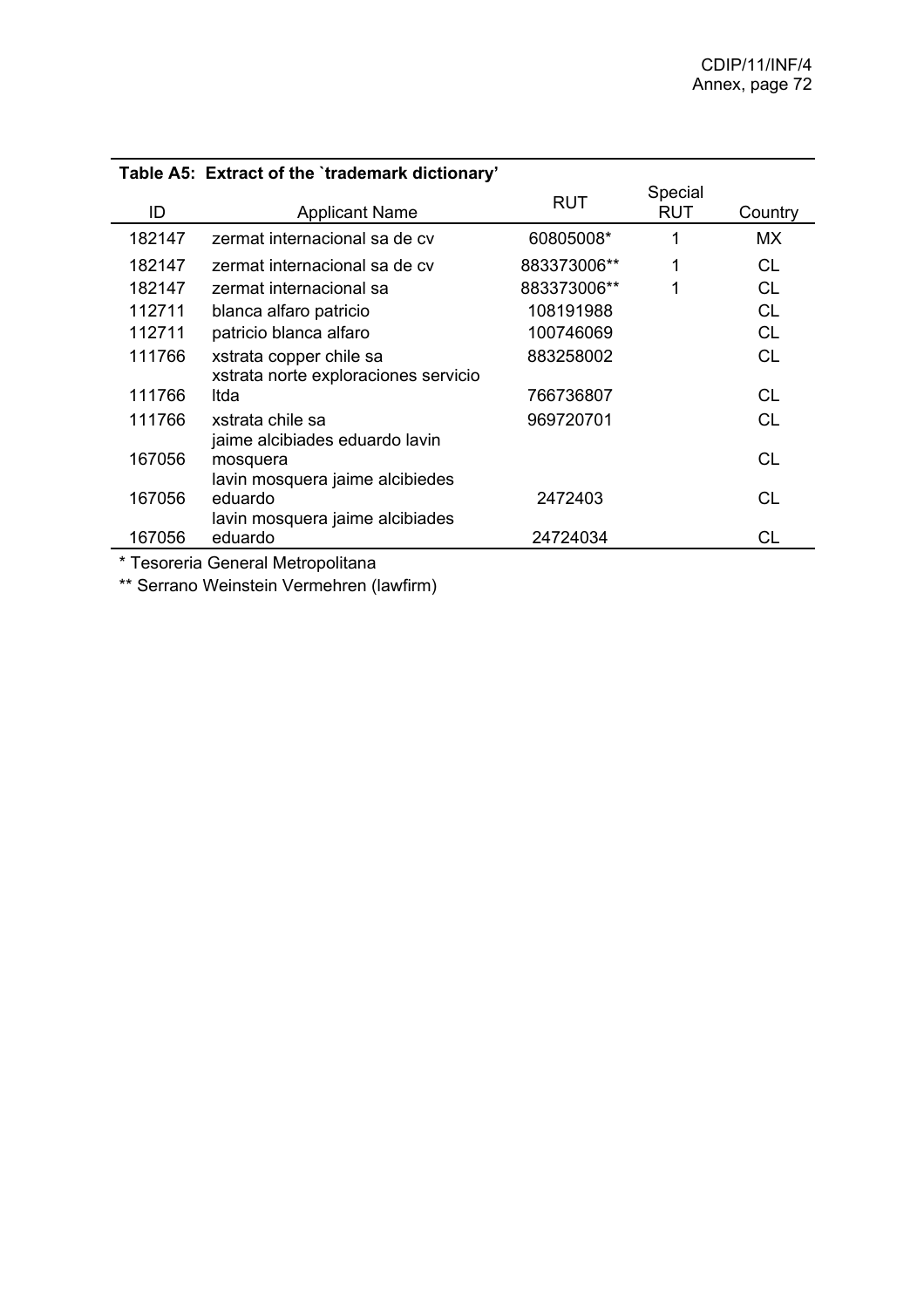|        |                                                    |                                | <b>RUT</b> | Special    |           |
|--------|----------------------------------------------------|--------------------------------|------------|------------|-----------|
| ID     | <b>Applicant Name</b>                              | Applicant split name           |            | <b>RUT</b> | Country   |
| 13049  | igloo zone chile sa99 gynopharm sa 1               | igloo zone chile sa            |            |            | <b>CL</b> |
| 13049  | igloo zone chile sa                                | igloo zone chile sa            |            |            | <b>CL</b> |
| 16337  | sapphire energy inc the scripps research institute | the scripps research institute |            |            | <b>US</b> |
| 16337  | novartis ag the scripps research institute         | the scripps research institute |            |            | <b>CH</b> |
| 16337  | irm IIc the scripps research institute             | the scripps research institute |            |            | <b>US</b> |
|        |                                                    | sociedad quimica minera chile  |            |            | <b>CL</b> |
| 111561 | sociedad quimica minera chile sa                   | sa                             | 930070009  |            |           |
| 111561 | sqm industria sa                                   | sqm industria sa               | 930070009  |            | CL.       |
|        | sociedad quimica minera chile sa ajay north        | sociedad quimica minera chile  |            |            | CL.       |
| 111561 | america                                            | sa                             | 930070009  |            |           |
| 175643 | rp scherer technology inc                          | rp scherer technology inc      | 787733204* | ◢          | <b>DE</b> |
| 175643 | rp scherer technology sa                           | rp scherer technology inc      | 787733204* |            | DE        |
| 175643 | rp scherer gmbh novartis ag                        | rp scherer                     | 60805008** |            | DE        |

Notes:

Applicants ID=111561 and ID=175643 were found in the trademark dictionary, applicant ID=I3049 and ID=I6337 were not and hence assigned a new ID.

As explained in Section 3.2 we split names in the case of joint/co-assigned patents. This means in the `patent dictionary' there are two distinct name variables for each applicant: the original name of the applicant (i.e. "Applicant name") and the split name of the applicant ("Applicant split name").

We based the id identification on the split name. In the case that the applicant name is not a joint/co-assigned case the applicant name is equal to the applicant split name.

\* Clarke, Modet & Co. (lawfirm)

\*\* Tesoreria General Metropolitana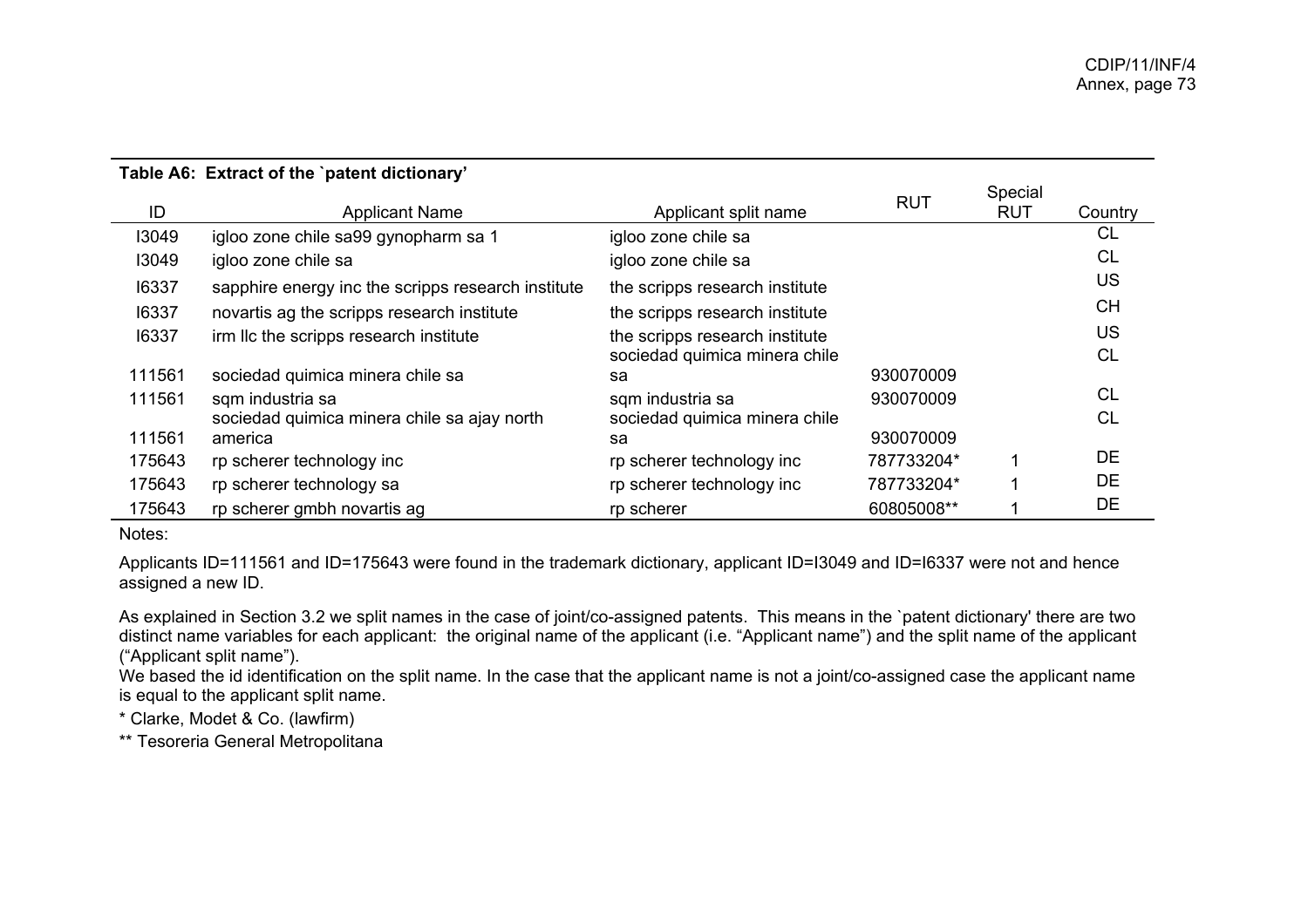## **Table A7: Extract of the `final dictionary'**

| ID    |                                                       |                       | <b>RUT</b>   | Special<br><b>RUT</b> |           |            |
|-------|-------------------------------------------------------|-----------------------|--------------|-----------------------|-----------|------------|
|       | <b>Applicant Name</b>                                 | Applicant new name    |              |                       | Country   | Type       |
| 30120 | astrazeneca ab nps pharmaceuticals inc                | astrazeneca ab        | 797133000*   |                       | <b>GB</b> | company    |
| 30120 | astrazeneca ab bayer schering pharma ag               | astrazeneca ab        | 608050086**  |                       | <b>SE</b> | company    |
|       |                                                       | bayer schering pharma |              |                       | DE        |            |
| 30788 | astrazeneca ab bayer schering pharma ag               | ag                    | 797133000    |                       |           | company    |
|       |                                                       | bayer schering pharma |              |                       | DE        |            |
| 30788 | bayer schering pharma ag epix pharmaceuticals inc     | ag                    | 607010005*** |                       |           | company    |
|       |                                                       | universidad de        |              |                       | <b>CL</b> |            |
| 384   | universidad de magallanes                             | magallanes            | 711337008    |                       |           | university |
|       | univ de santiago chile 50 univ arturo prat 15 univ de | universidad de        |              |                       | CL        |            |
| 384   | magallanes 10 pontif univ catolica valparaiso 25      | magallanes            | 711337008    |                       |           | university |
| 3029  | ginette c vidal                                       | ginette c vidal       | 88608402     |                       | <b>CL</b> | individual |
| 3029  | vidal rojas ginette c                                 | ginette c vidal       | 88608402     |                       | <b>CL</b> | individual |
| 3029  | ginette c vidal rojas                                 | ginette c vidal       | 88608402     |                       | <b>CL</b> | individual |
| 3029  | vidal rojas ginette cecilia                           | ginette c vidal       | 88608402     |                       | <b>CL</b> | individual |

\* Sargent & Krahn (lawfirm)

\*\* Tesoreria General Metropolitana

\*\*\* Subsecretaria de Economia y Empresas de Menor Tamaño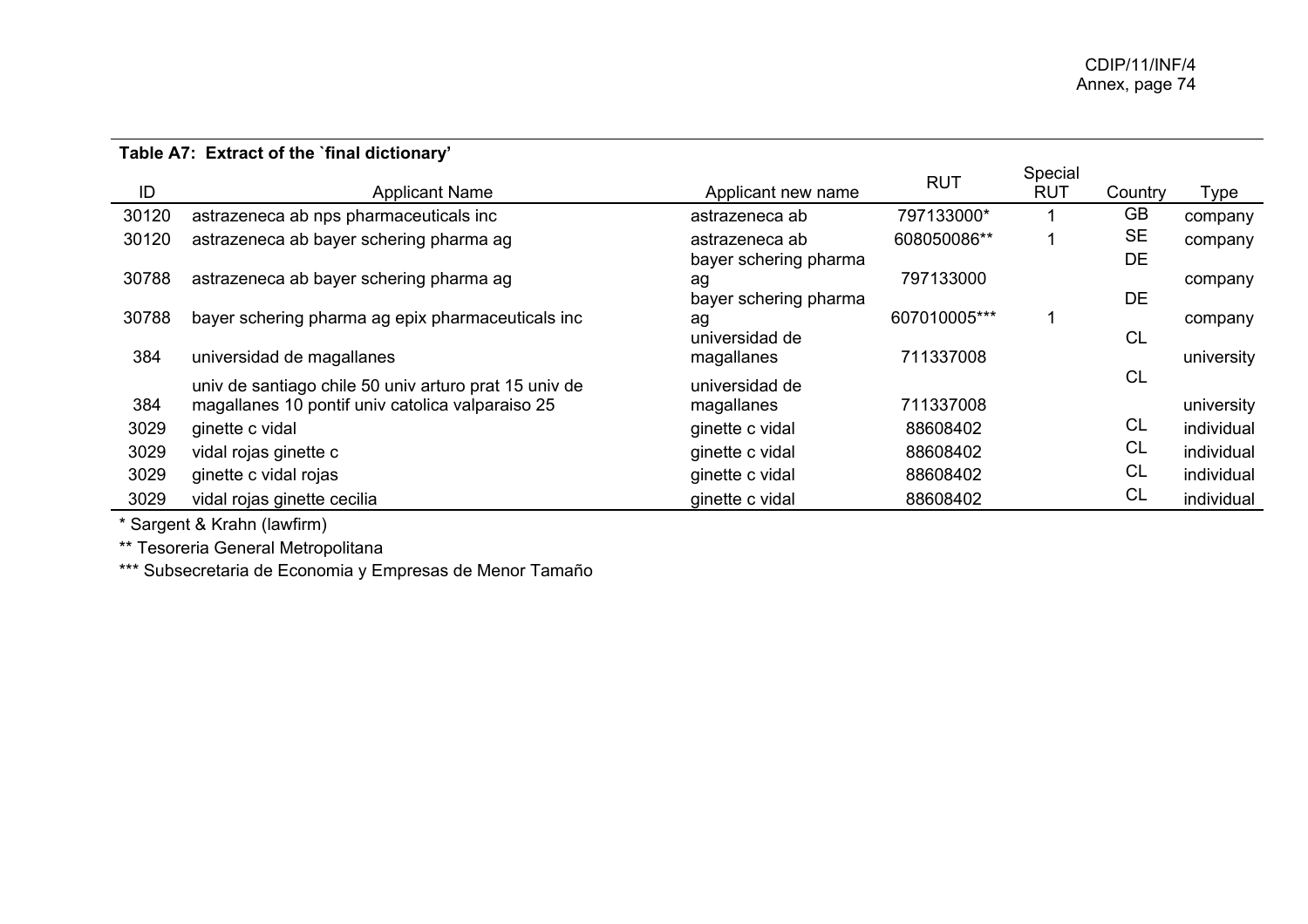|             | Table A8: Trademark & Patent Data - Cleaned Data Description (# Applicants) |         |                   |         |                   |         |
|-------------|-----------------------------------------------------------------------------|---------|-------------------|---------|-------------------|---------|
|             | All                                                                         |         | <b>Residents</b>  |         | Non-residents     |         |
| Application |                                                                             |         |                   |         |                   |         |
| Year        | <b>Trademarks</b>                                                           | Patents | <b>Trademarks</b> | Patents | <b>Trademarks</b> | Patents |
| 1990        | 8920                                                                        | 377     | 6841              | 94      | 2119              | 284     |
| 1991        | 11805                                                                       | 501     | 8763              | 134     | 3097              | 370     |
| 1992        | 11937                                                                       | 629     | 8785              | 156     | 3201              | 475     |
| 1993        | 12848                                                                       | 692     | 9704              | 154     | 3196              | 540     |
| 1994        | 12430                                                                       | 866     | 9245              | 201     | 3240              | 668     |
| 1995        | 12486                                                                       | 862     | 9016              | 174     | 3517              | 693     |
| 1996        | 12481                                                                       | 963     | 8869              | 186     | 3664              | 783     |
| 1997        | 12816                                                                       | 1025    | 8820              | 155     | 4052              | 872     |
| 1998        | 12774                                                                       | 1094    | 8573              | 185     | 4254              | 912     |
| 1999        | 12236                                                                       | 1019    | 8445              | 178     | 3842              | 845     |
| 2000        | 13362                                                                       | 1115    | 9240              | 188     | 4178              | 932     |
| 2001        | 13371                                                                       | 1042    | 9403              | 223     | 4020              | 822     |
| 2002        | 13163                                                                       | 906     | 9757              | 232     | 3455              | 674     |
| 2003        | 13120                                                                       | 864     | 9774              | 210     | 3401              | 655     |
| 2004        | 13464                                                                       | 945     | 10104             | 218     | 3407              | 729     |
| 2005        | 14736                                                                       | 1016    | 11025             | 212     | 3771              | 806     |
| 2006        | 14611                                                                       | 1025    | 10631             | 210     | 4037              | 817     |
| 2007        | 15075                                                                       | 1183    | 10590             | 253     | 4540              | 930     |
| 2008        | 16081                                                                       | 1198    | 10956             | 238     | 5188              | 960     |
| 2009        | 14215                                                                       | 914     | 9837              | 270     | 4427              | 646     |
| 2010        | 15930                                                                       | 639     | 11184             | 211     | 4808              | 432     |
| Total*      | 146,092                                                                     | 10,943  | 108,071           | 2,997   | 38,816            | 8,010   |

\* Total of applicants (applicant name) counts each applicant only once

\*\* Sum of # resident and # non-resident applicants exceeds total # applicants as applicants may report a Chilean and foreign residency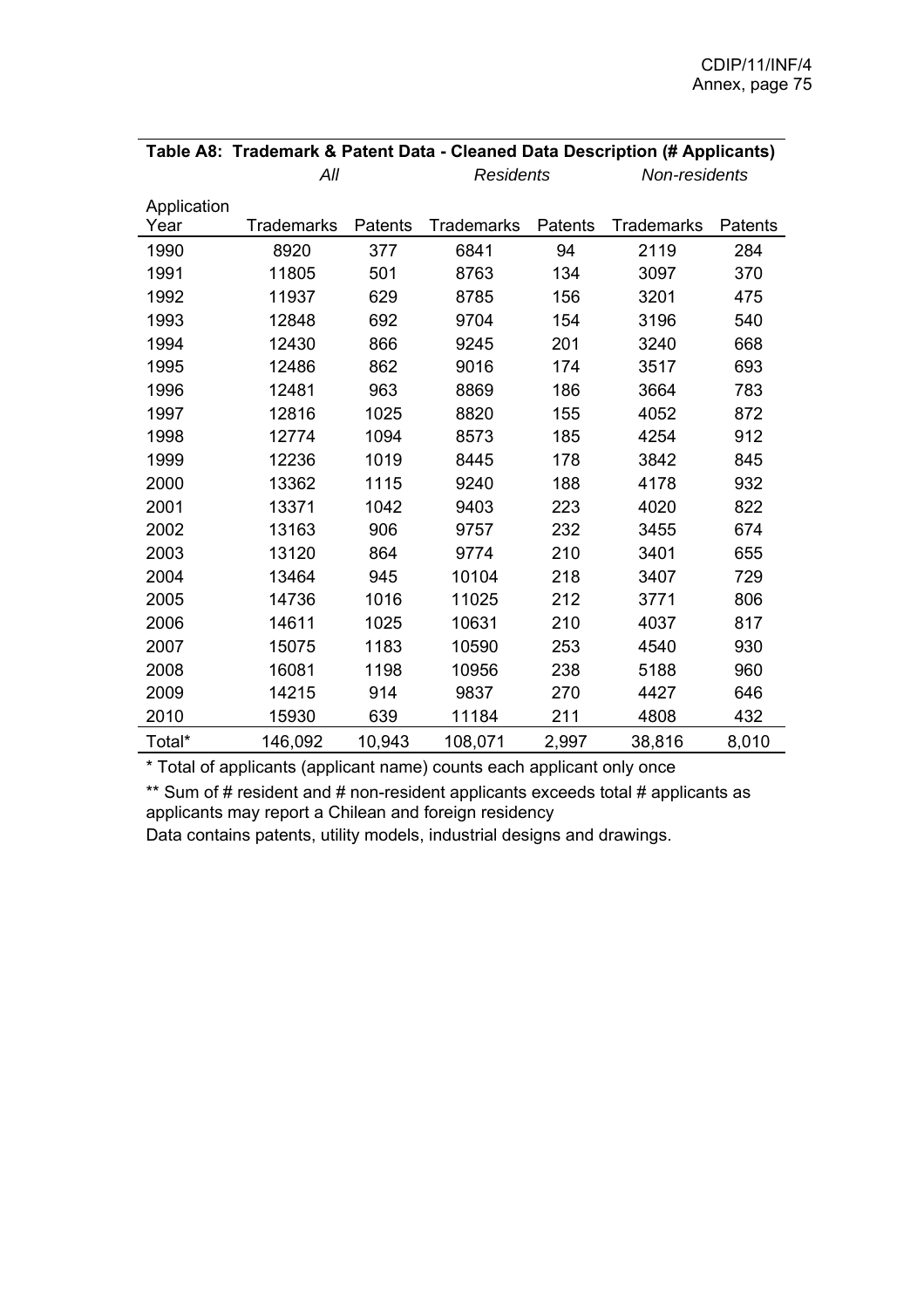| Table A9: Trademark & patent data - RUT availability |         |           |         |                   |       |                |
|------------------------------------------------------|---------|-----------|---------|-------------------|-------|----------------|
| Rut                                                  |         | Applicant |         | <b>Trademarks</b> |       | <b>Patents</b> |
|                                                      | #       | %         | #       | $\%$              | #     | %              |
| $\geq$ 1 Valid                                       | 89,727  | 81.77%    | 88,896  | 82.30%            | 2,117 | 66.41%         |
| `Special'                                            | 903     | 0.82%     | 902     | 0.84%             | 62    | 1.94%          |
| Missing                                              | 1,029   | 0.94%     | 152     | 0.14%             | 879   | 27.57%         |
| Corrected                                            | 17,990  | 16.40%    | 17,990  | 16.65%            | 128   | 4.02%          |
| 10-digit                                             | 77      | 0.07%     | 77      | 0.07%             | 2     | 0.06%          |
| Total                                                | 109,726 | 100.00%   | 108,017 | 100.00%           | 3,188 | 100.00%        |

Notes: Resident applicants only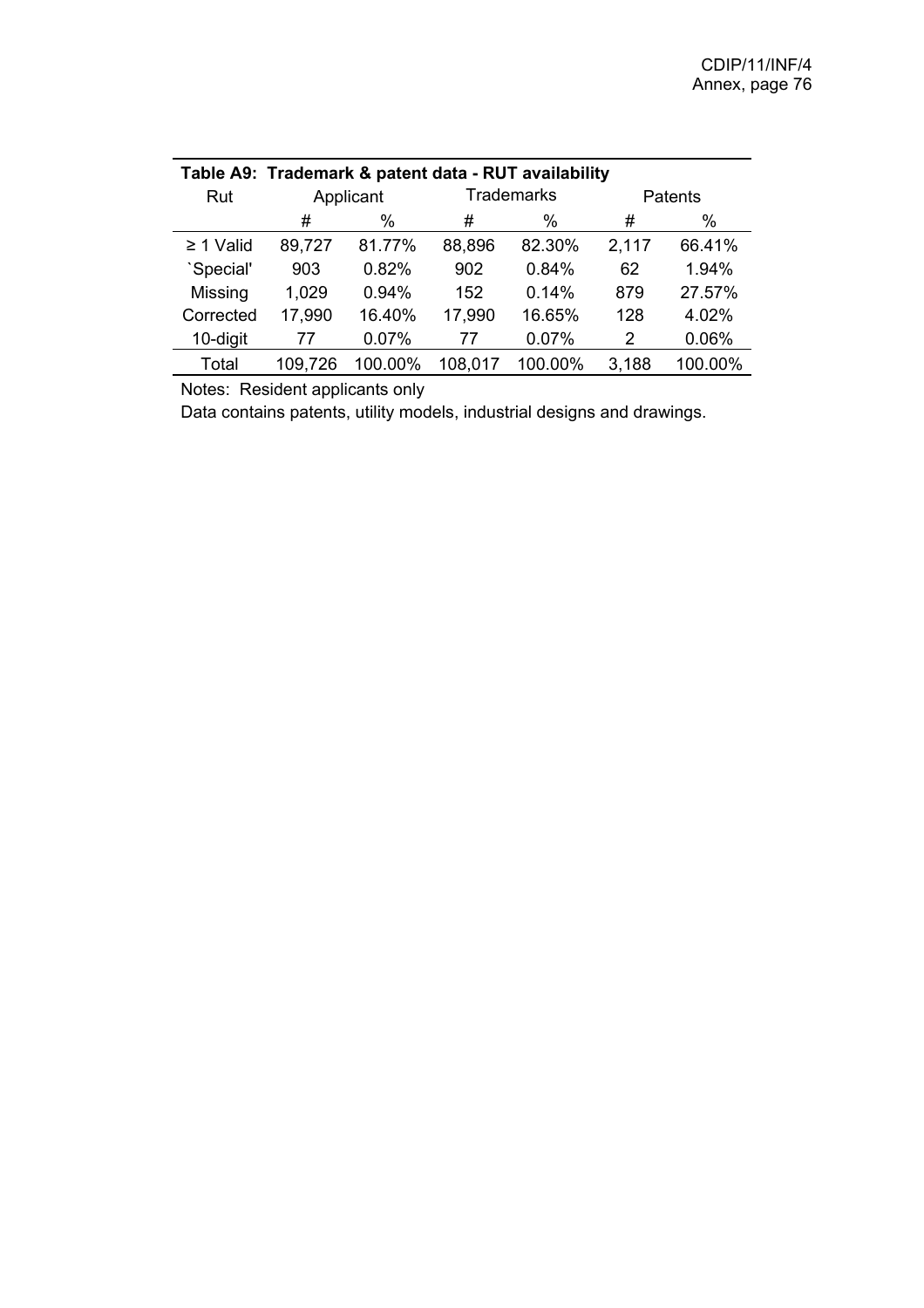|       |         | Table A10: Trademark & patent data with ≥ 1 valid RUT |        |                     |
|-------|---------|-------------------------------------------------------|--------|---------------------|
| Rut   |         | <b>Trademark applications</b>                         |        | Patent applications |
|       | #       | % of total                                            | #      | % of total          |
|       |         |                                                       |        |                     |
| 1990  | 13,494  | 79.01%                                                | 211    | 75.09%              |
| 1991  | 19,958  | 84.65%                                                | 332    | 88.30%              |
| 1992  | 21,272  | 84.58%                                                | 437    | 84.36%              |
| 1993  | 23,724  | 85.25%                                                | 519    | 89.18%              |
| 1994  | 22,474  | 85.28%                                                | 552    | 87.07%              |
| 1995  | 23,654  | 85.81%                                                | 587    | 85.20%              |
| 1996  | 23,087  | 85.50%                                                | 759    | 89.40%              |
| 1997  | 23,622  | 84.95%                                                | 1,146  | 92.49%              |
| 1998  | 21,356  | 83.06%                                                | 1,235  | 91.96%              |
| 1999  | 21,750  | 84.24%                                                | 1211   | 90.78%              |
| 2000  | 25,825  | 84.49%                                                | 1,324  | 93.31%              |
| 2001  | 26,600  | 86.33%                                                | 1,126  | 91.62%              |
| 2002  | 27,438  | 87.77%                                                | 992    | 91.01%              |
| 2003  | 27,920  | 90.18%                                                | 932    | 88.01%              |
| 2004  | 27,866  | 90.01%                                                | 1,075  | 88.19%              |
| 2005  | 31,408  | 89.55%                                                | 1,188  | 89.26%              |
| 2006  | 28,471  | 89.63%                                                | 1,168  | 87.95%              |
| 2007  | 29,555  | 90.37%                                                | 1,142  | 83.66%              |
| 2008  | 31,719  | 89.64%                                                | 1,084  | 83.58%              |
| 2009  | 26,386  | 90.67%                                                | 558    | 83.41%              |
| 2010  | 29,483  | 90.13%                                                | 244    | 73.05%              |
|       |         |                                                       |        |                     |
| Total | 527,062 | 87.09%                                                | 17,822 | 88.29%              |

Notes: Resident applicants only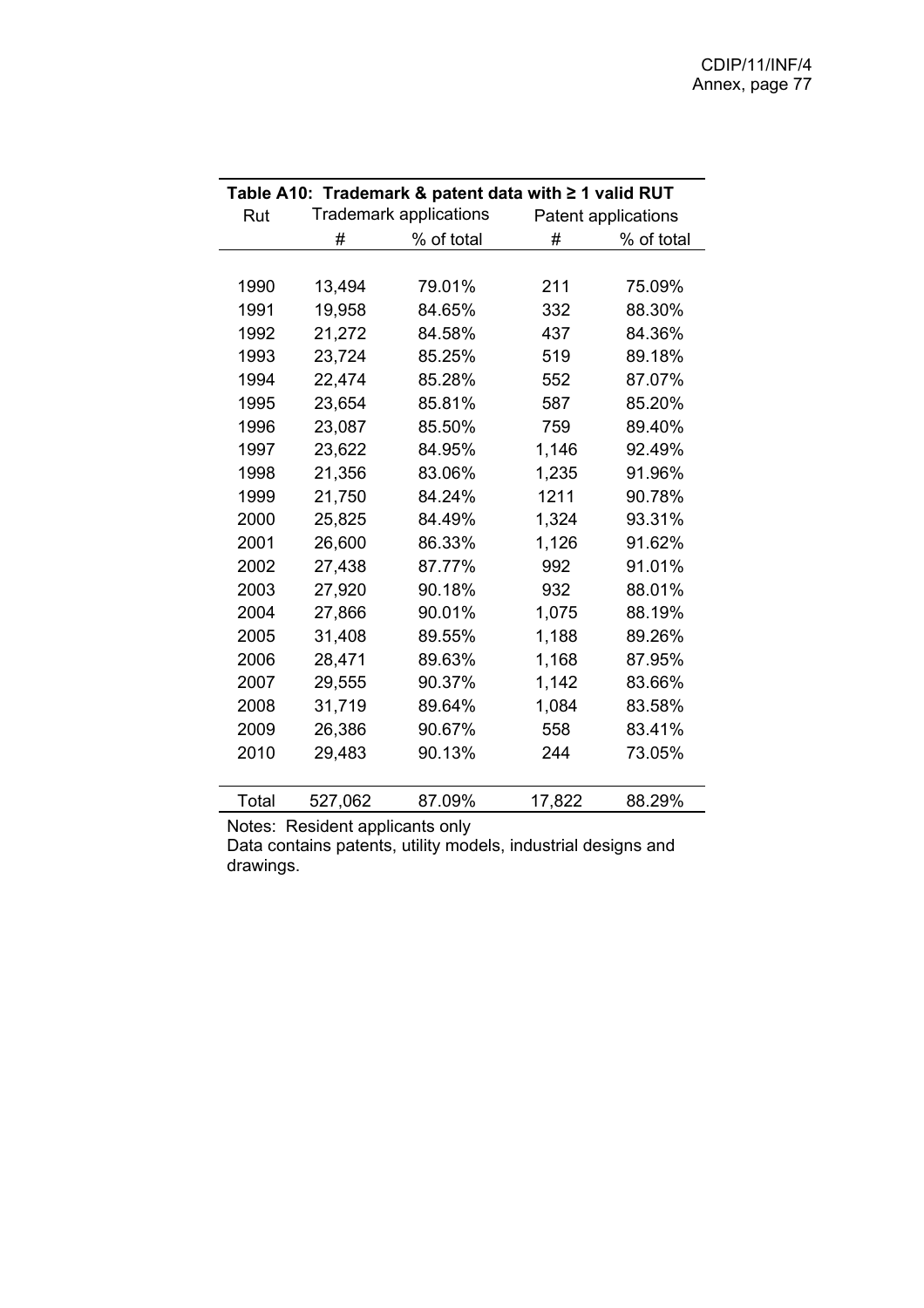| Table A11: Summary trademark & patent data |         |                               |        |                     |         |                        |        |                     |
|--------------------------------------------|---------|-------------------------------|--------|---------------------|---------|------------------------|--------|---------------------|
|                                            |         | Raw data                      |        |                     |         | Cleaned data           |        |                     |
|                                            |         | <b>Trademark applications</b> |        | Patent applications |         | Trademark applications |        | Patent applications |
|                                            | $#^x$   | % of total                    | #      | % of total          | #       | % of total             | #      | % of total          |
| Total                                      | 778,095 | 100%                          | 49,480 | 100%                | 778,095 | 100%                   | 49,480 | 100%                |
| Non-resident                               | 231,293 | 29.73%                        | 44,673 | 90.28%              | 176,745 | 22.72%                 | 38,340 | 77.49%              |
| Resident                                   | 546,850 | 70.28%                        | 4,807  | 9.72%               | 600,925 | 77.23%                 | 11,222 | 22.68%              |
| Valid RUT                                  |         |                               |        |                     | 527,062 | 67.74%                 | 17,822 | 36.02%              |

Notes:

<sup>ˣ</sup> Non-resident and resident applications do not sum to Total because applications may contain resident and non-resident applicants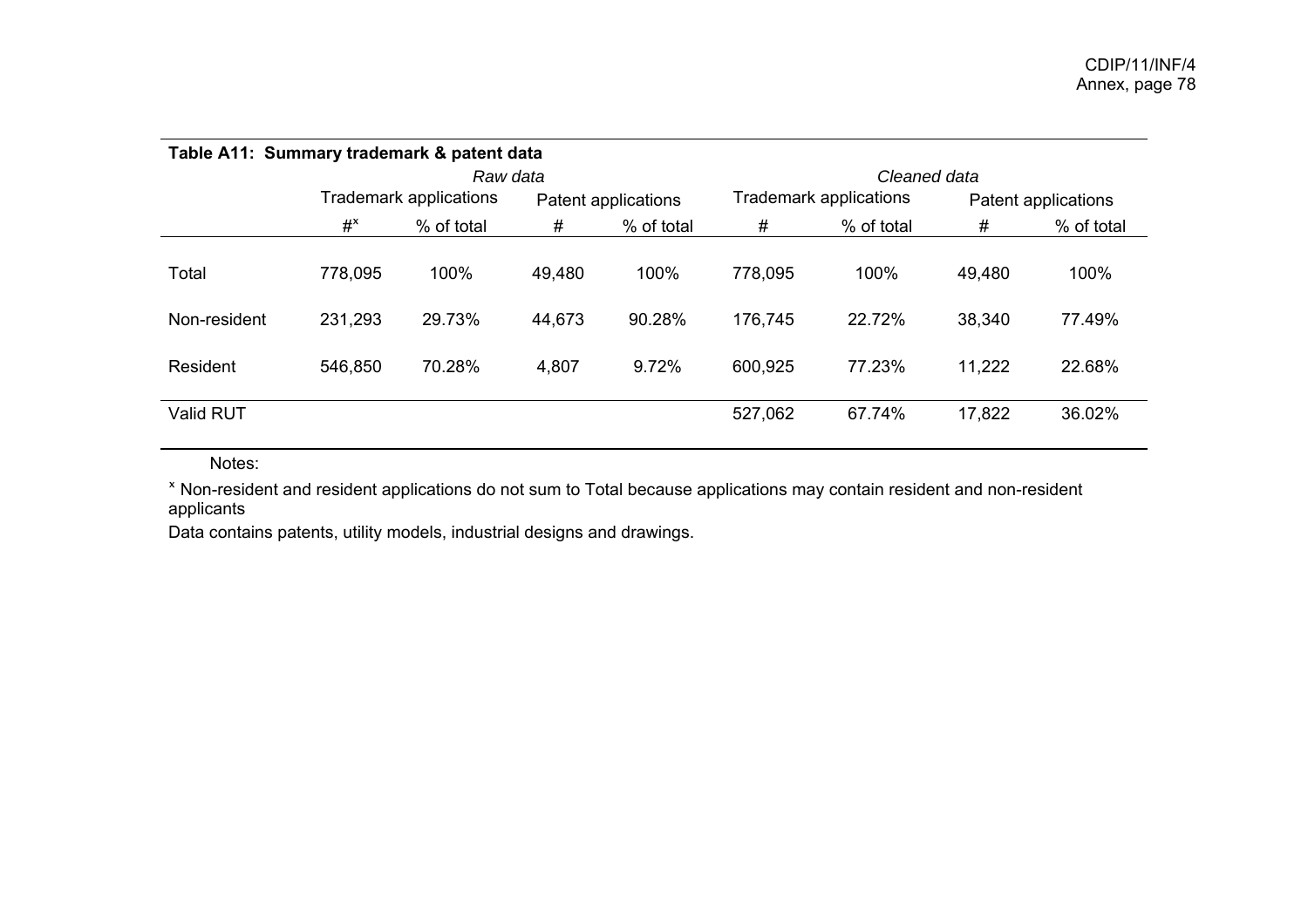| Table A12: Trademark Nice Class and Economic Activity |         |                |                |      |      |              |      |      |      |      |
|-------------------------------------------------------|---------|----------------|----------------|------|------|--------------|------|------|------|------|
| Economic activity                                     | % Total |                |                |      |      | Nice classes |      |      |      |      |
|                                                       |         |                |                |      |      |              |      |      |      |      |
| <b>Agricultural products and</b>                      |         |                |                |      |      |              |      |      |      |      |
| services                                              |         | 29             | 30             | 31   | 32   | 33           | 43   |      |      |      |
| % of Total                                            | 14.8%   | 3.2%           | 3.8%           | 2.3% | 2.3% | 2.5%         | 0.7% |      |      |      |
| <b>Chemicals</b>                                      |         | 1              | $\overline{c}$ | 4    |      |              |      |      |      |      |
| % of Total                                            | 6.0%    | 2.6%           | 1.7%           | 1.7% |      |              |      |      |      |      |
| <b>Construction, Infrastructure</b>                   |         | 6              | 17             | 19   | 37   | 40           |      |      |      |      |
| % of Total                                            | 7.8%    | 2.1%           | 1.8%           | 2.0% | 1.5% | 0.4%         |      |      |      |      |
| <b>Household equipment</b>                            |         | 8              | 11             | 20   | 21   |              |      |      |      |      |
| % of Total                                            | 7.8%    | 1.7%           | 2.1%           | 2.1% | 1.9% |              |      |      |      |      |
| Leisure, Education, Training                          |         | 13             | 15             | 16   | 28   | 41           |      |      |      |      |
| % of Total                                            | 12.5%   | 1.3%           | 1.3%           | 4.7% | 2.2% | 2.9%         |      |      |      |      |
| <b>Management, Communications,</b>                    |         |                |                |      |      |              |      |      |      |      |
| <b>Real estate and Financial services</b>             |         | 35             | 36             |      |      |              |      |      |      |      |
| % of Total                                            | 5.3%    | 3.4%           | 1.8%           |      |      |              |      |      |      |      |
| Pharmaceuticals, Health,                              |         |                |                |      |      |              |      |      |      |      |
| <b>Cosmetics</b>                                      |         | 3              | 5              | 10   | 44   |              |      |      |      |      |
| % of Total                                            | 12.1%   | 3.9%           | 5.9%           | 1.9% | 0.4% |              |      |      |      |      |
| Scientific research, Information                      |         |                |                |      |      |              |      |      |      |      |
| and Communication technology                          |         | 9              | 38             | 42   | 45   |              |      |      |      |      |
| % of Total                                            | 9.7%    | 4.1%           | 2.2%           | 3.3% | 0.1% |              |      |      |      |      |
| <b>Textiles - Clothing and</b>                        |         |                |                |      |      |              |      |      |      |      |
| <b>Accessories</b>                                    |         | 14             | 18             | 22   | 23   | 24           | 25   | 26   | 27   | 34   |
| % of Total                                            | 17.6%   | 1.7%           | 1.9%           | 1.4% | 1.4% | 1.9%         | 4.7% | 1.4% | 1.5% | 1.6% |
| <b>Transportation and Logistics</b>                   |         | $\overline{7}$ | 12             | 39   |      |              |      |      |      |      |
| % of Total                                            | 6.6%    | 2.3%           | 2.3%           | 2.0% |      |              |      |      |      |      |

Source of classification: Edital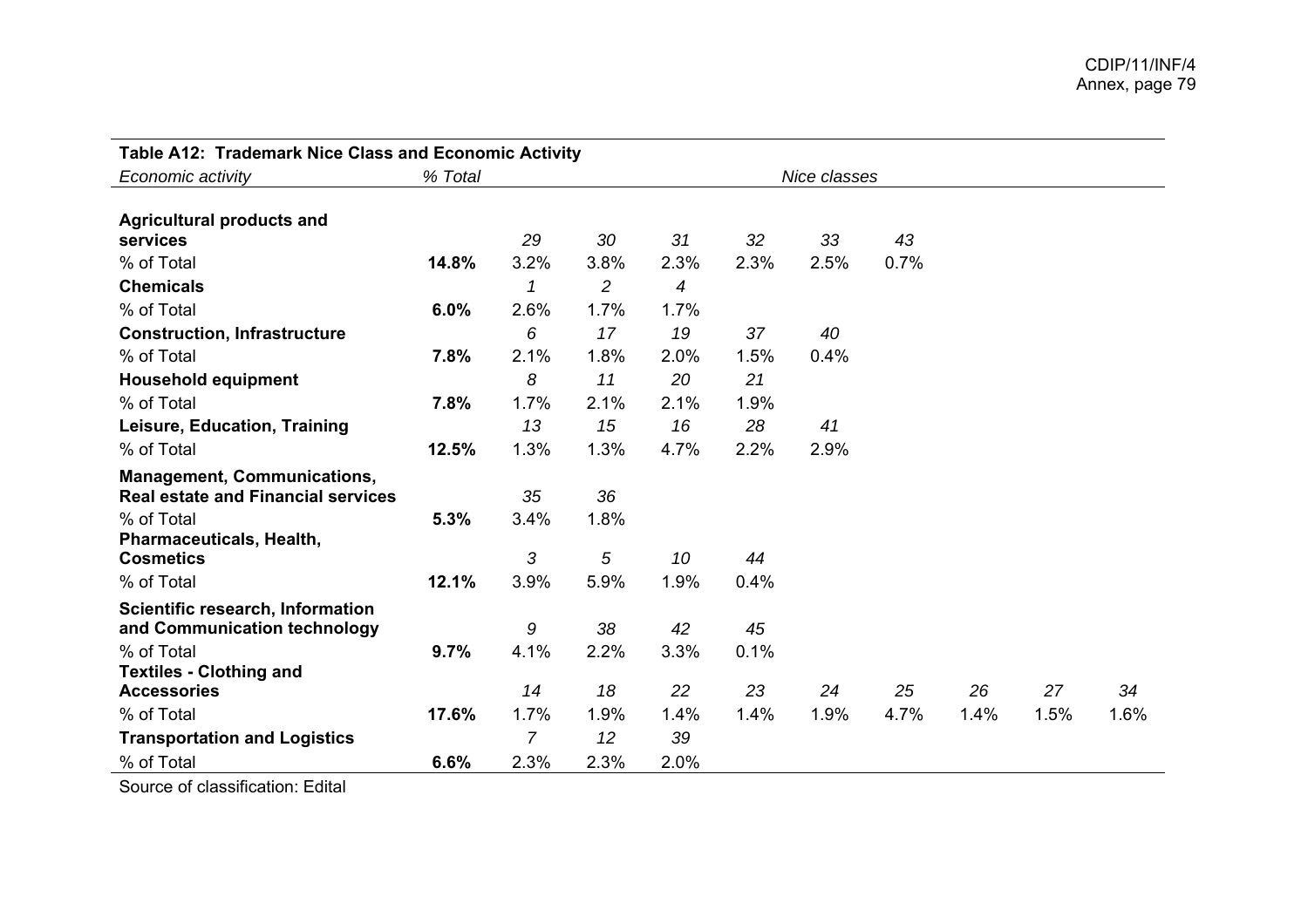| Table A13: Trademark types       |                |         |
|----------------------------------|----------------|---------|
|                                  | #              |         |
|                                  | Applications   | % Total |
|                                  |                |         |
| <b>Type</b><br>Denominativas     | 524,907        | 67.5%   |
|                                  | 21,941         | 2.8%    |
| Figurativa<br>Mixta              |                | 27.5%   |
|                                  | 213,742        |         |
| Propaganda                       | 16,983         | 2.2%    |
| Sonora                           | 16             | 0.0%    |
| Origen                           | 1              | 0.0%    |
| Geografia                        | 5              | 0.0%    |
|                                  |                |         |
| Use                              |                |         |
| Productos                        | 453,687        | 58.3%   |
| Servicios                        | 247,316        | 31.8%   |
| <b>Productos/Servicios</b>       | 47             | 0.0%    |
| Frase Propaganda                 | 16,983         | 2.2%    |
| <b>Establecimiento Comercial</b> | 40,636         | 5.2%    |
| Establecimiento Industrial       | 17,007         | 2.2%    |
| Productos/Establec.Industrial    | 1,901          | 0.2%    |
| Producto./Servicio./Industrial   | 2              | 0.0%    |
| Estab. Comercial/Estab.          |                |         |
| Indus.                           | 3              | $0.0\%$ |
| Producto/Comercial/Industrial    | $\overline{2}$ | 0.0%    |
| Productos/Estab, Comercial       | 1              | 0.0%    |
| Servicios/Estab, Comercial       | 1              | 0.0%    |
| Servicio /Estab. Industrial      | 1              | 0.0%    |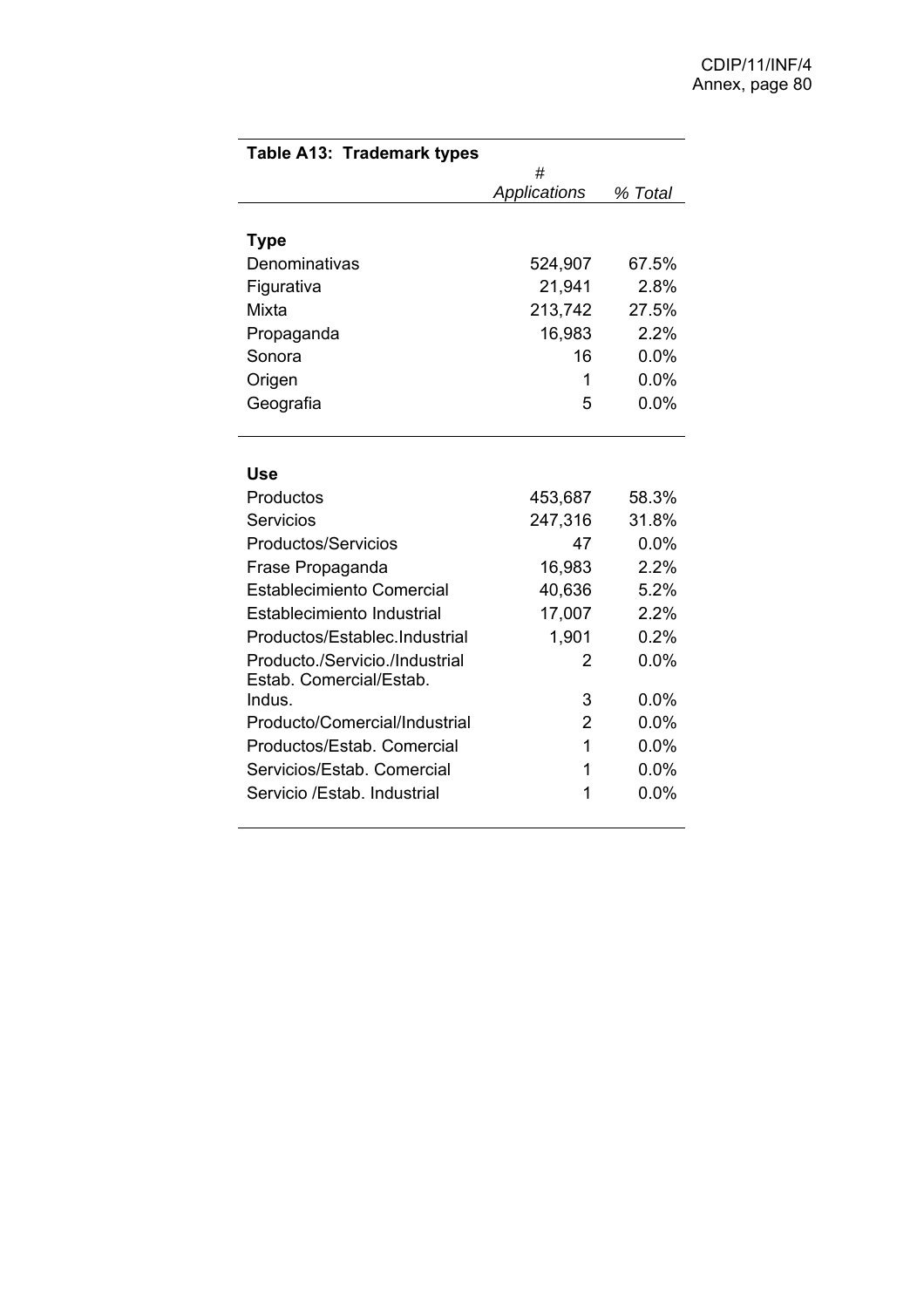| Table A14: Trademark legal status |                |         |  |  |
|-----------------------------------|----------------|---------|--|--|
| Legal status                      | # Applications | % Total |  |  |
|                                   |                |         |  |  |
| Abandoned                         | 26,179         | 3.4%    |  |  |
| "Desistida"                       | 1,742          | 0.2%    |  |  |
| Lapsed                            | 3,038          | $0.4\%$ |  |  |
| Rejected                          | 147,422        | 18.9%   |  |  |
| <b>Expired</b>                    | 115,935        | 14.9%   |  |  |
| Registered                        | 71,627         | 9.2%    |  |  |
| In process                        | 413,396        | 53.0%   |  |  |
|                                   |                |         |  |  |

|                    | Table A15: IP types |         |  |  |  |
|--------------------|---------------------|---------|--|--|--|
|                    | #                   |         |  |  |  |
| vpe                | Applications        | % Total |  |  |  |
|                    |                     |         |  |  |  |
| Patent             | 42,455              | 85.8%   |  |  |  |
| Utility model      | 1,052               | $2.1\%$ |  |  |  |
| Industrial design  | 5,862               | 11.9%   |  |  |  |
| "Precausional"     |                     |         |  |  |  |
| patent             | 63                  | $0.1\%$ |  |  |  |
| Industrial drawing | 34                  | 0.1%    |  |  |  |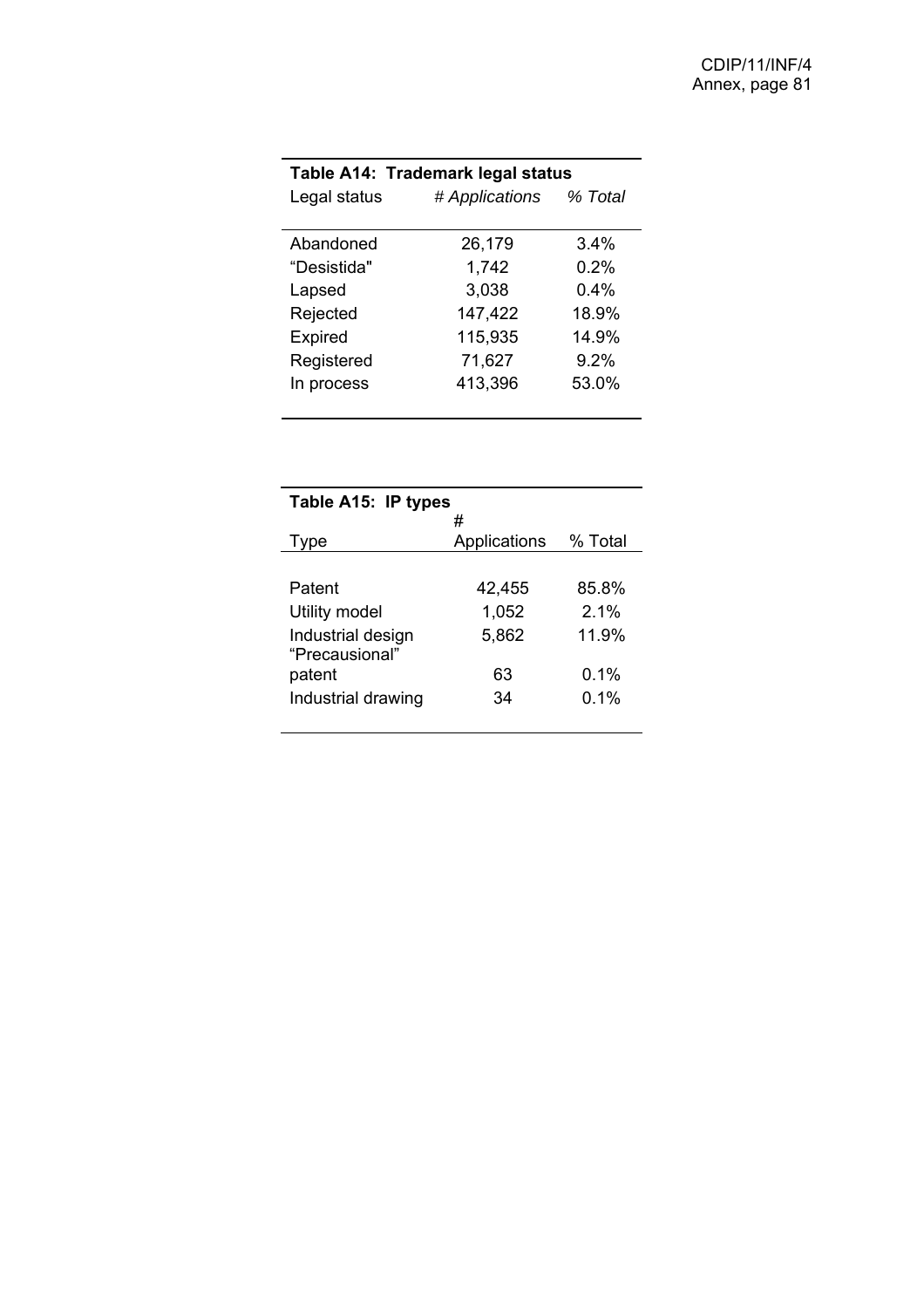| Table A16: Patent & utility model IPC -- technology mapping |         |                               |       |  |  |  |  |  |  |
|-------------------------------------------------------------|---------|-------------------------------|-------|--|--|--|--|--|--|
|                                                             |         |                               | $\%$  |  |  |  |  |  |  |
| Technology                                                  | % Total | Disaggregated technology      | Total |  |  |  |  |  |  |
| <b>Electrical engineering</b>                               | 6.2%    | Electrical machinery, energy  | 1.5%  |  |  |  |  |  |  |
| <b>Electrical engineering</b>                               |         | Audio-visual technology       | 0.9%  |  |  |  |  |  |  |
|                                                             |         | Telecommunications            | 1.8%  |  |  |  |  |  |  |
| <b>Electrical engineering</b>                               |         |                               |       |  |  |  |  |  |  |
| <b>Electrical engineering</b>                               |         | Digital communication         | 0.8%  |  |  |  |  |  |  |
| <b>Electrical engineering</b>                               |         | Basic communication processes | 0.2%  |  |  |  |  |  |  |
| <b>Electrical engineering</b>                               |         | Computer technology           | 1.0%  |  |  |  |  |  |  |
| <b>Electrical engineering</b>                               |         | IT methods for management     | 0.1%  |  |  |  |  |  |  |
| <b>Electrical engineering</b>                               |         | Semiconductors                | 0.1%  |  |  |  |  |  |  |
| Instruments                                                 | 6.4%    | Optics                        | 0.3%  |  |  |  |  |  |  |
| Instruments                                                 |         | Measurement                   | 1.3%  |  |  |  |  |  |  |
| <b>Instruments</b>                                          |         | Analysis of bio materials     | 0.6%  |  |  |  |  |  |  |
| Instruments                                                 |         | Control apparatus             | 0.8%  |  |  |  |  |  |  |
| Instruments                                                 |         | Medical technology            | 3.5%  |  |  |  |  |  |  |
| Chemistry                                                   | 66.0%   | Organic fine chemistry        | 17.6% |  |  |  |  |  |  |
| Chemistry                                                   |         | Biotechnology                 | 4.1%  |  |  |  |  |  |  |
| Chemistry                                                   |         | Pharmaceuticals               | 21.3% |  |  |  |  |  |  |
| Chemistry                                                   |         | Macromolecular ch poly        | 1.7%  |  |  |  |  |  |  |
| Chemistry                                                   |         | Food chemistry                | 3.8%  |  |  |  |  |  |  |
| Chemistry                                                   |         | Basic materials chemistry     | 7.6%  |  |  |  |  |  |  |
| Chemistry                                                   |         | Materials metallurgy          | 3.0%  |  |  |  |  |  |  |
| Chemistry                                                   |         | Surface tech coating          | 1.9%  |  |  |  |  |  |  |
|                                                             |         | Micro-structure and nano-     |       |  |  |  |  |  |  |
| Chemistry                                                   |         | technology                    | 0.2%  |  |  |  |  |  |  |
| Chemistry                                                   |         | Chemical engineering          | 3.6%  |  |  |  |  |  |  |
| Chemistry                                                   |         | Environmental technology      | 1.2%  |  |  |  |  |  |  |
| Mechanical engineering                                      | 15.0%   | Handling                      | 4.2%  |  |  |  |  |  |  |
| Mechanical engineering                                      |         | Machine tools                 | 1.3%  |  |  |  |  |  |  |
| Mechanical engineering                                      |         | Engines, pumps, turbines      | 0.8%  |  |  |  |  |  |  |
| Mechanical engineering                                      |         | Textile and paper             | 2.1%  |  |  |  |  |  |  |
| Mechanical engineering                                      |         | Other spec machines           | 3.5%  |  |  |  |  |  |  |
| Mechanical engineering                                      |         | Therm process and apparatus   | 0.9%  |  |  |  |  |  |  |
| Mechanical engineering                                      |         | <b>Mechanical elements</b>    | 1.2%  |  |  |  |  |  |  |
| Mechanical engineering                                      |         | Transport                     | 0.9%  |  |  |  |  |  |  |
| Other                                                       | 6.4%    | Furniture, games              | 1.4%  |  |  |  |  |  |  |
| Other                                                       |         | Other cons goods              | 1.6%  |  |  |  |  |  |  |
| Other                                                       |         | Civil engineering             | 2.6%  |  |  |  |  |  |  |
| Other                                                       |         | Other                         | 0.7%  |  |  |  |  |  |  |

Classification source: Schmoch (2008)